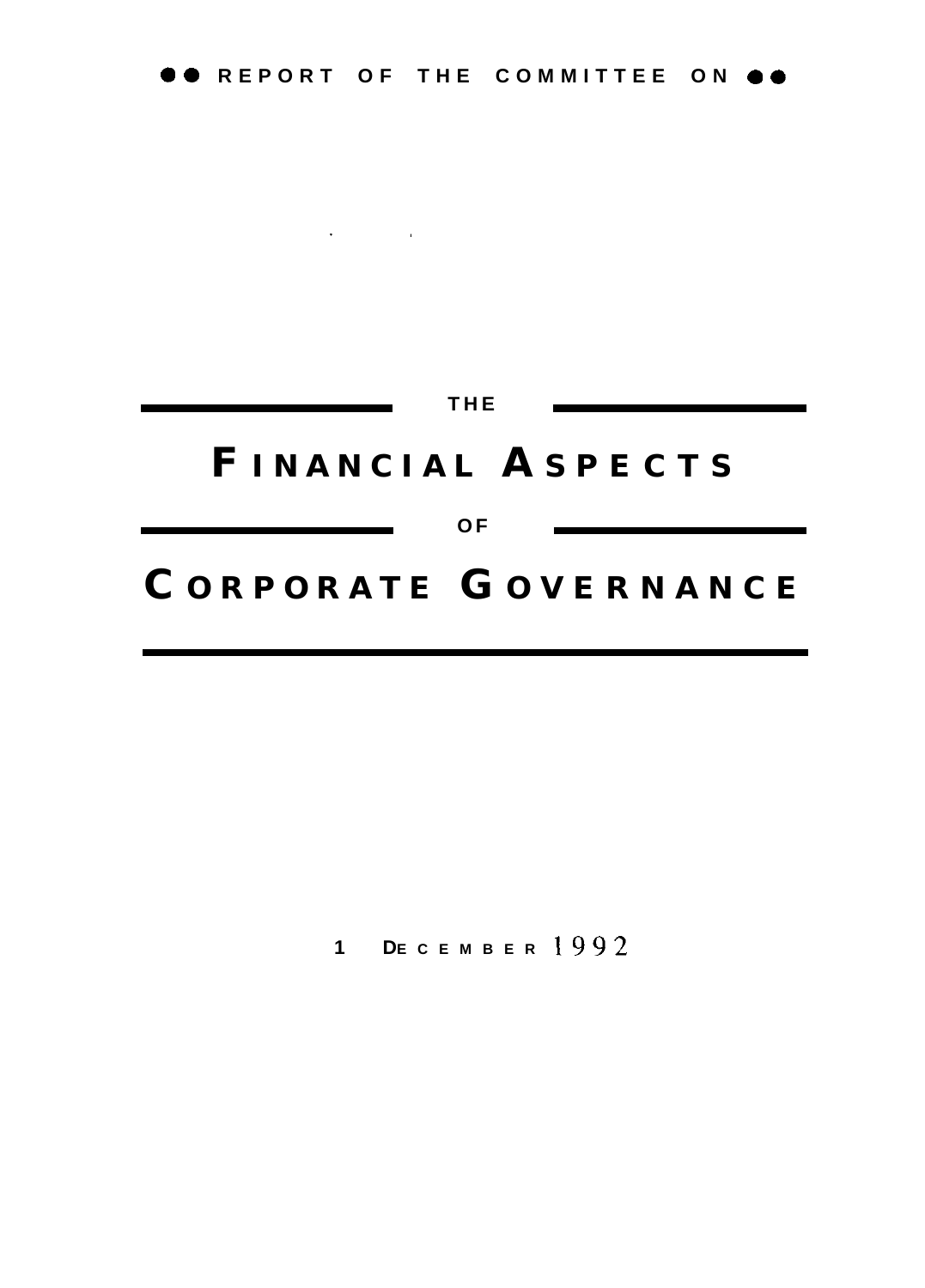| THF                  |
|----------------------|
| FINANCIAL ASPECTS    |
| 0E                   |
| CORPORATE GOVERNANCE |

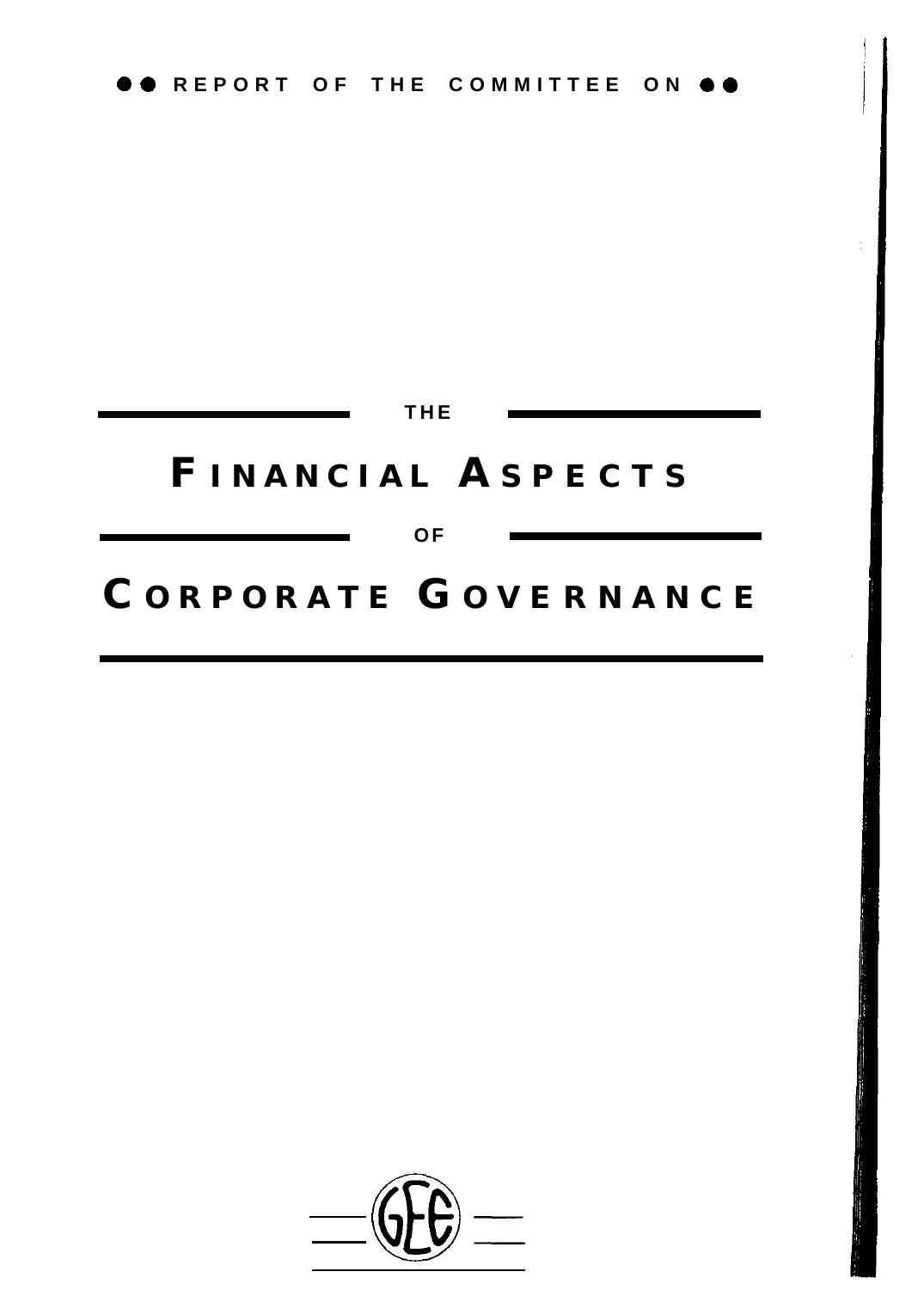0 1992 The Committee on the Financial Aspects of Corporate Governance and Gee and Co. Ltd.

Reproduction of this publication in whole or in part is unrestricted for internal communications within a given organisation. It is otherwise subject to permission which will not be refused but will attract a reasonable reproduction charge. A leaflet is available from the Publishers setting out full details of the level of the charge and when it is applicable.

.<br>Kabanggiginan mahalik kuga meruk menjagi di dalam kebuah di melah meneriman menerim nengan meneriman di meneri

First published December 1992

ISBN 0 85258 913 <sup>1</sup> (Report) ISBN 0 85258 915 8 (Report with Code of Best Practice)

Gee (a division of Professional Publishing Ltd) South Quay Plaza 183 Marsh Wall London El4 9FS Freephone: (0800) 289520 Fax: (071) 537-2557

Printed in Great Britain by Burgess Science Press.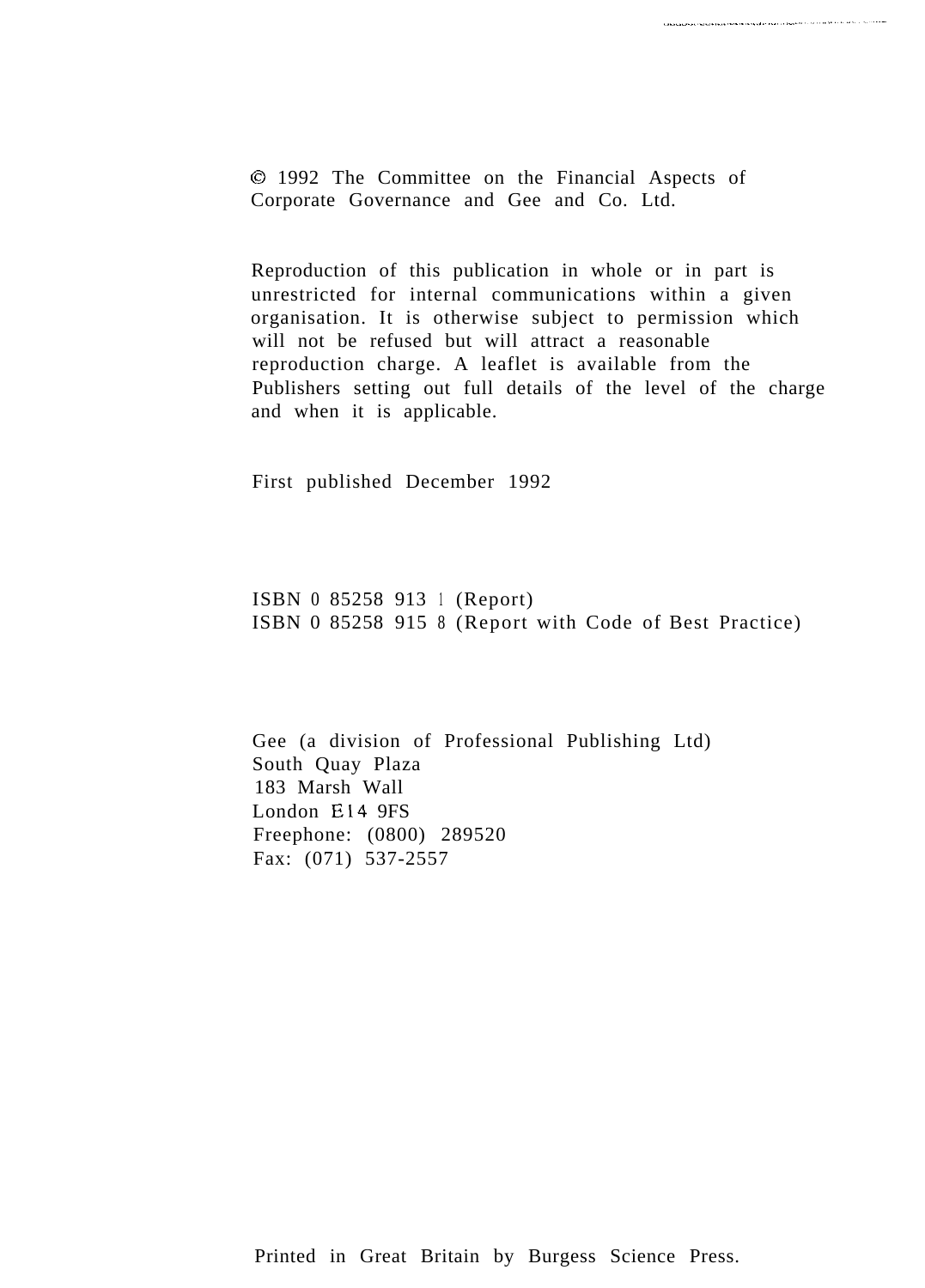Queries and correspondence relating to the report should be addressed to:

The Secretary Committee on the Financial Aspects of Corporate Governance

Up to 31 *Decemher~* 1992

P.O. Box 433 Moorgate Place London EC2P 2BJ Tel: (07 I) 628-7060 ext.2565 Fax: (071) 6281874

From 1 January 1993

c/o The London Stock Exchange London EC2N IHP Tel: (071) 797-4575 Fax:  $(071)$  4.10:6822

Additional copies of the report may be obtained from:

Gee (a division of Professional Publishing Ltd) South Quay Plaza 183 Marsh Wall London El4 9FS Freephone: (0800) 289520 Fax: (071) 537-2557

Price: £10.00 per copy, including a copy of the Code of Best Practice.

The Code of Best Practice may also be purchased as a separate publication, price  $£10.00$  per pack of ten.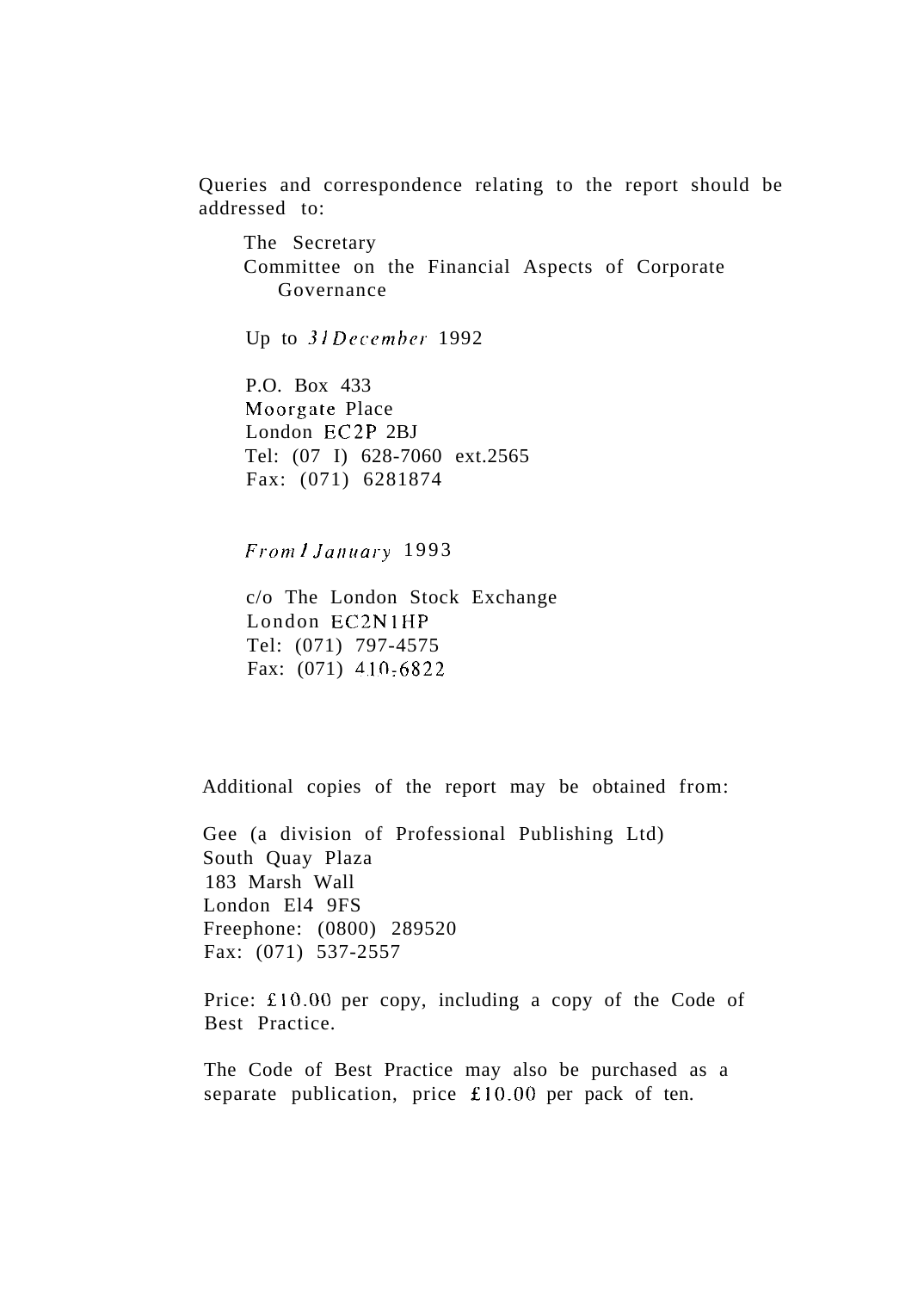# CONTENTS

in de bestehen

|                                                                      | PAGE                               |    |
|----------------------------------------------------------------------|------------------------------------|----|
| PREFACE                                                              |                                    | 9  |
| THE SETTING FOR THE REPORT                                           |                                    | 11 |
| <b>INTRO D UCTIO N</b>                                               |                                    | 14 |
| THE COMMITTEE<br>R easons<br>UP<br>FOR<br>SETTING                    |                                    |    |
| CORPORATE<br>GOVERNANCE                                              |                                    |    |
| <b>REPORT</b><br>CONTENT                                             |                                    |    |
| THE CODE OF BEST PRACTICE                                            |                                    | 16 |
| COMPANIES TO<br>WHOM<br>DIRECTED                                     |                                    |    |
| CODE PRINCIPLES                                                      |                                    |    |
| S TATEMENT<br>COMPLIANCE<br>OF                                       |                                    |    |
| $\mathsf{C}$ ode<br><b>KEEPING</b><br>THE<br>UP<br>TO<br><b>DATE</b> |                                    |    |
| COMPLIANCE                                                           |                                    |    |
| THE BOARD                                                            |                                    | 20 |
| <b>B</b> oard<br><b>EFFECTIVENESS</b>                                |                                    |    |
| $T$ HE<br>CHAIRMAN                                                   |                                    |    |
| NON-EXECUTIVE DIRECTORS                                              |                                    |    |
| PROFESSIONAL ADVICE                                                  |                                    |    |
| DIRECTORS' TRAINING                                                  |                                    |    |
| BOARD STRUCTURES AND PROCEDURES                                      |                                    |    |
| THE COMPANY SECRETARY                                                |                                    |    |
| DIRECTORS ' RESPONSIBILITIES                                         |                                    |    |
| STANDARDS OF CONDUCT                                                 |                                    |    |
| NOMINATION COMMITTEES                                                |                                    |    |
| INTERNAL CONTROLS                                                    | and state and                      |    |
| <b>AUDIT COMMITTEES</b>                                              | $\alpha$ and $\alpha$ and $\alpha$ |    |
| INTERNAL AUDIT                                                       |                                    |    |
| <b>B OARD REMUNERATION</b>                                           |                                    |    |

 $\mathbf{I}$ 

 $\blacksquare$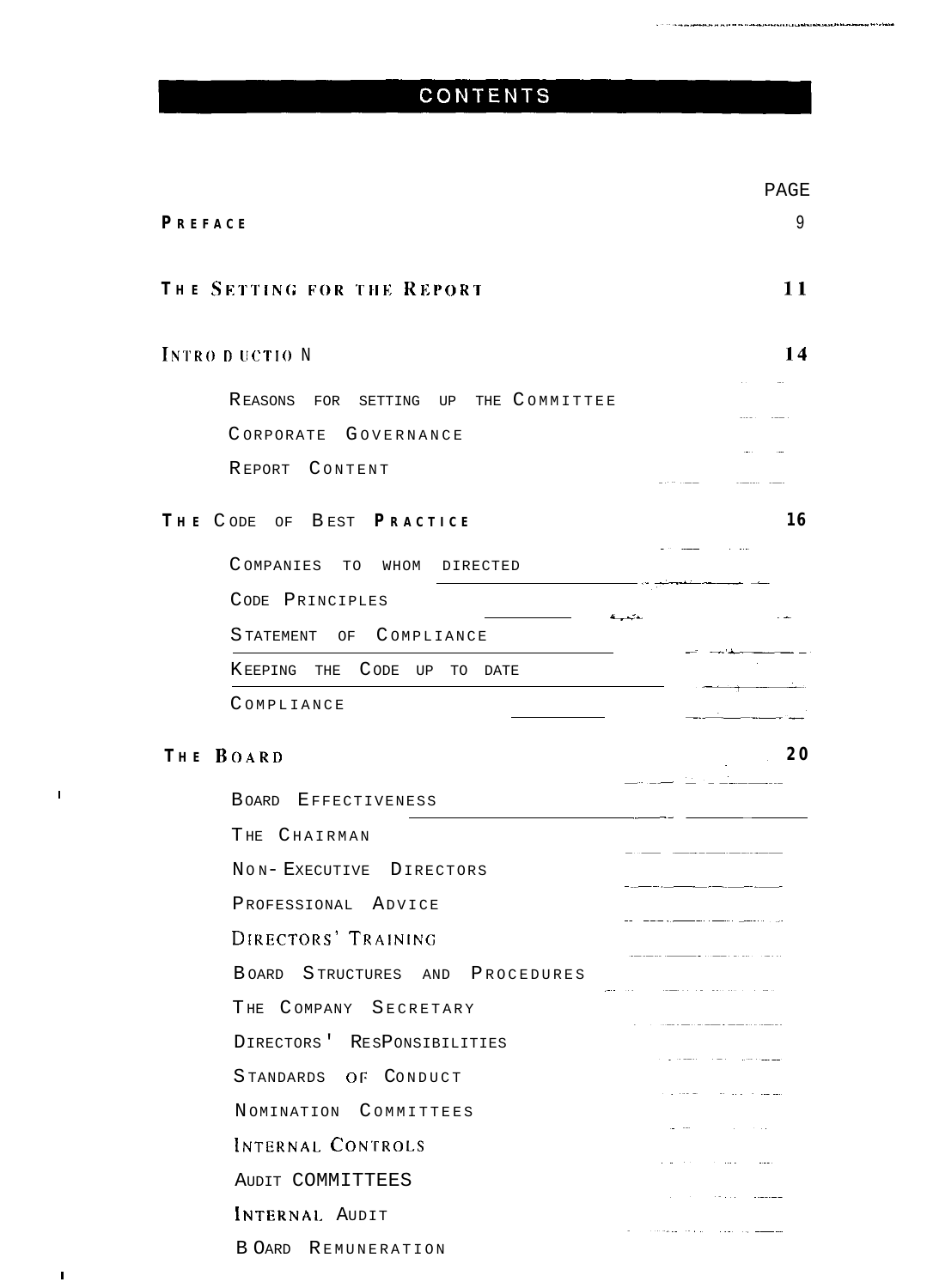## **CONTENTS**

|                                                 | <b>PAGE</b>                                           |
|-------------------------------------------------|-------------------------------------------------------|
| FINANCIAL REPORTS                               |                                                       |
| <b>REPORTING PRACTICE</b>                       |                                                       |
| PENSIONS GOVERNANCE                             |                                                       |
| AUDITING                                        | 36                                                    |
| <b>IMPORTANCE OF AUDIT</b>                      |                                                       |
| PROFESSIONAL OBJECTIVITY                        |                                                       |
|                                                 | 'QUARANTINING' AUDIT FROM OTHER SERVICES              |
| <b>ROTATION OF AUDITORS</b>                     |                                                       |
|                                                 | WAYS TO INCREASE EFFECTIVENESS AND VALUE OF THE AUDIT |
| THE 'EXPECTATIONS GAP'                          |                                                       |
| INTERNAL CONTROL                                |                                                       |
| <b>GOING CONCERN</b>                            |                                                       |
| <b>FRAUD</b>                                    |                                                       |
| <b>OTHER ILLEGAL ACTS</b>                       |                                                       |
| <b>AUDITORS' LIABILITY</b>                      |                                                       |
| <b>AUDIT CONFIDENCE</b>                         |                                                       |
| THE SHAREHOLDERS                                | lХ                                                    |
| <b>ACCOUNTABILITY OF BOARDS TO SHAREHOLDERS</b> |                                                       |
| INSTITUTIONAL SHAREHOLDERS                      | ٠.                                                    |
| SHAREHOLDER COMMUNICATIONS                      |                                                       |
| SHAREHOLDER INFLUENCE                           |                                                       |
| CONCLUSION                                      | 53                                                    |
| <b>SUMMARY OF RECOMMENDATIONS</b>               | 54                                                    |
| THE CODE OF BEST PRACTICE                       | 58                                                    |

<u>a personal de la c</u>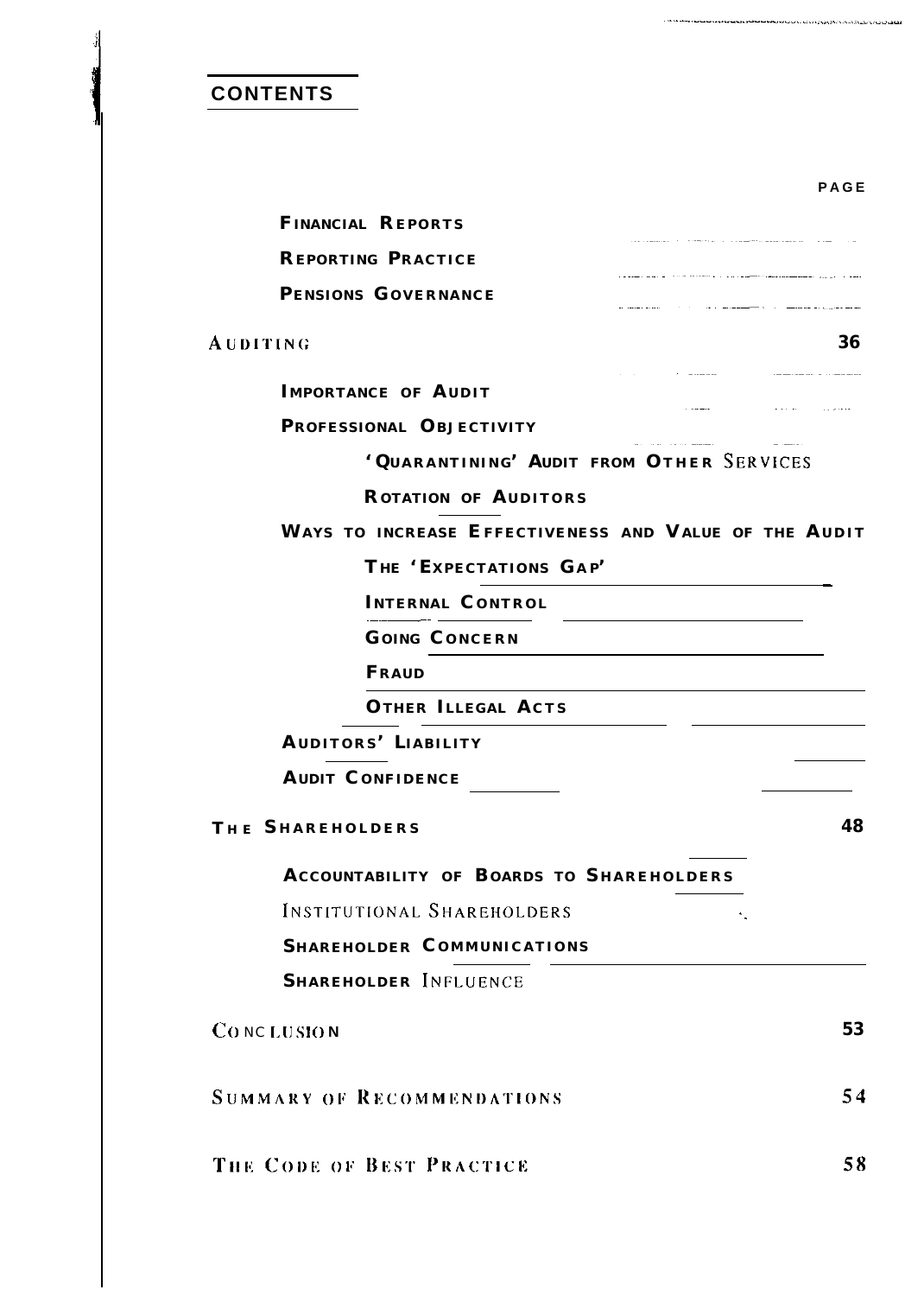## **CONTENTS**

 $\sim$  200  $\mu$   $\sim$ 

**PAGE**

| APPENDICES   |                                                              |  |
|--------------|--------------------------------------------------------------|--|
|              | THE COMMITTEE'S M EMBERSHIP AND TERMS OF<br><b>REFERENCE</b> |  |
| $\mathbf{2}$ | THE ROLE OF BODIES REFERRED TO IN THE REPORT                 |  |
| 3            | <b>DIRECTORS' RESPONSIBILITY STATEMENT</b>                   |  |
| 4            | <b>AUDIT COMMITTEES</b>                                      |  |
| $\mathbf{5}$ | <b>CURRENT STATUTORY AND OTHER REQUIREMENTS</b>              |  |
| 6            | AUDITORS' LIABILITY: THE CAPARO CASE                         |  |
| 7            | CONTRIBUTORS AND RELEVANT PUBLISHED STATEMENTS               |  |
|              |                                                              |  |

 $\langle \tau_{\rm max} \rangle$ 

 $\sim 10^{11}$  km s  $^{-1}$ 

 $\blacksquare$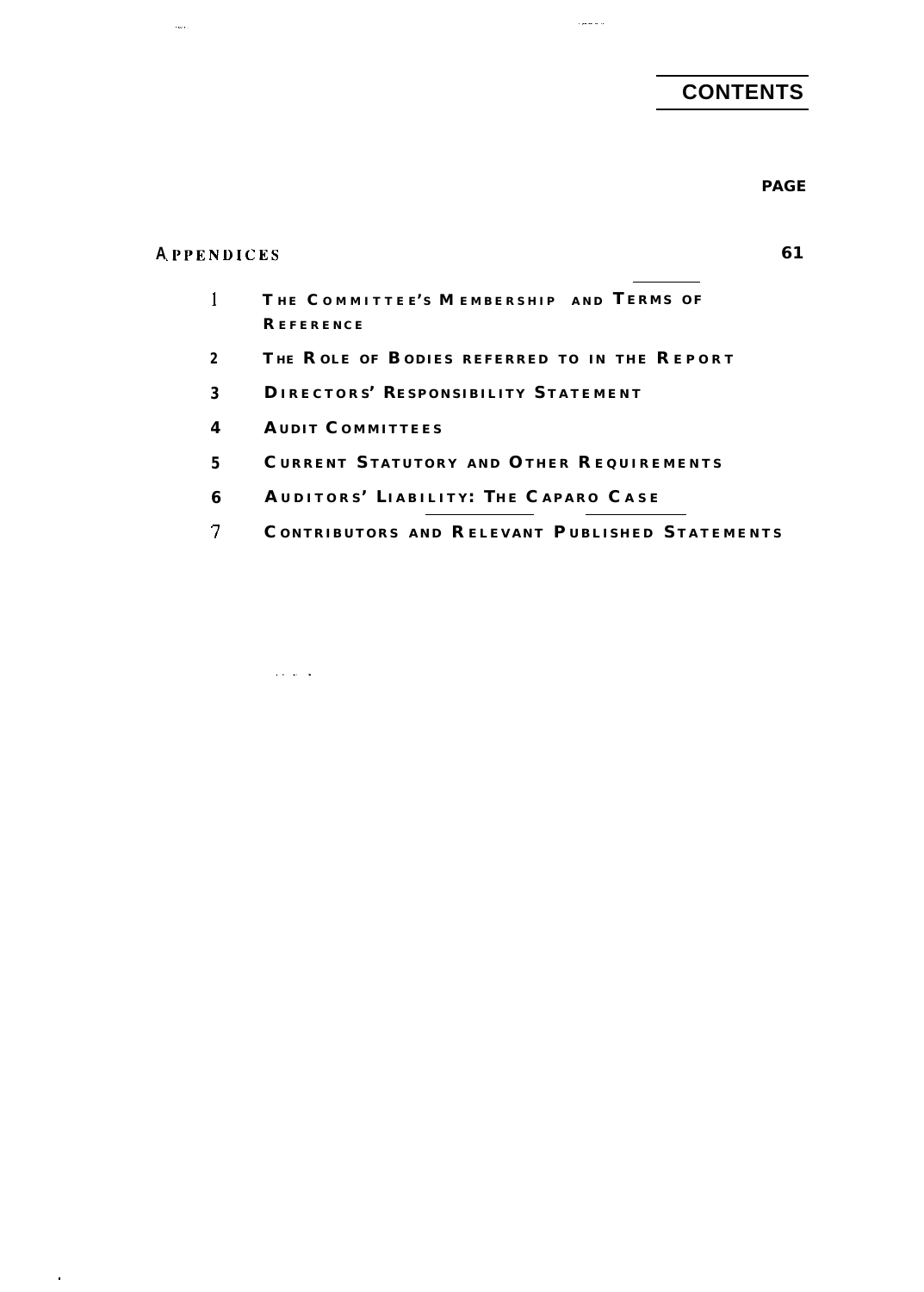## PREFACE

 $\mathbf{r}$ 

**When our Committee was formed just over eighteen months ago, neither our title nor our work programme seemed framed to catch the headlines. In the event, the Committee has become the focus of far more attention than** I **ever envisaged when I accepted the invitation to become its chairman. The harsh economic climate is partly responsible, since it has exposed company reports and accounts to unusually close scrutiny. It is, however, the continuing concern about standards of financial reporting and accountability, heightened by BCCI, Maxwell and the controversy over directors' pay, which has kept corporate governance in the public eye.**

**Unexpected though this attention may have been, it reflects a climate of opinion which accepts that changes are needed and it presents an opportunity to raise standards of which we should take full advantage. Our draft proposals have been thoroughly aired and have attracted a considerable weight of informed comment from a wide range of individuals and bodies with an interest in matters of corporate governance. While it has not been uncritical, the great majority of our respondents have supported the Committee's approach and it is this consensus which gives us a mandate to proceed. The Committee is being looked to for a lead, which we have a duty to provide.**

**I wish to thank the members of the Committee for their diligence and above all our Secretary, whose single-minded commitment to the Committee's progress has enabled us to complete the task we were set in May of last year. The report represents a shared view of the action which needs to be taken in the field of financial reporting and accountability and it is one to which every member of the Committee has contributed. The Committee has benefited from the breadth of its representation, which has included members of those bodies best placed to support the implementation of its recommendations.**

**I would also like on behalf of the Committee to express our gratitude to everyone who has contributed to our work either by submitting evidence 10 us directly, or through the press or by providing platforms for debates on governance issues.**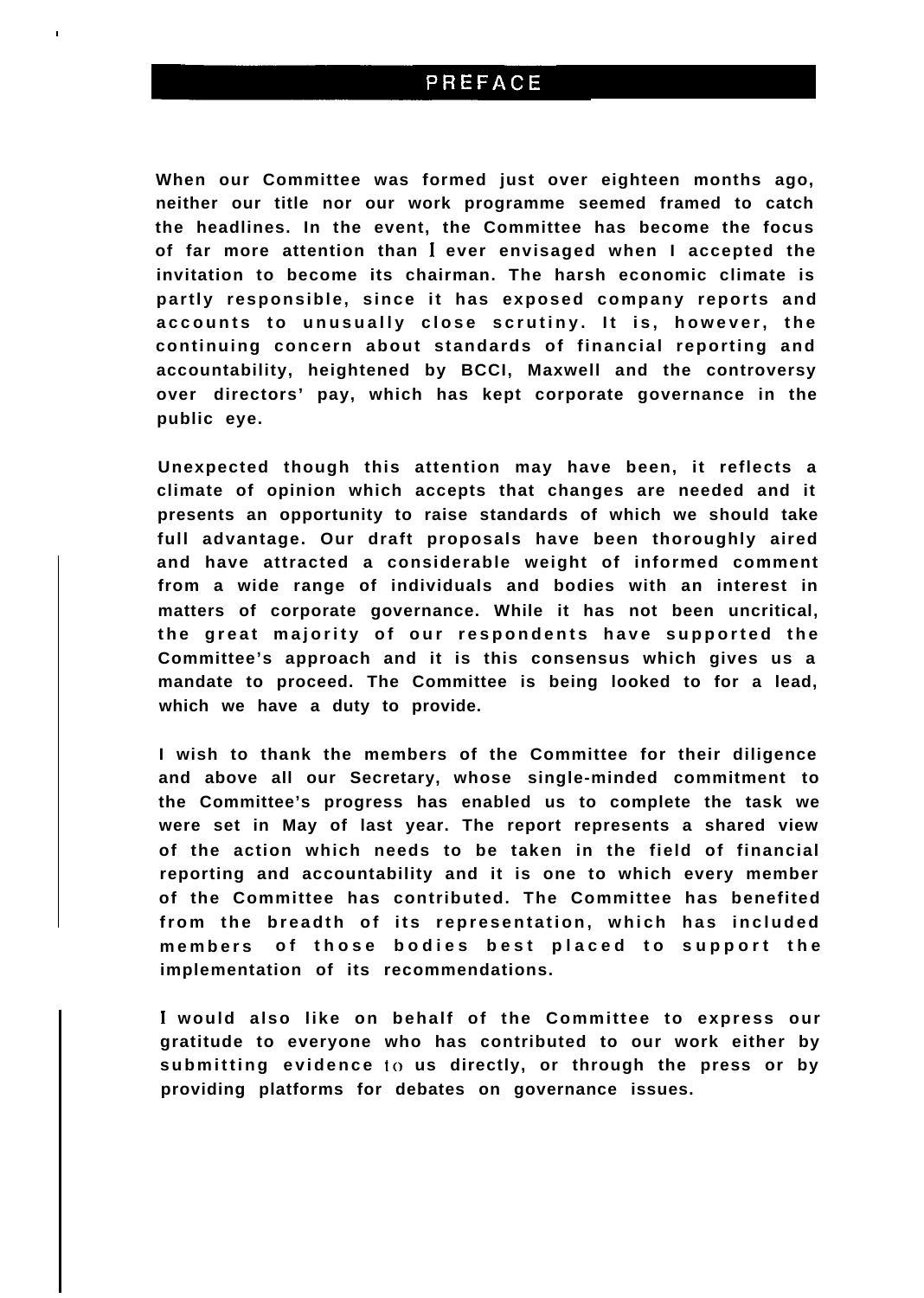#### **PREFACE**

Acceptance of the report's findings will mark an important advance in the process of establishing corporate standards. Our recommendations will, however, have to be reviewed as circumstances change and as the broader debate on governance develops. We will continue in existence as a Committee until a successor body is appointed, to act as a source of authority on our recommendations and to review their implementation.

than Sadon

Adrian Cadbury Chairman 1 December 1992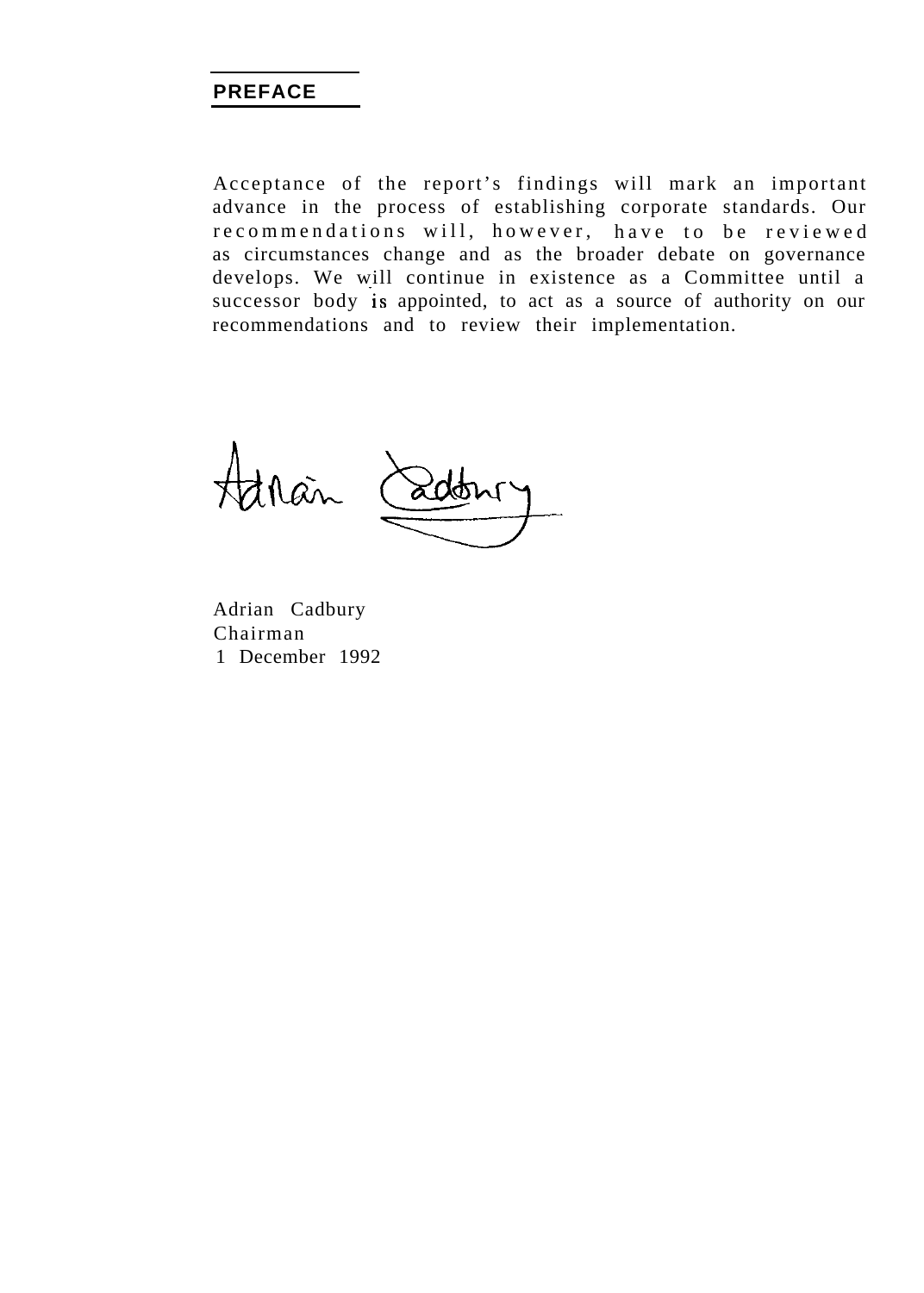## THE SETTING FOR THE REPORT

- **1.1** The country's economy depends on the drive and efficiency of its companies. Thus the effectiveness with which their boards discharge their responsibilities determines Britain's competitive position. They must be free to drive their companies forward, but exercise that freedom within a framework of effective accountability. This is the essence of any system of good corporate governance.
- 1.2 The Committee's recommendations are focused on the control and reporting functions of boards, and on the role of auditors. This reflects the Committee's purpose, which was to review those aspects of corporate governance specifically related to financial reporting and accountability. Our proposals do, however, seek to contribute positively to the promotion of good corporate governance as a whole.
- 1.3 At the heart of the Committee's recommendations is a Code of Best Practice designed to achieve the necessary high standards of corporate behaviour. The London Stock Exchange intend to require all listed companies registered in the United Kingdom, as a continuing obligation of listing, to state whether they are complying with the Code and to give reasons for any areas of non-compliance. This requirement will enable shareholders to know where the companies in which they have invested stand in relation to the Code. The obligation will be enforced in the same way as all other listing obligations. This may include, in appropriate cases, the publication of a formal statement of censure.
- 1.4 The Committee will remain responsible for reviewing the implementation of its proposals until a successor body is appointed in two years' time, to examine progress and to continue the ongoing governance review. It will be for our sponsors to agree the remit of the new body and to establish the basis of its support. In the meantime. a programme of research will be undertaken to assist the future monitoring of the Code.
- 1.5 By adhering to the Code, listed companies will strengthen both their control over their businesses and their public accountability. In so doing. they will be striking the right balance between meeting the standards of corporate governance now expected of them and retaining the essential spirit of enterprise.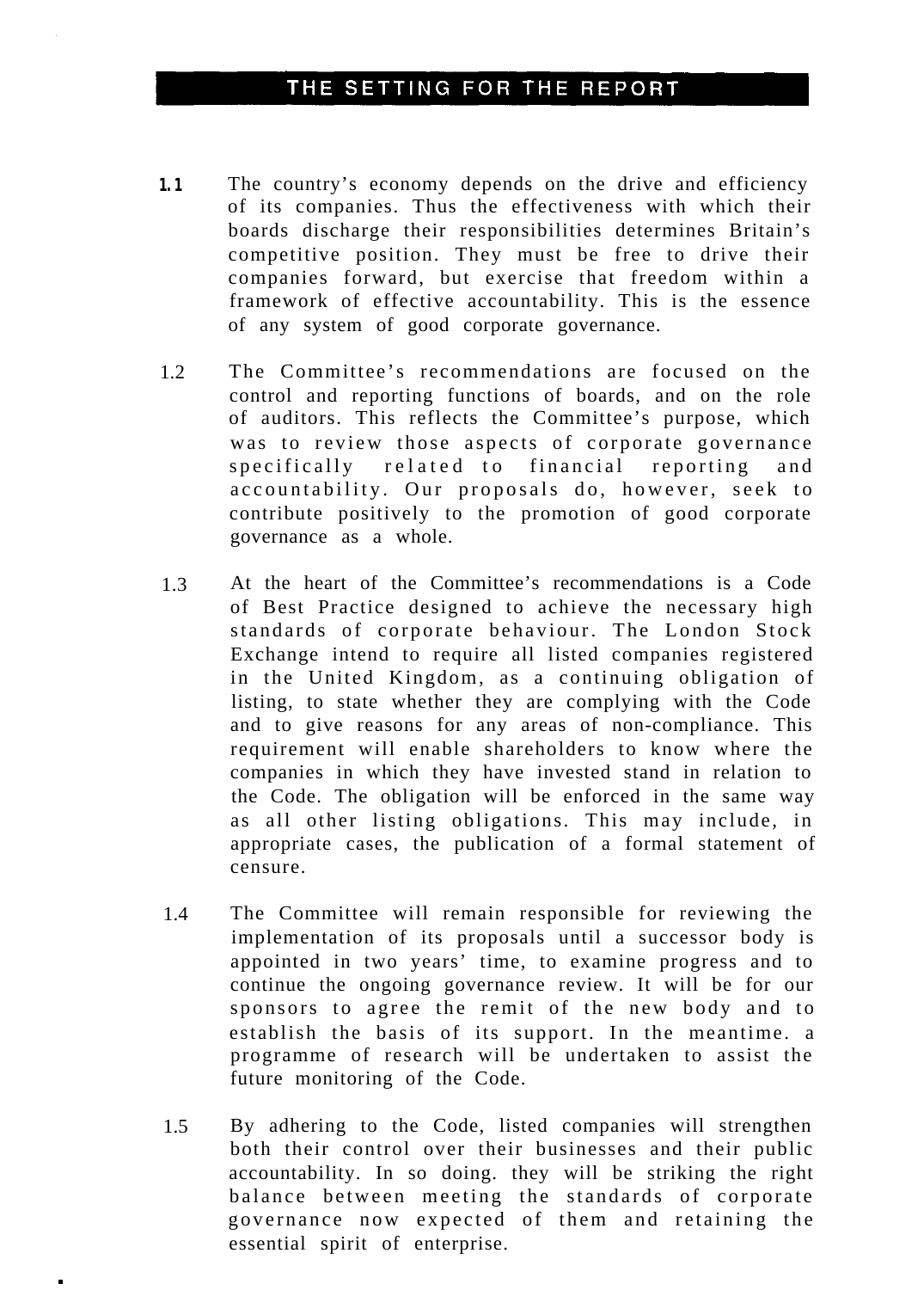## **THE SETTING FOR THE REPORT**

- **1.6** Bringing greater clarity to the respective responsibilities of directors, shareholders and auditors will also strengthen trust in the corporate system. Companies whose standards of corporate governance are high are the more likely to gain the confidence of investors and support for the development of their businesses.
- 1.7 The basic system of corporate governance in Britain is sound. The principles are well known and widely followed. Indeed the Code closely reflects existing best practice. This sets the standard which all listed companies need to match.
- 1.8 Our proposals aim to strengthen the unitary board system and increase its effectiveness, not to replace it. In law. all directors are responsible for the stewardship of the company's assets. All directors, therefore, whether or not they have executive responsibilities, have a monitoring role and are responsible for ensuring that the necessary controls over the activities of their companies are in place - and working.
- 1.9 Had a Code such as ours been in existence in the past, we believe that a number of the recent examples of unexpected company failures and cases of fraud would have received attention earlier. It must, however, be recognised that no system of control can eliminate the risk of fraud without so shackling companies as to impede their ability to compete in the market place.
- 1.10 We believe that our approach, based on compliance with a voluntary code coupled with disclosure, will prove more effective than a statutory code. It is directed at establishing best practice, at encouraging pressure from shareholders to hasten its widespread adoption, and at allowing some flexibility in implementation. We recognise, however. that if companies do not back our recommendations. it is probable that legislation and external regulation will be sought to deal with some of the underlying problems which the report identifies. Statutory measures would impose a minimum standard and there would be a greater risk of boards complying with the letter, rather than with the spirit, of their requirements.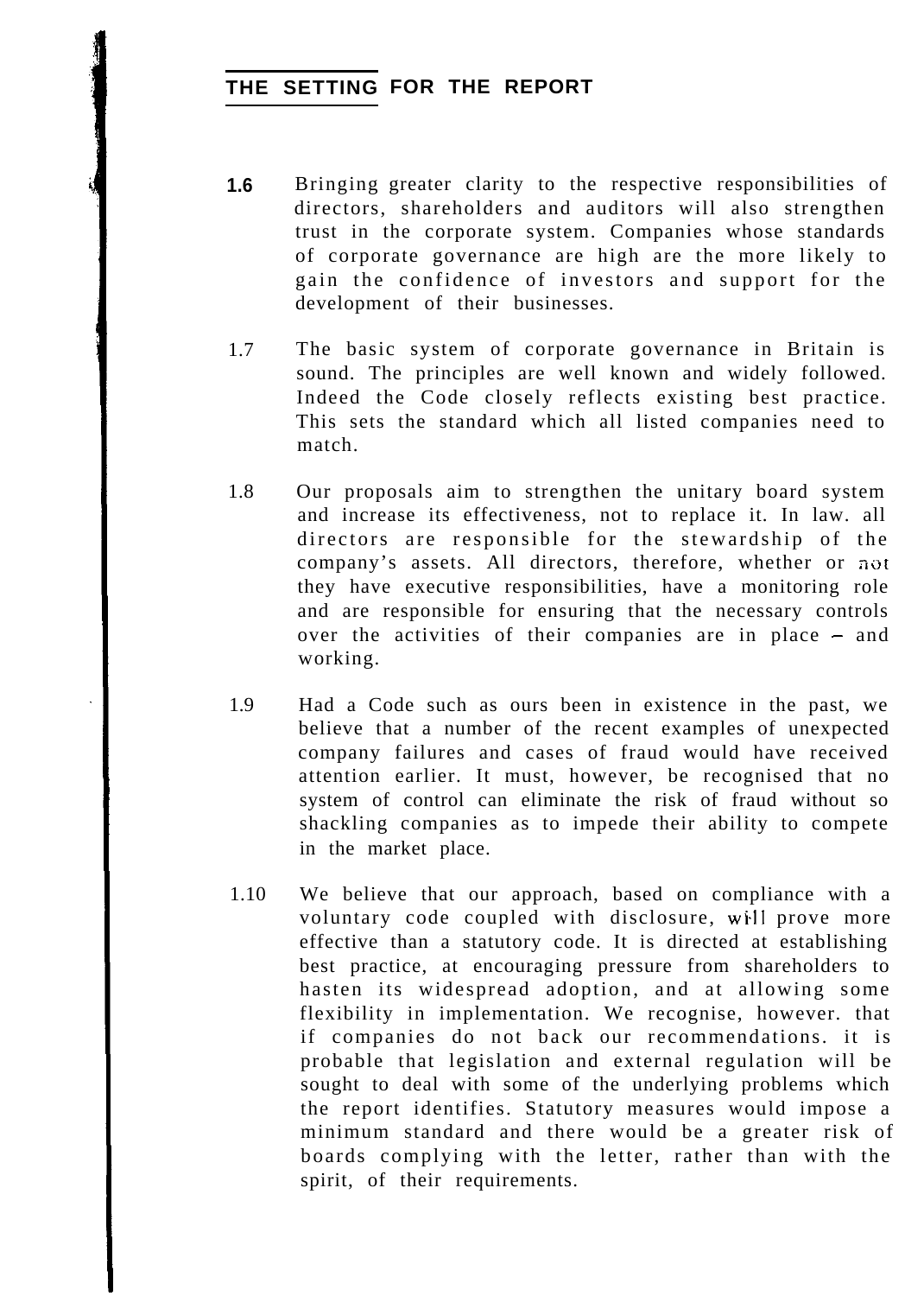## **THE SETTING FOR THE REPORT**

and come

1.11 The Committee is clear that action by boards of directors and auditors on the financial aspects of corporate governance is expected and necessary. We are encouraged by the degree to which boards are already reviewing their structures and systems in the light of our draft recommendations. The adoption of our recommendations will mark an important step forward in the continuing process of raising standards in corporate governance.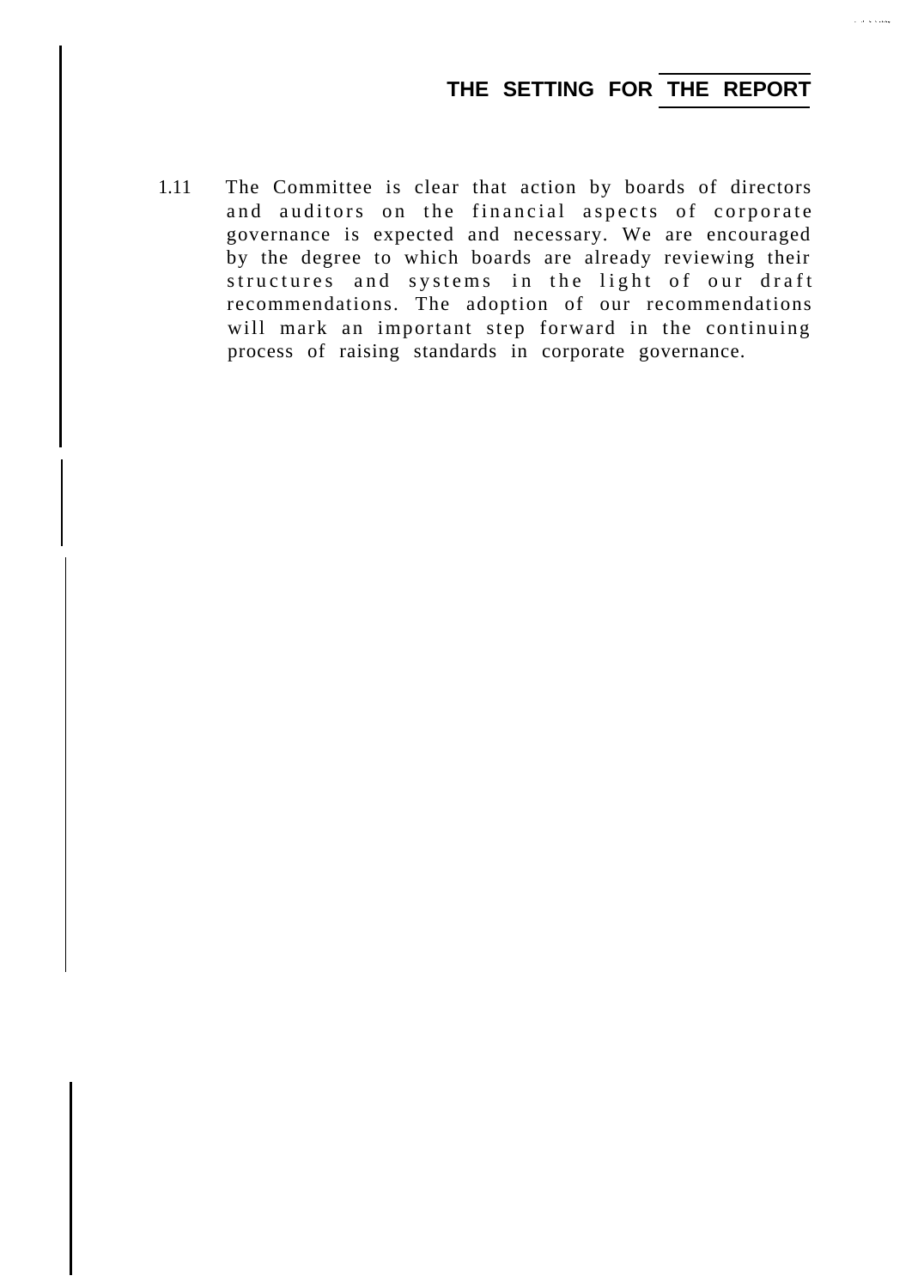## REPORT OF THE COMMITTEE

.<br>De en mens de la construcció de la construcció de la construcción de la construcción de la construcción de la

#### INTRODUCTION

#### **Reasons for setting up the Committee**

- **2.1 The Committee was set up in May 1991 by the Financial Reporting Council, the London Stock Exchange and the accountancy profession to address the financial aspects of corporate governance. The Committee's membership and terms of reference are set out in** *Appent/i.r 1.* **Its sponsors were concerned at the perceived low level of confidence both in financial reporting and in the ability of auditors to provide the safeguards which the users of company reports sought and expected. The underlying factors were seen as the looseness of accounting standards, the absence of a clear framework for ensuring that directors kept under review the controls in their business, and competitive pressures both on companies and on auditors which made it difficult for auditors to stand up to demanding boards.**
- **2.2 These concerns about the working of the corporate system were heightened by some unexpected failures of major companies' and by criticisms of the lack of effective board accountability for such matters as directors' pay.. Further evidence of the breadth of feeling that action had to be taken to clarify responsibilities and to raise standards came from a number of reports on different aspects of corporate governance which had either been published or were in preparation at that time.**
- **2.3 The Committee wherever possible drew on these documents, and a wide range of submissions from interested parties, in producing its draft report which was issued for public comment on 27 May 1992.**
- **2.4 Since then, the Committee has received over 200 written responses to its proposals, the great majority of which broadly support the Committee's approach, and has carefully considered the balance of opinions expressed on particular issues. The Committee is most grateful to all those who have taken the time and trouble to give us their comments. They have helped to shape our final report and, in addition, they are a valuable reference source for our successors. A list of contributors and of relevant published statements appears in** *Appcndis* **7.**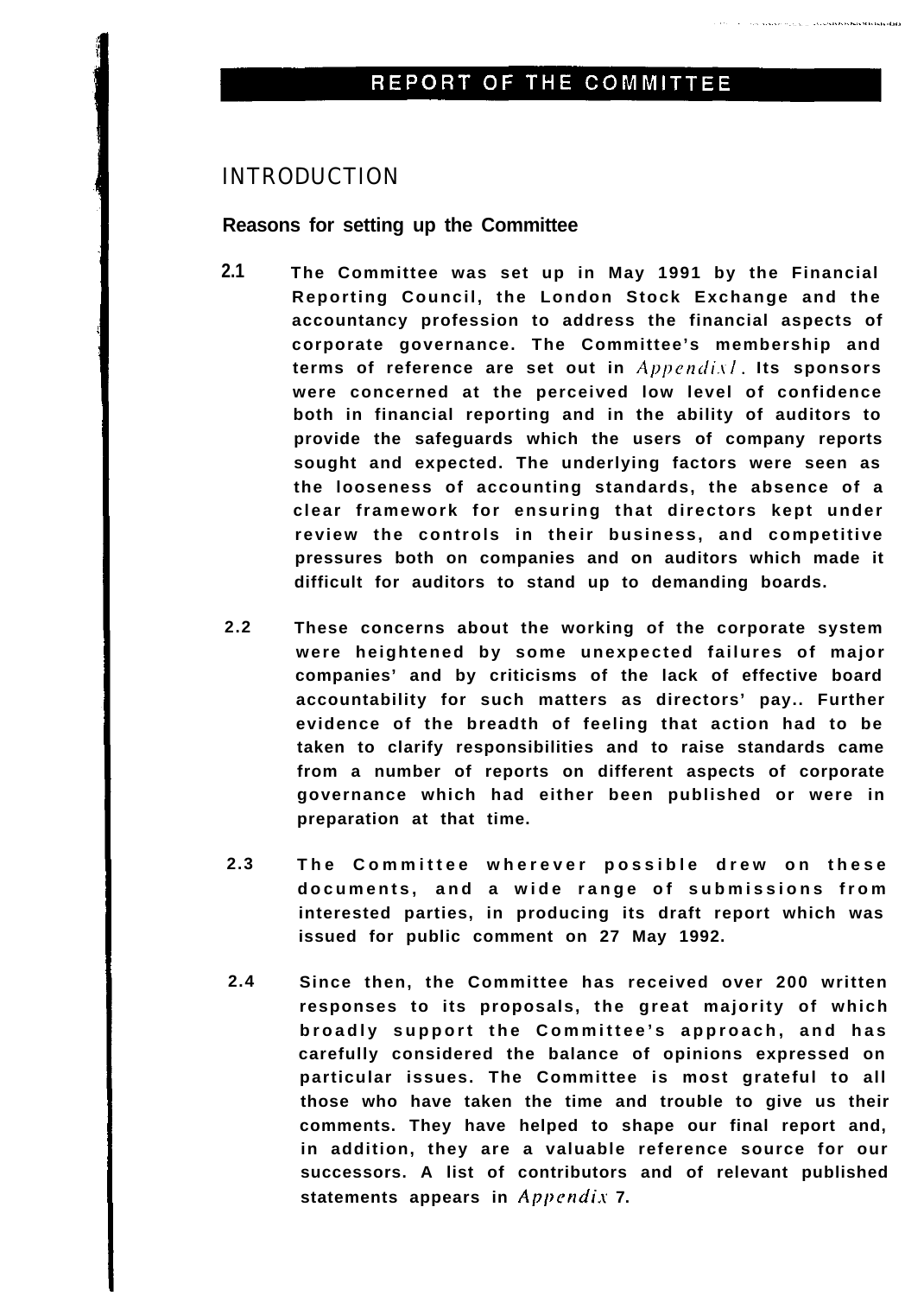## **INTRODUCTION**

.,.,. ,.,.I, ~.~...,,,,,.....,..,,,,...~. .,,. ,.,. ,. ,., . . ,,,,,.I

#### **Corporate Governance**

- **2.5** Corporate governance is the system by which companies are directed and controlled. Boards of directors are responsible for the governance of their companies. The shareholders' role in governance is to appoint the directors and the auditors and to satisfy themselves that an appropriate governance structure is in place. The responsibilities of the board include setting the company's strategic aims, providing the leadership to put them into effect, supervising the management of the business and reporting to shareholders on their stewardship. The board's actions are subject to laws, regulations and the shareholders in general meeting.
- **2.6** Within that overall framework, the specifically financial aspects of corporat: governance **(ihe** Committee's remit) are the way in which boards set financial policy and oversee its implementation, including the use of financial controls, and the proces: whereby they report on the activities and progress of the company to the shareholders.
- **2.7** The role of the auditors is to provide the shareholders with an external and objective check on the directors' financial statements which form the basis of that reporting system. Although the reports of the directors are addressed to the shareholders, they are important to a wider audience, not least to employees whose interests boards have a statutory duty to take into account.
- **2.8** The Committee's objective is to help to raise the standards of corporate governance and the level of confidence in financial reporting and auditing by setting out clearly what it sees as the respective responsibilities of those involved and what it believes is expected of them.

#### **Report Content**

**2.9** The report begins by reviewing the structure and responsibilities of boards of directors; here we have summarised our recommendations in a Code of Best Practice. Next, we consider the role of auditors and address a number of recommendations to the accountancy profession. We then deal with the rights and responsibilities of shareholders. The report concludes with several appendices, including at *Appendix 2* notes on the roles of some of the bodies referred to in the report.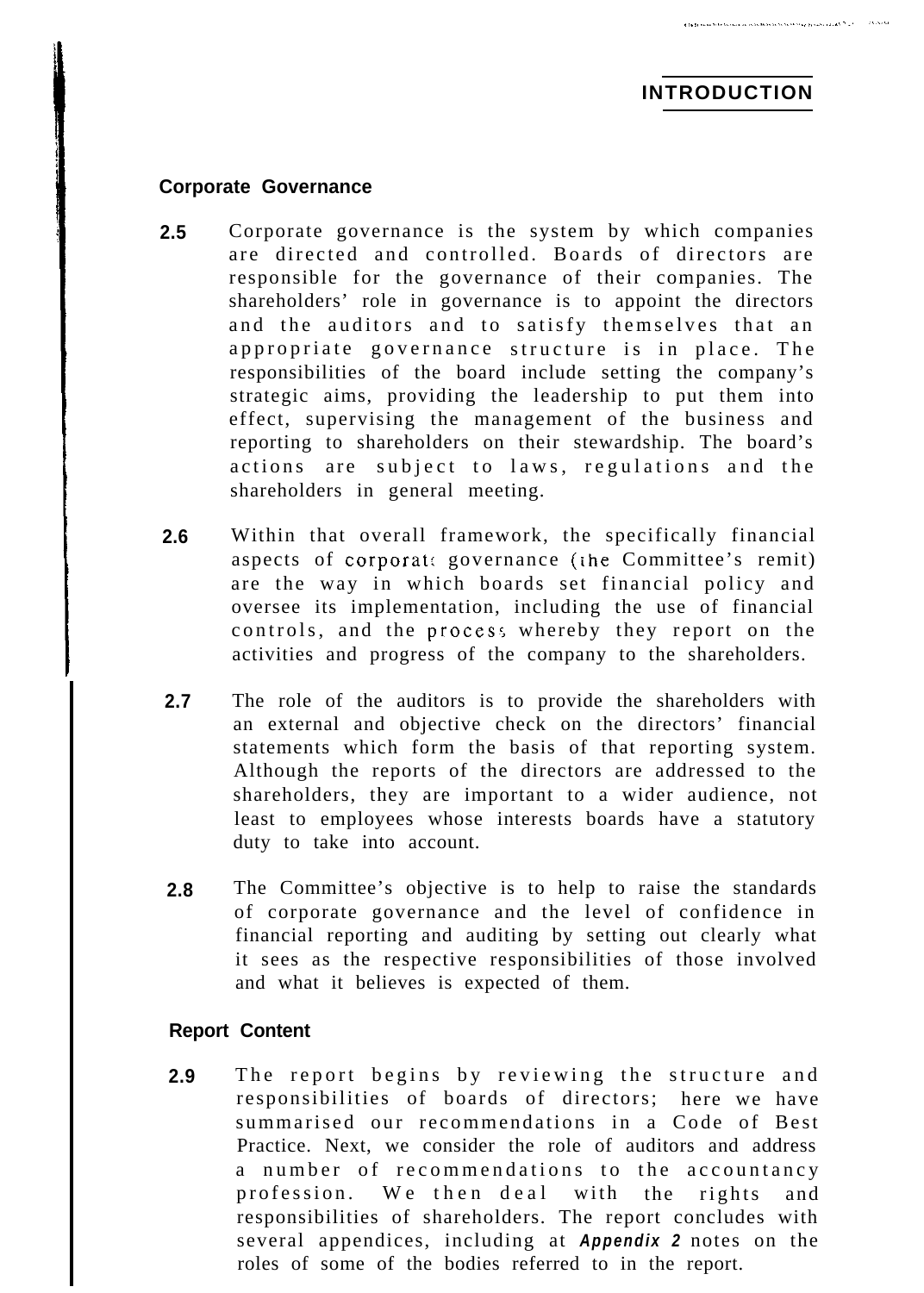#### **Companies to whom directed**

**3.1** The Code of Best Practice (on pages 58 to 60) is directed to the boards of directors of all listed companies registered in the UK, but we would encourage as many other companies as possible to aim at meeting its requirements.

#### **Code Principles**

- 3.2 The principles on which the Code is based are those of openness, integrity and accountability. They go together. Openness on the part of companies, within the limits set by their competitive position, is the basis for the confidence which needs to exist between business and all those who have a stake in its success. An open approach to the disclosure of information contributes to the efficient working of the market economy, prompis boards to take effective action and allows shareholders and others to scrutinise companies more thoroughly.
- 3.3 Integrity means both straightforward dealing and compteteness. What is required of financial reporting is that it should be honest and that it should present a balanced picture of the state of the company's affairs. The integrity of reports depends on the integrity of those who prepare and present them.
- 3.4 Boards of directors are accountable to their shareholders and both have to play their part in making that accountability effective. Boards of directors need to do so through the quality of the information which they provide to shareholders, and shareholders through their willingness to exercise their responsibilities as owners.
- 3.5 The arguments for adhering to the Code are twofold. First, a clear understanding of 'responsibilities and an open approach to the way in which they have been discharged will assist boards of directors in framing and winning support for their strategies. It will also assist the efficient operation of capital markets and increase confidence in boards, auditors and financial reporting and hence the general level of confidence in business.
- 3.6 Second, if standards of financial reporting and of business conduct more generally are not seen to be raised, a greater reliance on regulation may be inevitable. Any further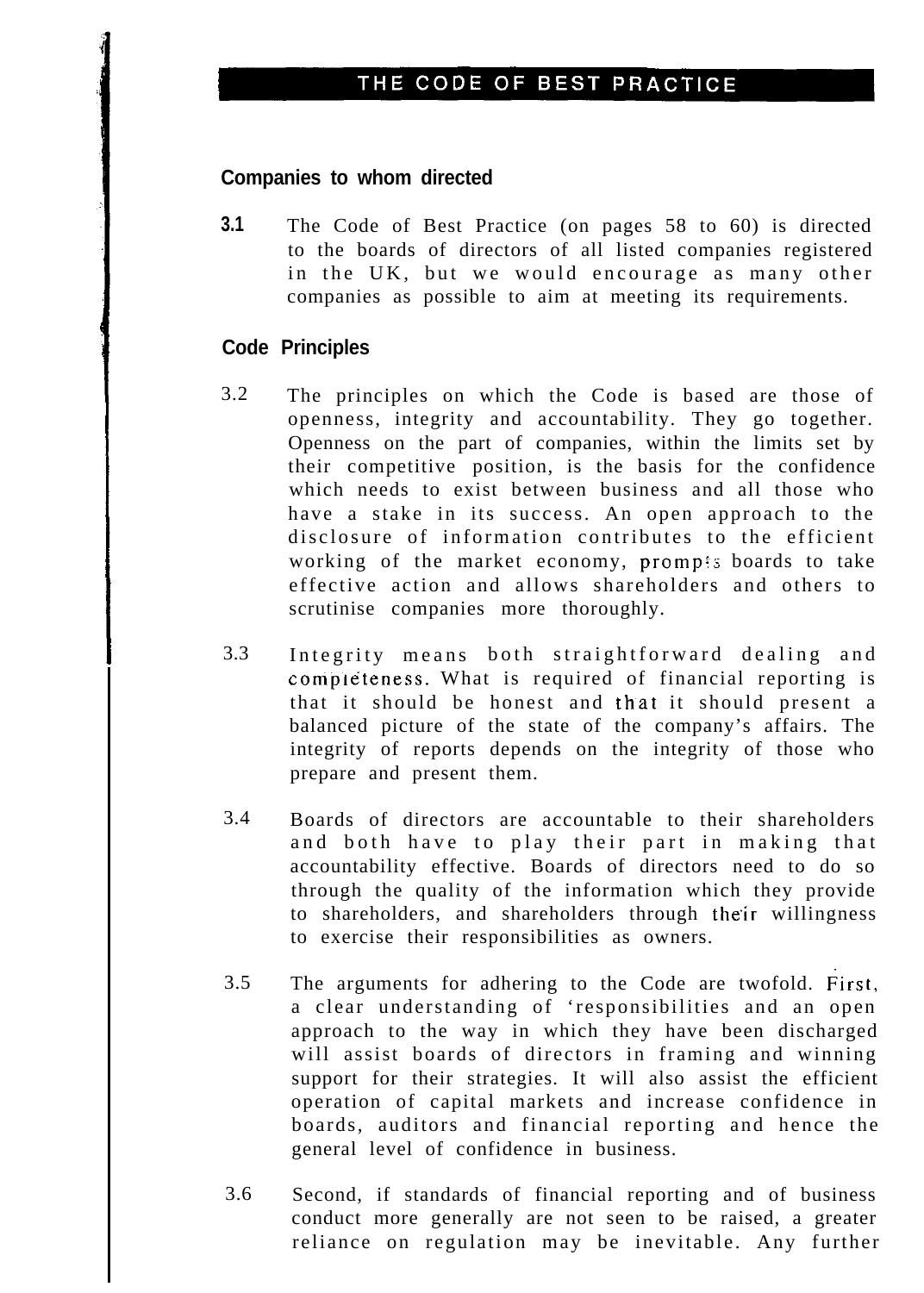degree of regulation would, in any event, be more likely to be well directed, if it were to enforce what has already been shown to be workable and effective by those setting the standard.

#### **Statement of Compliance**

- **3.7 We recommend** that listed companies reporting in respect of years ending after 30 June 1993 should state in the report and accounts whether they comply with the Code and identify and give reasons for any areas of non-compliance. The London Stock Exchange intends to require such a statement as one of its continuing listing obligations.
- **3.8** We envisage, however, that many companies will wish to go beyond the strict terms of the London Stock Exchange rule and make a general statement about the corporate governance of their enterprises as some leading companies have already done. We welcome such statements and leave it to boards to decide the terms in which they make their statement of compliance. Boards are not expected to comment separately on each item of the Code with which they are complying, but areas of non-compliance will have to be dealt with individually.
- 3.9 The continuing obligations laid down by the London Stock Exchange should require companies' statements of compliance to have been the subject of review by the auditors before publication. The review should cover only those parts of the compliance statement which relate to provisions of the Code where compliance can be objectively verified (see footnote to the Code). The auditors should not be required to report formally a satisfactory conclusion to their review, but if they identify an area of non-compliance which is not properly disclosed, they should draw attention to it in their report on the financial statements. We **recommend** that the Auditing Practices Board should consider guidance for auditors accordingly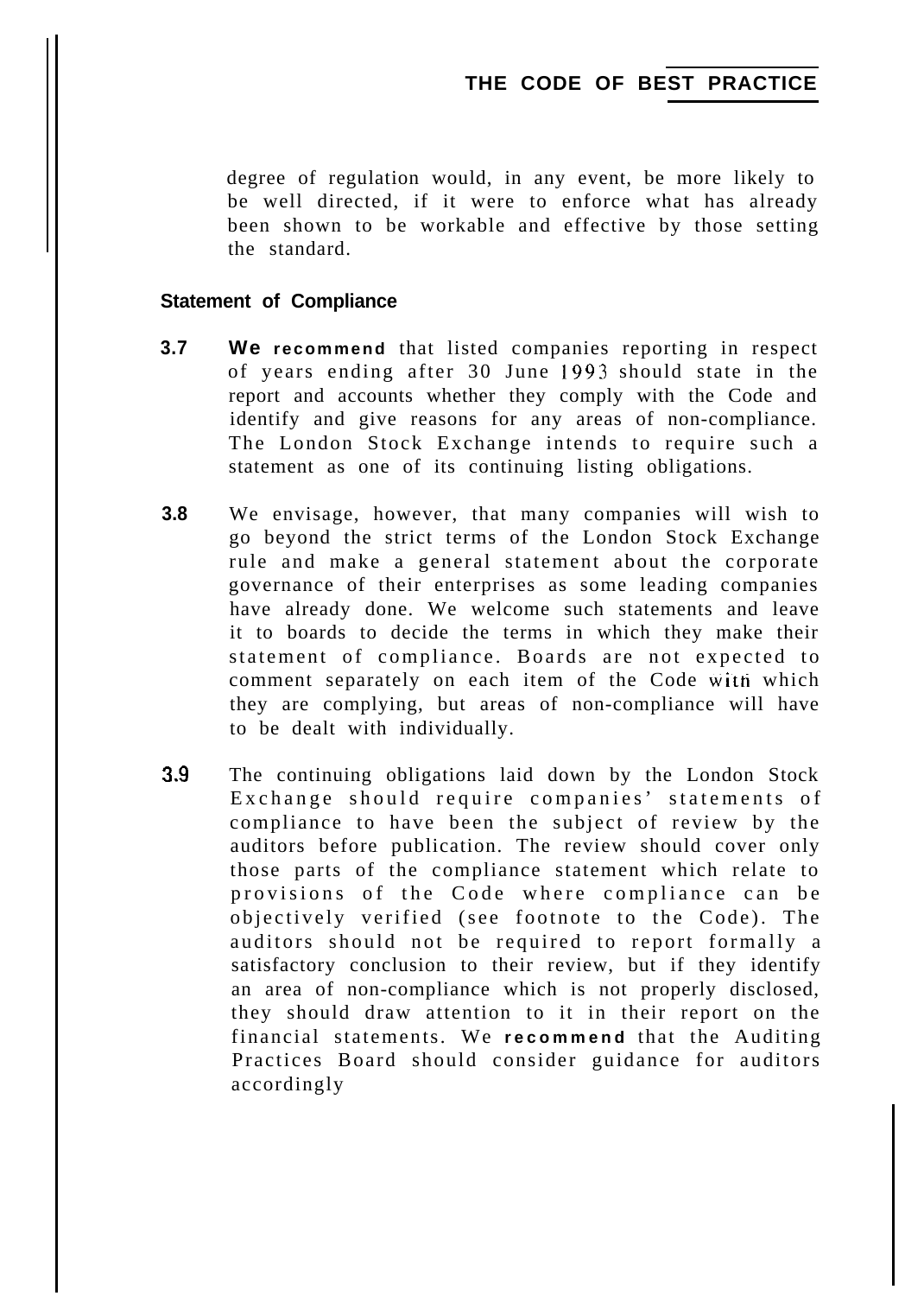## **THE CODE OF BEST PRACTICE**

3.10 The Code is to be followed by individuals and companies in the light of their own particular circumstances. They arc responsible for ensuring that their actions meet the spirit of the Code and in interpreting it they should give precedence to substance over form.

#### **Keeping the Code up to date**

- **3.11** We have addressed those issues which appeared from the evidence before us to require the most immediate attention. The situation, however, is developing. The Accounting Standards Board has in hand a programme of work on the basis cf financial reporting. Revised accounting standards and improved methods of financial presentation will result. At the same time, views on best boardroom practice will evolve in the light of experience, and European Community directives and regulations may give rise to new issues. It is essential, therefore, that the Code, in addition to being monitored, is kept up to date.
- 3.12 We recommend that our sponsors, convened by the Financial Reporting Council, should appoint a new Committee by the end of June 1995 to examine how far compliance with the Code has progressed, how far our other recommendations have been implemented, and whether the Code needs updating in line with emerging issues. Our sponsors should also determine whether the sponsorship of the new Committee should be broadened and whether wider matters of corporate governance should be included in its brief. In the meantime, the present Committee will remain responsible for reviewing the implementation of its proposals and for identifying further issues which its successor body might usefully consider. These steps will establish a continuing process of governance review.

#### **Compliance**

- **3.13** Raising standards of corporate governance cannot be achieved by structures and rules alone. They are important because they provide a framework which will encourage and support good governance, but what counts is the way in which they are put to use.
- **3.14** The responsibility for putting the Code into practice lies directly with the boards of directors of listed companies to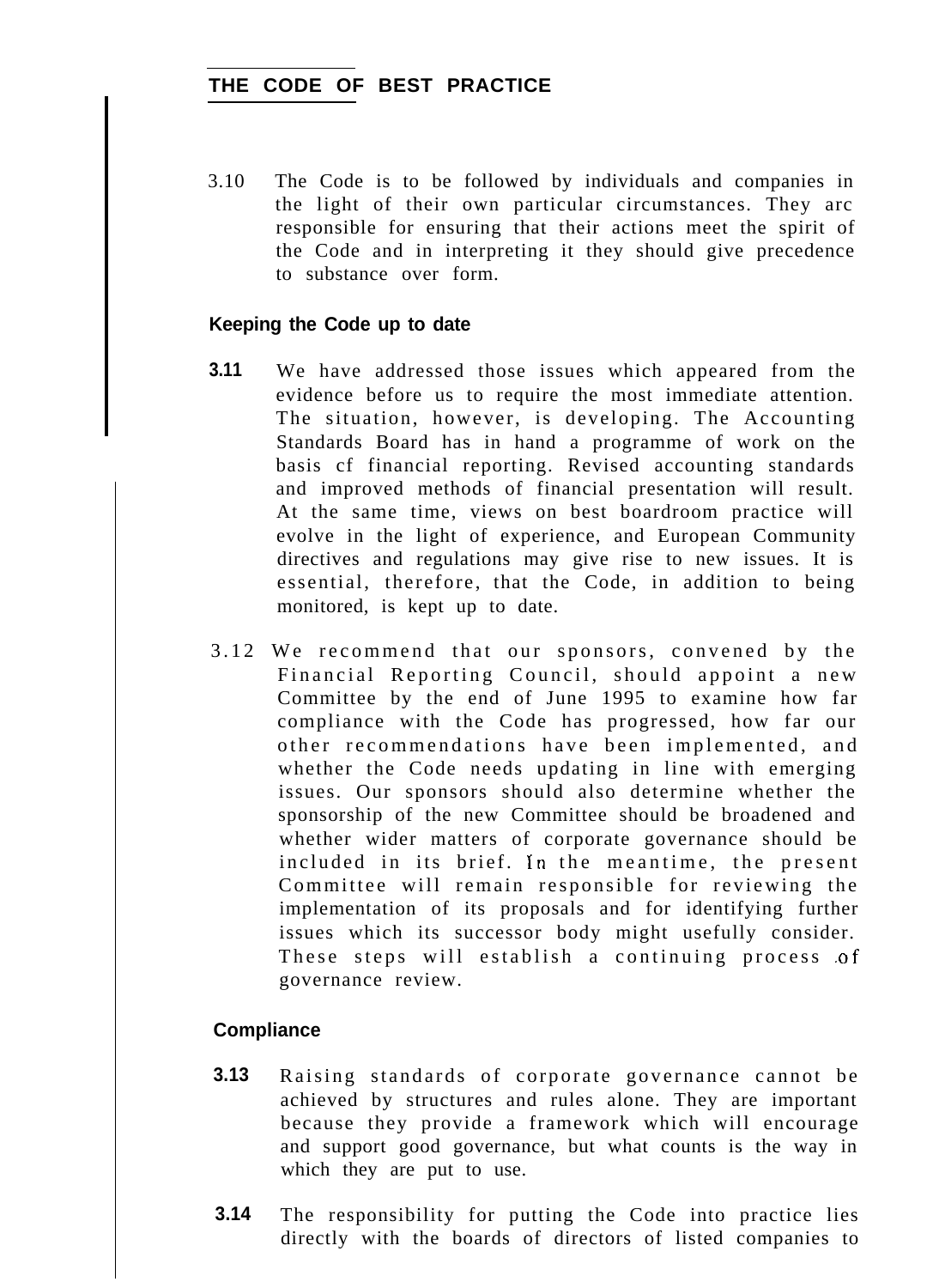## THE CODE OF BEST PRACTICE

whom it is addressed. Compliance itself, however, is a matter for everyone concerned with corporate governance. We look to the financial institutions and the wide range of bodies backing our work to encourage the adoption of our recommendations by companies in which they have an interest. The media also have a part to play in drawing attention to governance issues of public or shareholder concern. It is vital to seize the opportunity presented by a climate of opinion which accepts that changes are needed and which is expecting the Committee to give the necessary lead.

- 3.15 The Committee recognises that smaller listed companies may initially have difficulty in complying with some aspects of the Code and we have given careful consideration to the responses to the draft report which addressed this point. The boards of smatter listed companies who cannot, for the time being, comply with parts of the Code should note that they may instead give their reasons for non-compliance. We believe, however, that full compliance will bring benefits to the boards of such companies and it should be their objective to ensure that the benefits are achieved. In particular, the appointment of appropriate non-executive directors should make a positive contribution to the development of their businesses. Any practical issues which may arise in respect of smatter listed companies wilt be thoroughly reviewed by the Committee and its successor.
- 3.16 The Committee notes that companies will not be able to comply with items 4.5 and 4.6 in the Code until the necessary guidance for companies has been developed.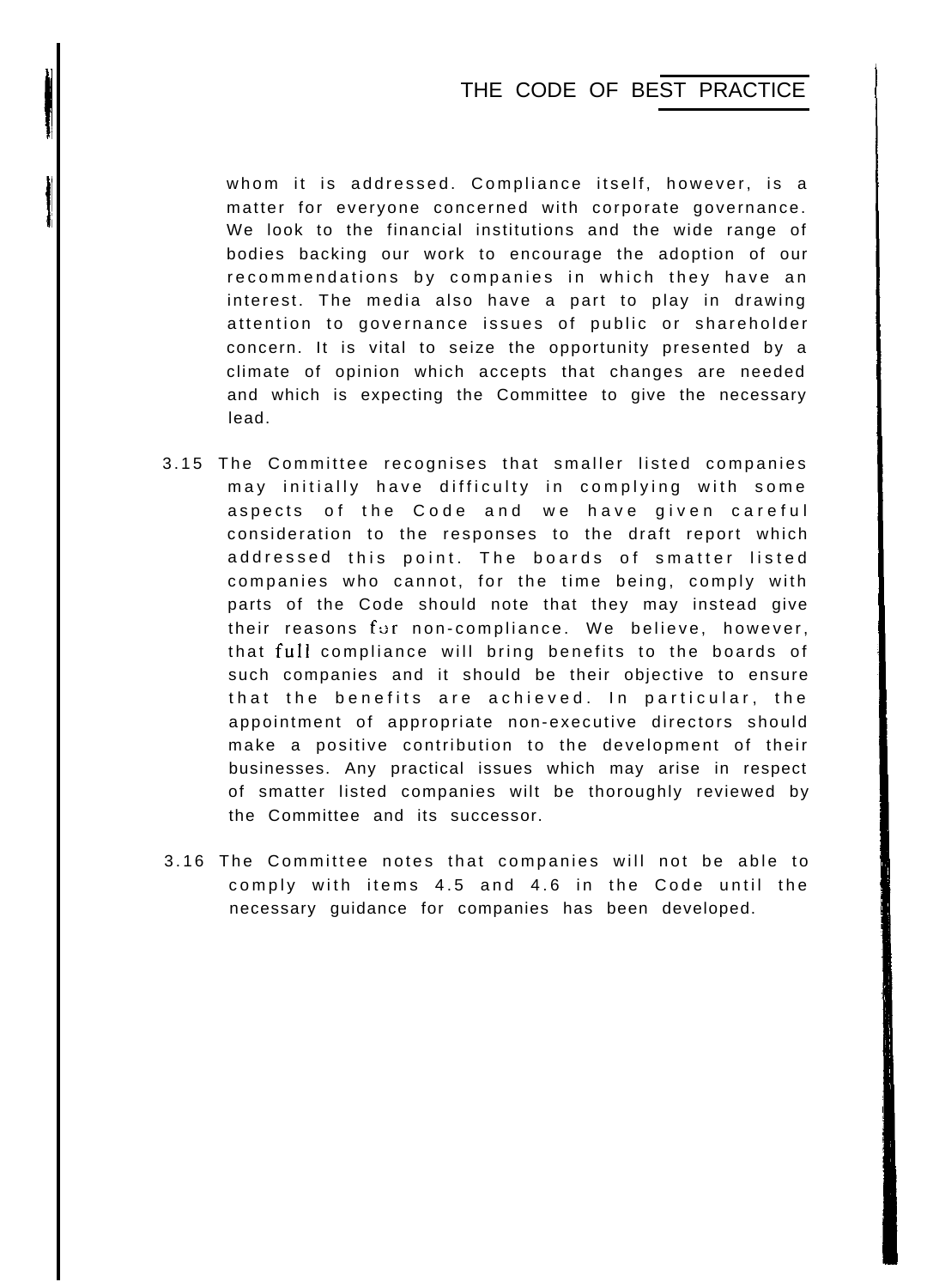#### **Board Effectiveness**

- **4.1** Every public company should be headed by an effective board which can both lead and control the business. Within the context of the UK unitary board system, this means a board made up of a combination of executive directors, with their intimate knowledge of the business, and of outside, non-executive directors, who can bring a broader view to the company's activities, under a chairman who accepts the duties and responsibilities which the post entails.
- 4.2 Tests of board effectiveness include the way in which the members of the board as a whole work together under the chairman, whose role in corporate governance is fundamental, and their collective ability to provide both the leadership and the checks and balances which effective governance demands. Shareholders are responsible for electing board members and it is in their interests to see that the boards of their companies are properly constituted and not dominated by any one individual.
- 4.3 All directors are equally responsible in law for the board's actions and decisions. Certain directors may have particular responsibilities, as executive or non-executive directors, for which they are accountable to the board. Regardless of specific duties undertaken by individual directors, however, it is for the board collectively to ensure that it is meeting its obligations.
- 4.4 Whilst it is the board as a whole which is the final authority, executive and non-executive directors are likely to contribute in different ways to its work. Non-executive directors have two particularly important contributions to make to the governance process as a consequence of their independence from executive responsibility. Neither is in conflict with the unitary nature of the board.
- 4.5 The first is in reviewing the performance of the board and of the executive. Non-executive directors should address this aspect of their responsibilities carefully and should ensure that the chairman is aware of their views. If the chairman is also the chief executive, board members should look to a senior non-executive director, who might be the deputy chairman, as the person to whom they should address any concerns about the combined office of chairman/chief executive and its consequences for the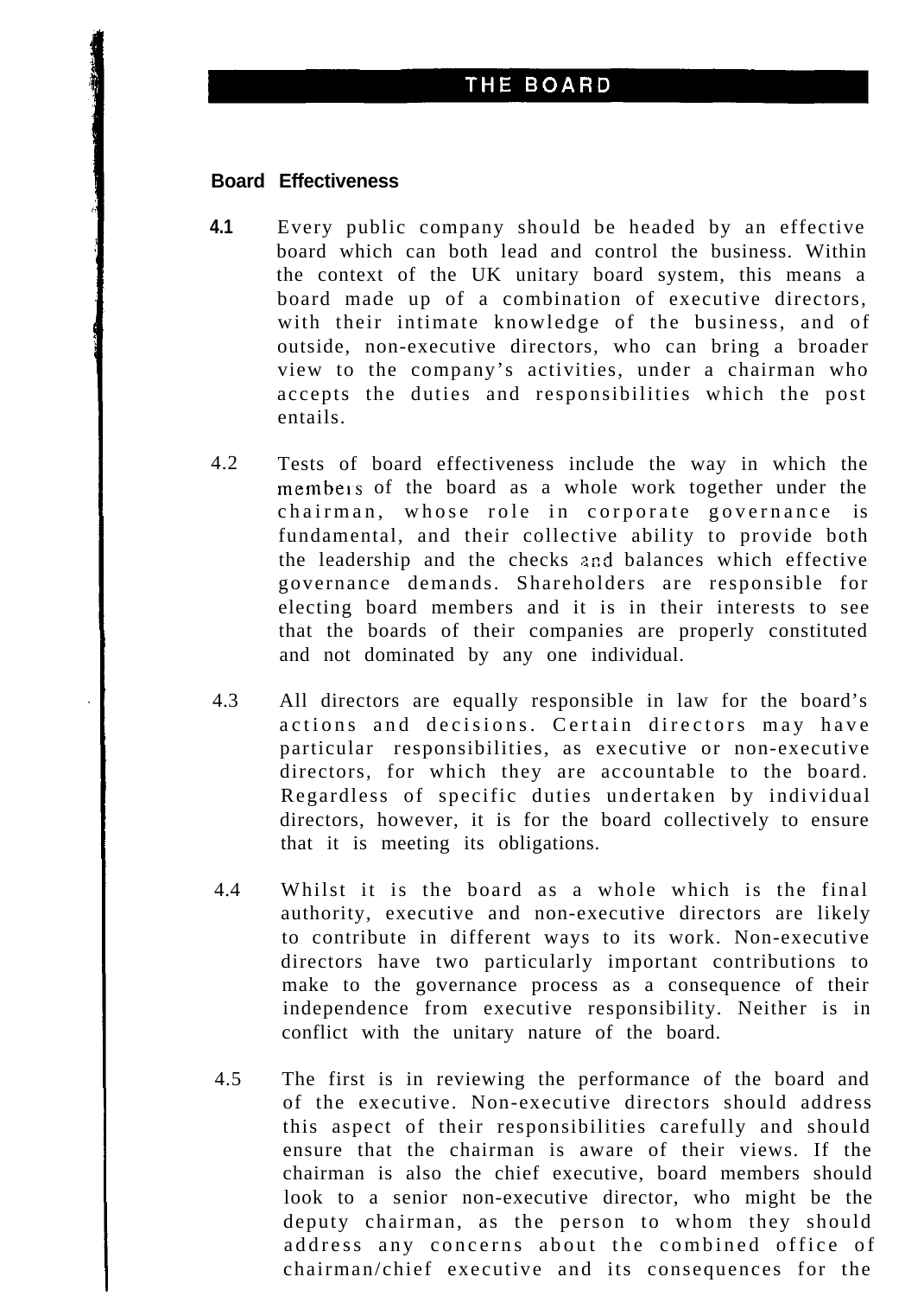**effectiveness of the board. A number of companies have recognised that role and some have done so formally in their Articles.**

**4.6 The second is in taking the lead where potential conflicts of interest arise. An important aspect of effective corporate governance is the recognition that the specific interests of the executive management and the wider interests of the company may at times diverge, for example over takeovers, boardroom succession, or directors' pay. Independent nonexecutive directors, whose interests are less directly affected, are well-placed to help to resolve such situations.**

#### **The Chairman**

- **4.7 The chairman's role in securing good corporate governance is crucial. Chairmen are primarily responsible for the working of the board, for its balance of membership subject to board and shareholders' approval, for ensuring that all relevant issues are on the agenda, and for ensuring that all directors, executive and non-executive alike, are enabled and encouraged to play their full part in its activities. Chairmen should be able to stand sufficiently back from the day-to-day running of the business to ensure that their boards are in full control of the company's affairs and alert to their obligations to their shareholders.**
- **4.8 It is for chairmen to make certain that their non-executive directors receive timely, relevant information tailored to their needs, that they are properly briefed on the issues arising at board meetings, and that they make an effective contribution as board members in practice. It is equally for chairmen to ensure that executive directors look beyond their executive duties and accept their full share of the responsibilities of governance.**
- **4.9 Given the importance and particular nature of the chairman's role, it should in principle be separate from that of the chief executive. If the two roles are combined in one person, it represents a considerable concentration of power. We recommend, therefore, that there should be a clearly accepted division of responsibilities at the head of a company, which will ensure a balance of power and authority, such that no one individual has unfettered powers of decision. Where the chairman is also the chief**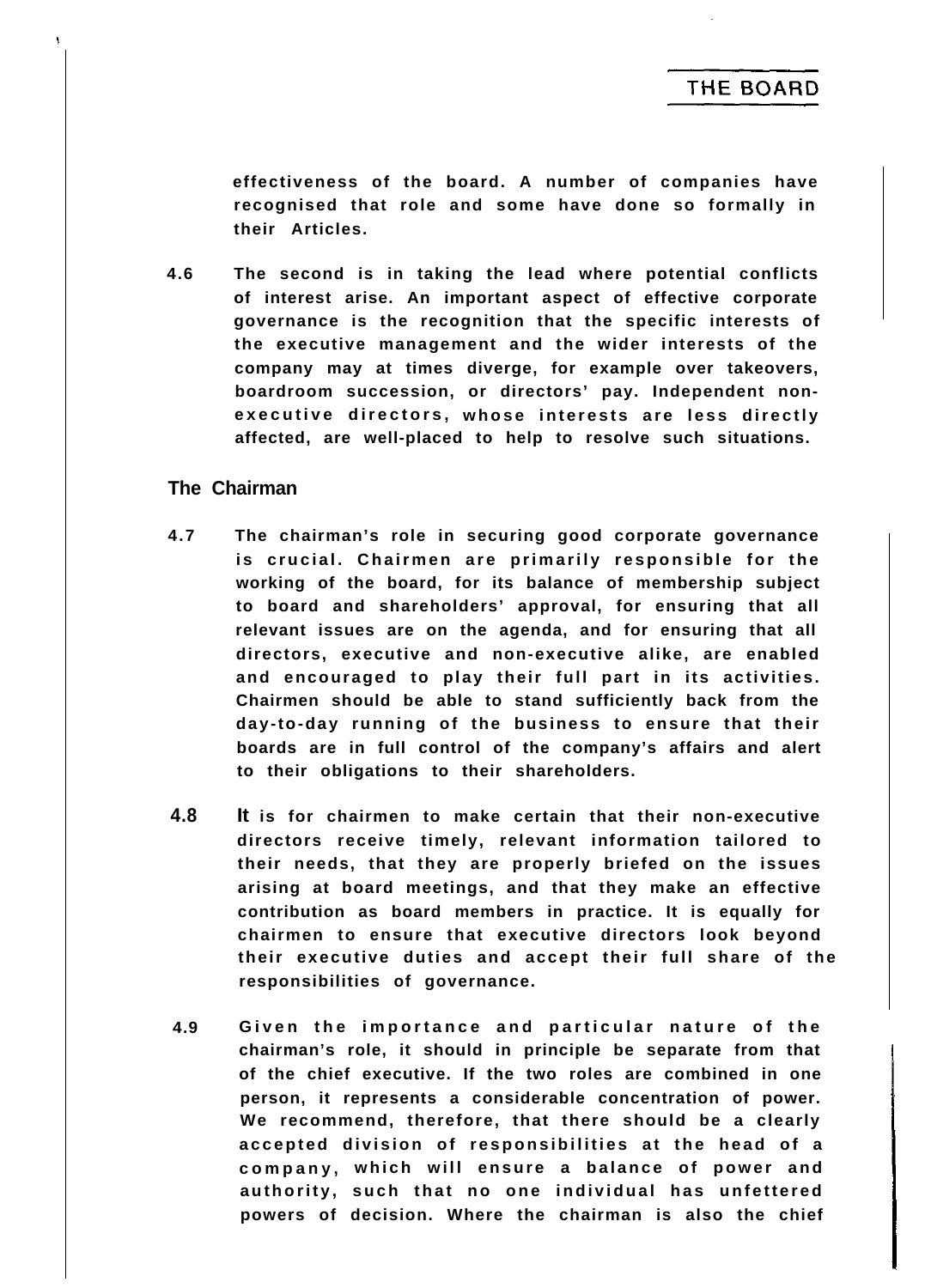executive, it is essential that there should be a strong and independent element on the board.

#### **Non-Executive Directors**

- **4.10** The Committee believes that the calibre of the nonexecutive members of the board is of special importance in setting and maintaining standards of corporate governance. The emphasis in this report on the control function of nonexecutive directors is a consequence of our remit and should not in any way detract from the primary and positive contribution which they are expected to make, as equal board members, to the leadership of the company.
- 4.11 Non-executive directors should bring an independent judgement to bear on issues of strategy, performance, resources, including key appointments, and standards of conduct. We recommend that the calibre and number of non-executive directors on a board should be such that their views will carry significant weight in the board's decisions. To meet our recommendations on the composition of sub-committees of the board, all boards will require a minimum of three non-executive directors, one of whom may be the chairman of the company provided he or she is not also its executive head. Additionally, two of the three should be independent in the terms set out in the next paragraph.
- 4.12 An essential quality which non-executive directors should bring to the board's deliberations is that of independence of judgement. We recommend that the majority of nonexecutives on a board should be indepen'dent of the company. This means that apart from their directors' fees and shareholdings, they should be independent. of management and free from any business or other relationship which could materially interfere with the exercise of their independent judgement. It is for the board to decide in particular cases whether this definition is met. Information about the relevant interests of directors should be disclosed in the Directors' Report.
- **4.13** On fees, there is a balance to be struck between recognising the value of the contribution made by nonexecutive directors and not undermining their independence. The demands which are now being made on conscientious non-executive directors are significant and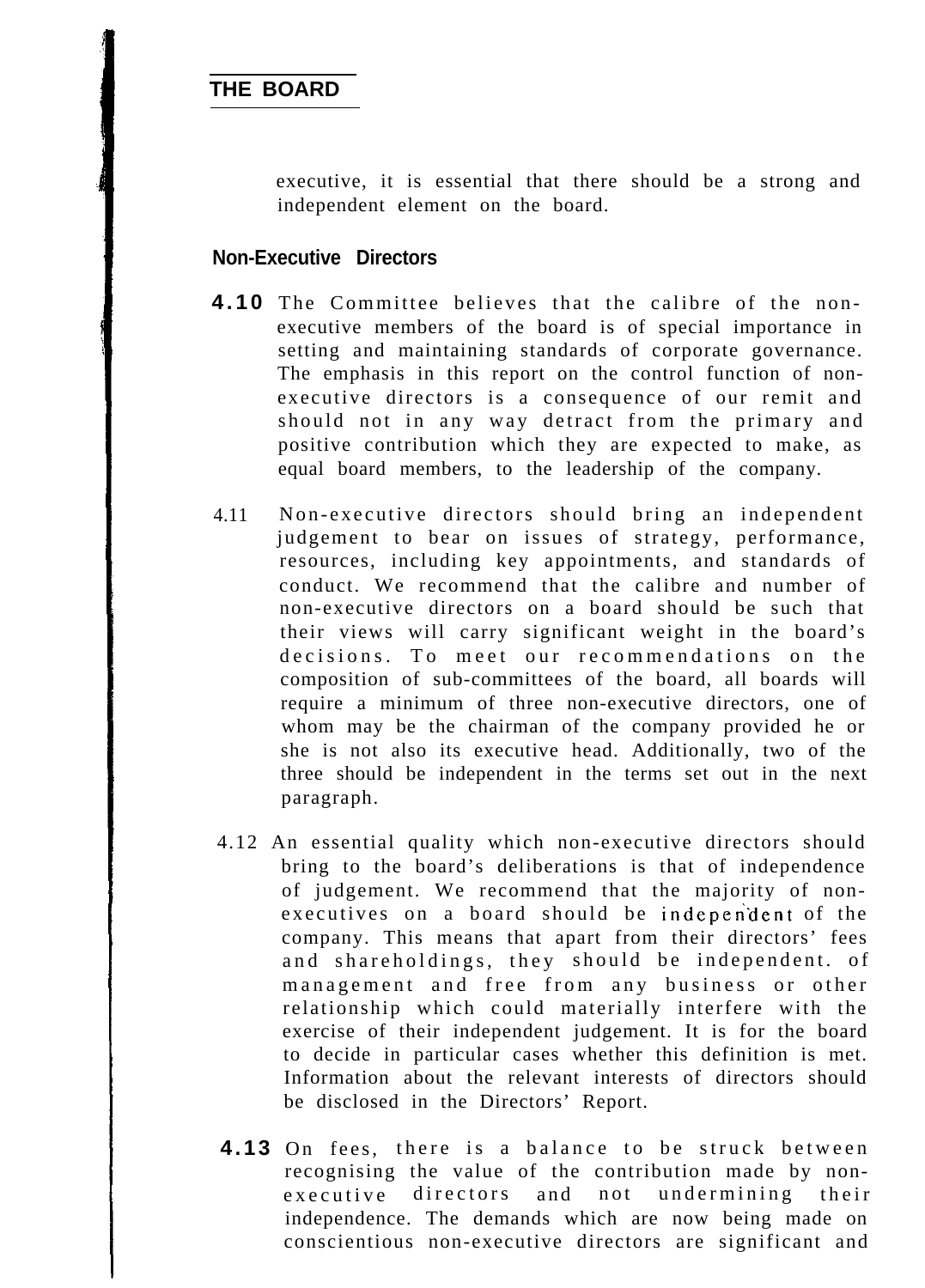**their fees should reflect the time which they devote to the company's affairs. There is, therefore, a case for paying for additional responsibilities taken on, for example, by chairmen of board committees. In order to safeguard their independent position, we regard it as good practice for non-executive directors not to participate in share option schemes and for their service as non-executive directors not to be pensionable by the company.**

- **4.14 Non-executive directors lack the inside knowledge of the company of the executive directors, but have the same right of access to information as they do. Their effectiveness turns to a considerable extent on the quality of the information which they receive and on the use which they make of it. Boards should regularly review the form and the extent of the information which is provided to all directors.**
- **4.15 Given the importance of their distinctive contribution, nonexecutive directors should be selected with the same impartiality and care as senior executives. We recommend that their appointment should be a matter for the board as a whole and that there should be a formal selection process, which will reinforce the independence of non-executive directors and make it evident that they have been appointed on merit and not through any form of patronage. We regard it as good practice for a nomination committee (dealt with below) to carry out the selection process and to make proposals to the board.**
- **4.16 Companies have to be able to bring about changes in the composition of their boards to maintain their vitality. Nonexecutive directors may lose something of their independent edge, if they remain on a board too long. Furthermore, the make-up of a board needs to change in line with new challenges. We recommend, therefore, that non-executive directors should be appointed for specified terms. Their Letter of Appointment should set out their duties, term of office, remuneration and its review. Reappointment should not be automatic, but a conscious decision by the board and the director concerned.**
- **4.17** Our emphasis on the qualities to be looked for in non**executive directors, combined with the greater demands now being made on them, raises the question of whether the supply of non-executive directors will be adequate to meet the demand. When companies encourage their executive** directors to accept appointments on the hoards of other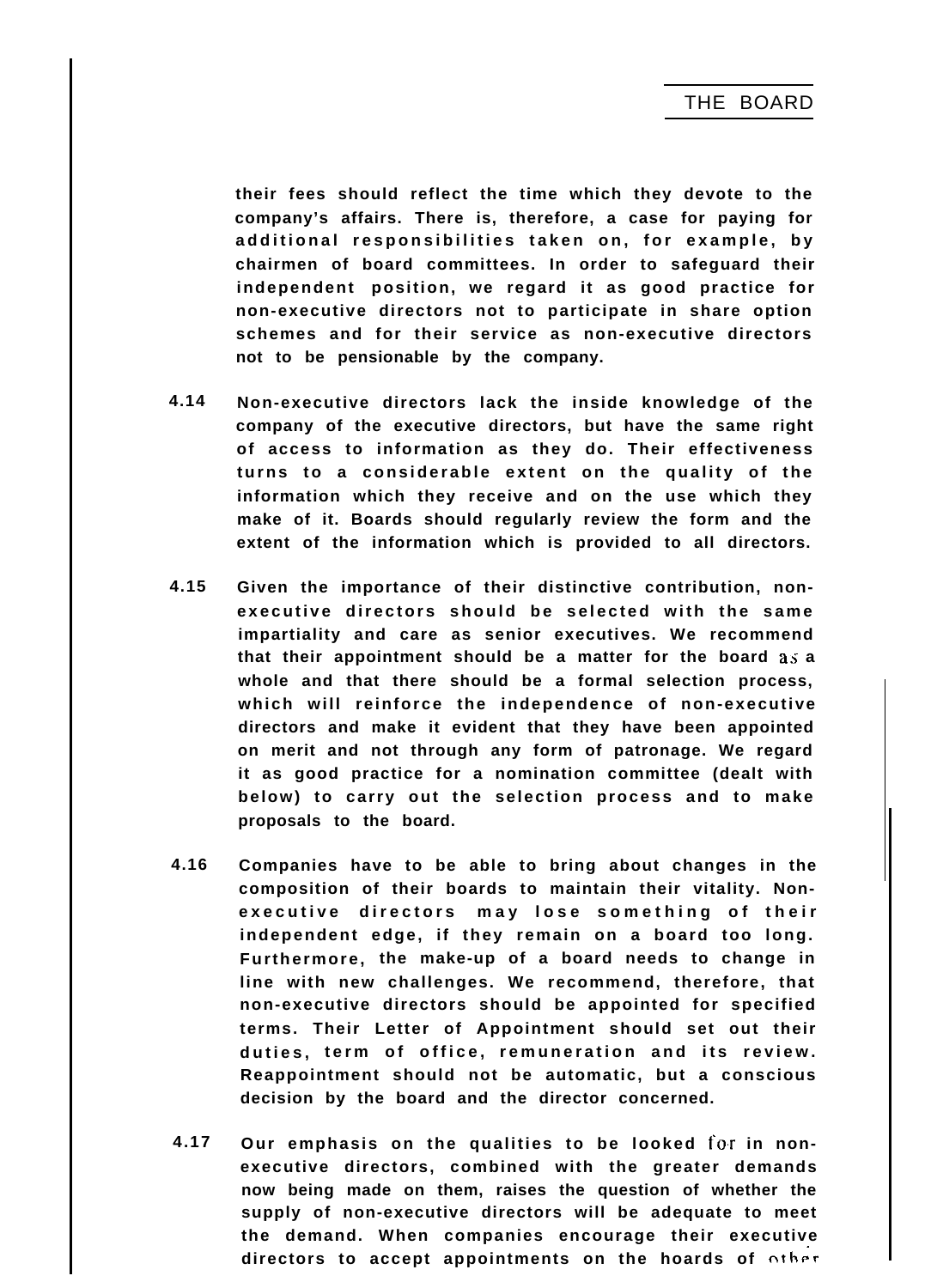companies, the companies and the individuals concerned all gain. A policy of promoting this kind of appointment will increase the pool of potential non-executive directors, particularly if the divisional directors of larger companies are considered for non-executive posts, as well as their main board colleagues.

#### **Professional Advice**

**4.18** Occasions may arise when directors have to seek legal or financial advice in the furtherance of their duties. They should always be able to consult the company's advisers. If, however, they consider it necessary to take independent professional advice, we **recommend** that they should be entitled to do so at the company's expense, through an agreed procedure laid down formally, for example in a Board Resolutiot;, in the Articles, or in the Letter of Appointment.

#### **Directors' Training**

- **4.19** The weight of responsibility carried by all directors and the increasing commitment which their duties require emphasise the importance of the way in which they prepare themselves for their posts. Given the varying backgrounds, qualifications and experience of directors, it is highly desirable that they should all undertake some form of internal or external training; this is particularly important for directors, whether executive or non-executive, with no previous board experience. Newly-appointed board members are also entitled to expect a proper process of induction into the company's affairs. It is then up to individual directors to keep abreast of their legislative and broader responsibilities.
- 4.20 There are already courses for newly-appointed directors run by the Institute of Directors and business schools. With the support of the Bank of England, the Confederation of British Industry, the Institute of Directors, and PRO NED, a new course covering the full range of board responsibilities will be open to directors shortly. The training and development of directors is of importance to good governance and it is one of the issues which we suggest our successor body should keep under review.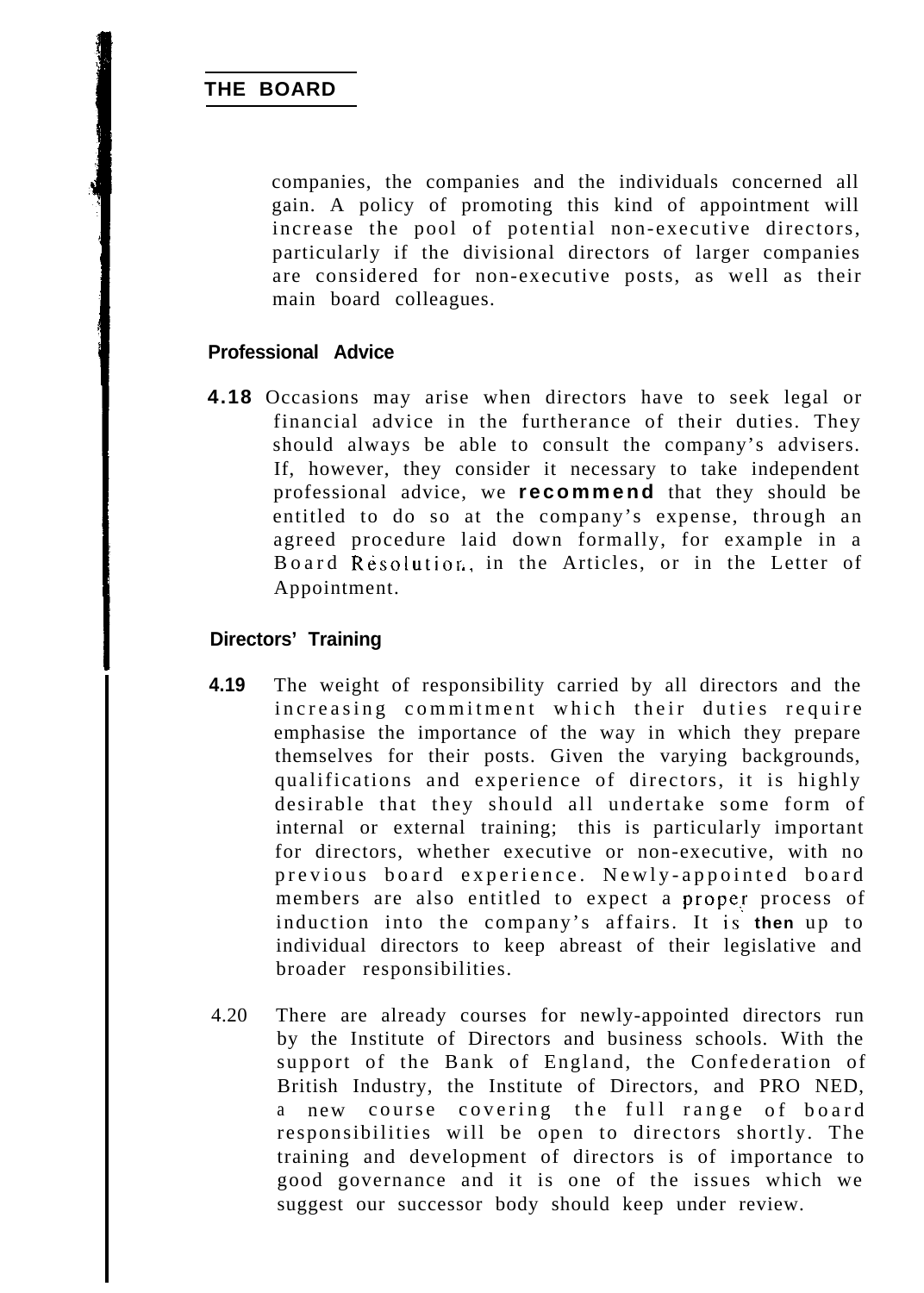#### **Board Structures and Procedures**

- **4.21** The effectiveness of a board is buttressed by its structure and procedures. One aspect of structure is the appointment of committees of the board, such as the audit, remuneration and nomination committees, referred to later in the report.
- 4.22 Another is that boards should recognise the importance of the finance function by making it the designated responsibility of a main board director, who should be a signatory to the accounts on behalf of the board, and should have the right of access to the Audit Committee.
- 4.23 The basic procedural requirements are that the board should meet regularly, with due notice of the issues to be discussed supported by the necessary paperwork, and should record its conclusions. We recommend that boards should have a formal schedule of matters specifically reserved to them for their collective decision, to ensure that the direction and control of the company remains firmly in their hands and as a safeguard against misjudgements and possible illegal practices. A schedule of these matters should be given to directors on appointment and should be kept up to date.
- 4.24 We envisage that such a schedule would at least include:
	- (a) acquisition and disposal of assets of the company or its subsidiaries that are material to the company;
	- (b) investments, capital projects, authority levels, treasury policies, and risk management policies.

Boards should lay down rules to determine materiality for any transaction, and should establish clearly which transactions require multiple board signatures. Boards should also agree the procedures to be followed when, exceptionally, decisions are required between board meetings.

#### **The Company Secretary**

**4.25** The company secretary has a key role to play in ensuring that board procedures are both followed and regularly reviewed. The chairman and the board will **look to the company secretary for guidance on what their responsibilities are under the rules and regulations to which they are subject and on how those responsibilities**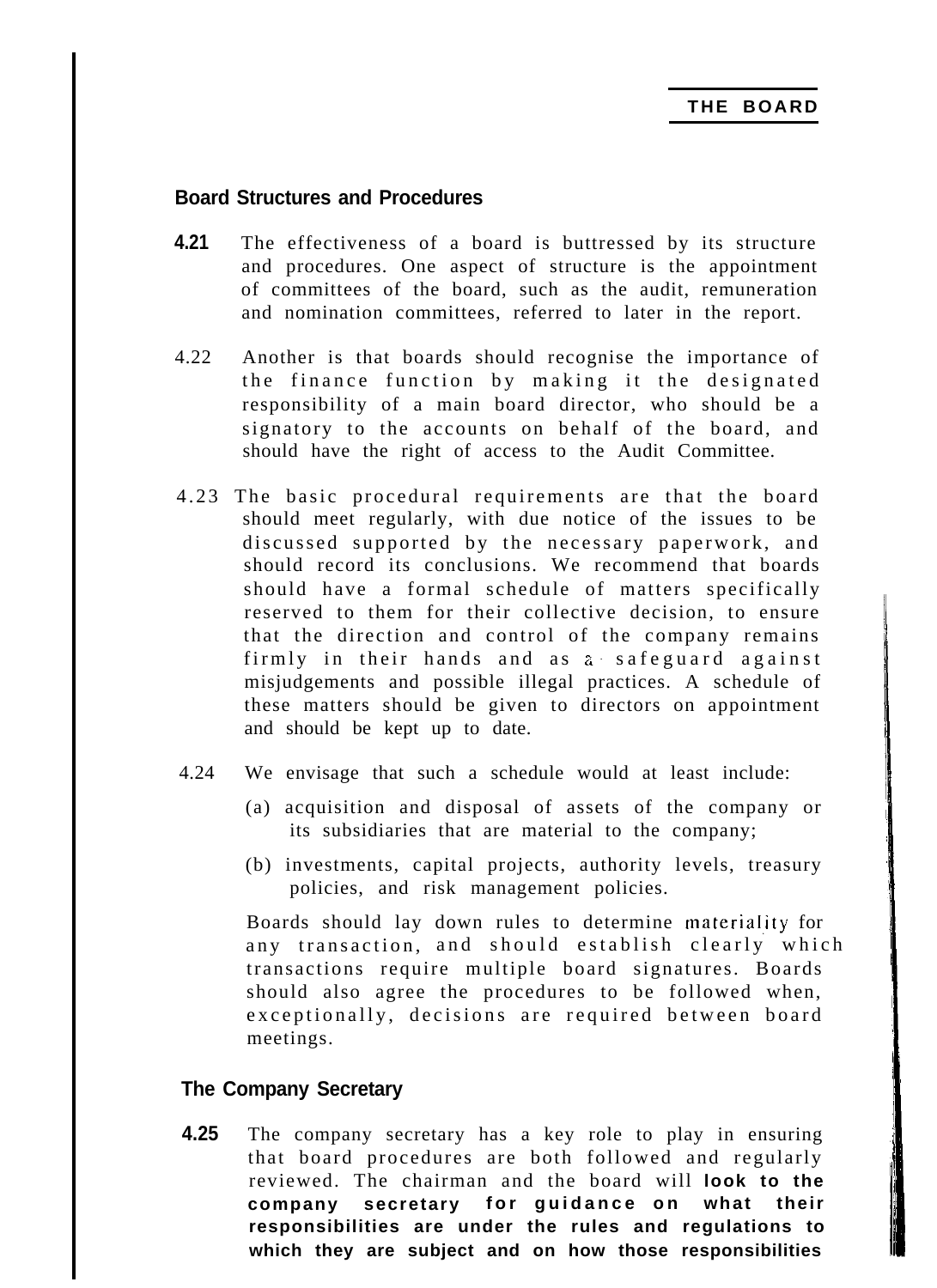should be discharged. All directors should have access to the advice and services of the company secretary and should recognise that the chairman is entitled to the strong and positive support of the company secretary in ensuring the effective functioning of the board. It should be standard practice for the company secretary to administer, attend and prepare minutes of board proceedings.

- 4.26 Under the Companies Act the directors have a duty to appoint as secretary someone who is capable of carrying out the duties which the post entails. The responsibility for ensuring that the secretary remains capable, and any question of the secretary's removal, should be a matter for the board as a whole.
- 4.27 The Committee expects that the company secretary will be a source of advice to the chairman and to the board on the implementation of the Code of Best Practice.

#### **Directors' Responsibilities**

4.28 So that shareholders are clear where the boundaries between the duties of directors and auditors lie, we recommend that a brief statement of directors' responsibilities for the accounts should appear in the report and accounts, as a counterpart to a statement by the auditors about their reporting responsibilities. The ground which would need to be covered by the directors' statement is set out in *Appendix* 3. The appropriate position for the directors' statement is immediately before the auditors' report, which in future will include a statement of auditors' responsibilities. The two statements will thus complement each other.

#### **Standards of Conduct**

4.29 It is important that all employees should know what standards of conduct are expected of them. We regard it as good practice for boards of directors to draw up codes of ethics or statements of business practice and to publish them both internally and externally.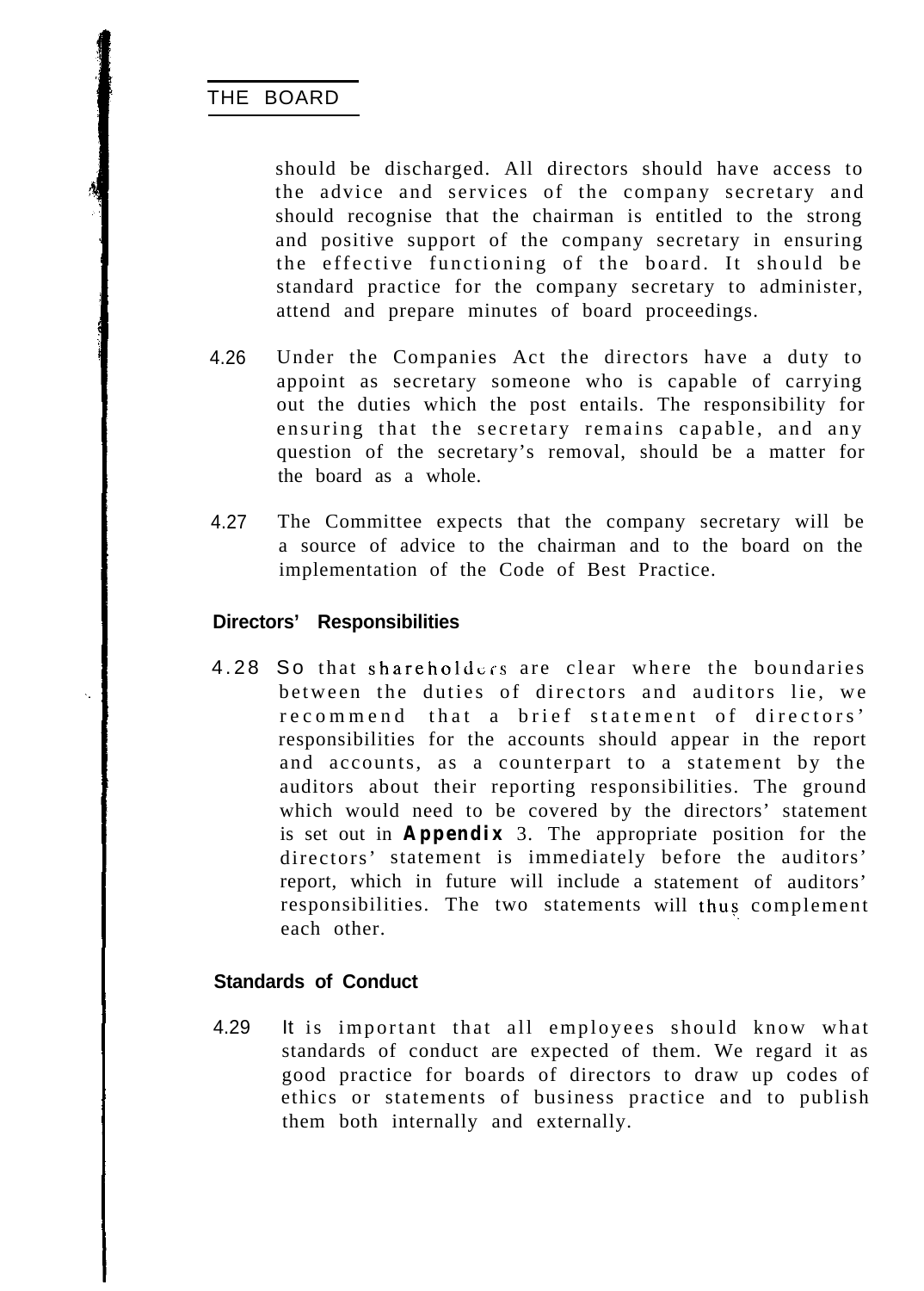#### **Nomination Committees**

**4.30 One approach to making board appointments. which makes clear how these appointments are made and assists boards in making them, is through the setting up of a nomination committee, with the responsibility of proposing to the board, in the first instance, any new appointments, whether of executive or of non-executive directors. A nomination committee should have a majority of non-executive directors on it and be chaired either by the chairman or a non-executive director.**

#### **internal Controls**

- **4.31 Directors are responsible under s.221 of the Companies Act 1985 for maintaining adequate accounting records. To meet these responsibilities directors need in practice to maintain a system of internal control over the financial management of the company, including procedures designed to minimise the risk of fraud. There is, therefore, already an implicit requirement on directors to ensure that a proper system of internal control is in place.**
- **4.32 Since an effective internal control system is a key aspect of the efficient management of a company, we recommend that the directors should make a statement in the report and accounts on the effectiveness of their system of internal** control and that the auditors should report thereon. The **criteria for assessing effectiveness and the detailed guidance for auditors will need to be established and our recommendation to this effect is in paragraph 5.16.**

#### **Audit Committees**

- **4.33 Since 1978, the New York Stock Exchange has required all listed companies to have audit committees composed solely of independent directors and the 1987 report of the American Treadway Commission concluded that audit committees had a critical role to play in ensuring the integrity of US company financial reports. While experience of audit committees in this country is shorter, it is encouraging, and around two-thirds of the top 250 UK listed companies now have them in place.**
- **4.34 Experience in the United States has shown that, even where audit committees might have been set up mainly to meet**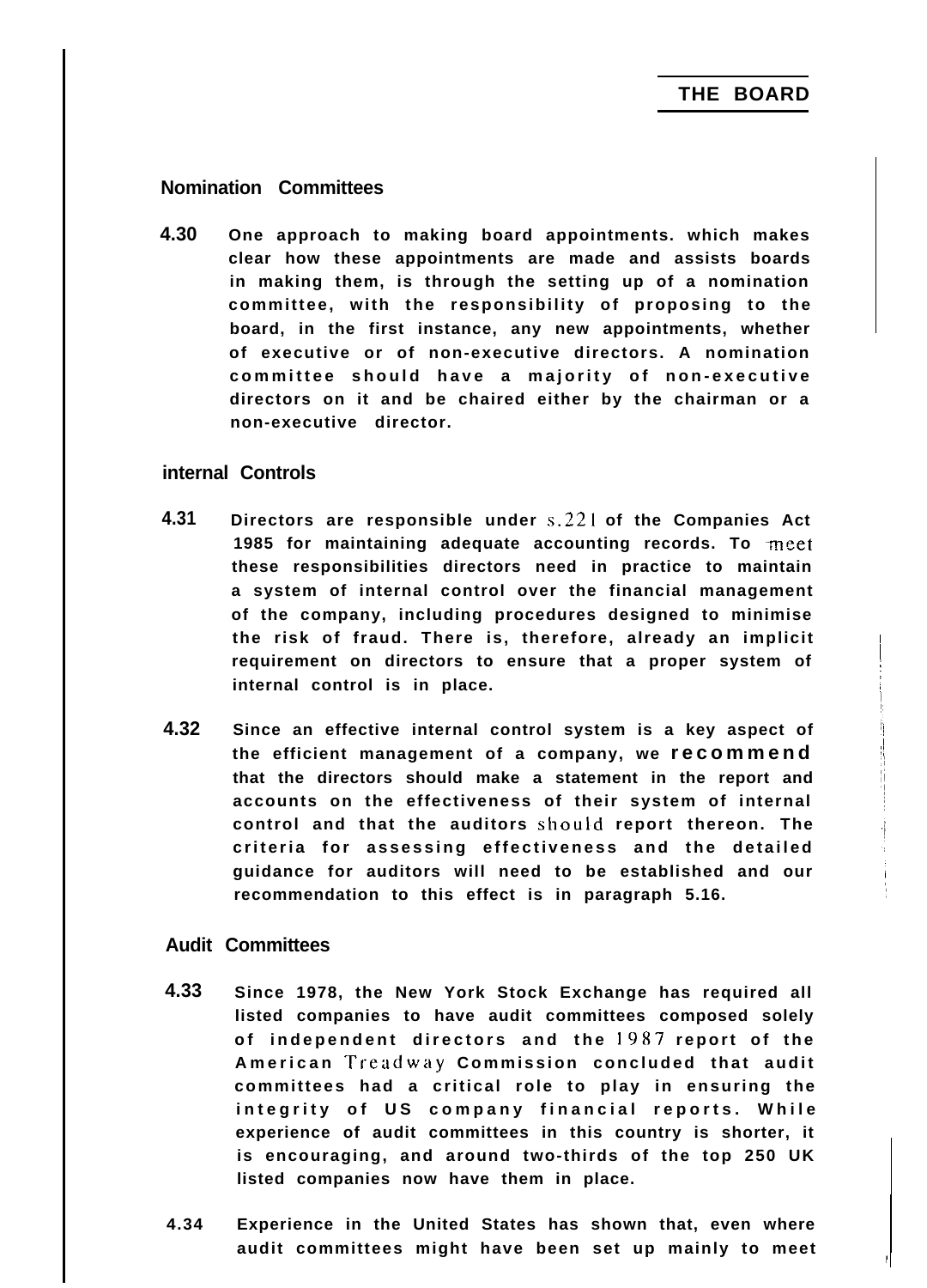**listing requirements, they have proved their worth and developed into essential committees of the board. Similarly, recently published research in the United Kingdom concludes that the majority of companies with audit committees are enthusiastic about their value to their businesses. They offer added assurance to the shareholders that the auditors, who act on their behalf, are in a position to safeguard their interests.**

- **4.35 The Committee therefore recommends that all listed companies should establish an audit committee. Our further recommendations on audit committees are as follows:**
	- **(a) Audit committees should be formally constituted to ensure that they have a clear relationship with the boards to whom they are answerable and to whom they** should report regularly. They should be given written **terms of reference which deal adequately with their membership, authority and duties, and they should normally meet at least twice a year.**
	- **(b) .There should be a minimum of three members. Membership should be confined to the non-executive directors of the company and a majority of the nonexecutives serving on the committee should be independent, as defined in paragraph 4.12 above. Membership of the committee should be disclosed in the annual report.**
	- (cl **The external auditor should normally attend audit committee meetings, as should the finance director. As the board as a whole is responsible for the financial statements, other board members should also have the right to attend. The committee should have a discussion with the external auditors, at least once a vear, without executive board members present, to ensure that there are no unresolved issues of concern.**
	- **(d) The audit committee should have explicit authority to investigate any matters within its terms of reference, the resources which it needs to do so, and full access to information. The committee should be able to obtain external professional advice and to invite outsiders with relevant experience to attend if necessary.**
	- **(e) The audit committee's duties should be determined in the light of the company's needs but should normally include:**
		- **(i) making recommendations to the board on the**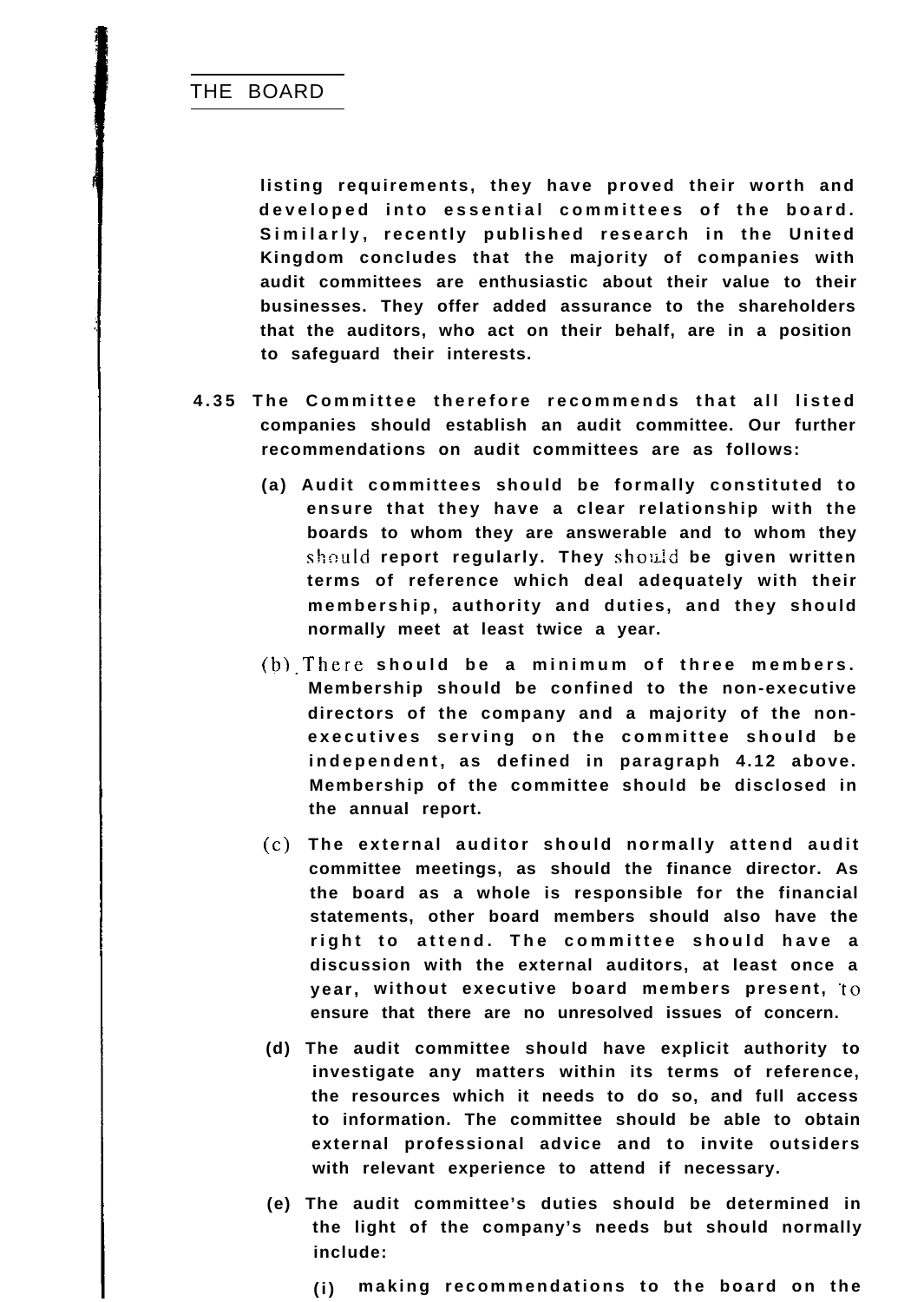appointment of the external auditor, the audit fee, and any questions of resignation or dismissal;

- (ii) review of the half-year and annual financial statements before submission to the board;
- (iii) discussion with the external auditor about the nature and scope of the audit, co-ordination where more than one audit firm is involved, any problems or reservations arising from the audit. and any matters which the external auditor wishes to discuss, without executive board members present:
- (iv) review of the external auditor's management letter:
- (v) review of the company's statement on internal control systems prior to endorsement by the board;
- (vi) review of any significant findings of internal investigations.
- (f) Where an internal audit function exists, the audit committee should ensure that it is adequately resourced and has appropriate standing within the company. The internal audit programme should be reviewed by the audit committee, and the head of internal audit should normally attend its meetings.
- (g) The chairman of the audit committee should be available to answer questions about its work at the Annual General Meeting.

Further discussion of audit committees including specimen terms of reference is in Appendix 4.

4.36 The Committee believes that boards should appoint audit committees, rather than aiming to carry out their functions themselves. A separate audit committee enables a board to delegate to a sub-committee a thorough and detailed review of audit matters, it enables the non-executive directors to contribute an independent judgement and play a positive role in an area for which they are particularly fitted, and it offers the auditors a direct link with the non-executive directors. The ultimate responsibility of the board for reviewing and approving the annual report and accounts and the half-year report remains undiminished by the appointment of an audit committee, but it provides an important assurance that a key area of a board's duties will be rigorously discharged.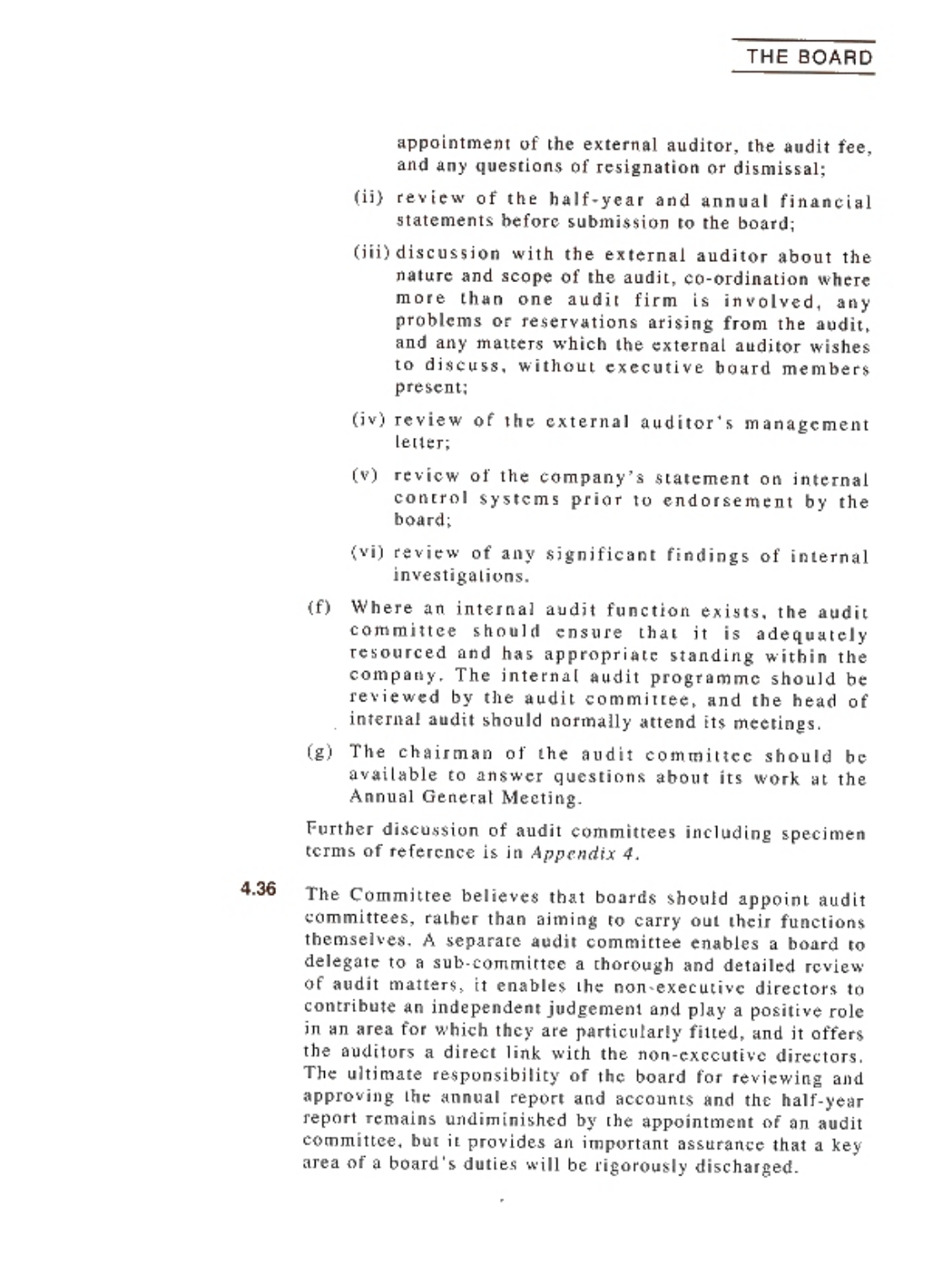- **4.37** The Committee therefore regards the appointment of properly constituted audit committees as an important step in raising standards of corporate governance. Their effectiveness depends on their having a strong chairman who has the confidence of the board and of the auditors, and on the quality of the non-executive directors. Membership of an audit committee is a demanding task requiring commitment, training and skill. The directors concerned need to have sufficient understanding of the issues to be dealt with by the committee to take an active part in its proceedings. This is why committees should, if it is appropriate and within their authority, be able to invite outsiders with relevant experience to attend meetings.
- **4.38** The external auditors should be present at the board meeting when the annual report and accounts are approved and preferably when the half-yearly report is considered as well.

#### **Internal Audit**

**4.39** The function of the internal auditors is complementary to, but different from, that of the outside auditors. We regard it as good practice for companies to establish internal audit functions to undertake regular monitoring of key controls and procedures. Such regular monitoring is an integral part of a company's system of internal control and helps to ensure its effectiveness. An internal audit function is well placed to undertake investigations on behalf of the audit committee and to follow up any suspicion of fraud. It is essential that heads of internal audit should have unrestricted access to the chairman of the aud'it committee in order to ensure the independence of their position.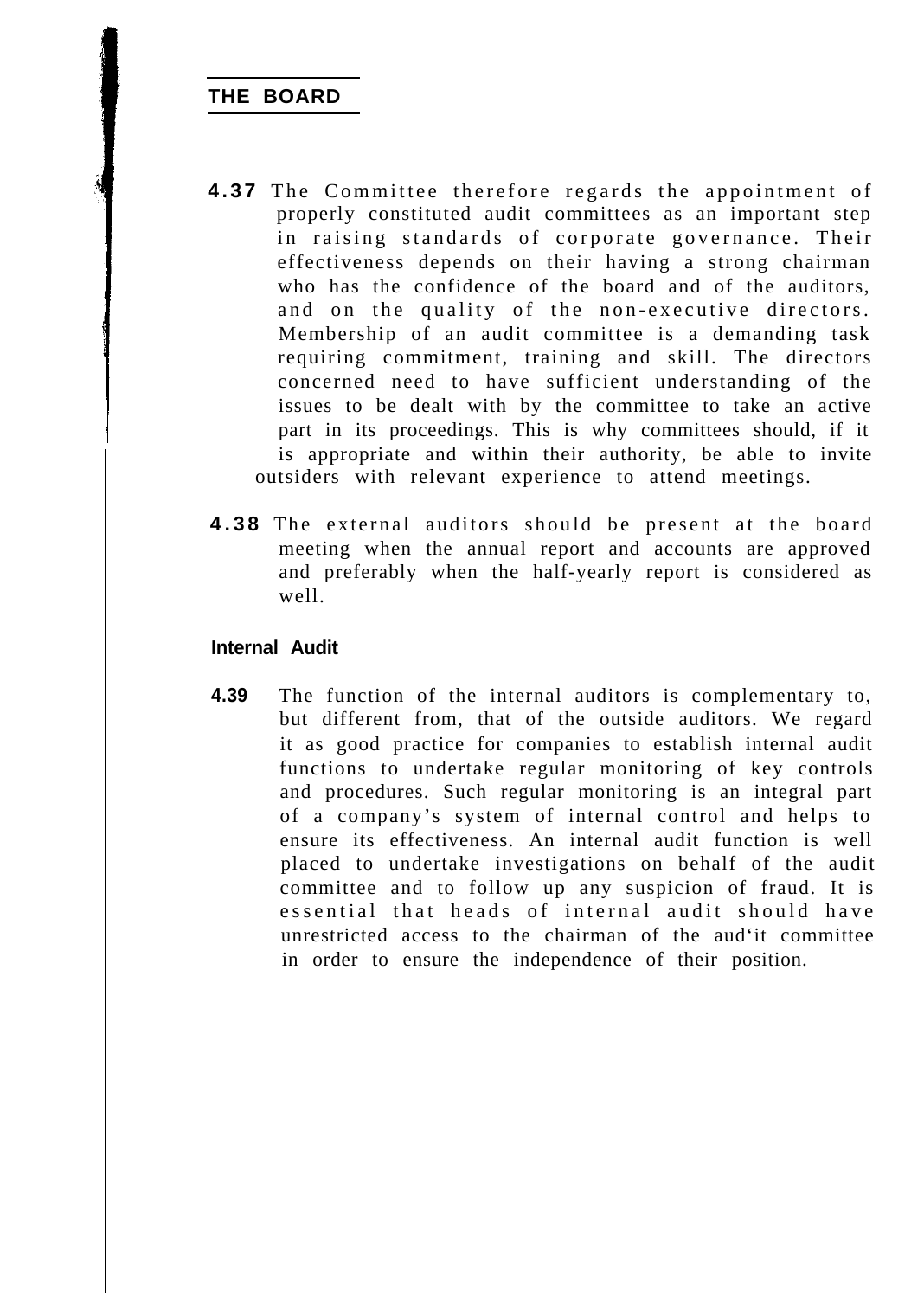#### **Board Remuneration**

- 4.40 The overriding principle in respect of board remuneration is that of openness. Shareholders are entitled to a full and clear statement of directors' present and future benefits, and of how they have been determined. **We recommend** that in disclosing directors' total emoluments and those of the chairman and highest-paid UK director, separate figures should be given for their salary and performance-related elements and that the criteria on which performance is measured should be explained. Relevant information about stock options, stock appreciation rights, and pension contributions should also be given.
- 4.41 In addition, we **recommend** that future service contracts should not exceed three years without shareholders' approval and that the Companies Act should be amended in line with this recommendation. This would strengthen shareholder control over levels of compensation for loss of office.
- 4.42 We **also recommend** that boards should appoint remuneration committees, consisting wholly or mainly of non-executive directors and chaired by a non-executive director, to recommend to the board the remuneration of the executive directors in all its forms, drawing on outside advice as necessary. Executive directors should play no part in decisions on their own remuneration. Membership of the remuneration committee should appear in the Directors' Report. Best practice in this field is set out in PRO NED's Remuneration Committee guidelines, published in 1992.
- 4.43 The Committee has received proposals for giving shareholders the opportunity to determine matters such as directors' pay at general meetings, but does not see how these suggestions could be made workable. A director's remuneration is not a matter which can be sensibly reduced to a vote for or against; were the vote to go against a particular remuneration package, the board would still have to determine the remuneration of the director concerned. In addition, there are such practical considerations as the need to agree directors' remuneration on appointment.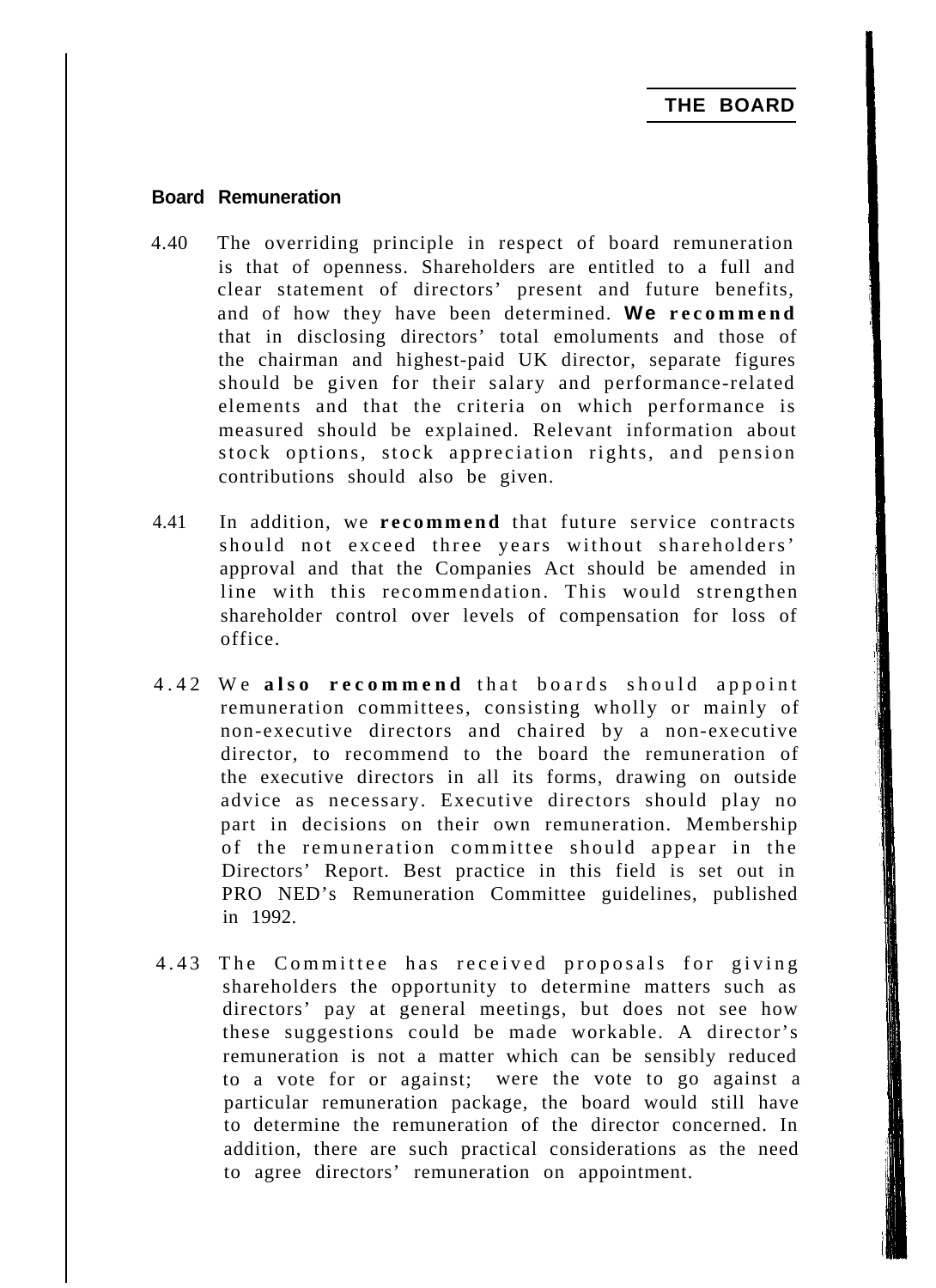- 4.44 Shareholders require that the remuneration of directors should be both fair and competitive. Striking this balance involves detailed consideration of the kind which a remuneration committee, whose members have no personal interest in the outcome, can give to the matter. Remuneration committees need to have the interests of the company and the shareholders always in mind in coming to their decisions and the chairman of the committee should be available to respond to any concerns of shareholders at the Annual General Meeting.
- 4.45 The Annual General Meeting provides the opportunity for shareholders to make their views on such matters as directors' benefits known to their boards. It is the Committee's view that shareholders can play a more practical governance role by aiming to influence board policies in this way, than by seeking to make the detail of board decisions subject to their vote.
- 4.46 Further changes to the rules for disclosure, such as lengthening the list of directors whose remuneration is individually identified, and the role which shareholders could play, either in voting on particular aspects of remuneration or in tabling advisory resolutions along lines now developing in the USA, will need to be reviewed in the light of experience. Directors' contracts and pay are aspects of board accountability which the Committee will continue to monitor in the expectation that they will be on the agenda of our successor body.

#### **Financial Reports**

**4.47** A basic weakness in the current system of financial reporting is the possibility of different accounting treatments being applied to essentially the same facts, with the consequence that different results or financial positions could be reported, each apparently complying with the overriding requirement to show a true and fair view. Regardless of how far the market can understand the implications of alternative accounting treatments or see through presentational techniques designed to show a company's figures in the most flattering light, there are advantages to investors, analysts, other accounts users and ultimately to the company itself in financial reporting rules which limit the scope for uncertainty and manipulation.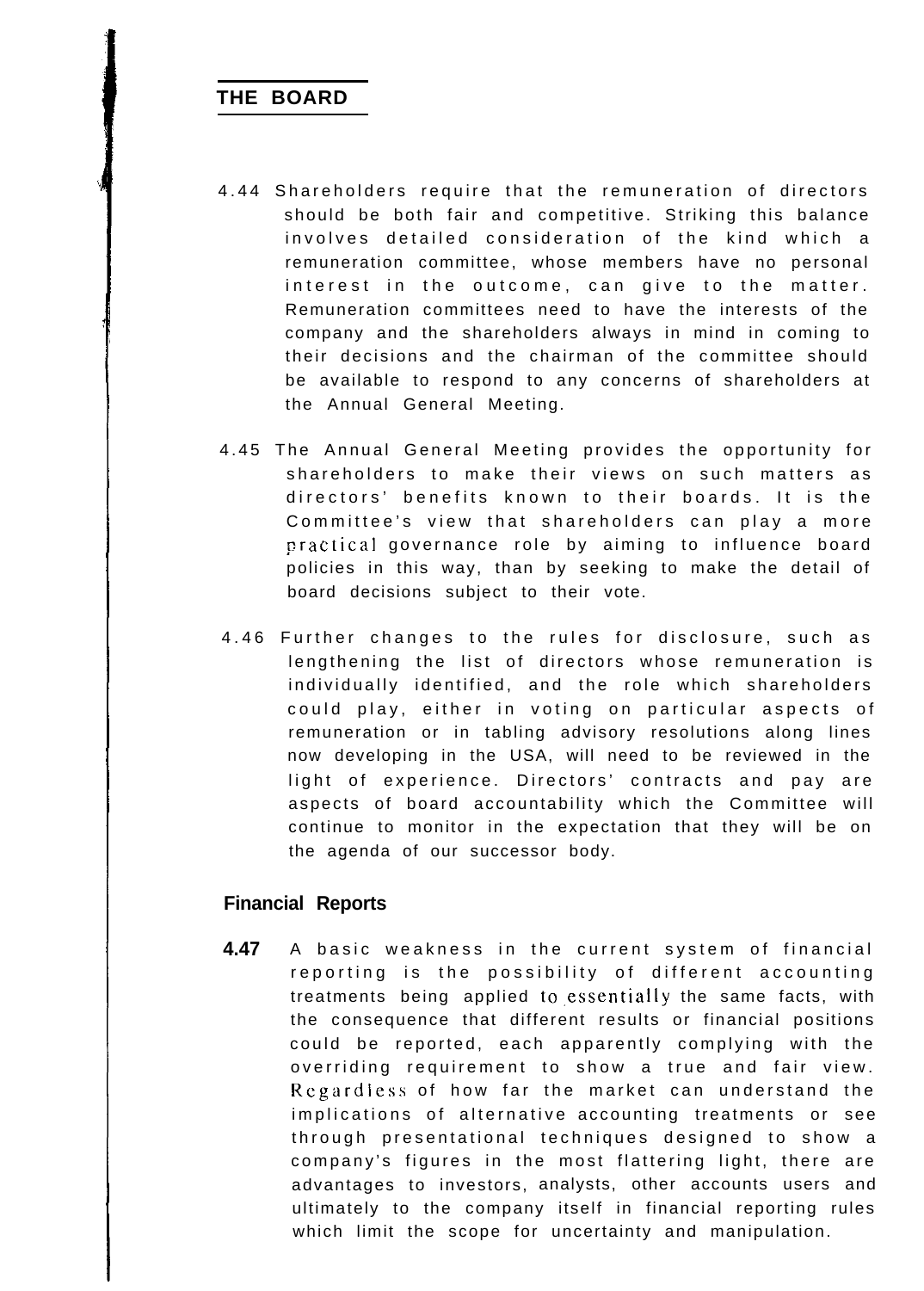- 4.48 The lifeblood of markets is information and barriers to the flow of relevant information represent imperfections in the market. The need to sift and correct the information put out by companies adds cost and uncertainty to the market's pricing function. The more the activities of companies are transparent, the more accurately will their securities be valued.
- 4.49 In addition, the wider the scope for alternative treatments, the less useful financial reports become in terms of comparability - over time and between companies.
- 4.50 What shareholders (and others) need from the report and accounts is a coherent narrative, supported by the figures, of the company's performance and prospects. We **recommend** that boards should pay particular attention to their duty to present a balance,: and understandable assessment of their company's position. Balance requires that setbacks should be dealt with as well as successes, while the need for the report to be readily understood emphasises that words are as important as figures.
- 4.5**'1** The cardinal principle of financial reporting is that the view presented should be true and fair. Further principles are that boards should aim for the highest level of disclosure consonant with presenting reports which are understandable and with avoiding damage to their competitive position. They should also aim to ensure the integrity and consistency of their reports and they should meet the spirit as well as the letter of reporting standards.
- 4.52 The Committee wholeheartedly endorses the objectives of the Financial Reporting Council and the Accounting Standards Board in setting reporting standards. It also welcomes the action being taken by the Financial Reporting Review Panel over companies whose accounts fall below accepted reporting standards.
- 4.53 The Committee recognises the advantage to users of reports and accounts of some explanation of the factors likely to influence their company's future progress. The inclusion 01 an essentially forward-looking Operating and Financial Review, along the lines developed by the Accounting Standards Board for consultation, would serve this purpose.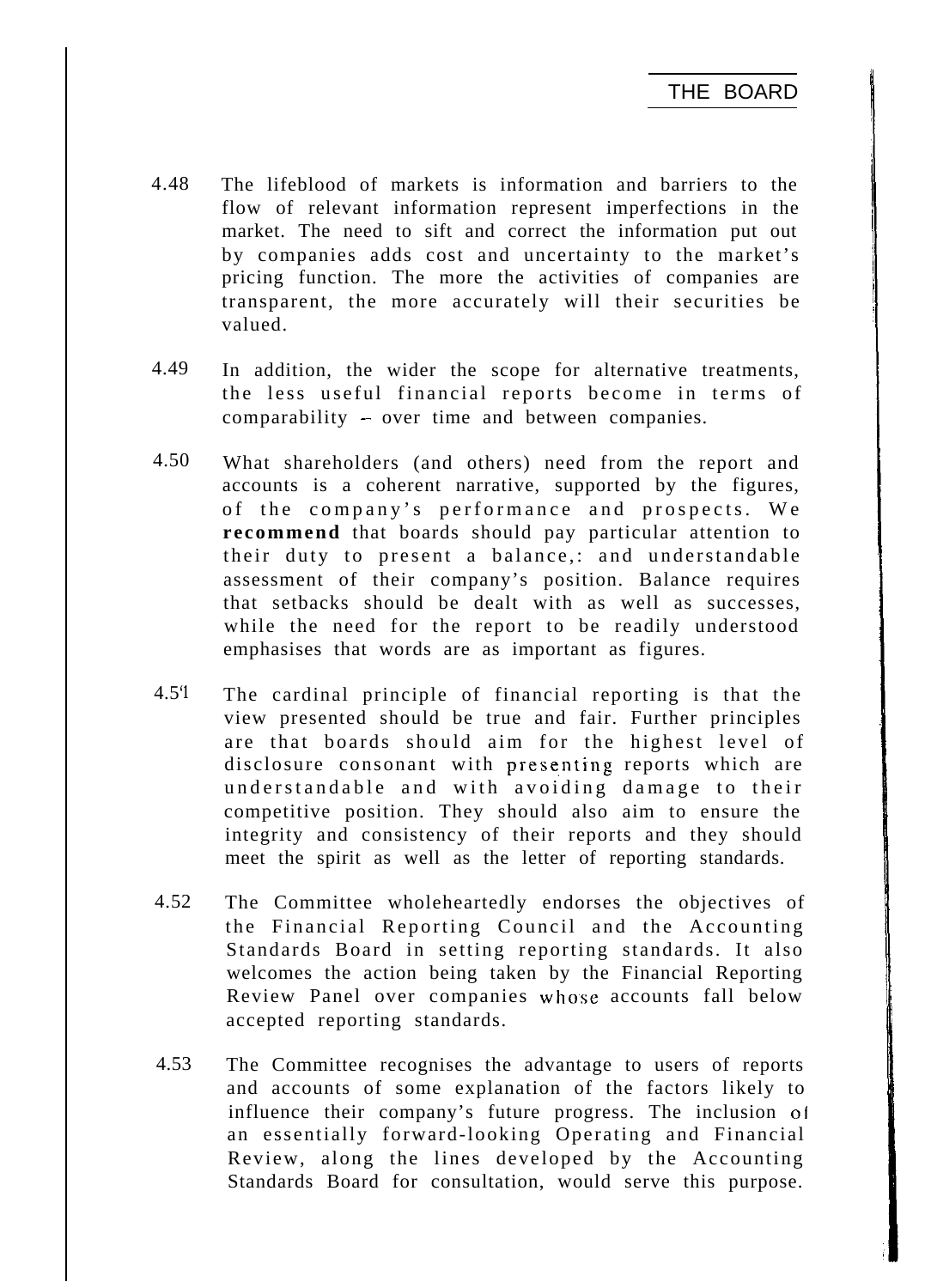#### **Reporting Practice**

- **4.54** Listed companies publish full financial statements annually and half-yearly reports in the interim. In between these major announcements, boards may need to keep shareholders and the market in touch with their company's progress. The guiding principle once again is openness and boards should aim for any intervening statements to be widely circulated, in fairness to individual shareholders and to minimise the possibility of insider trading.
- 4.55 If companies reported quarterly, the need for more informal methods of keeping investors informed would be diminished. Quarterly reporting would, however, involve additional costs for companies and ultimately for their shareholders and has not been recommended to us by shareholder bodies, who accept the present pattern of reporting by boards.
- 4.56 We consider that interim reports should be expanded in order to increase their value to users. **We** recommend that:
	- (a) balance sheet information should be included with the interim report. There should not be a requirement for a full audit, but the interim report should be reviewed by the auditors, who should discuss their findings with the audit committee;
	- (b) the continuing obligations laid down by the London Stock Exchange on UK companies admitted to listing should be amended to that effect and the Auditing Practices Board should develop appropriate review guidance;
	- (c) the Accounting Standards Board in conjunction with the London Stock Exchange should clarify. the accounting principles which companies should follow in preparing interim reports;
	- Cd) a requirement for inclusion of cash flow information in interim reports should be considered by our successor body.
- 4.57 Research has shown that the most widely read part of company reports is the opening statement, normally by the chairman. It is therefore of special importance that it should provide a balanced and readable summary of the company's performance and prospects and that it should represent the collective view of the board.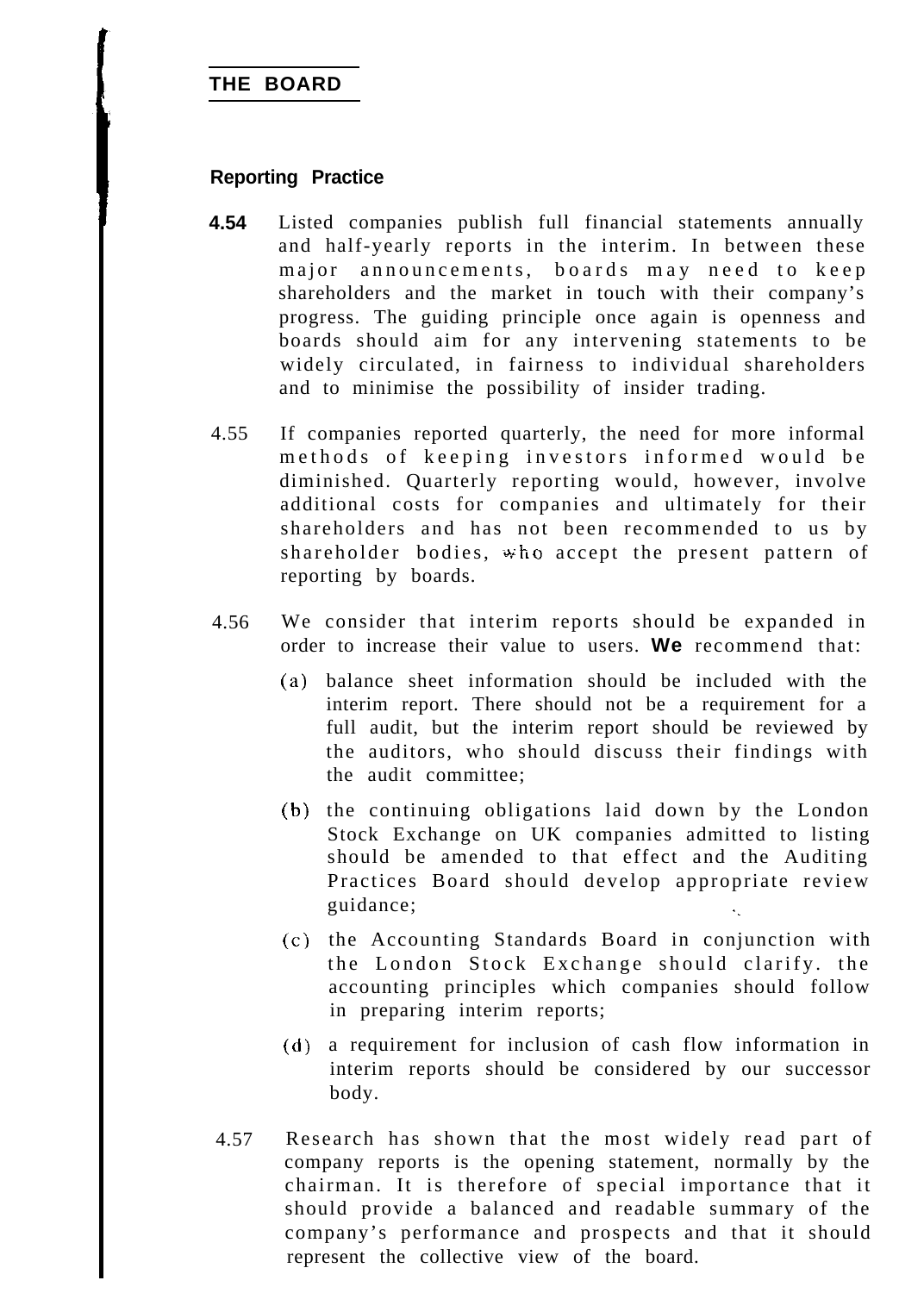- 4.58 The demand for an ever-increasing amount of detail in reports and accounts has to be weighed against the need for them to be understandable by the reasonably informed shareholder. Simplified forms of report, including the shortened version of the accounts, allow boards to address shareholders who would prefer such a statement, but make the need for the assessment to be balanced even more exacting.
- 4.59 Although a company's published reports and its Annual General Meeting are its primary channels of communication with shareholders, companies and their major shareholders may need to be in touch more frequently. The Institutional Shareholders' Committee's Statement on the Responsibilities of Institutional Shareholders gives practical guidance on how shareholders can best exercise their responsibilities as owners in this regard. We fully endorse their recommendation that there should be regular contact between companies and their major institutional shareholders at senior level and that such matters as board strategy and structure should be kept under review.

#### **Pensions Governance**

**4.60** There are governance issues relating to company pension funds, highlighted by the Maxwell affair, but they fall within the remit of the Pension Law Review Committee under the chairmanship of Professor Goode, which is currently reviewing the framework of pension fund legislation and regulation. In the light of this, the Committee decided that it would be inappropriate for it to deal specifically with pension fund governance issues.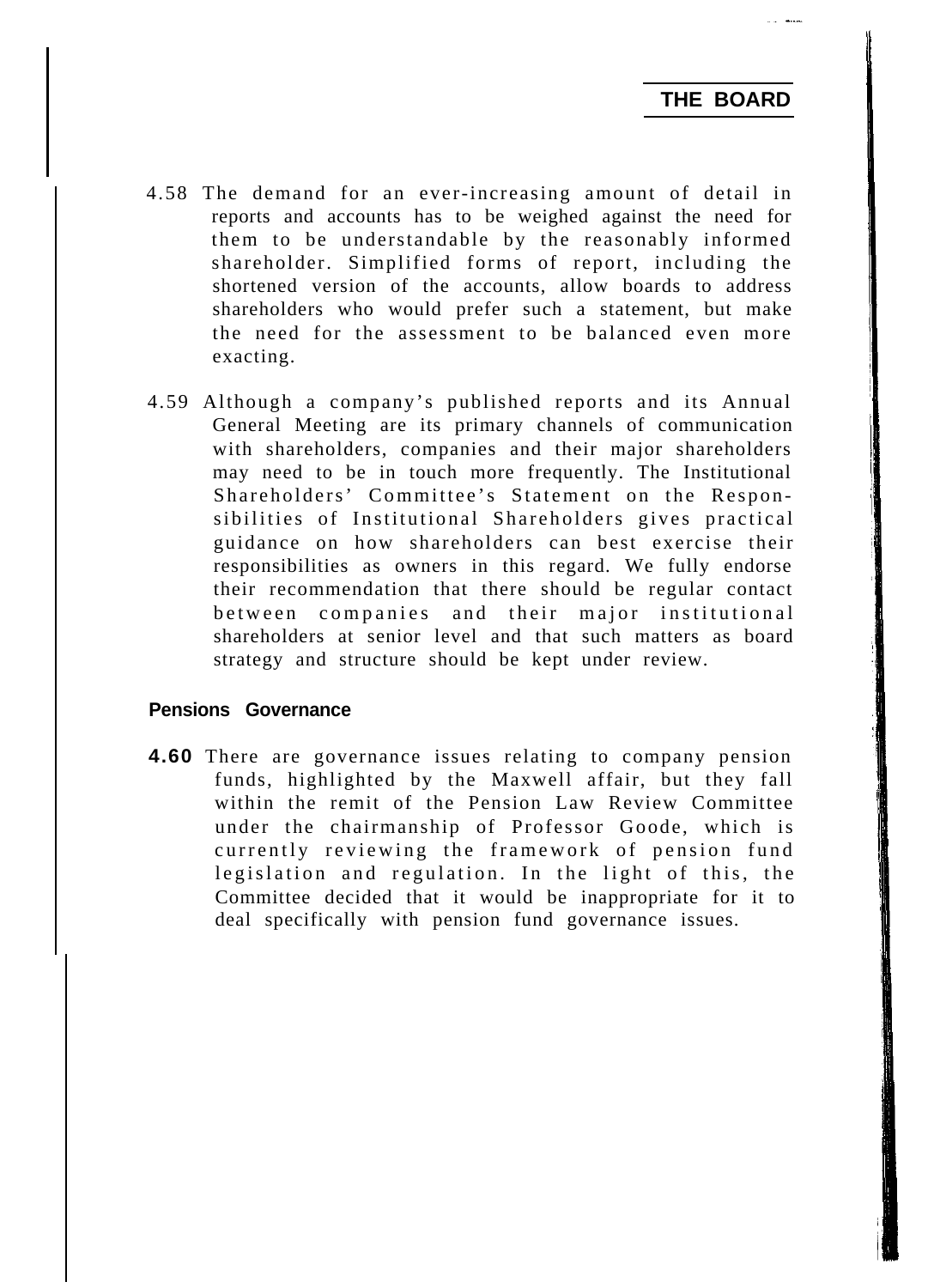## **AUDI**

*Channel County College* 

#### **Importance of Audit**

- **5.1** The annual audit is one of the cornerstones of corporate governance. Given the separation of ownership from management, the directors are required to report on their stewardship by means of the annual report and financial statements sent to the shareholders. The audit provides an external and objective **check** on the way in which the financial statements have been prepared and presented, and it is an essential part of the checks and balances required. The question is not whether there should be an audit, but how to ensure its **objectivity** and **effectiveness.**
- **5.2** Audits are a reassurance to all who have a financial interest in companies, quite apart from their value to boards of directors. The most direct method of ensuring that companies are accountable for their actions is through open disclosure by boards and through audits carried out against strict accounting standards.
- **5.3** The framework in which auditors operate, however, is not well designed in certain respects to provide the objectivity which shareholders and the public expect of auditors in carrying out their function. The main reasons are as follows:
	- (a) Accounting standards and practice sometimes allow boards too much scope for presenting facts and the figures derived from them in a variety of ways. Auditors cannot stand firm against a particular accounting treatment if it is permitted within the standards.
	- (b) Although the shareholders formally appoint the auditors, and the audit is carried out in their interests, the shareholders have no effective say in the audit negotiation and have no direct link with the auditors. Indeed the Committee can see no practicable way of establishing one. Auditors do, however, have to work closely with those in management who have prepared the financial statements which they are auditing in order to carry out their task, and audit firms, like any other business, will wish to have a constructive relationship with their clients.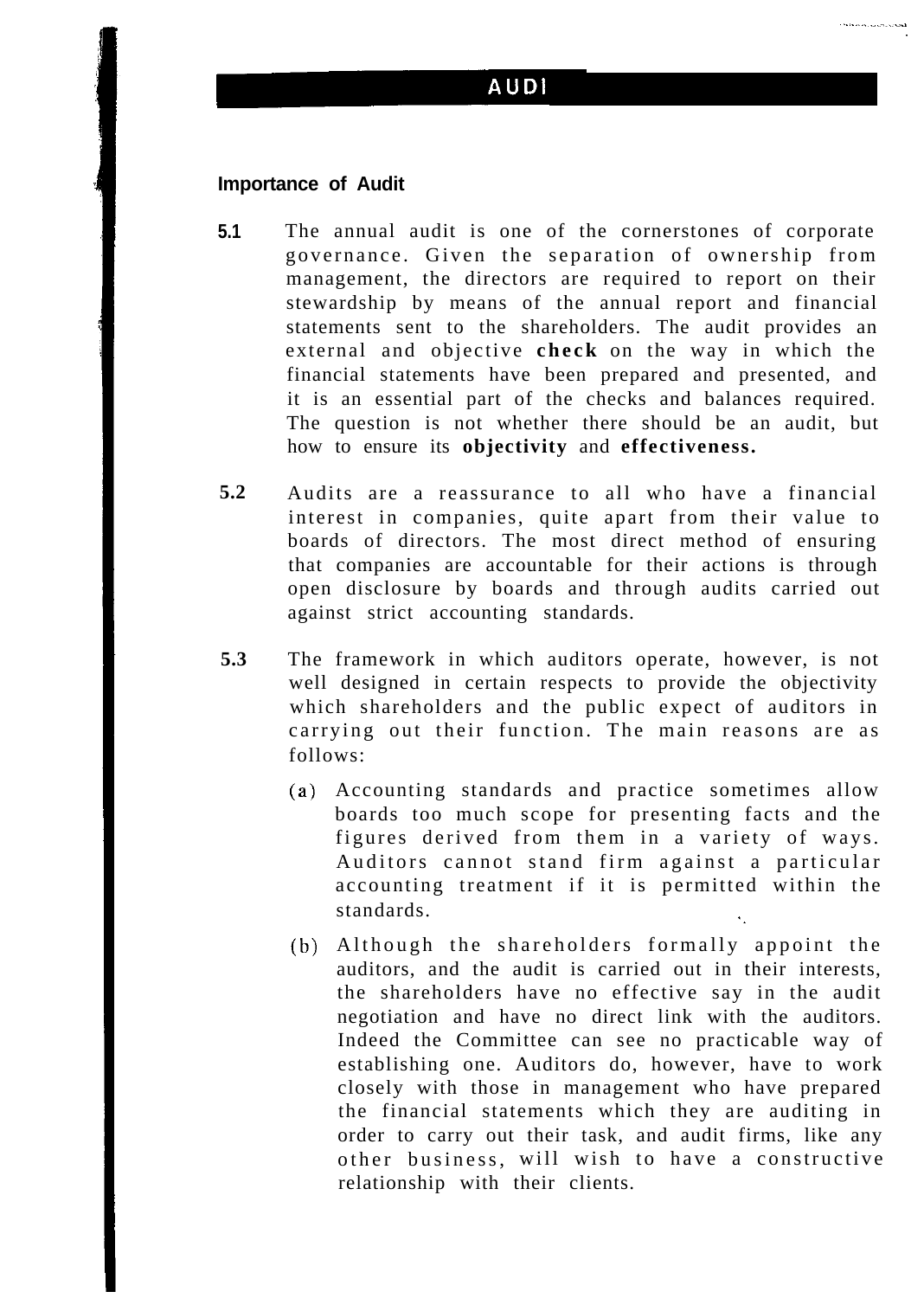- (c) Audit firms are in competition with each other for business. They wish to maximise their business with companies, of which auditing may only be a part. To the extent that they compete on the basis of their professional reputation, this will act as an incentive to maintain high standards. So will the ethical guidance of the profession, and the threat of litigation. To the extent however that audit firms compete on price and on meeting the needs of their clients (the companies they audit), this may be at the expense of meeting the needs of the shareholders.
- (d) Companies too are subject to competitive pressures. They will wish to minimise their audit costs and they are likely to have a clear view as to the figures they wish to see published, in order to meet the expectations of their shareholders.
- 5.4 A further problem is the lack of understanding of the nature and extent of the auditors' role. This is the so-called 'expectations gap' - the difference between what audits do achieve, and what it is thought they achieve, or should achieve. The expectations gap is damaging not only because it reflects unrealistic expectations of audits but also because it has led to disenchantment with their value in the wake of the *Caparo* judgment (paragraphs  $5.31$  to 5.35 below).
- 5.5 Steps have already been taken, within the last three years, to strengthen the audit system through the establishment of a new regulatory framework. The Financial Reporting Council and its associated bodies - the Accounting Standards Board, the Urgent Issues Task Force, and the Financial Reporting Review Panel – have been set up to improve and tighten accounting standards, to deal with problem areas as they emerge, and to examine departures by individual companies from the statutory requirements and accounting standards. The new statutory regime for regulating auditors requires all auditors to satisfy a supervisory body as to their competence, experience and training, and to be subject to regular monitoring. The arrangements for setting auditing standards have also been reformed with the establishment of the Auditing Practices Board.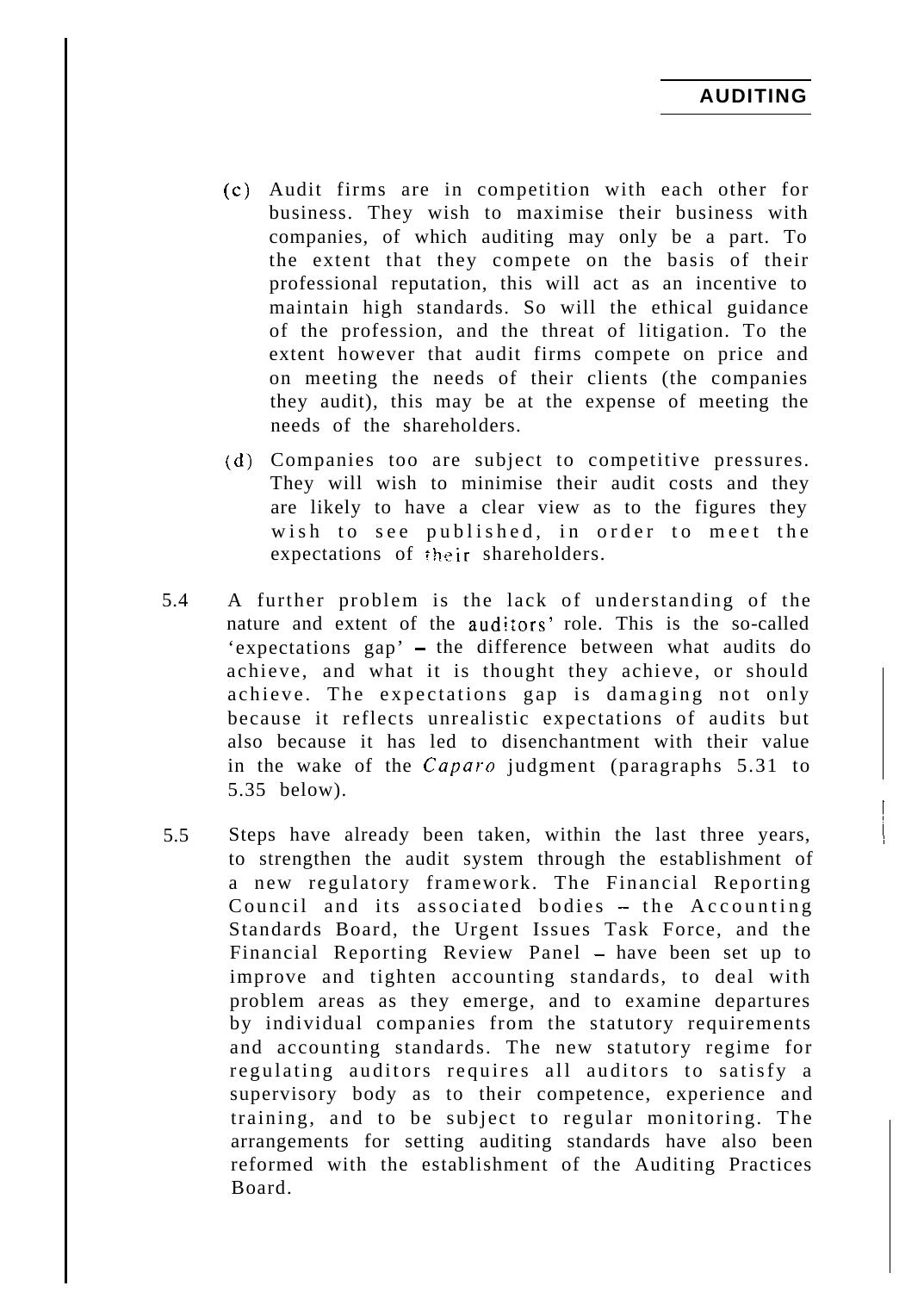### **AUDITING**

**5.6 The new system has only recently been established and its full impact has yet to be felt. In the following paragraphs we endorse the steps that are being taken and recommend additional action to strengthen public confidence in the audit approach.**

#### **Professional objectivity**

- **5.7 The central issue is to ensure that an appropriate relationship exists between the auditors and the management whose financial statements they are auditing. Shareholders require auditors to work with and not against management, while always remaining professionally objective - that is to say, applying their professional skills impartially and retaining a critical detachment and a consciousness of their accountability to those who formally appoint them. Maintaining such a professional and objective relationship is the responsibility both of boards of directors and of auditors, as is that of taking appropriate action if the basis for that relationship no longer holds.**
- **5.8 An essential first step must be the development of more effective accounting standards. Accounting standards provide important reference points against which auditors exercise their professional judgement. Their position is strengthened if standards do not allow alternative accounting treatments. The work of the Accounting Standards Board is well in hand and has our full support.**
- **5.9 A second step should be the formation by every listed company of an audit committee which gives, the auditors direct access to the non-executive members of the board. Shareholders look to the audit committee to ensure that the relationship between the auditors and management remains objective and that the auditors are able to put their views in the event of any difference of opinion with management.**

**'Quarantining' audit from other services**

**5.10 Among the propositions made to the Committee to strengthen the objective relationship between auditors and management, one was that audit firms should not provide other types of service to their audit clients. The argument runs that such a prohibition would remove any pressure on the auditors to give way to management on audit matters in order not to jeopardise their other business services; and**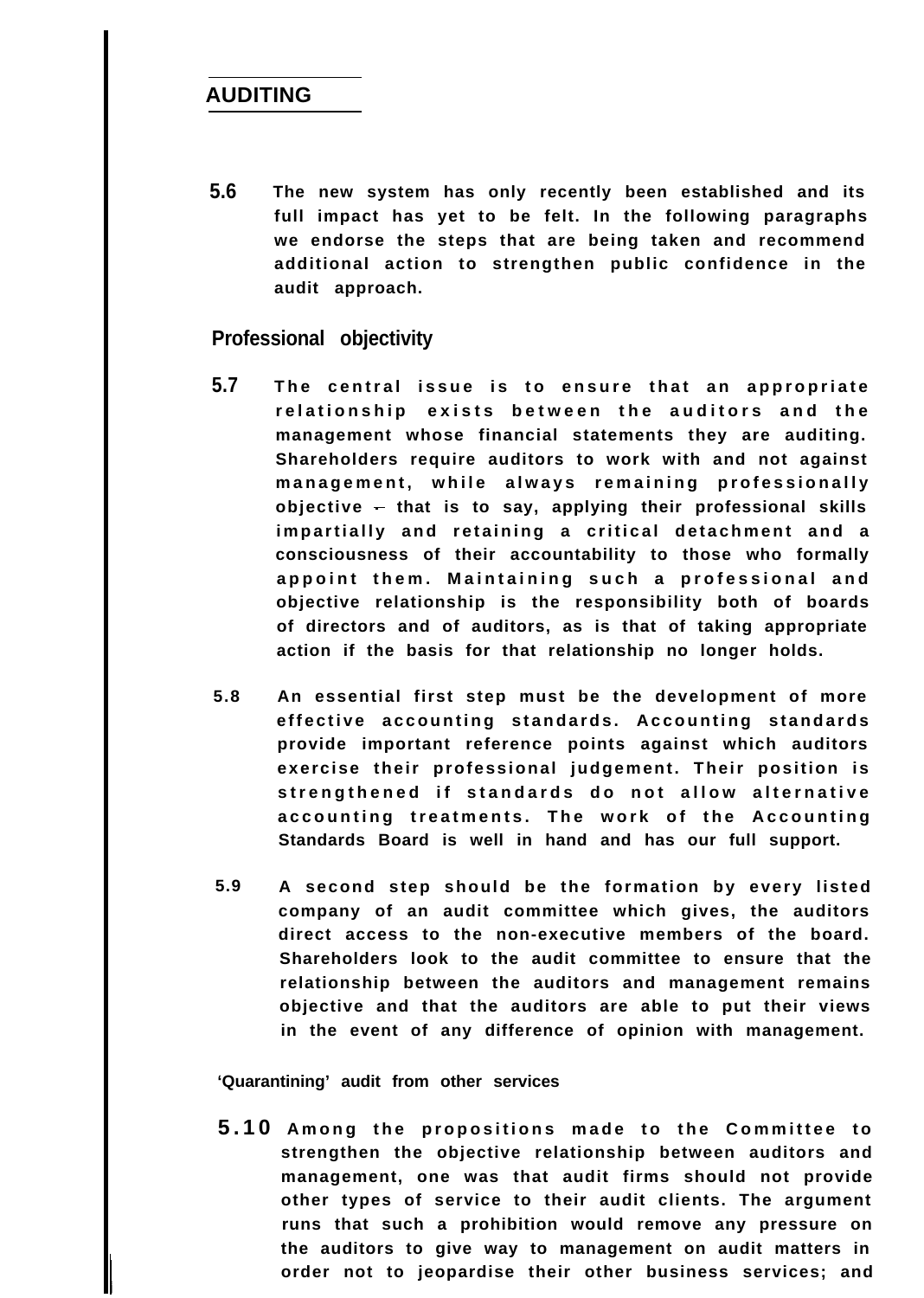that it would remove any incentive for auditors to take on audits at rates which could risk corner-cutting in the hope of obtaining more remunerative non-audit work.

5.11 Such a prohibition would limit the freedom of companies to choose their sources of advice and could increase their costs. The Committee was not persuaded that any potential gains in objectivity would outweigh these disadvantages. It does, however, strongly support full disclosure of fees paid to audit firms for non-audit work. The essential principle is that disclosure must enable the relative significance of the company's audit and non-audit fees to the audit firm to be assessed, both in a UK context and, where appropriate, a worldwide context. We **recommend** that the 1991 Regulations under the Companies Act on the disclosure of remuneration for non-audit work should be reviewed and amended as necessary in order to apply this principle. We also regard it as good practice for audit committees to keep under review the non-audit fees paid to the auditor both in relation to their significance to the auditor and in relation to the company's total expenditure on consultancy.

#### Rotation of auditors

5.12 Another proposal was that some form of compulsory rotation of audit firms should be introduced, to prevent relationships between management and auditors becoming too comfortable. The Committee felt that any advantages which this could bring would be more than outweighed by the loss of the trust and experience which are built up when the relationships are sound, and by the risk to audit effectiveness at the changeover. The Committee agreed, however, that in the case of listed companies a periodic change of audit partners should be arranged to bring a fresh approach to the audit. We recommended in our draft report that the accountancy profession should draw up appropriate guidelines and we support the steps which it is now taking to do so. We would expect the guidelines to allow a measure of flexibility over timing to take account of the incidence of other changes in senior personnel, both in the audit team and in the client company, which have helped to keep a distinction in relationships between client and auditor.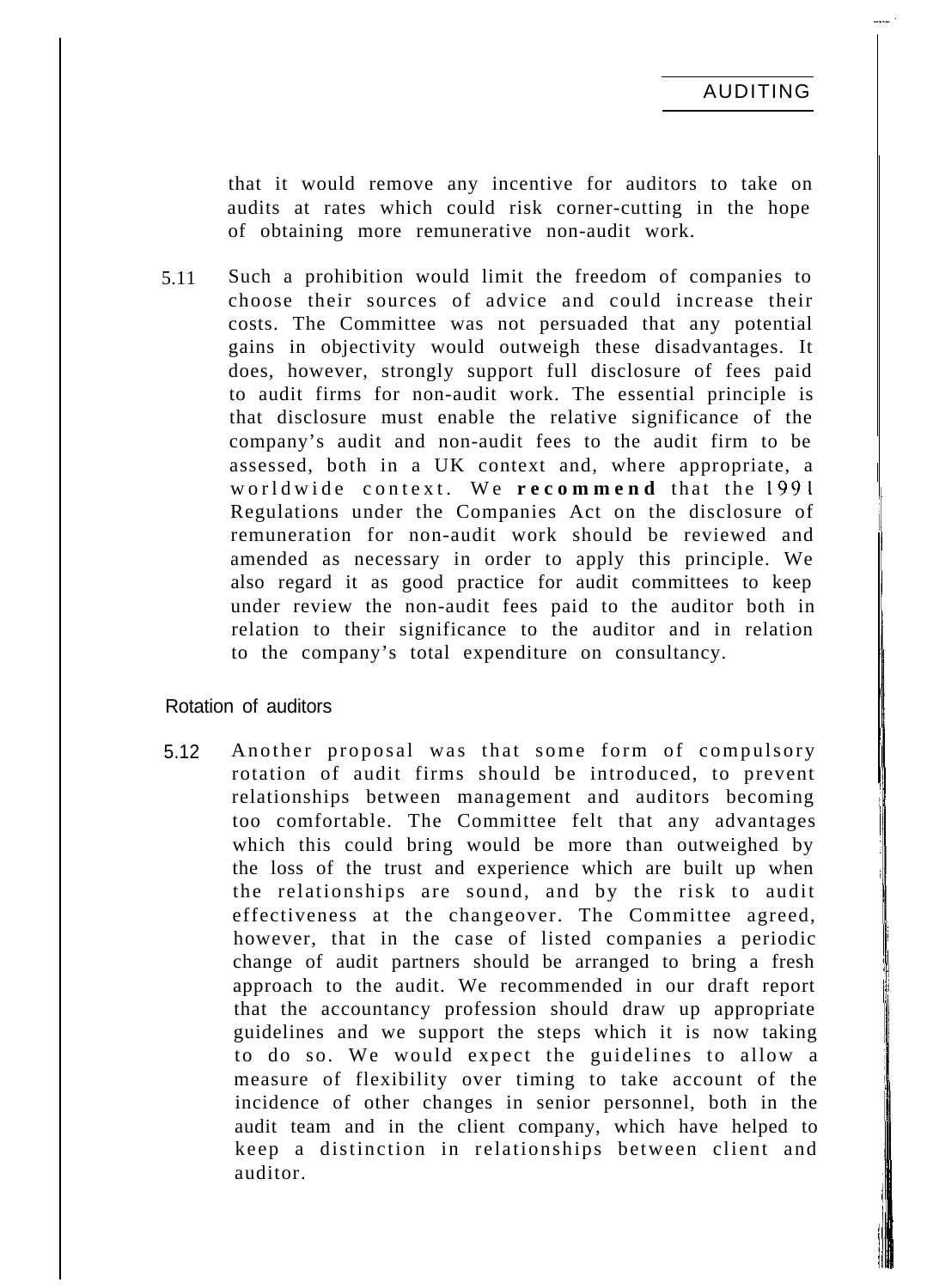# AUDITING

### Ways **to increase effectiveness and value of the audit**

The 'Expectations Gap'

- 5.13 An essential first step is to be clear about the respective responsibilities of directors and auditors for preparing and reporting on the financial statements of companies, in order to begin to narrow the 'expectations gap'.
- 5.14 The auditors' role is to report whether the financial statements give a true and fair view, and the audit is designed to provide a reasonable assurance that the financial statements are free of material misstatements. The auditors' role is not (to cite a few of the misunderstandings) to prepare the financial statements, nor to provide absolute assurance that the figures in the financial statements are correct, nor to provide a guarantee that the company will continue in existence. The Auditing Practices Board is at present developing proposals for an expanded report which would describe the key features of the audit process. The Committee supports this initiative. Auditors' reports should state clearly the auditors' responsibilities for reporting on the financial statements, as a counterpart to a statement of directors' responsibilities for preparing the financial statements (see paragraph 4.28 above).
- 5.15 The Committee strongly supports the lead which the Auditing Practices Board is taking on the development of auditing practice generally. We believe that there should be an extension of the audit which will add to its value to all users of accounts and bring it closer into line with public expectations. We discuss below some of the proposals currently under consideration and have set out background information on the current rules at *Appendix* 5. Widening the scope of the audit is likely to require boards to widen the scope of their reports, since auditors can normally only audit matters on which the directors have themselves reported.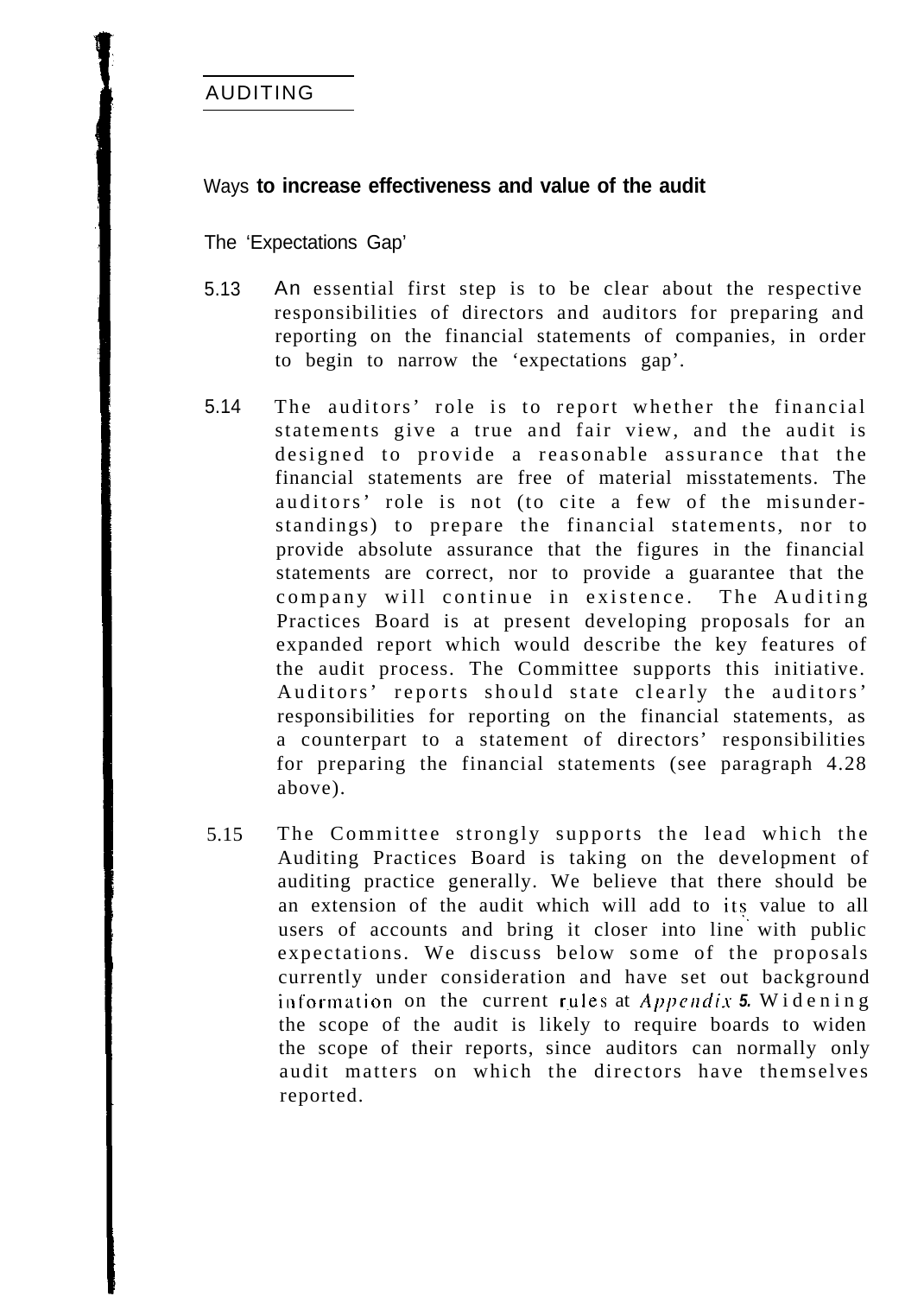Internal Control

- 5.16 **The Committee is convinced that an effective internal control system is an essential part of the efficient management of a company. We have already recommended that directors should report on the effectiveness of their system of internal control, and that the auditors should report on their statement. A great deal of detailed work is now necessary to develop these proposals, and we** recommend that the accountancy profession, in **conjunction with representatives of preparers of accounts, should take the lead in:**
	- **(a) developing a set of criteria for assessing effectiveness;**
	- **(b) developing guidance for companies on the form in which directors should report; and**
	- **(c) developing guidance for auditors on relevant audit procedures and the form in which auditors should report.**
- **5.17 We recommend that the question o f legislation to back these developments should be dec ided in the light of experience.**

Going Concern

- 5.16 **Under company law, accounts are prepared on the assumption that the company is a going concern. There is, however, no explicit requirement for directors to satisfy themselves that it is reasonable to make this assumption, for example by the preparat-ion of an adequate cash flow forecast. There is also scope for amending auditing guidelines to require the auditor to take a more active role in testing going concern assumptions.**
- **5.19 In view of the understandable pub'lic criticism of the audit process when companies collapse without apparent warning, there are strong arguments for amending company law to place an explicit requirement on directors to satisfy themselves that the going concern basis is appropriate, and to report accordingly to shareholders. There is also a strong case for extending the scope of the audit, to test going concern assumptions more specifically, and for requiring the auditors to give an opinion on the directors' report. Many proposals have been made to the Committee along these lines.**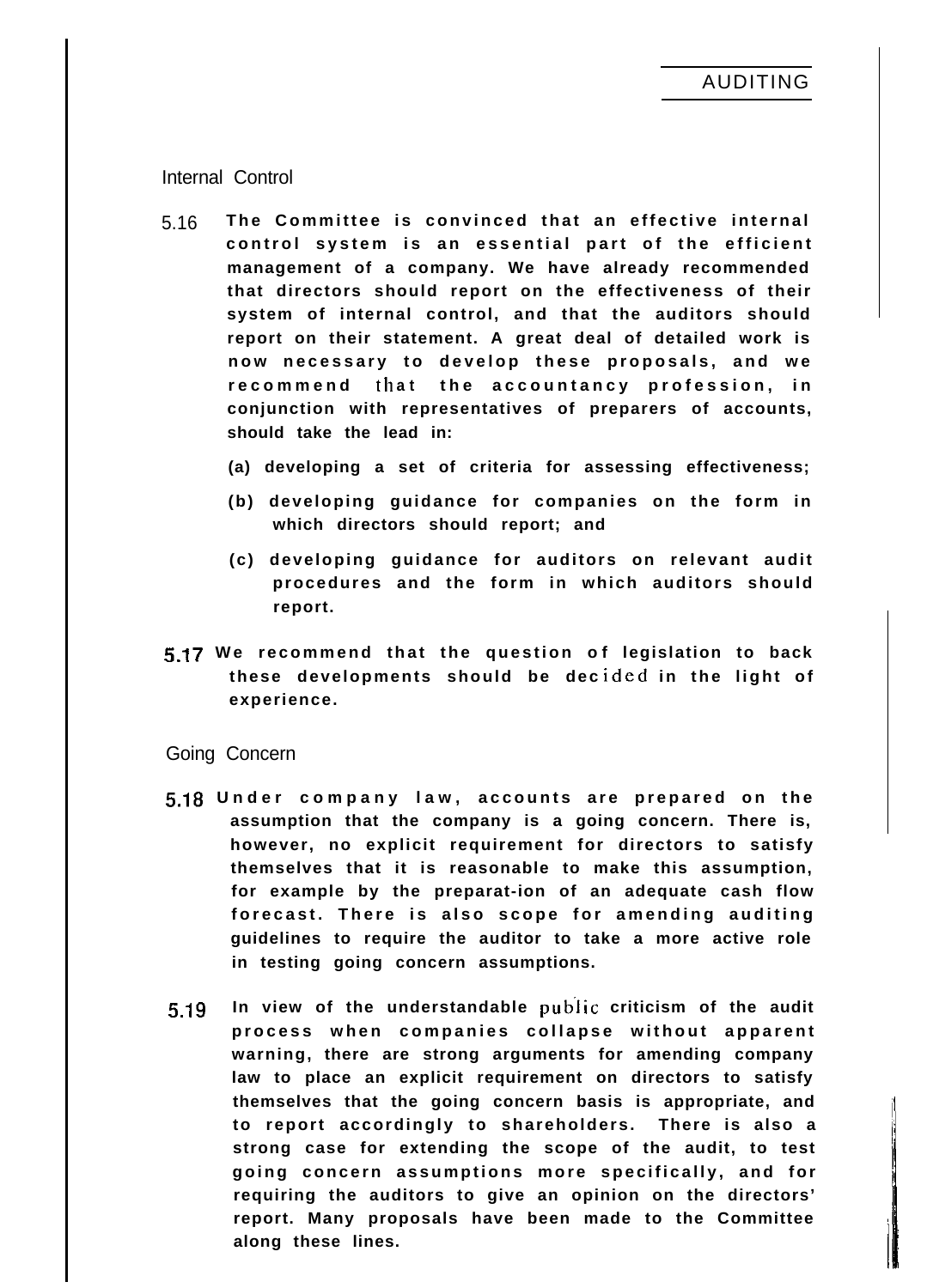- **5.20 The Committee** believes that going concern problems are more likely to be addressed successfully if they are identified early. There are, however, two grounds for concern:
	- (a) There must be a risk that any qualification about the company's financial viability, however it is expressed, will precipitate the company's collapse. There is a fine balance to be drawn between drawing proper attention to the conditions on which continuation of the business depends, and not thereby bringing the business down.
	- (b) The Committee does not believe that the implications of the legal presumption that the accounts are prepared on a going concern basis are widely understood by directors. In particular the Committee doubts that it is generally appreciated that 'going concern' is interpreted in present auditing guidelines as meaning that the company will still be operating six months following the date of the audit report or one year after the date of the balance sheet, whichever is the later. This may be further ahead than many companies can see, for example in a recession.
- **5.21** The Committee concludes that as a fundamental concept of accounting the going concern principle should be conscientiously applied and that new guidelines should be developed. It emphasises however that new guidelines must strike a careful balance between drawing proper attention to the conditions on which the continuation of the business depends, and not requiring directors to express unnecessarily cautious reservations that could of themselves jeopardise the business. Directors should be required to satisfy themselves that the business is a going concern on the basis that they have a **reasonable expectation** that it will continue in operation for the time period which the guidelines define. Directors should not be expected to give a firm guarantee about their company's prospects because there can never be complete certainty about future trading. The guidelines should also recognise the position of' smaller companies.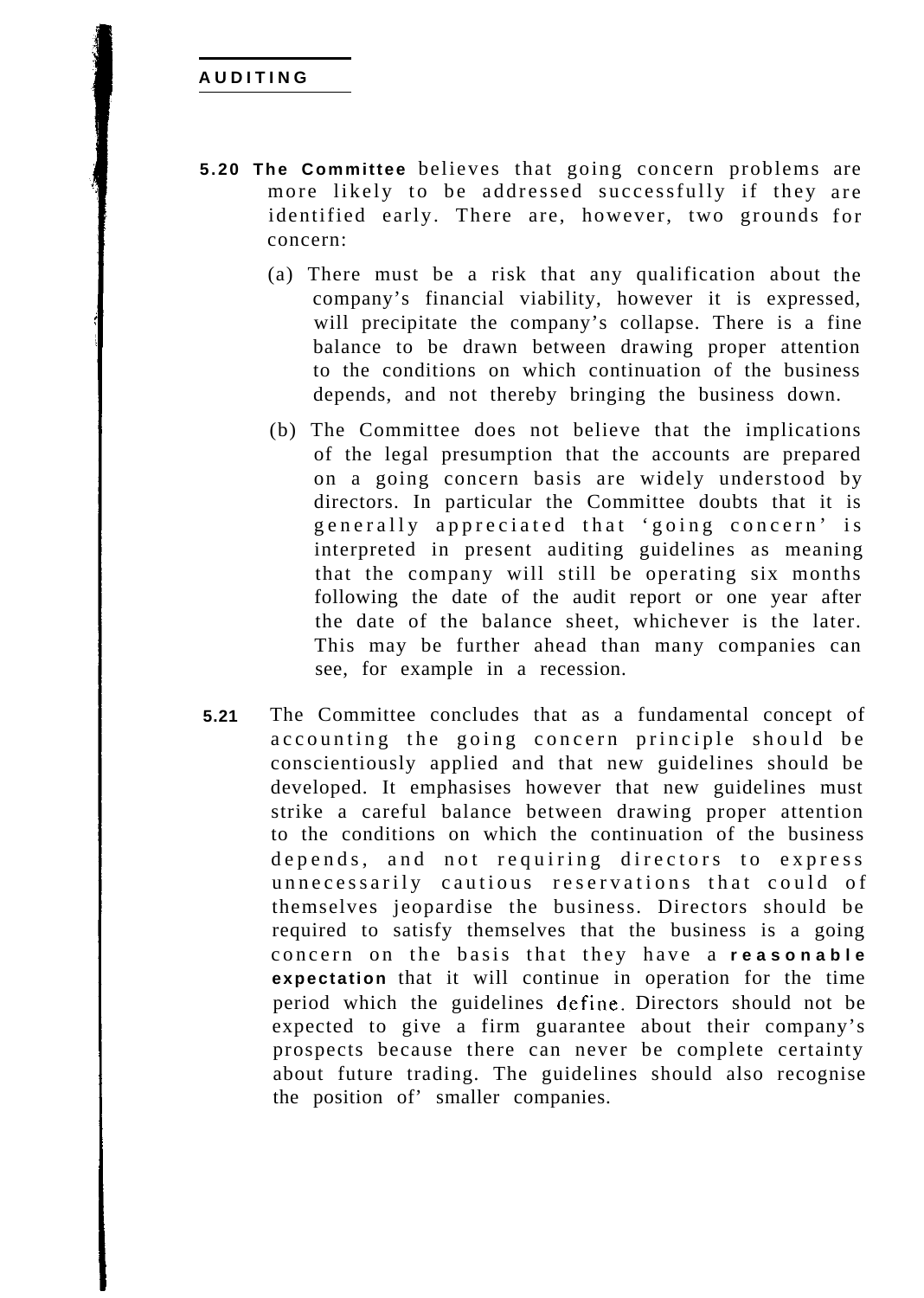#### 5.22 The Committee **recommends** that:

- (a) directors should state in the report and accounts that the business is a going concern, with supporting assumptions or qualifications as necessary;
- (b) the auditors should report on this statement;
- (c) the accountancy profession in conjunction with representatives of preparers of accounts should take the lead in developing guidance for companies and auditors;
- (d) the question of Legislation should be decided in the light of experience.

#### Fraud

- 5.23 The prime responsibility for the prevention and detection of fraud (and other illegal acts) is that of the board, as part of its fiduciary responsibility for protecting the assets of the company. The auditor's responsibility, as defined in auditing guidance, is 'properly to plan, perform and evaluate his audit work so as is have a reasonable expectation of detecting material misstatements in the financial statements'.
- 5.24 One problem for the auditors is that by its very nature fraud, if it involves forgery, collusion or management override of control systems, is hard to detect. It is no solution, as some have suggested, simply to place a duty on the auditor to detect material fraud because he will never be in a position to guarantee that no such fraud has taken place. A higher level of safeguard against some categories of fraud can be attempted by carrying out a more extensive audit, but at a cost. The question is whether that extra cost is justified.
- 5.25 Another problem for the auditors is when they suspect that top management itself is implicated in the fraud, without having the necessary evidence to back up their suspicions. They are not in a strong enough position to confront management, nor have they a case to report to the appropriate authorities.
- 5.26 These are not easy problems to resolve, but an effective and independent-minded audit committee is an essential safeguard. It has an important role to play in considering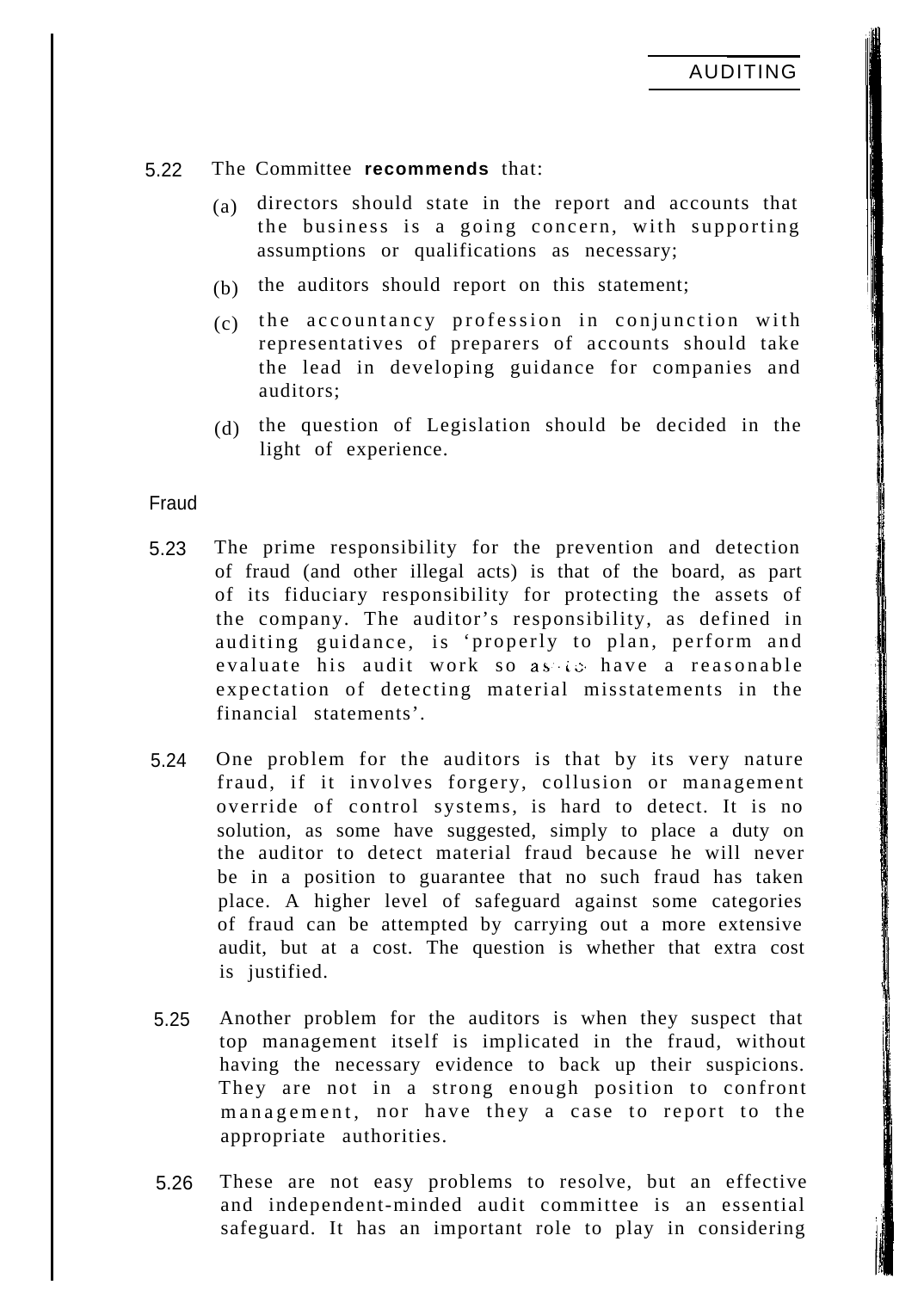#### **<sup>B</sup>** AUDITING

**whether any extra work should be undertaken in addition to the normal audit procedures to investigate defences against fraud. and in reviewing reports on the adequacy of internal contol systems. The audit committee also provides a forum in which auditors can discuss at board level any concern they may have about the possibility of fraud by senior management. It can then commission whatever investigations are necessary to resolve the matter.**

- **5.27 One proposal made to the Committee was that auditors should have a duty to report fraud to the appropriate authorities. The auditor's duty is normally to report fraud to senior management (see Appendix 5). Where, however, he no longer has confidence that senior management will deal adequately with the matter, he is encouraged by professional guidance to report fraud to the proper authorities. Lord Justice Bingham, in his recent report on BCCI, has recommended that in the case of banks it would be better for there to be a statutory duty, and the Government, in accepting the recommendation, has announced that a similar approach will be extended to the** rest of the regulated sector (namely building societies... **insurance, and investment business).**
- **5.28 The Committee does not recommend that a statutory duty to** report fraud should be extended beyond the regulated **sector to the generality of companies. The Committee does however see scope for extending to the auditors of all companies the statutory provisions applying to auditors in the regulated sector which enable them to report reasonable suspicion of fraud freely to the appropriate investigatory** authorities. This would strengthen the position of auditors **who report fraud against the risk of a suit brought against them by their client for (for example) breach of duty to maintain a confidential client relationship or defamation. We recommend that the Government should consider introducing legislation accordingly.**

Other illegal Acts

5.29 **Companies are now subject to a wide range of legal requirements, many of which fall outside the scope of an audit of the financial statements. Auditing guidance on the respective responsibilities of management and the auditor is in preparation but there are a number of difficult issues on which there is no clear consensus at present.**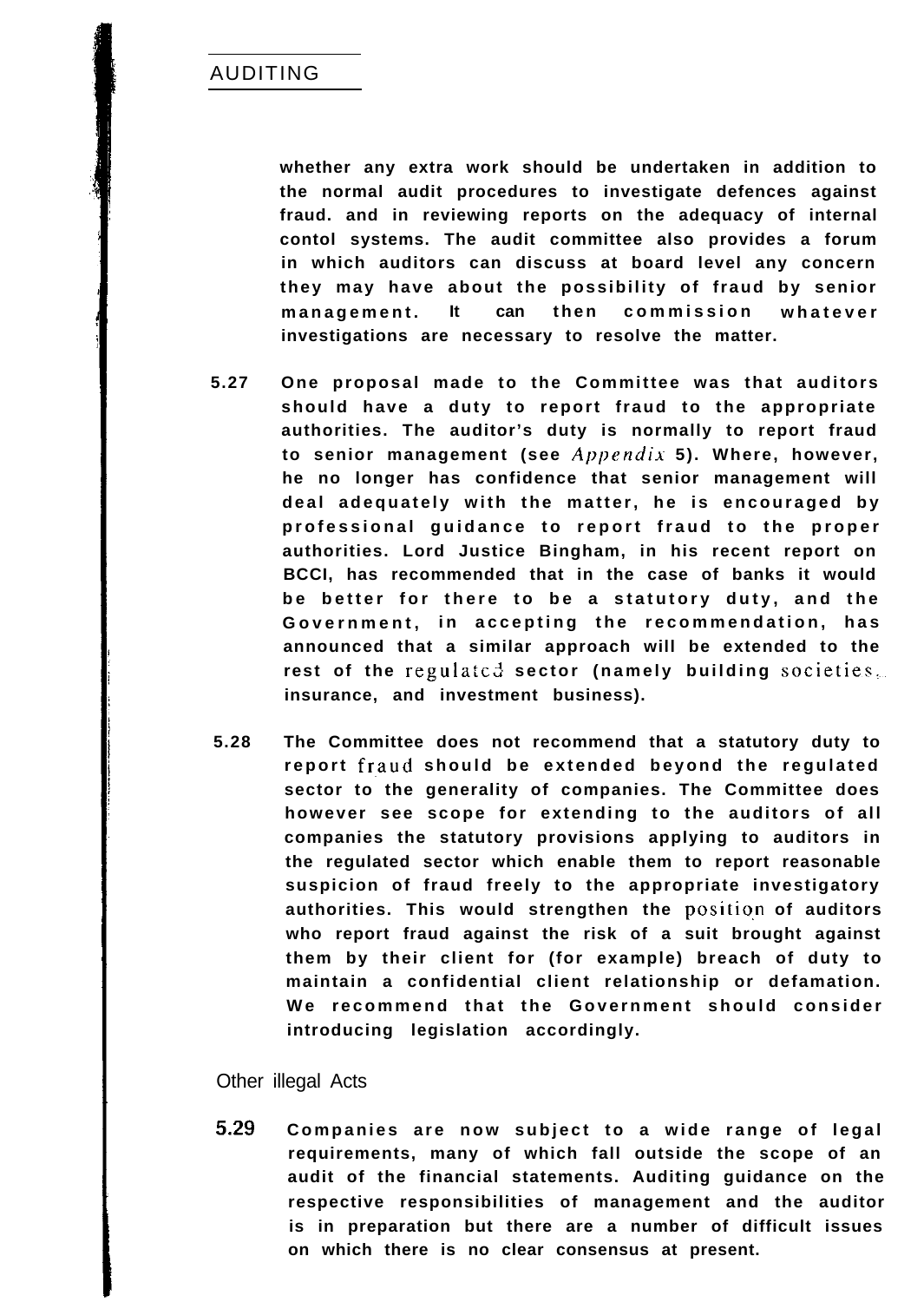5.30 The Committee's view is that it is the responsibility of boards to establish what their legal duties are and to ensure that they monitor compliance with them. It is also our view that this would be enhanced if the auditors' role were to check that boards had established their legal requirements and that a working system for monitoring compliance was in place. There would be difficulty in ascribing a wider role to auditors, for example requiring them to investigate any identified failures in the system and any suspected illegal acts which are encountered, because they are unlikely to have the appropriate expertise. They will not know the legal requirements in fields which are outside their scope, nor are they likely to have the expertise to investigate the legality of particular acts if their suspicions are aroused. We recommend that this subject should be further considered by the accountancy and legal professions and representatives of preparers of accounts.

Auditors' Liability

- 5.31 In the Caparo juagment, the House of Lords laid down that auditors owed a legal duty of care to the company and to the shareholders collectively, but not to the shareholders as individuals nor to third parties. It was established in particular that in the absence of special features, no duty of care was owed to subscribers to new shares (whether existing shareholders or not), purchasers or intending purchasers of shares from third parties including those conducting takeover bids, bankers or other lenders, or persons doing business with the company.
- 5.32 A discussion of the principles established by the Caparo case is at *Appendix 6.* The case has aroused controversy because it exposed two widely held misconceptions:
	- (a) that the audit report is a guarantee as to the accuracy of the accounts, and perhaps even as to the soundness of the company;
	- (b) that anyone (including investors and creditors) can rely on the audit, not only in a general sense but also very specifically by being able to sue the auditors if they are negligent.

In deciding the case, the House of Lords studied with great **care the complex** issues involved in balancing the interests of the parties involved and the public interest in having a

I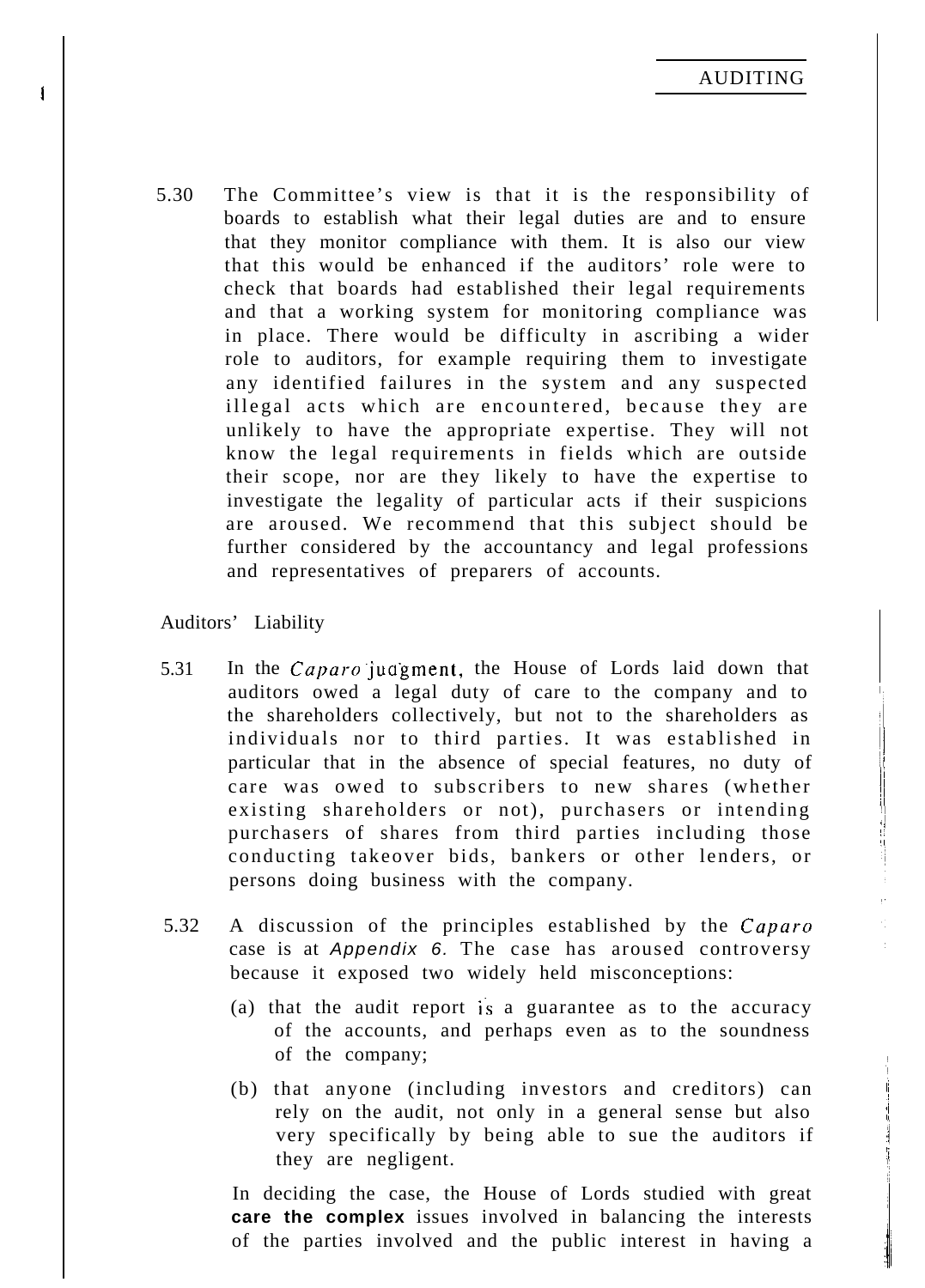#### AUDITING

**fair, viable and affordable system. The size of auditors' potential liabilities, the difficulties in defining wider liability in any fair yet practicable way, and the likely difficulties in establishing whether third party losses were in fact due to reliance on the accounts were among the principal concerns underlying the conclusions reached by the House of Lords. Rearing in mind the wide range of users of accounts, the Committee is unable to see how the House of Lords could have broadened the boundaries of the auditors' legal duty of care without giving rise (in the words of Cardozo CJ deciding a case in 1931 and frequently quoted since) 'to a liability in an indeterminate amount for an indeterminate time to an indeterminate class'. Nor, in consequence, do we recommend that the legal position with regard to civil liability laid down by** Caparo should be altered by statute at the present time.

- 5.33 In coming to this conclusion, we recognise that the current **position is a source of concern to both auditors and investors. There are two main reasons:**
	- (a) **the scale of existing litigation against auditors or former auditors. Auditors are fully liable in negligence to the companies they audit and their shareholders collectively, and Caparo has not changed this. The size of settlements has been increasing in Britain and auditors are concerned that this trend may continue;**
	- $\mathbf{b}(\mathbf{b})$  the belief of some that, notwithstanding  $Caparc_{\mathbf{a}}$ **auditors should in principle be liable to those (such as individual investors and creditors) who rely on audited accounts.**

**Auditors are naturally concerned about the increased litigation that would result if their liability were extended to other accounts users. They are also concerned about increased litigation that could arise from adapting the audit to meet changing needs and.expectations - a process which the Committee's report itself is intended to encourage.**

**5.34 Proponents of change argue that a better balance between the interests of the parties involved would be achieved if auditors' duty of care were to be extended on a defined basis, but at the same time the present system under which auditors can be liable for the full loss caused were to be replaced by one of proportionate liability, and/or a ceiling were placed on auditors' liability. There would, however, be major problems over such changes, some of which are**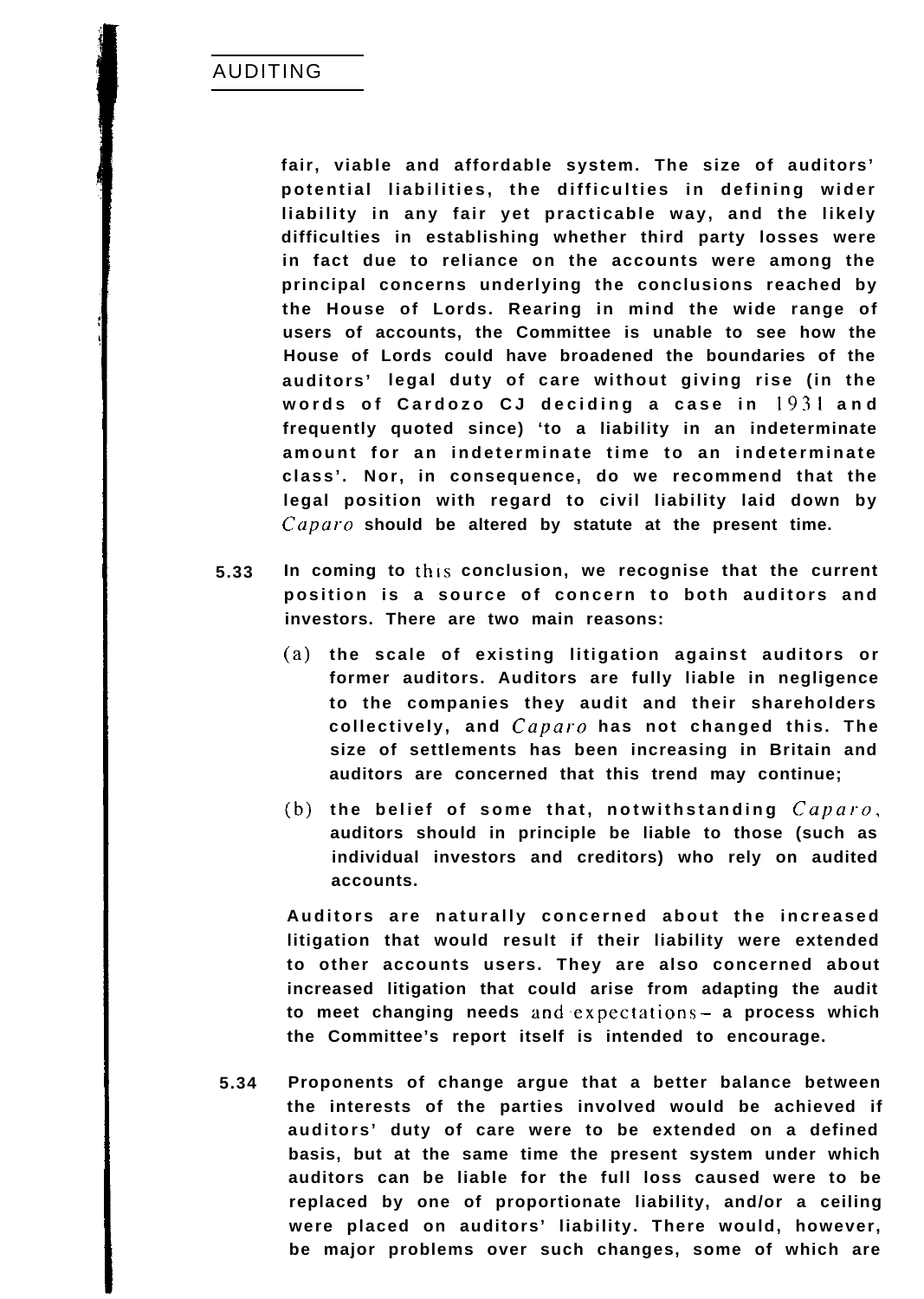outlined in *Appendix 6.* Changes could not be undertaken without a detailed review and wide consultation and might well require major legal reform.

5.35 At present there is no consensus on a satisfactory way of reconciling the conflicting interests of all those involved. As the debate on the nature and extent of auditors' liability continues, however, the Committee will keep watch on developments.

#### **Audit Confidence**

- 5.36 The accounting profession has done much recently to improve its standards and procedures. It is essential that this effort should continue. We welcome the initiatives which are being taken on professional conduct issues particularly the profession's ethical rules and disciplinary arrangements. We also support the work which is being done by the profession's Joint Ethics Committee to tackle problem areas such as opinion shopping and partner rotation. A lead on these and other matters such as audit tendering will strengthen the standing and independence of auditors.
- 5.37 We have indicated our strong support for tighter accounting standards, effective audit committees, rigorous and objective auditing and action by the accountancy profession to improve and enforce auditing standards. This combination of actions uncompromisingly pursued will enhance the perceived value of the audit system.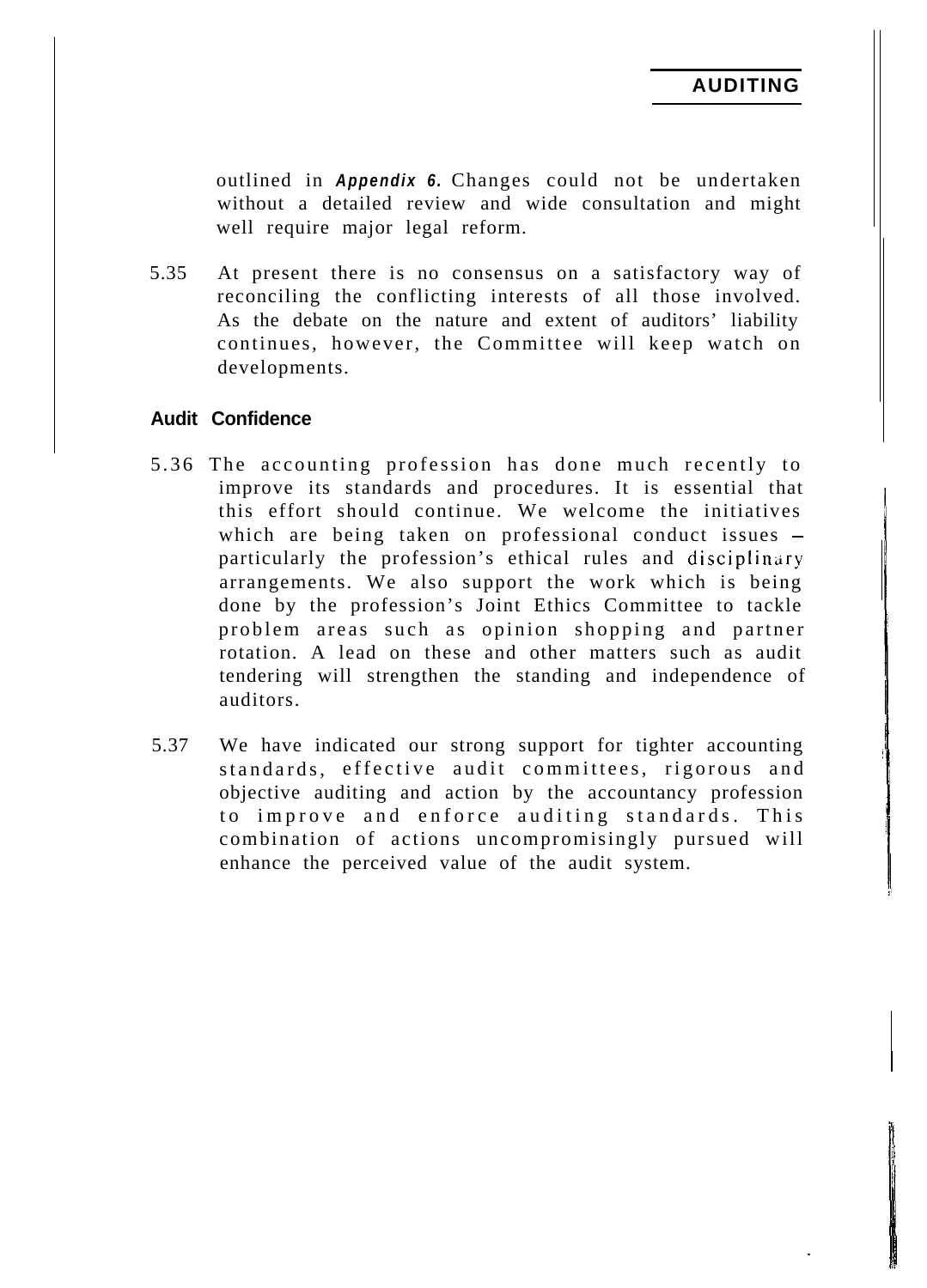#### **Accountability of Boards to Shareholders**

- **6.1** The formal relationship between the shareholders and the board of directors is that the shareholders elect the directors, the directors report on their stewardship to the shareholders and the shareholders appoint the auditors to provide an external check on the directors' financial statements. Thus the shareholders as owners of the company elect the directors to run the business on their behalf and hold them accountable for its progress. The issue for corporate governance is how to strengthen the accountability of boards of directors to shareholders.
- **6.2** A number of proposals addressing this issue were put forward by individual shareholders and shareholder organisations. One was that shareholders should be more closely involve-d in the appointment of directors and auditors through the formation of shareholders' committees. Other proposals were directed at making it easier for shareholders. individually or collectively, to put forward resolutions at general meetings.
- **6.3** On the first proposal, we have not seen evidence explaining how it would be possible to form shareholder committees in such a way that they would be both truly representative of all the company's shareholders and able to keep in regular touch with their changing constituencies. Unless these tests of legitimacy are met, the Committee is unable to see how shareholder committees can become the accepted link between a board and its shareholders.
- **6.4** The second set of proposals raises such questions as what legislation would be needed to alter the present thresholds for tabling shareholder resolutions, and where the costs involved in circulating shareholder communications should fall. How far these suggestions are followed up should depend, in the Committee's view, on the degree of support which they command from the shareholder body as a whole. This may be a matter which our successor body will wish to review,
- **6.5** In the meantime, shareholders can make their views known to the boards of the companies in which they have invested by communicating with them direct and through their attendance at general meetings. Shareholder organisations set up to represent shareholder interests generally may provide individual shareholders with the choice of acting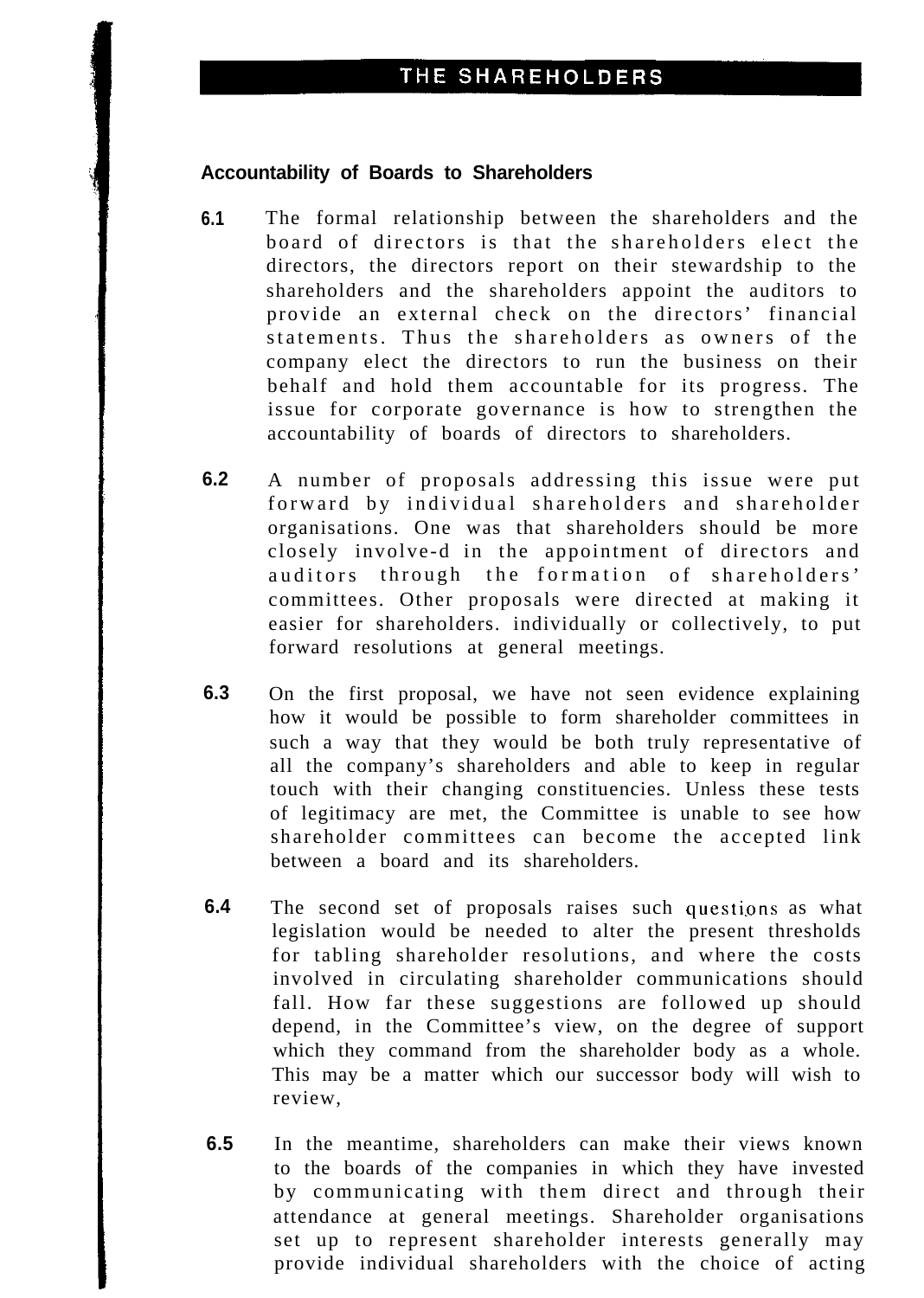collectively in the case of particular companies if they prefer.

- 6.6 Shareholders have delegated many of their responsibilities as owners to the directors who act as their stewards. It is for the shareholders to call the directors to book if they appear to be failing in their stewardship and they should use this power. While they cannot be involved in the direction and management of their company, they can insist on a high standard of corporate governance and good governance is an essential test of the directors' stewardship. The accountability of boards to shareholders will, therefore, be strengthened if shareholders require their companies to comply with the Code.
- 6.7 Reports and accounts are presented to shareholders at the Annual General Meeting, when they have the opportunity to comment on them and to put their questions. In particular, the Annual General Meeting gives all shareholders, whatever the size of their shareholding, direct and public access to their boards. If too many Annual General Meetings are at present an opportunity missed, this is because shareholders do not make the most of them and, in some cases, boards do not encourage them to do so.
- 6.8 In the Committee's view, both shareholders and boards of directors should consider how the effectiveness of general meetings could be increased and as a result the accountability of boards to all their shareholders strengthened. Possible ways forward include providing forms in annual reports on which shareholders could send in written questions in advance of the meeting, in addition to their opportunity to ask questions at the meeting itself, and the circulation of a brief summary of points raised at the Annual General Meeting to all shareholders after the event. Consideration might also be given to ways of boards keeping in touch with their shareholders, outside the annual and half-yearly reports. The Committee encourages boards to experiment with ways of improving their links with shareholders along the above lines and shareholders to put proposals to their boards to the same end.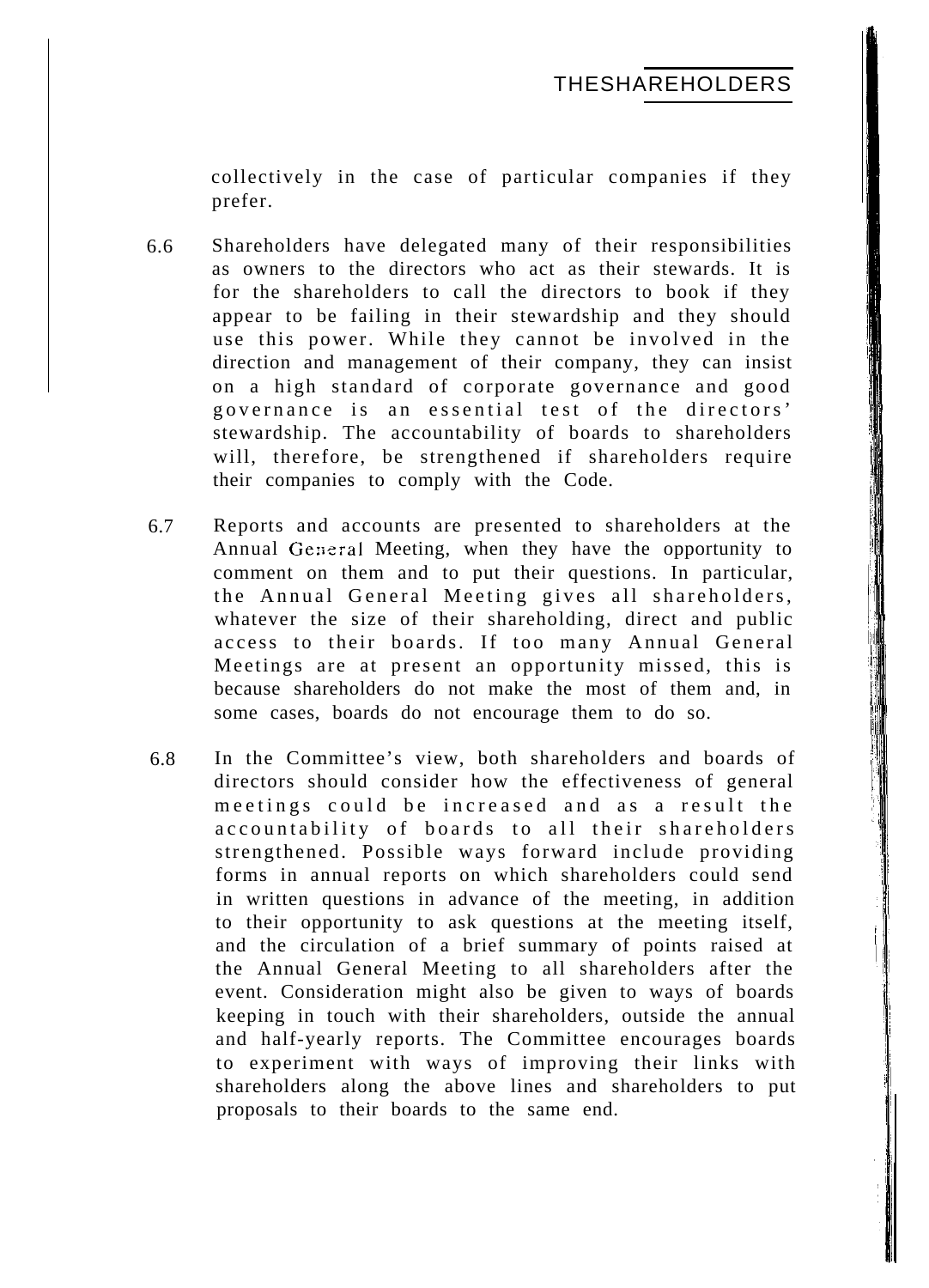# THESHAREHOLDERS

#### **Institutional Shareholders**

- 6.9 The proportion of shares held by individuals and by institutions has broadly reversed over the last thirty years, so that institutional shareholders now own the majority of shares of quoted companies. They are, however, largely holding their shares on behalf of individuals, as members of pension funds, holders of insurance policies and the like. As a result, there is an important degree of common interest between individual and institutional shareholders. In particular, both have the same stake in the standards of financial reporting and of governance in the companies in which they have invested.
- **6.10** Given the weight of their votes, the way in which institutional shareholders use their power to influence the standards of corporate governance is of fundamental importance. Their readiness to do this turns on the degree to which they see it as their responsibility as owners, and in the interest of those whose money they are investing, to bring about changes in companies when necessary, rather than selling their shares.
- 6.11 The Committee, therefore, warmly welcomes the statement recently published by the Institutional Shareholders' Committee on the Responsibilities of Institutional Shareholders in the UK and we draw attention to three key conclusions which are basic to the development of a constructive relationship between companies and their owners.
	- Institutional investors should encourage regular,  $\mathbf{1}$ systematic contact at senior executive level to exchange views and information on strategy, performance, board membership and quality of management.
	- institutional investors should make positive use of  $2^{\circ}$ their voting rights, unless they have good reason for doing otherwise. They should register their votes wherever possible on a regular basis.
	- Institutional investors should take a positive interest  $3<sup>1</sup>$ in the composition of boards of directors, with particular reference to concentrations of decisionmaking power not formally constrained by appropriate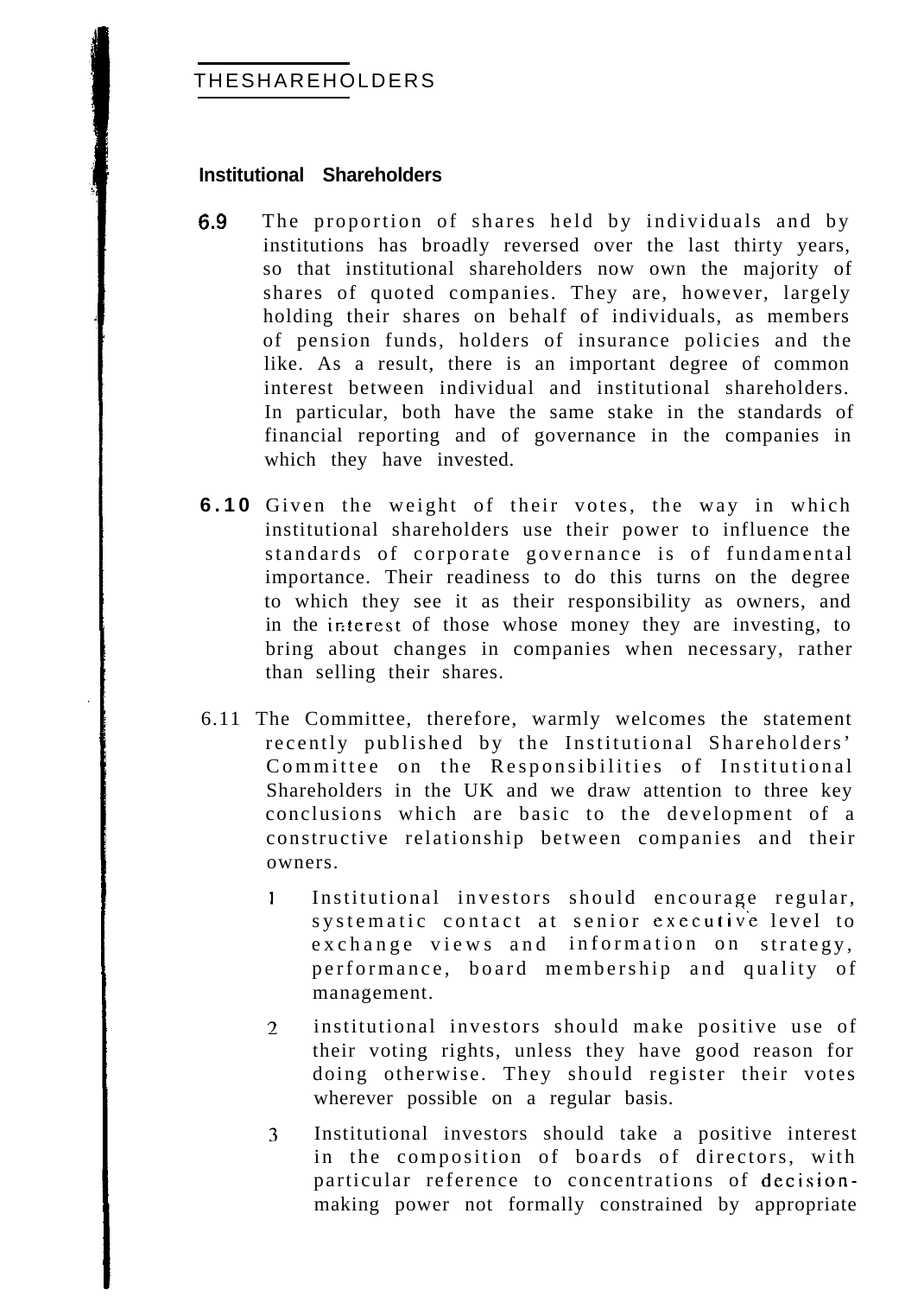checks and balances, and to the appointment of a core of non-executive directors of the necessary calibre, experience and independence.

6.12 The Institutional Shareholders' Committee's advice to its members to use their voting rights positively is important in the context of corporate governance. Voting rights can be regarded as an asset, and the use or otherwise of those rights by institutional shareholders is a subject of legitimate interest to those on whose behalf they invest. We recommend that institutional investors should disclose their policies on the use of voting rights.

#### **Shareholder Communications**

- **6.13** These conclusions on the role of institutional shareholders raise issues over the lines of communication between boards and their shareholders. The first issue is one of parity between shareholders. The institutions are in a position to keep in touch with the boards of the companies in which they have invested, in a way which is not feasible for the. individual shareholder. It is not possible in this respect to put both classes of shareholder on the same footing. What boards must do, however, is to ensure that any significant statements concerning their companies are made publicly and so are equally available to all shareholders.
- 6.14 A second issue which arises over communications between institutional investors and companies is the danger of imparting inside information. If price-sensitive information is to be given (and it is the company's responsibility to decide what might be price-sensitive), it must only be with the prior consent of the shareholder, who will then be unable to deal in the company's shares until that information has been made public. It is for shareholders to decide whether their longer-term interests are impaired by becoming insiders, because of the short-term constraints on share dealing which that position imposes.
- 6.15 If long-term relationships are to be developed, it is important that companies should communicate their strategies to their major shareholders and that the ir shareholders should understand them. It is equally important that shareholders should play their part in the communication process by informing companies if there are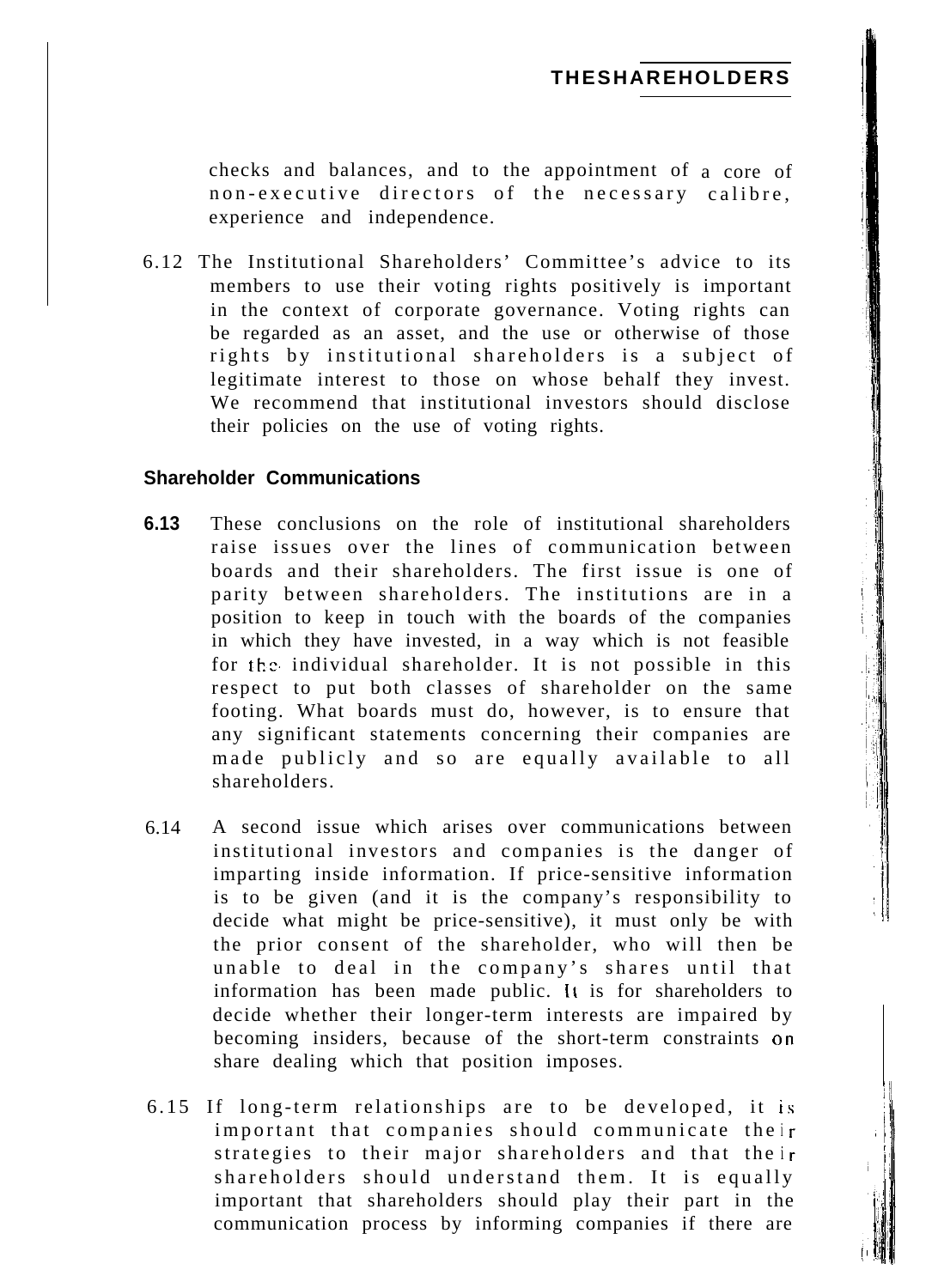# **THESHAREHOLDERS**

**aspects of the business which give them cause** for concern. Both shareholders and directors have to contribute to the building of a sound working relationship between them.

# **Shareholder Influence**

**6.16** Because of the importance of their collective stake, we look to the institutions in particular, with the backing of the Institutional Shareholders' Committee, to use their influence as owners to ensure that the companies in which they have invested comply with the Code. The widespread adoption of our recommendations will turn in large measure on the support which all shareholders give to them. The obligation on companies to state how far they comply with the Code provides institutional and individual shareholders with a ready-made agenda for their representations to boards. It is up to them to put it to good use. The Committee is primarily looking to such market-based regulation to turn its proposals into action.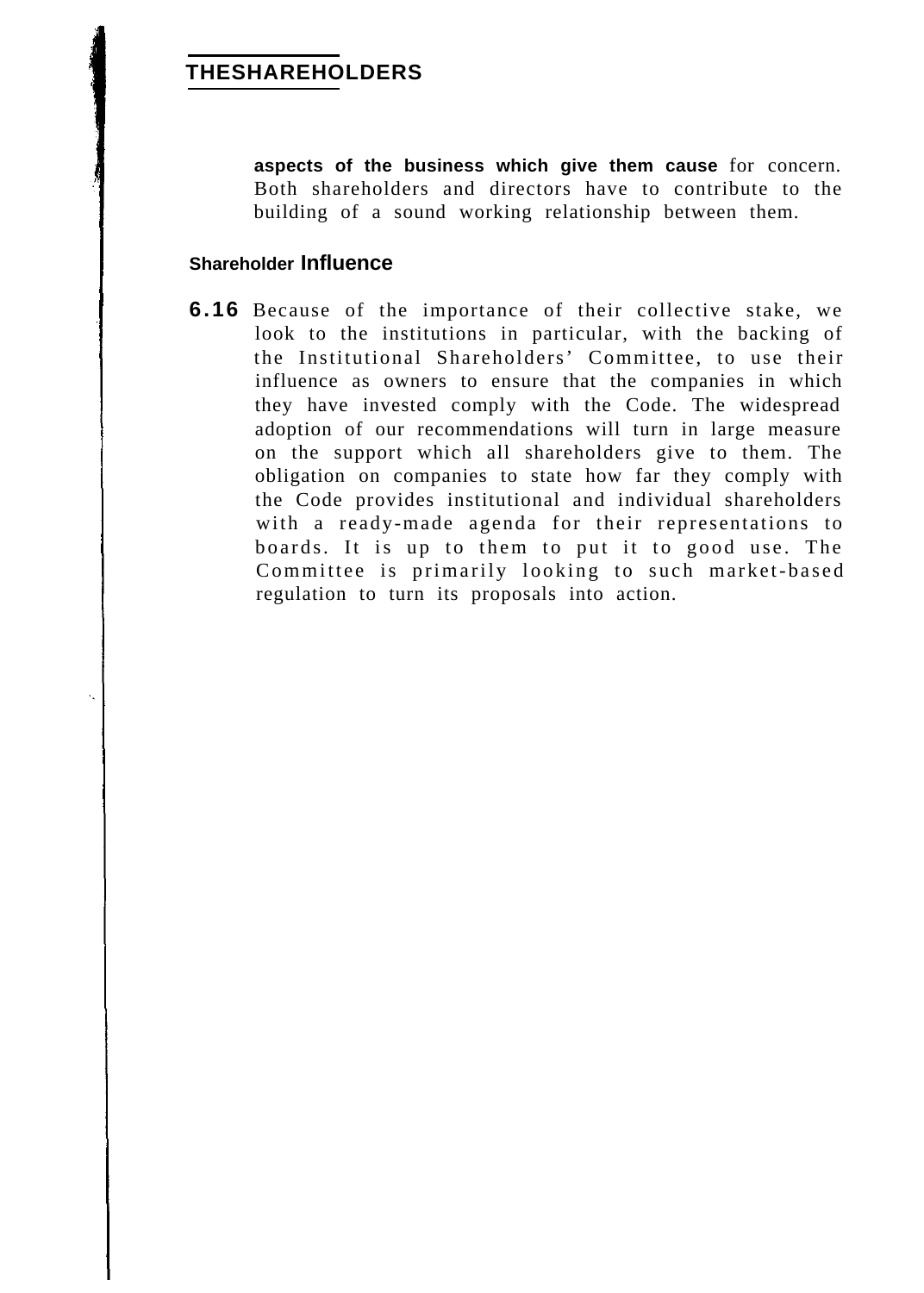# CONCL

- 
- 7.1 The Committee's proposals are mutually supportive and should be taken as a whole. The Code reflects existing best practice and few of our recommendations require legislation. We believe that they will reinforce good corporate governance without stifling entrepreneurial initiative.
- 7.2 No system of corporate governance can be totally proof against fraud or incompetence. The test is how far such aberrations can be discouraged and how quickly they can be brought to light. The risks can be reduced by making the participants in the governance process as effectively accountable as possible. The key safeguards are properly constituted boards, separation of the functions of chairman and of chief executive, audit committees, vigilant shareholders and financial reporting and auditing systems which provide full and timely disclosure.
- 7.3 Although the great majority of companies are both competently run and audited under the present system of corporate governance, it is widely accepted that standards within the corporate sector have to be raised.
- 7.4 The way forward is through clear definitions of responsibility and an acceptance by all involved that the highest standards of efficiency and integrity are expected of them. Expectations of corporate behaviour are continually rising and a corresponding response is looked for from shareholders, directors and auditors. The machinery is in place. What is needed is the will to improve its effectiveness.
- 7.5 This will involve a sharper sense of accountability and responsibility all round - accountability by boards to their shareholders, responsibility on the part of all shareholders to the companies they own. and, accountability by professional officers and advisers to those who rely on their judgement. All three groups have a common interest in combining to improve the working of the corporate system.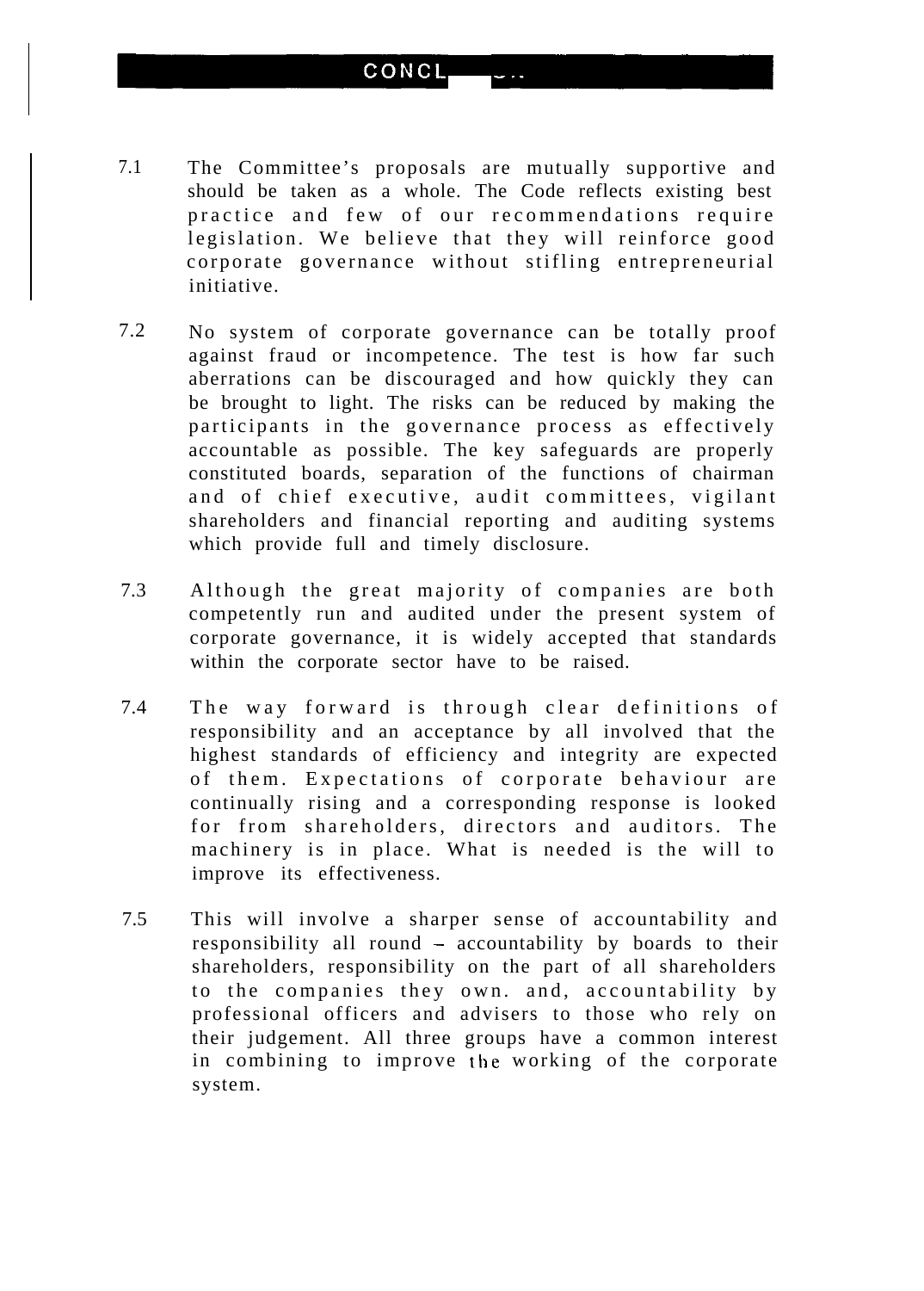# SUMMARY OF RECOMMENDATIONS

#### **Compliance with the Code of Best Practice**

- **<sup>1</sup> The boards of all listed companies registered in the UK should comply with the Code of Best Practice set out on pages 58 to 60. As many other companies as possible should aim at meeting its requirements (paragraph 3.1).**
- **2 Listed companies reporting in respect of years ending after 30 June 1993 should make a statement about their compliance with the Code in the report and accounts and give reasons for any areas of non-compliance (paragraph 3.7).**
- **3 Companies' statements of compliance should be reviewed by the auditors before publication. The review should cover only those parts of the compliance statement which relate to provisions of the Code where compliance can be objectively verified. The Auditing Practices Board should consider guidance for auditors accordingly (paragraph 3.9).**
- **4 All parties concerned with corporate governance should use their influence to encourage compliance with the Code (paragraph 3.14). Institutional shareholders in particular, with the backing of the Institutional Shareholders' Committee, should use their influence as owners to ensure that the companies in which they have invested comply with the Code (paragraph 6.16).**

#### **Keeping the Code up to date**

5 **The Committee's sponsors, convened by the Financial Reporting Council, should appoint a new Committee by the end of June 1995 to examine how far compliance with the Code has progressed, how far our other recommendations have been implemented, and whether the Code needs updating. Our sponsors should also determine whether the sponsorship of the new Committee should be broadened and whether wider matters of corporate governance should be included in its brief. In the meantime the present Committee will remain responsible for reviewing the implementation of its proposals (paragraph 3.12).**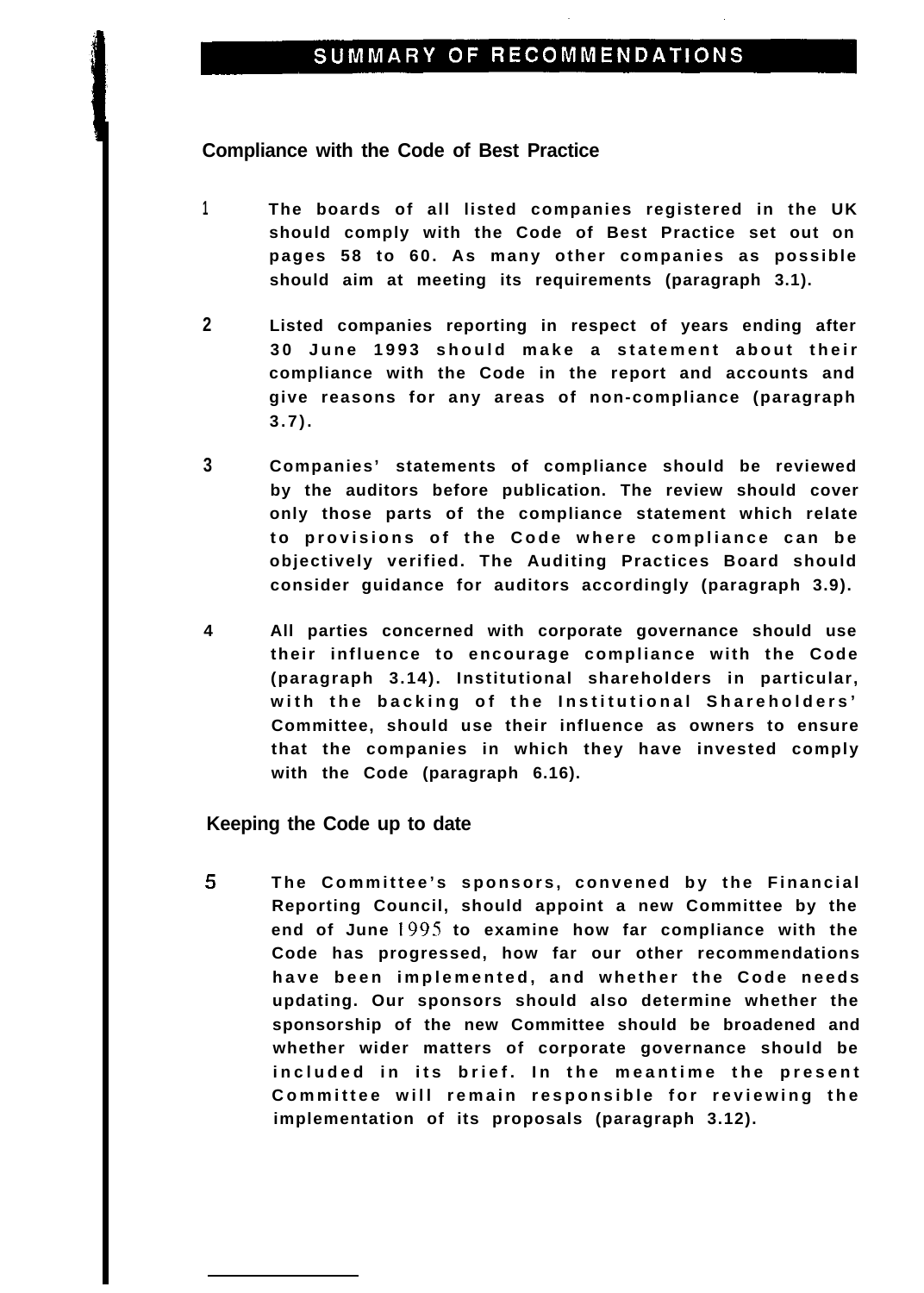#### **Directors' service contracts**

**6** The Companies Act should be amended to come into line with the requirement of the Code that directors' service contracts should not exceed three years without shareholders' approval (paragraph 4.41).

### **Interim reporting**

7 Companies should expand their interim reports to include balance sheet information. The London Stock Exchange should consider amending the continuing obligations accordingly. There should not be a requirement for a full audit, but interim reports should be reviewed by the auditors and the Auditing Practices Board should develop appropriate guidance. The Accounting Standards Board in conjunction with the London Stock Exchange should clarify the accounting rules which companies should follow in preparing interim reports. The inclusion of cash flow information should be considered by the Committee's successor body (paragraph 4.56).

### **Enhancing the perceived objectivity of the audit**

- 8 Fees paid to audit firms for non-audit work should be fully disclosed. The essential principle is that disclosure should enable the relative significance of the company's audit and non-audit fees to the audit firm to be assessed, both in a UK context and, where appropriate, a worldwide context. The 1991 Regulations under the Companies Act should be reviewed and amended as necessary (paragraph 5.1 I).
- 9 The accountancy profession should draw up guidelines on the rotation of audit partners (paragraph 5.12).

#### **Enhancing the effectiveness of the audit**

**10** Directors should report on the effectiveness of their system of internal control, and the auditors should report on their statement. The accountancy profession together with representatives of preparers of accounts should draw up criteria for assessing effective systems of internal control and guidance for companies and auditors (paragraphs 4.32 and 5.16).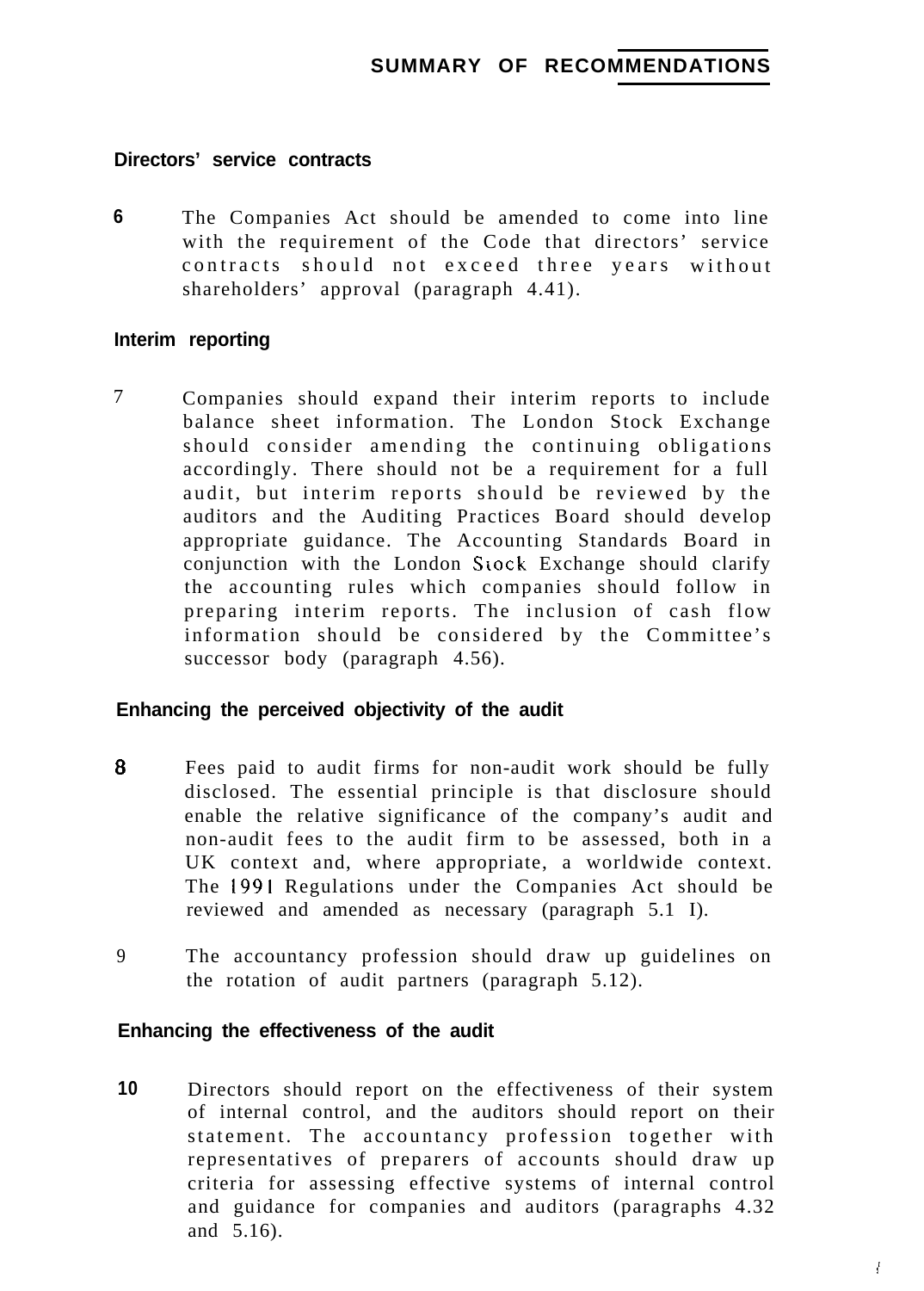# **SUMMARY OF RECOMMENDATIONS**

- **11** Directors should state in the report and accounts that the business is a going concern, with supporting assumptions or qualifications as necessary, and the auditors should report on this statement. The accountancy profession together with representatives of preparers of accounts should develop guidance for companies and auditors (paragraph 5.22).
- **12** The question of legislation to back the recommendations on additional reports on internal control systems and going concern should be decided in the light of experience (paragraphs 5. I7 and 5.22).
- **13** The Government should consider introducing legislation to extend to the auditors of all companies the statutory protection already available to auditors in the regulated sector (banks, building societies, insurance, and investment business) so that they can report reasonable suspicien of fraud freely to the appropriate investigatory authorities (paragraph 5.28).
- **14** The accountancy profession together with the legal profession and representatives of preparers of accounts should consider further the question of illegal acts other than fraud (paragraph 5.30).
- **15** The accounting profession should continue its efforts to improve its standards and procedures so as to strengthen the standing and independence of auditors (paragraph 5.36).

#### **Voting by institutional investors '\_**

**16 Institutional investors** should disclose their policies on the use of their voting rights (paragraph 6.12).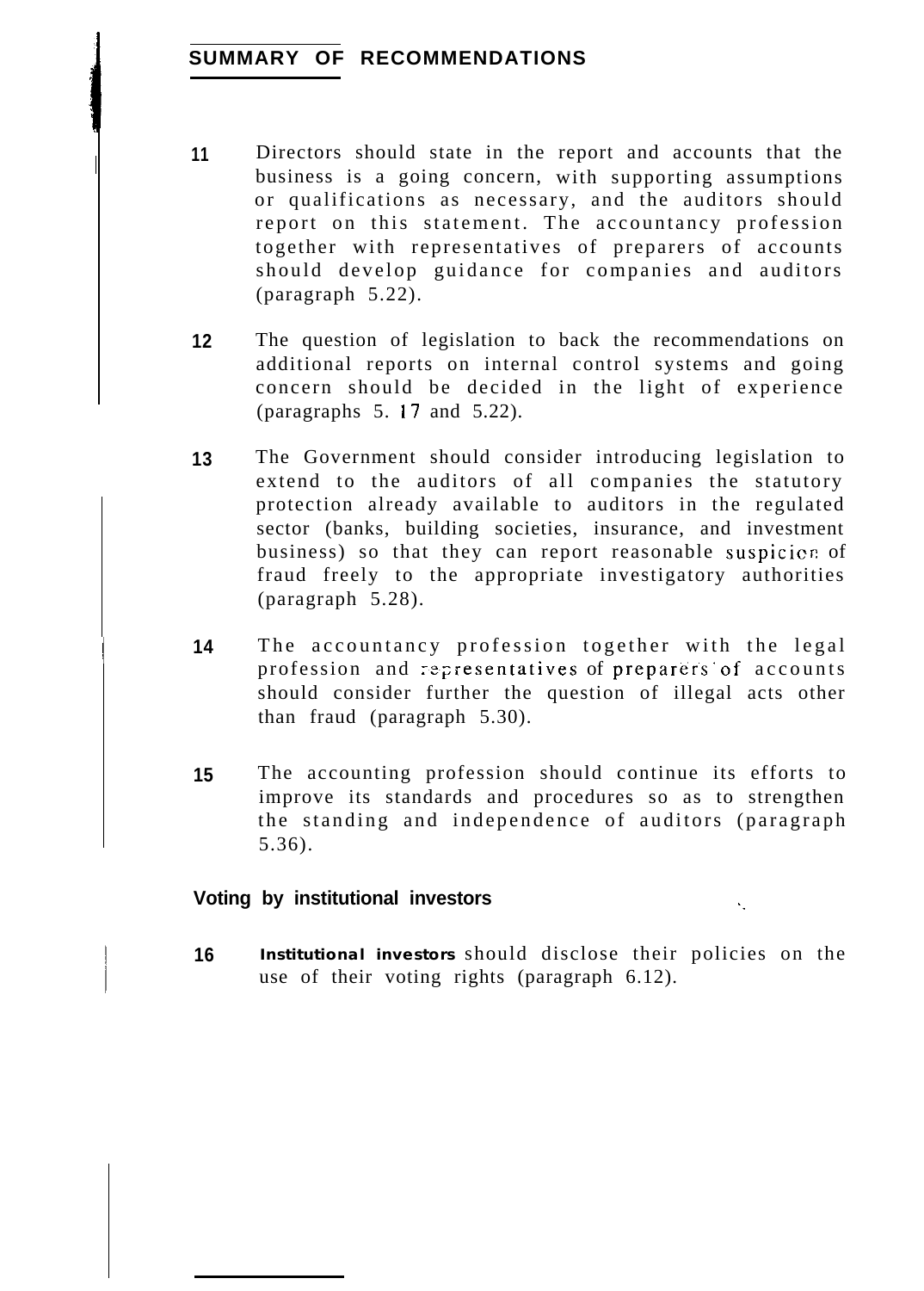#### **Endorsement of work by others**

- **17** The Committee gives its full support to the objectives of the Financial Reporting Council and the Accounting Standards Board. It welcomes the action by the Financial Reporting Review Panel over companies whose accounts fall below accepted reporting standards (paragraphs 4.52 and 5.8).
- **18** The Committee supports the initiative of the Auditing Practices Board on the development of an expanded audit report. It also gives its full support to the lead which it is taking on the development of auditing practice generally (paragraphs 5.14 and 5.15).
- **19** The Committee welcomes the statement by the Institutional Shareholders' Committee on the Responsibilities of Institutional Shareholders in the UK (paragraph 6.1 I).

#### **Issues for the Committee's successor body**

**2 0** Issues which the Committee has identified that its successor body may wish to review or consider in greater depth include: the application of the Code to smaller listed companies (paragraph 3. IS); directors' training (paragraph 4.20); the rules for disclosure of directors' remuneration, and the role which shareholders could play (paragraph 4.46); a requirement for inclusion of cash flow information in interim reports (paragraph 4.56); and the procedures for putting forward resolutions at general meetings (paragraph 6.4). The Committee and its successor will also keep watch on developments regarding the nature and extent of auditors' liability (paragraph 5.35).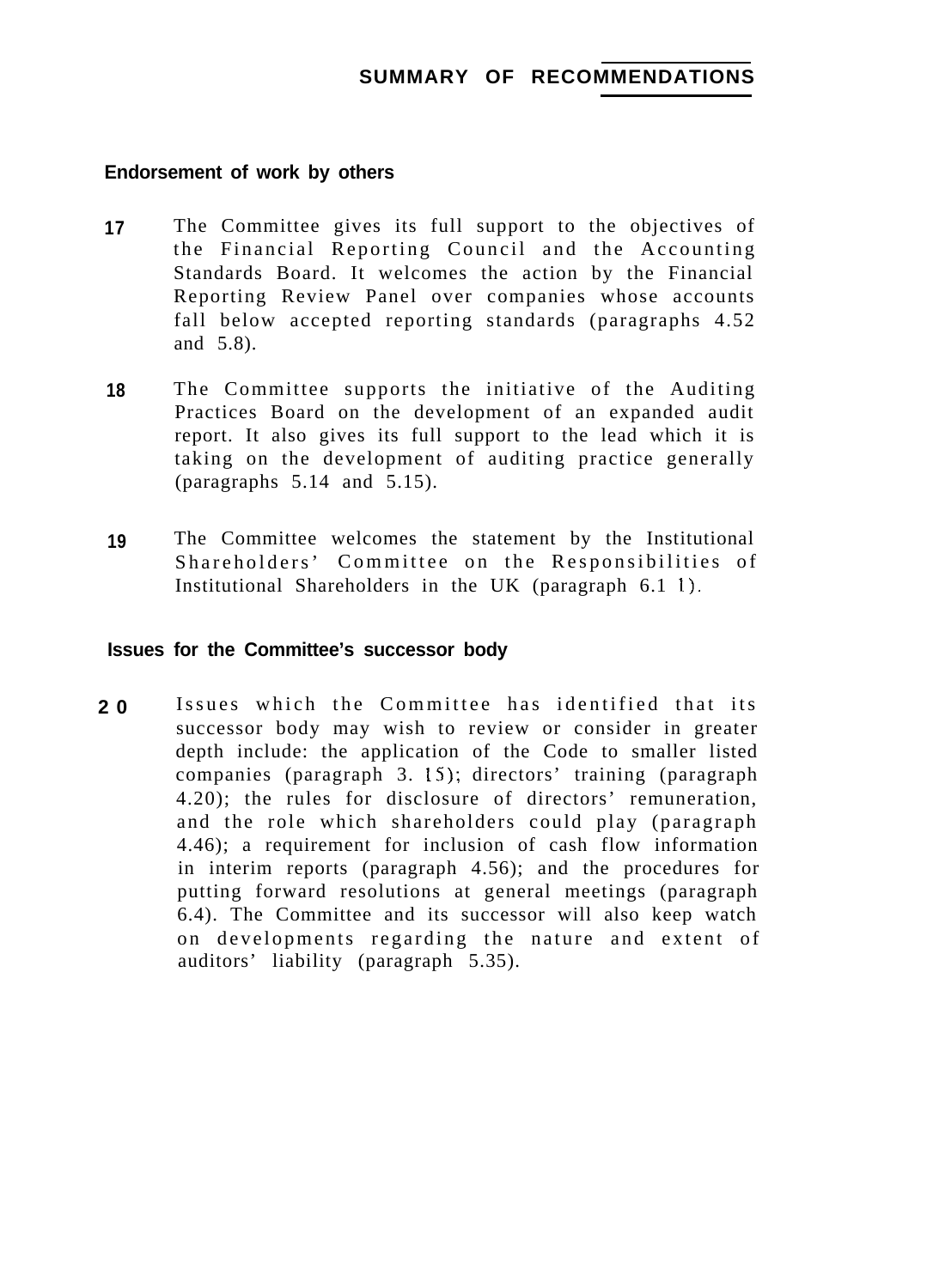# THE CODE OF BEST PRACTICE

### **<sup>1</sup> The Board of Directors**

- 1.1 The board should meet regularly, retain full and effective control over the company and monitor the executive management.
- 1.2 There should be a clearly accepted division of responsibilities at the head of a company, which will ensure a balance of power and authority, such that no one individual has unfettered powers of decision. Where the chairman is also the chief executive, it is essential that there should be a strong and independent element on the board, with a recognised senior member.
- 1.3 The board should include non-executive directors of sufficient calibre and number for their views to carry significant weight in the board's decisions.
- 1.4 The board should have a formal schedule of matters specifically reserved to it for decision to ensure that the direction and control of the company is firmly in its hands.
- 1.5 There should be an agreed procedure for directors in the furtherance of their duties to take independent professional advice if necessary, at the company's expense.
- **1.6** All directors should have access to the advice and services of the company secretary, who is responsible to the board for ensuring that board procedures are followed and that applicable rules and regulations are complied with. Any question of the removal of the company secretary should be a matter for the board as a whole.

### 2 **Non-Executive Directors**

- **2.1** Non-executive directors should bring an independent judgement to bear on issues of strategy, performance, resources, including key appointments, and standards of conduct.
- 2.2 The majority should be independent of management and free from any business or other relationship which could materially interfere with the exercise of their independent judgement. apart from their fees and shareholding. Their fees should reflect the time which they commit to the company.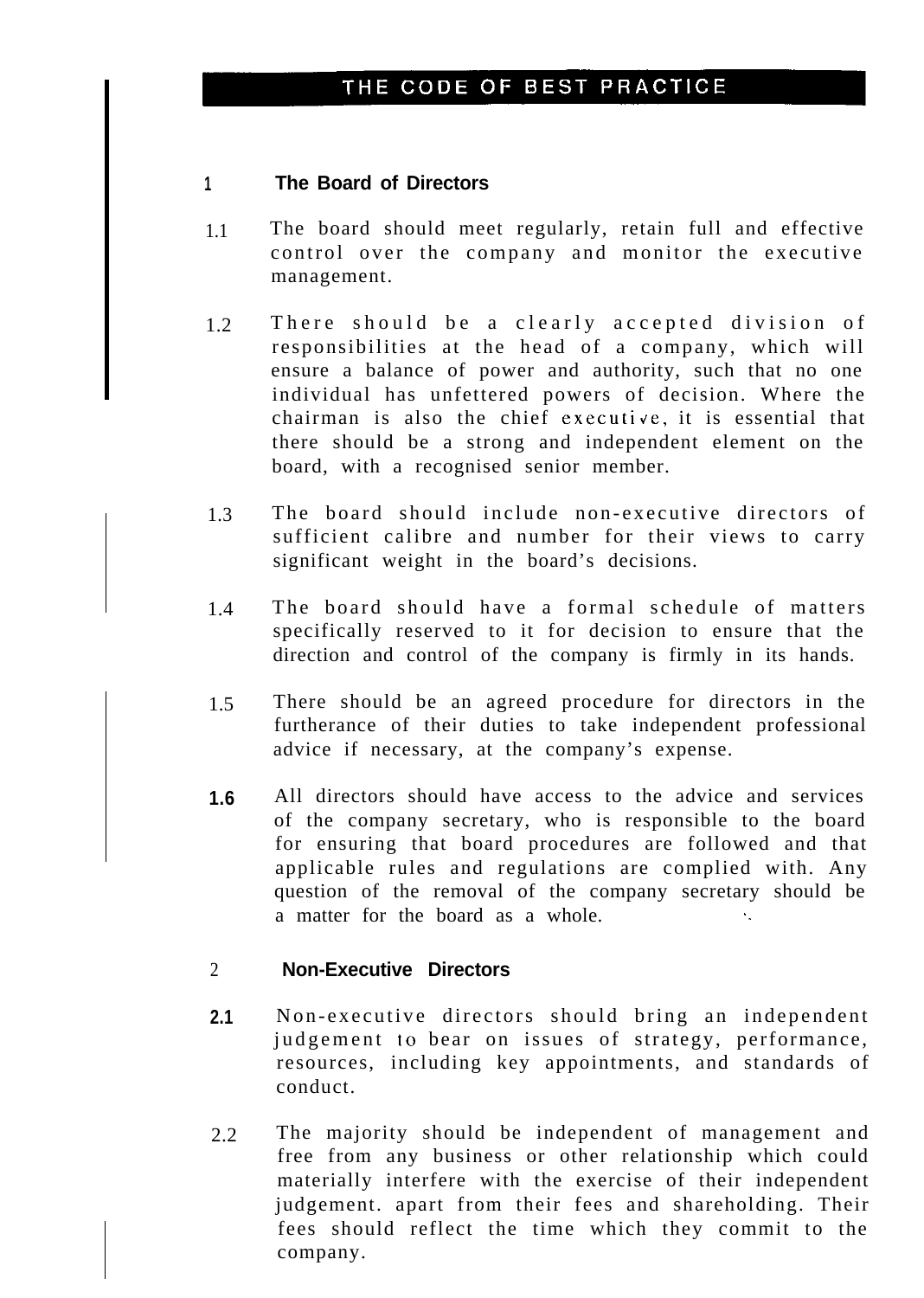- **2.3** Non-executive directors should be appointed for specified terms and reappointment should not be automatic.
- 2.4 Non-executive directors should be selected through a formal process and both this process and their appointment should be a matter for the board as a whole.

#### 3 **Executive Directors**

- 3.1 Directors' service contracts should not exceed three years without shareholders' approval.
- 3.2 There should be full and clear disclosure of directors' total emoluments and those of the chairman and highest-paid UK director, including pension contributions and stock options. Separate figures should be given for salary and performance-related elements and the basis on which performance is measured should be explained.
- **3.3** Executive directors' pay should be subject to the recommendations of a remuneration committee made up wholly or mainly of non-executive directors.

#### 4 **Reporting and Controls**

- 4.1 It is the board's duty to present a balanced and understandable assessment of the company's position.
- 4.2 The board should ensure that an objective and professional relationship is maintained with the auditors.
- 4.3 The board should establish an audit committee of at least three non-executive directors with written terms of reference which deal clearly with its authority and duties.
- 4.4 The directors should explain their responsibility for preparing the accounts next to a statement by the auditors about their reporting responsibilities.
- 4.5 The directors should report on the effectiveness of the company's system of internal control.
- 4.6 The directors should report that the business is a going concern, with supporting assumptions or qualifications as necessary.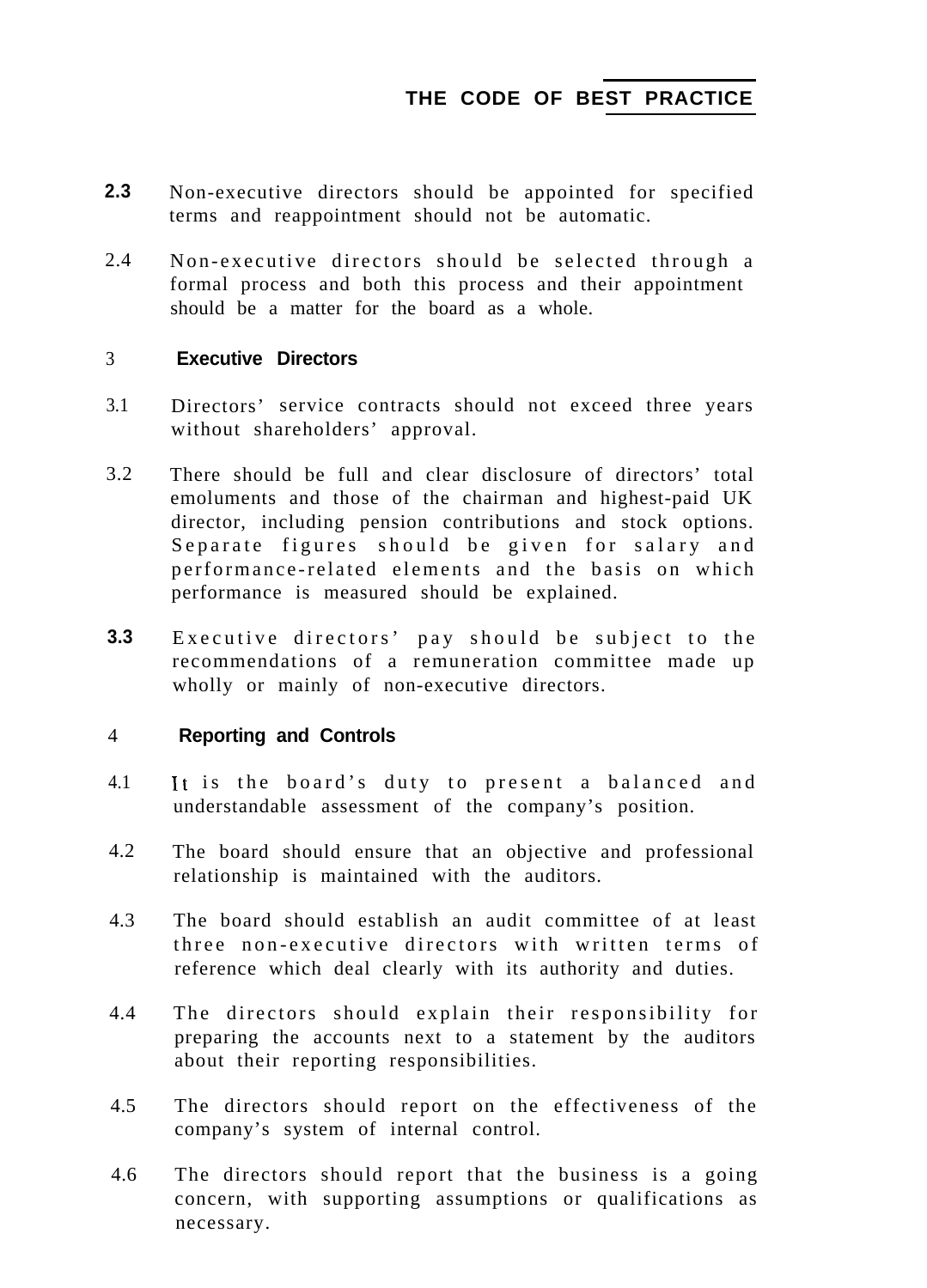# **THE CODE OF BEST PRACTICE**

*Footnote*

The company's statement of compliance should be reviewed by the auditors in so far as it relates to paragraphs 1.4, 1.5, 2.3, 2.4, 3.1 to 3.3, and 4.3 to 4.6 of the Code.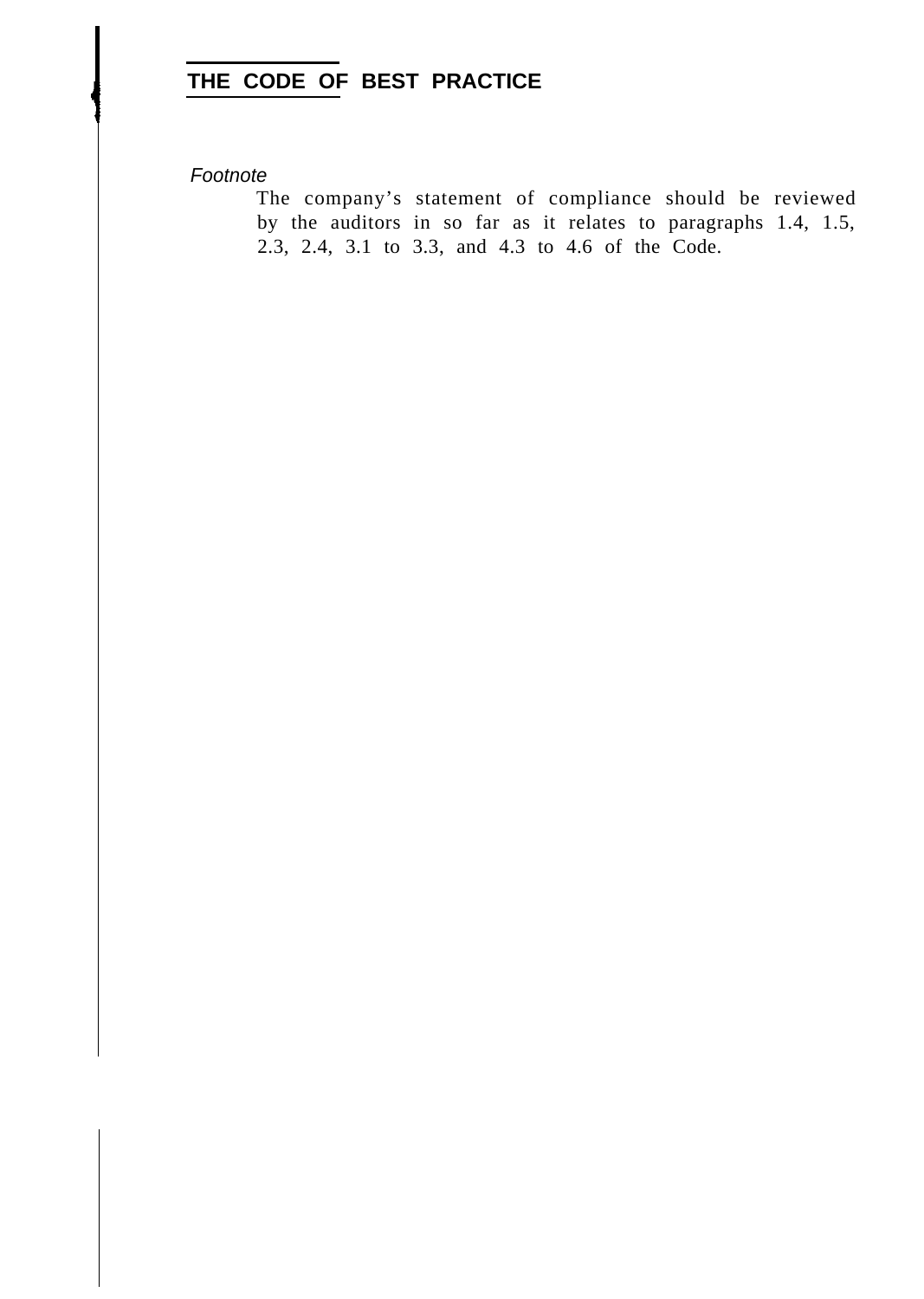### **APPENDIX 1**

#### **Terms of Reference**

The Committee was set up in May 1991 by the Financial Reporting Council, the London Stock Exchange, and the accountancy profession. It adopted as its terms of reference:

To consider the following issues in relation to financial reporting and accountability and to make recommendations on good practice:

- (a) the responsibilities of executive and nonexecutive directors for reviewing and reporting on performance to shareholders and other financially interested parties; and the frequency, clarity and form in which information should be provided;
- (b) the case for audit committees of the board, including their composition and role;
- Cc) the principal responsibilities of auditors and the extent and value of the audit;
- Cd) the links between shareholders, boards, and auditors;
- (e) any other relevant matters.

#### **Membership**

The Committee's members were as follows:

Sir Adrian Cadbury (Chairman)

Ian Butler

*Coutlcil Member. CBI and former Chairman, CBI Companies Commitfee*

Jim Butler

*Senior Partner, KPMG Peat Marwick*

Jonathan Charkham

Adviser- to the Governor, Bank of England

Hugh **Collum**

*Chairman. Hundred Group of Finance Directors*

Sir Ron Dearing

*Chairman, Financial Reporting Council*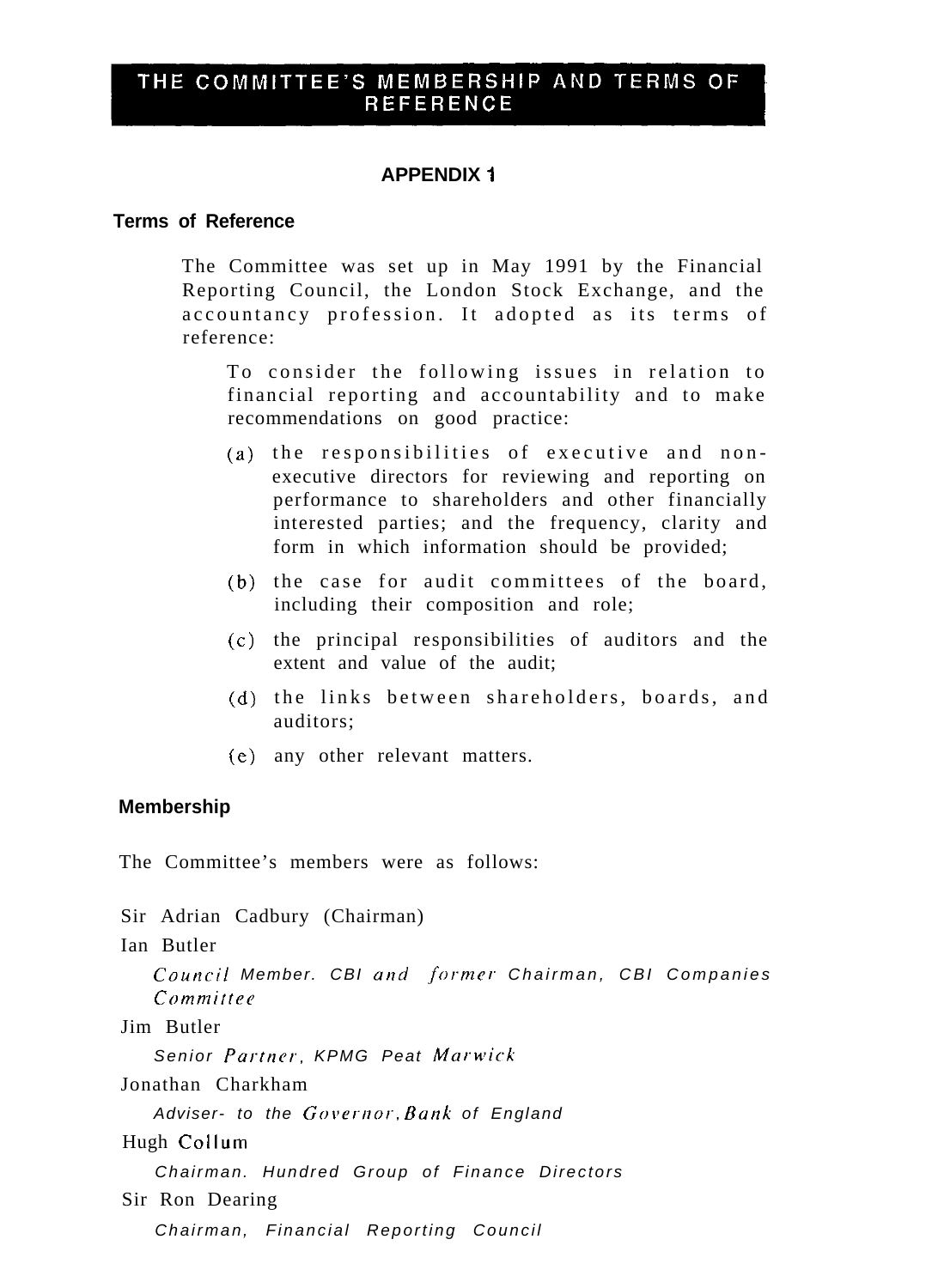# **THE'COMMITTEE'S MEMBERSHIP AND TERMS OF REFERENCE**

Andrew Likierman

*Professor of Accounting and Financial Control, London Business School*

.<br>All film a ferro la casa de de de la partida de la propia de la propia de la

Nigel Macdonald

*Vice President, Institute of Chartered Accountants of Scotland* Mike Sandland

*Chairman, Institutional Shareholder-s' Committee*

Mark Sheldon

Ť

*President, Law Society*

Sir Andrew Hugh Smith *Chairman, London Stack Exchange*

Sir Dermot de Trafford, Bt *Chairman, Institute of Directors*

Observers: Mrs Sarah Brown (until October 1991), Mr Arthur Russell (from November 1991). *Head of Companies Division, DTf*

Secretary: Nigel Peace (on *secondment from DTI)*

Sir Christopher Hogg *(Chair-man, Reuters Holdings PLC, Courtaulds plc, and Courtaulds Textiles plc)* acted as an adviser to the Committee.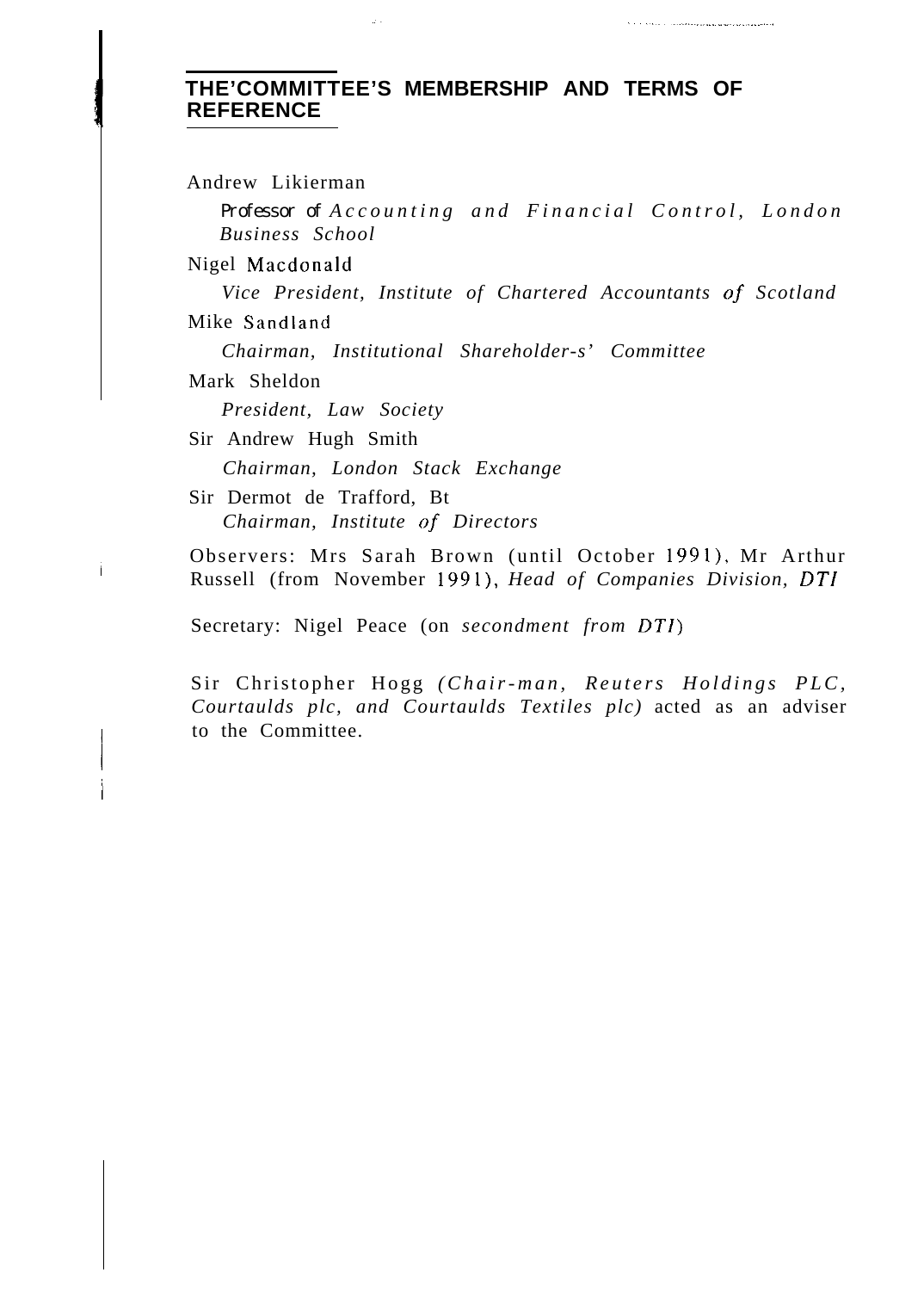# NOTES ON THE ROLE OF SOME OF THE BODIES REFERRED TO IN THE REPORT

#### **APPENDIX 2**

#### **Auditing Practices Board**

**<sup>1</sup> The Auditing Practices Board is responsible for the** standards. **from the Auditing Practices Committee in 1991. has outside representation and the ability to issue auditing**

#### **Financial Reporting Review Panel**

- **2 The Financial Reporting Council was set up in 1990 to establish and support the two bodies under its aegis, the Accounting Standards Board and the Financial Reporting Review Panel, and to promote good financial reporting generally. The three bodies draw their funding broadly equally from the accountancy profession, the City, and the Government.**
- **3 The role of the Accounting Standards Board is to make, amend, and withdraw accounting standards. It took over from the former Accounting Standards Committee on** <sup>1</sup> **August 1990. The Board is autonomous - although it consults widely on its proposals, it does not need outside approval for its actions.**
	- 4 **The Secretary of State has authorised the Financial Reporting Review Panel to examine departures from the accounting requirements of the Companies Act 1985 and if necessary to seek an order from the court to remedy them. The Panel's ambit is public and large private companies, the Department of Trade and Industry dealing with all other cases. The Panel's main focus is on material departures from accounting standards where this results in the accounts in question not giving a true and fair view as required by law. Where a company's accounts are defective the Panel will. wherever possible. endeavour to secure revision by voluntary means; but if this approach fails it will make an application to the court for an order compelling the revision. Where accounts are revised at the insistence of the Panel, but the company's auditors have not qualified their audit report on the defective accounts,**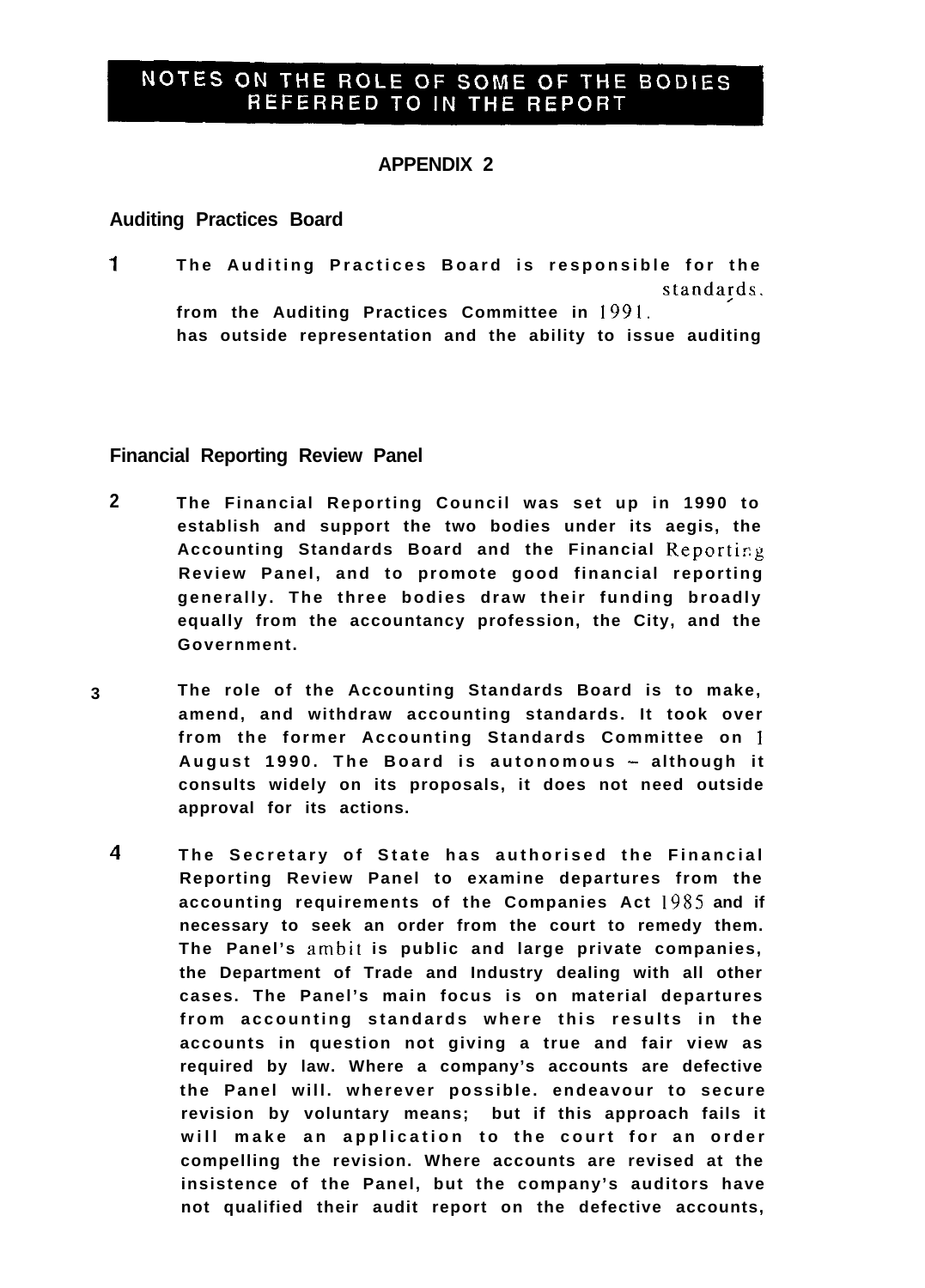# **THE ROLE OF BODIES REFERRED TO IN THE REPORT**

the panel will draw this fact to the attention of the auditors' professional body.

#### **Institutional Shareholders' Committee**

5 The Institutional Shareholders' Committee (ISC) has five members: the Association of British Insurers, the National Association of Pension Funds, the Association of Investment Trust Companies, the British Merchant Banking and Securities Houses Association, and the Unit Trust Association. Together they represent the overwhelming majority of institutional shareholders in the UK. The ISC provides a channel of communication and forum for discussion between institutional shareholders, corporate management and others on wider issues. It also seeks to identify areas of common ground amongst its members and thereafter to promulgate those jointly held views. It does not normally become involved in matters concerned with particular investments or companies.

# **London Stock Exchange**

- **6** The London Stock Exchange is empowered through its Competent Authority status to grant listings of securities under the Financial Services Act 1986 and it has responsibility for the Unlisted Securities Market.
- 7 The Exchange through its rules contained in the Admission of Securities to Listing (often known as the 'Yellow Book') requires issuers of securities not only to meet certain disclosure requirements at the time of listing but also to comply with a number of continuing obligations. The purpose of this is to ensure that all potentially pricesensitive information, or information about the company which might have an effect on its share price or trading in its shares, is released to the market promptly. These requirements impose specific content and timing requirements in relation to the issuer's interim and final accounts and impose guidelines governing dealings by directors of listed companies in their own companies' securities.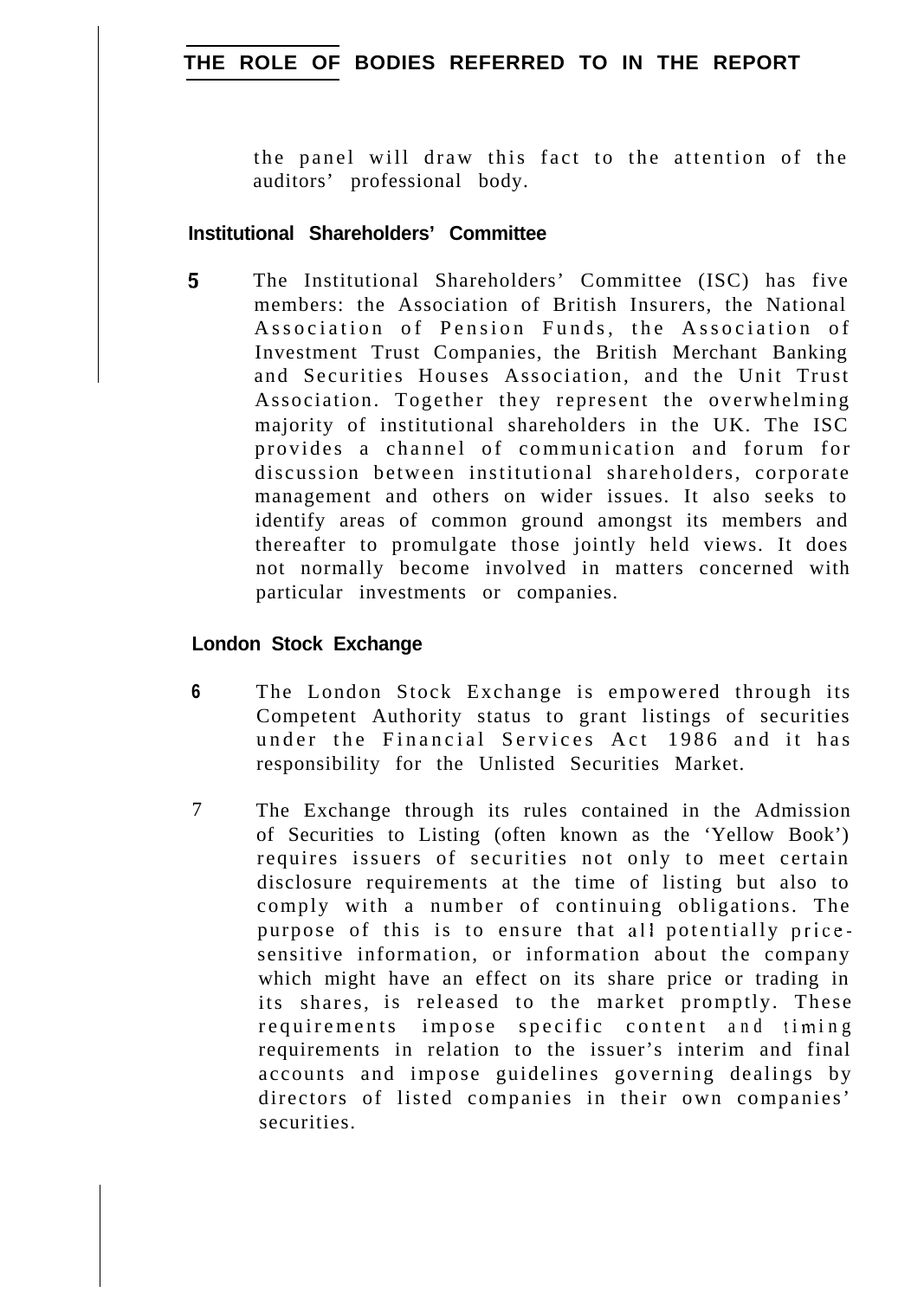#### **The Hundred Group of Finance Directors**

- **8** The Hundred Group of Finance Directors has approximately one hundred and forty members, including more than 90% of the finance directors of those companies included in the FT-SE 100 and also those with the highest market capitalisation.
- 9 The main purpose of The Hundred Group is to provide a forum for discussion and to make contributions and representations on issues of importance for financial management. Members are actively involved to ensure that the views of users and preparers of accounts are fully understood. Submissions are made to Government and other organisations highlighting the practical implications of existing financial procedures, related legislation and proposed changes.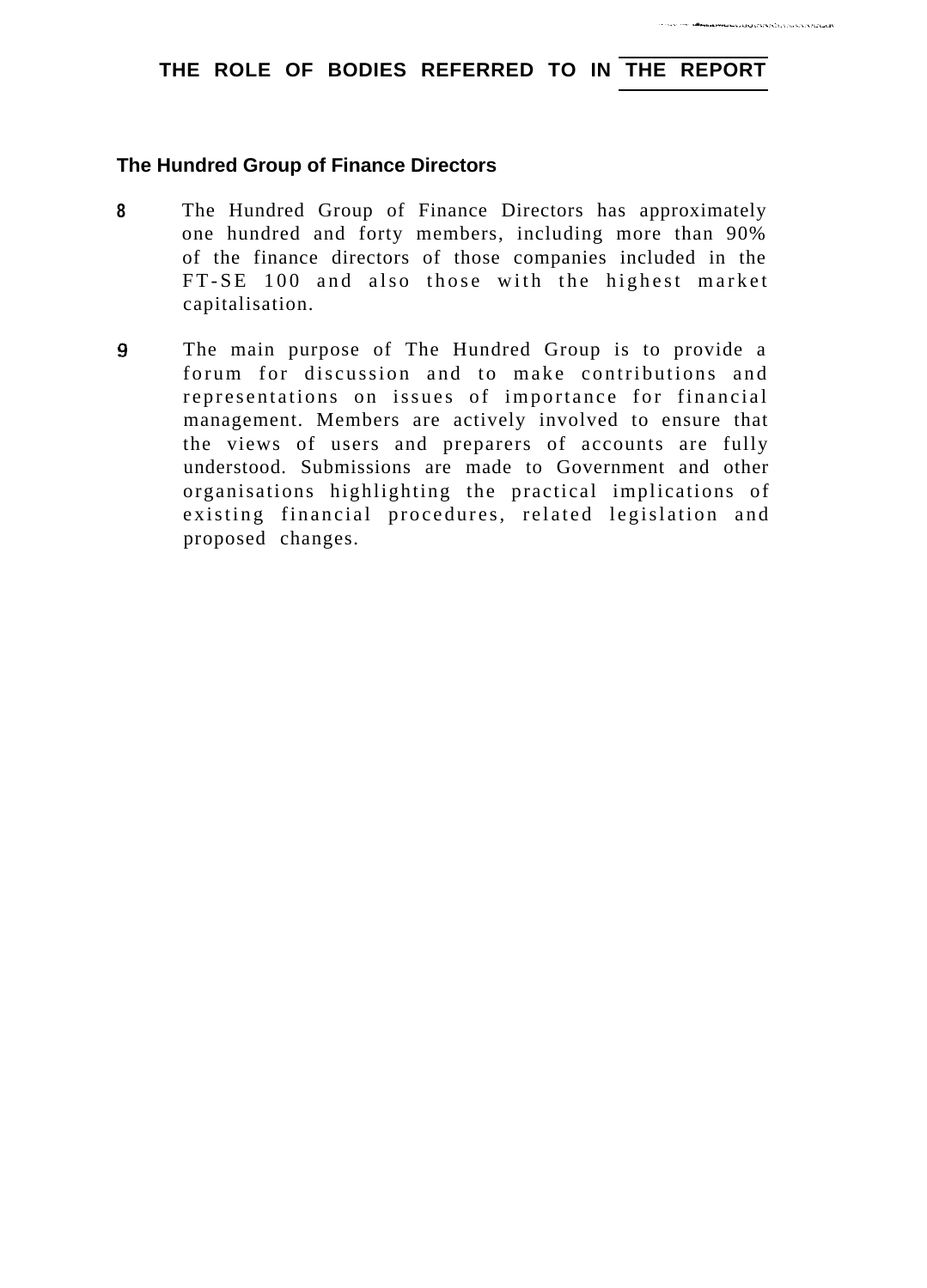# STATEMENT OF DIRECTORS' RESPONSIBILITY FOR PREPARING THE ACCOUNTS

#### APPENDIX 3

- <sup>1</sup> In paragraph 4.28 of the report, and in the Code of Best Practice, the Committee recommends that a brief statement of directors' responsibility for preparing the accounts should appear in the report and accounts. The purpose of such a statement is to make clear that responsibility for preparing the accounts rests with the board of directors, and to remove any misconception that the auditors are responsible for the accounts. The directors' statement should be placed immediately before the auditors' report which in future will include a separate statement (currently being developed by the Auditing Practices Board) on the responsibility of the auditors for expressing an opinion on the accounts. Positioning the two statements alongside each other in this way will achieve maximum clarity about respective responsibilities.
- 2 The explanation of directors' responsibilities will require a relatively formal statement, which should cover the following points:
	- (a) the legal requirement for directors to prepare financial statements for each financial year which give a true and fair view of the state of affairs of the company (or group) as at the end of the financial year and of the profit and loss for that period;
	- (b) the responsibility of the directors for maintaining adequate accounting records, for safeguarding the assets of the company (or group), and for preventing and detecting fraud and other irregularities;
	- (c) confirmation that suitable accounting' policies, consistently applied and supported by reasonable and prudent judgements and estimates, have been used .in the preparation of the financial statements;
	- (d) confirmation that applicable accounting standards have been followed, subject to any material departures disclosed and explained in the notes to the accounts.
- 3 Boards may also wish to use the above statement as a vehicle for reporting that they have maintained an effective system of internal control, and that the business is a going concern, with supporting assumptions or qualifications as necessary, once the necessary guidance on these subjects has been developed (see paragraphs 5.16 and 5.22 of the main report).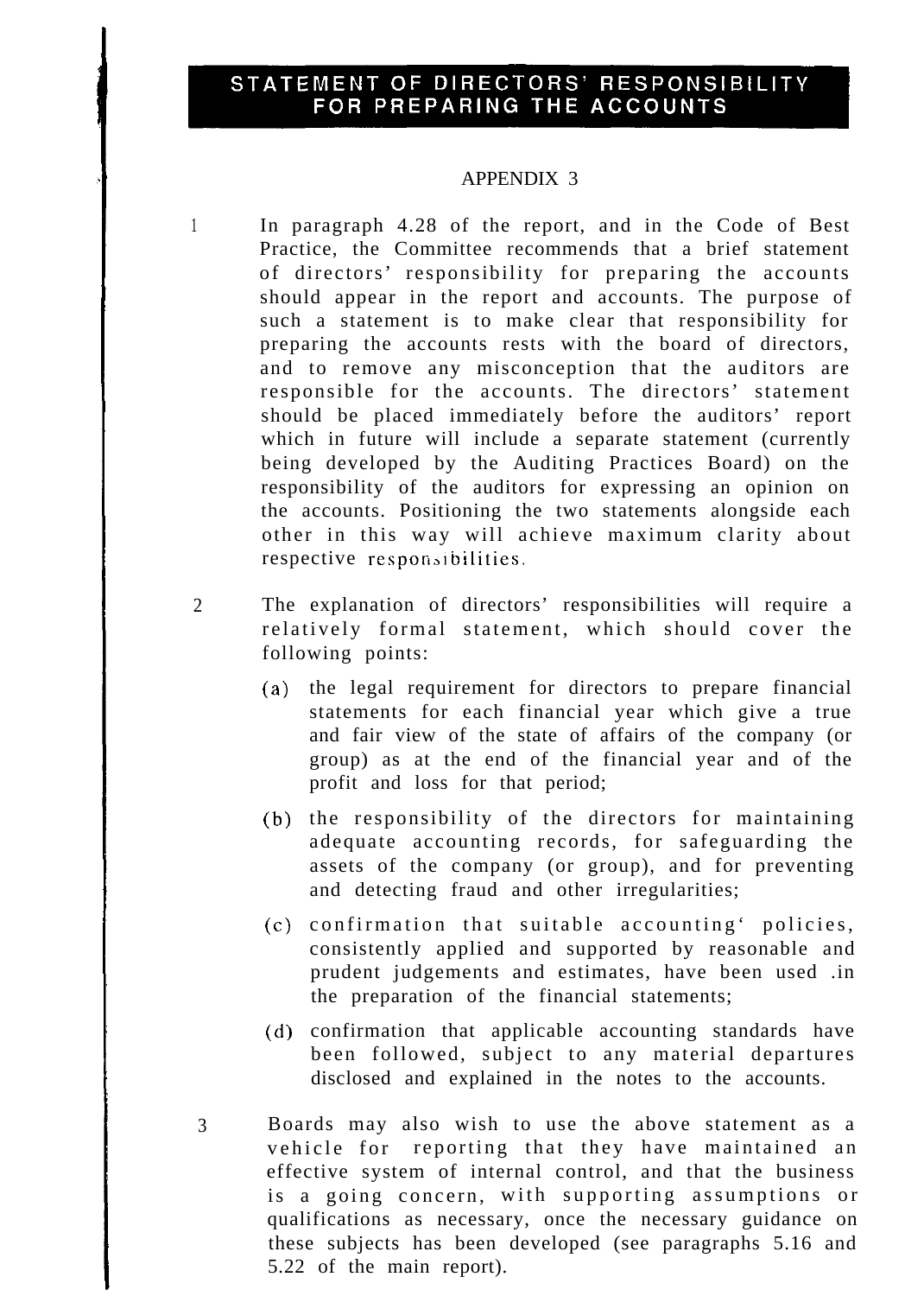# DIRECTOR'S RESPONSIBILITY STATEMENT

4

statement in the notes to the accounts disclosing whether the accounts have been prepared in accordance with applicable accounting standards.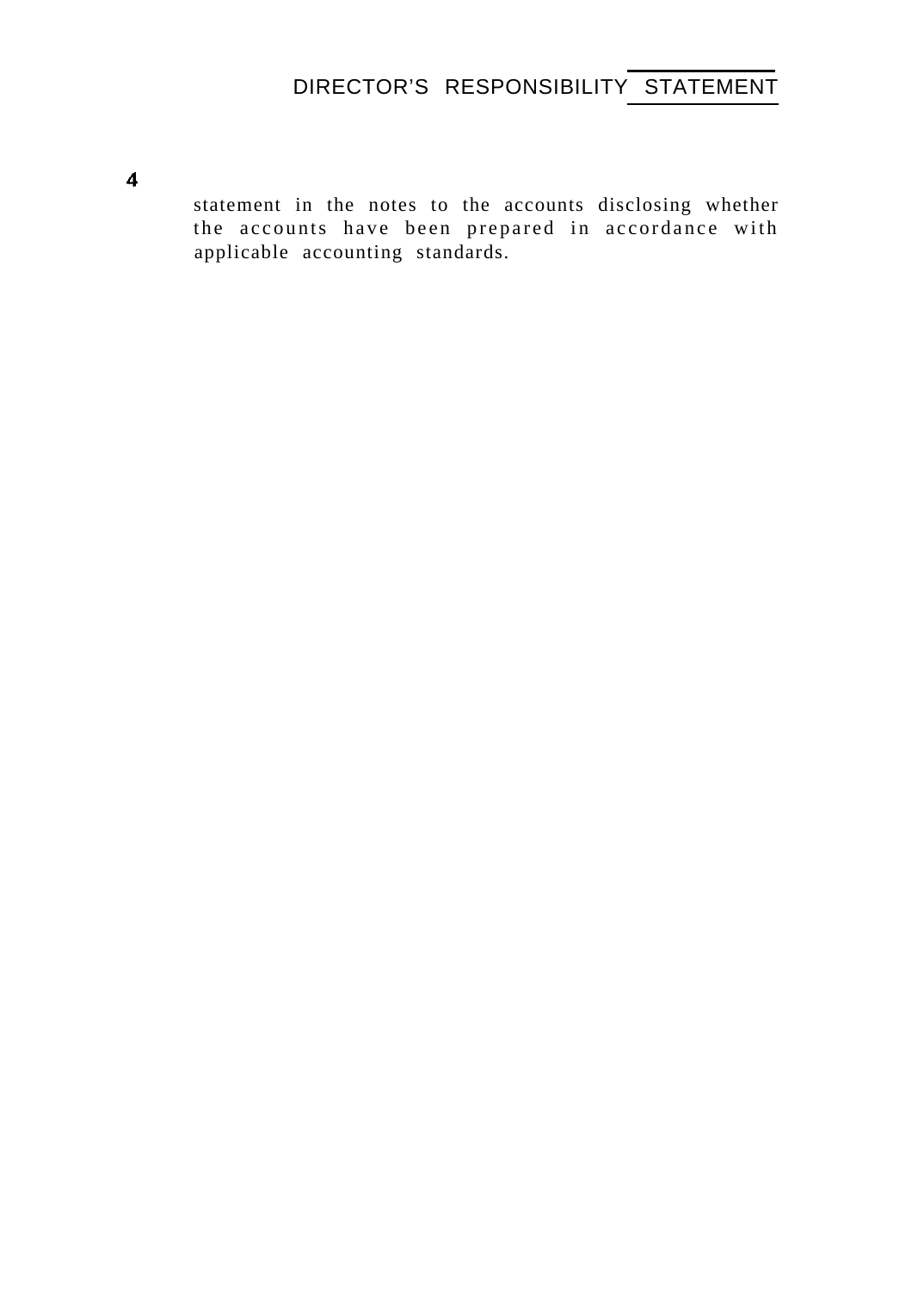I

**1**

#### **APPENDIX 4**

**,**

- **In the main body of the report the Committee recommends that all listed companies which have not already done so should establish an audit committee, and places great emphasis on the importance of properly constituted audit committees in raising standards of corporate governance.**
- **2 Many UK companies already have an audit committee, and a recent research study ('Audit Committees in the United Kingdom', published by the ICAEW, April 1992) has found a steady growth in their number. Audit Committees are now established in 53% of the top 250 industrial firms in the Times 1000, and the figure rises to 66% if unlisted companies and foreign subsidiaries are excluded from the calculation. Most major UK listed financial institutions have also formed an audit committee.**
- **3 Audit Committees are well established in the United States, where they have been a listing requirement of the New York Stock Exchange since 1978. A 1989 study revealed that 97% of major corporations had them. In Canada, they are a legal requirement.**
- **4 If they operate effectively, audit committees can bring significant benefits. In particular, they have the potential to:**
	- (a) **improve the quality of financial reporting, by reviewing the financial statements on behalf of the Board;**
	- (b) **create a climate of discipline and control which will reduce the opportunity for fraud;**
- <sup>I</sup> Cc) **enable the non-executive directors to contribute an independent judgement and play a positive role;**
- <sup>i</sup> Cd) **help the finance director., by providing a forum in which he can raise issues of concern, and which he can use to get things done which might otherwise be difficult;**
	- (e) **strengthen the position of the external auditor, by providing a channel of communication and forum for issues of concern;**
	- (f) provide a framework within which the external auditor **can assert his independence in the event of a dispute with management;**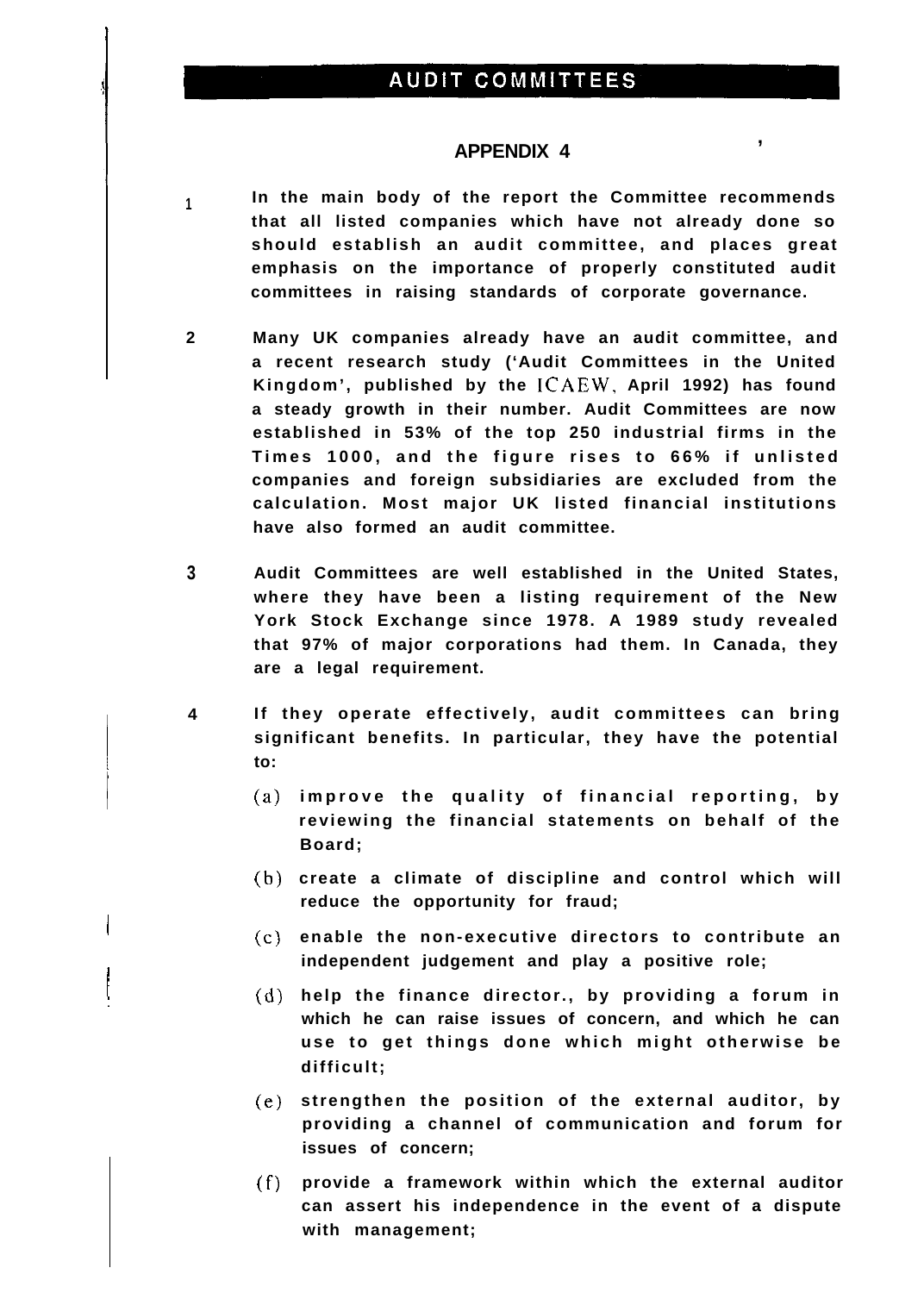- (g) strengthen the position of the internal audit function, by providing a greater degree of independence from management;
- (h) increase public confidence in the credibility and objectivity of financial statements.
- The effectiveness of audit committees will be reduced. however, if they act as a barrier between the auditors and the executive directors on the main board, or if they encourage the main board to abdicate its responsibilities in the audit area, so weakening the board's collective responsibility for reviewing and approving the financial statements. They will also fall short of their potential if they lack the understanding to deal adequately with the auditing or accounting matters that they are likely to face, if they remain under the influence of any dominant personality on the main board, or if they simply get in the way and obstruct executive management, and stifle entrepreneurial skills.

5

- 6 Audit committees will be as good as the people on them: effectiveness depends crucially on a strong, independent chairman who has the confidence of the board and of the auditors, and on the quality of the non-executive directors. Structure is also important, however, and adherence to the following recommendations, repeated here from the main part of the report, will ensure that audit committees are soundly based.
	- Audit committees should be formally constituted as (a) sub-committees of the main board to whom they are answerable and to whom they should report regularly; they should be given written terms of reference which deal adequately with their membership, authority and duties; and they should normally meet at least twice a year.
	- There should be a minimum of three members.  $(b)$ Membership should be confined to the non-executive directors of the company and a majority of the nonexecutives serving on the committee should be independent of the company. This means that apart from their directors' fees and shareholdings, they should be independent of management and free from any business or other relationship which could materially interfere with the exercise of their independent judgement as a committee member. It is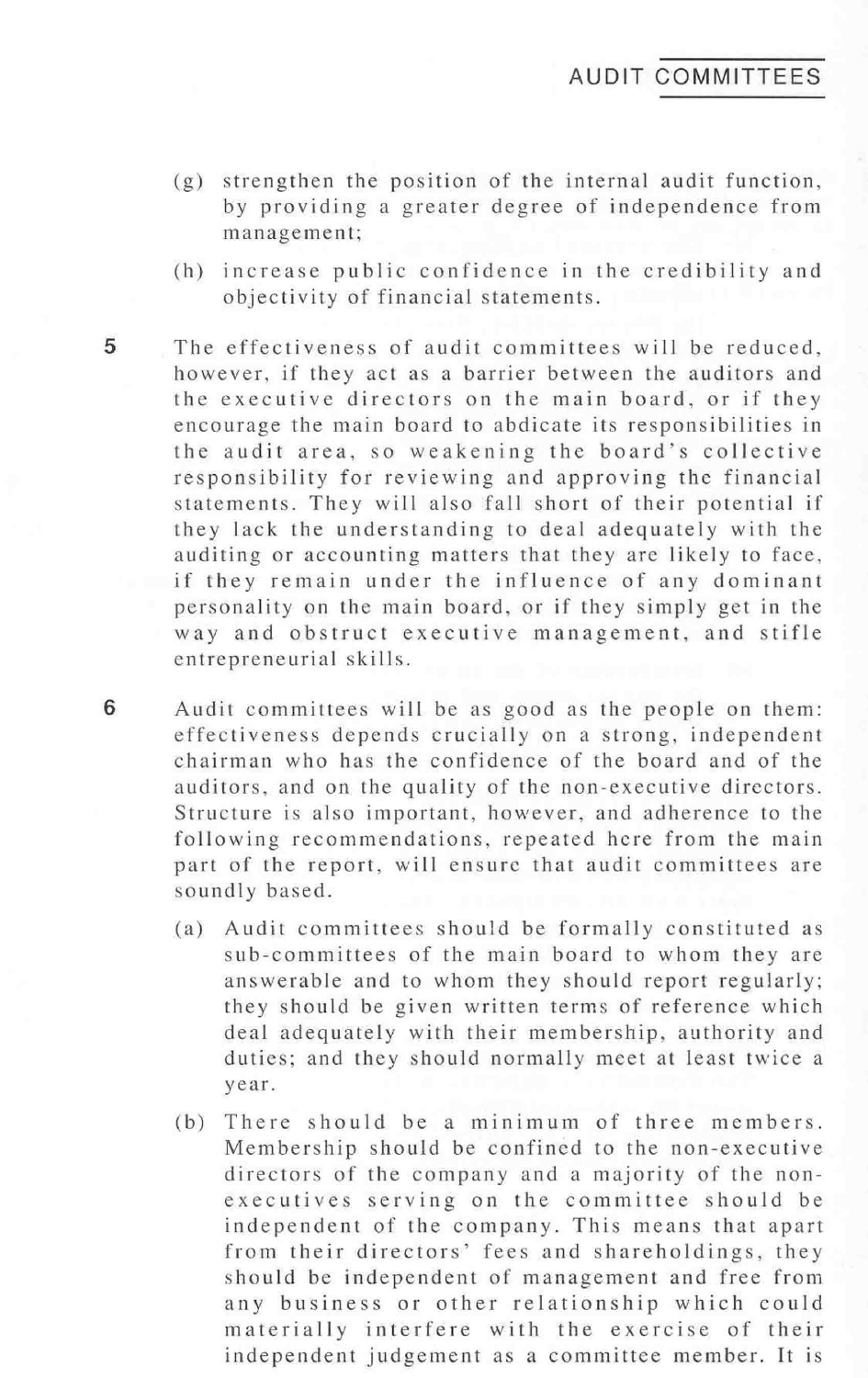7

8

for the board to decide in individual cases whether this definition is met.

- $(c)$ The external auditor and, where an internal audit function exists, the head of internal audit should normally attend audit committee meetings, as should the finance director. Other board members should also have the right to attend.
- $(d)$ The committee should have a discussion with the auditors, at least once a year, without executive board members present, to ensure that there are no unresolved issues of concern.
- (e) The audit committee should have explicit authority to investigate any matters within its terms of reference. the resources which it needs to do so, and full access to information. The committee should be able to obtain outside professional advice and if necessary to invite outsiders with relevant experience to attend meetings.
	- (f) Membership of the committee should be disclosed in the annual report and the chairman of the committee should be available to answer questions about its work at the Annual General Meeting.

Specimen terms of reference for an audit committee, compiled from the many examples that are available, are annexed. They are intended simply as a guide for companies who will wish to adapt and build on them to suit their own circumstances. They will particularly need tailoring for group rather than single company audit committees. The list of duties in the annex reflects the most commonly performed duties in the UK and the US but no single set of duties has emerged as standard practice.

There are many excellent publications on audit committees. The Committee's objective is not to rewrite them but to secure the widespread adoption of best practice. For further discussion of the duties and functioning of audit committees, readers are referred in particular to: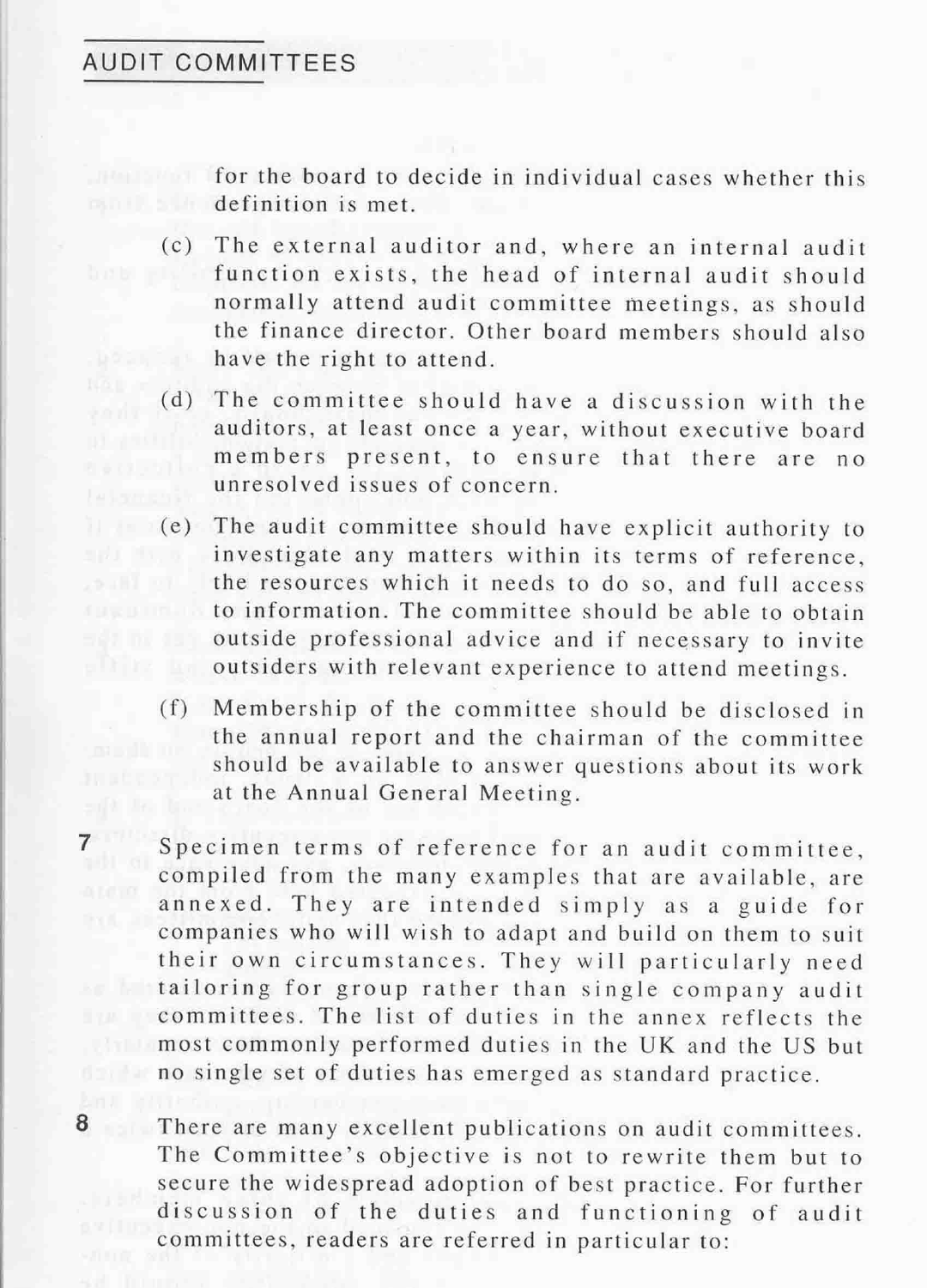- 0 **Chapter 3 of the Report by the Institute of Chartered Accountants of Scotland 'entitled 'Corporate Governance - Directors' Responsibilities for Financial Statements', February 1992**
- **0 Guidance booklets produced by individual firms of accountants**
- **0 Chapter 2, section IV of the Report of the National Commission on Fraudulent Financial Reporting (the Treadway Commission), USA, October 1987**
- **.** 'Audit Committees in the United Kingdom' by **P. Collier, published by the Institute of Chartered Accountants of England and Wales, April 1992.**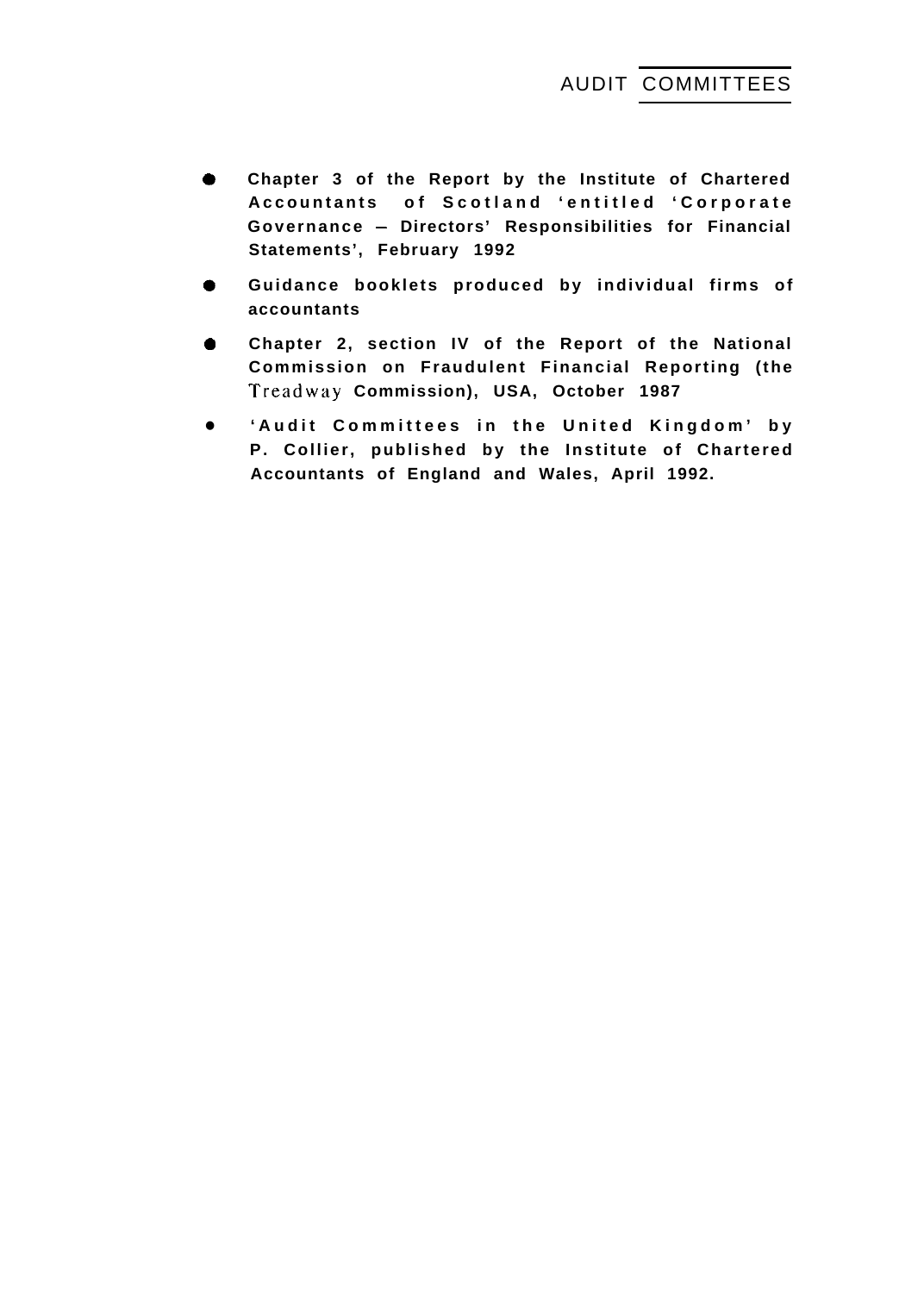# **AUDIT COMMITTEES**

# **ANNEX**

# **Specimen Terms of Reference for an Audit Committee**

**FOR GUIDANCE ONLY**

#### **Constitution**

**<sup>1</sup>** The Board hereby resolves to establish a Committee of the Board to be known as the Audit Committee.

### *Membership*

- *2* The Committee shall be appointed by the Board from amongst the Non-Executive Directors of the Company and shall consist of not less than three members. A quorum shall be two members.
- 3 The Chairman of the Committee shall be appointed by the Board.

#### *Attendance at meetings*

- *4* The Finance Director, the Head of Internal Audit, and a representative of the external auditors shall normally attend meetings. Other Board members shall also have the right of attendance. However, at least once a year the Committee shall meet with the external auditors without executive Board members present.
- 5 The Company Secretary shall be the Secretary, of the Committee.

## *Frequency of meetings*

*6* Meetings shall be held not less than twice a year. The external auditors may request a meeting if they consider that one is necessary.

## *Authority*

7 The Committee is authorised by the Board to investigate any activity within its terms of reference. It is authorised to seek any information it requires from any employee and all employees are directed to co-operate with any request  $\mathbf{I}$  made by the Committee.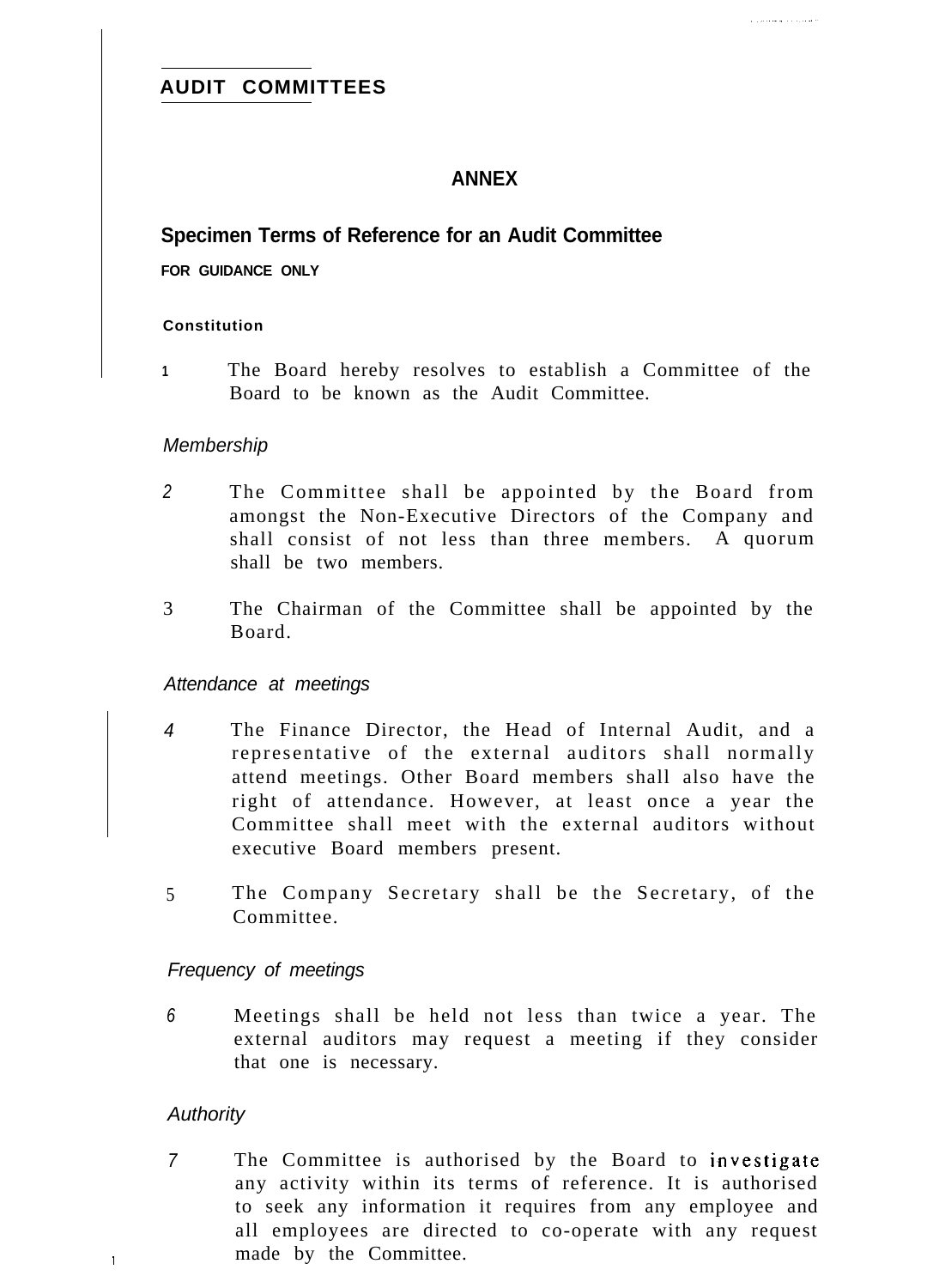8 The Committee is authorised by the Board to obtain outside legal or other independent professional advice and to secure the attendance of outsiders with relevant experience and expertise if it considers this necessary.

### **Duties**

9 The duties of the Committee shall be:

- (a) to consider the appointment of the external auditor, the audit fee, and any questions of resignation or dismissal;
- $(b)$  to discuss with the external auditor before the audit commences the nature and scope of the audit, and ensure co-ordination where more than one audit firm is involved;
- (c) to review the half-year and annual financial statements before submission to the Board, focusing particularly on:
	- (i) any changes in accounting policies and practices
	- '(ii) major judgemental areas
	- (iii) significant adjustments resulting from the audit
	- (iv) the going concern assumption
	- (v) compliance with accounting standards
	- (vi) compliance with stock exchange and legal requirements.
- Cd) to discuss problems and reservations arising from the interim and final audits, and any matters the auditor may wish to discuss (in the absence of management where necessary);
- (e) to review the external auditor's management letter and management's response;
- (f) to review the Company's statement on internal control systems prior to endorsement by the Board;
- (8) (where an internal audit function exists) to review the internal audit programme, ensure co-ordination between the internal and external auditors, and ensure that the internal audit function is adequately resourced and has appropriate standing within the Company;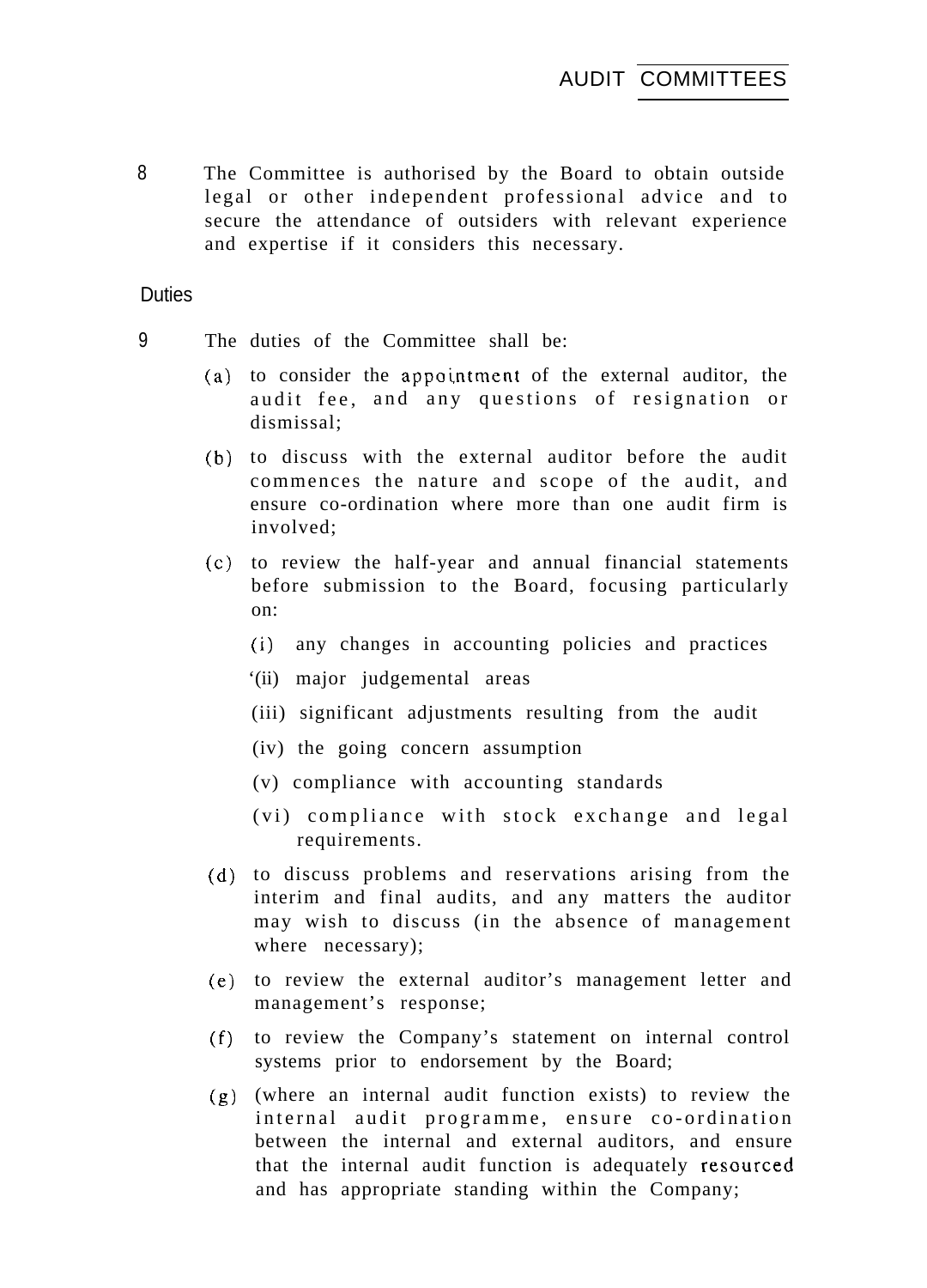# AUDIT COMMITTEES

- (h) to consider the major findings of internal investigations and management's response;
- (i) to consider other topics, as defined by the board.

### *Reporting procedures*

 $\overline{\phantom{a}}$  $\mathbf{I}$  10 The Secretary shall circulate the minutes of meetings of the Committee to all members of the Board.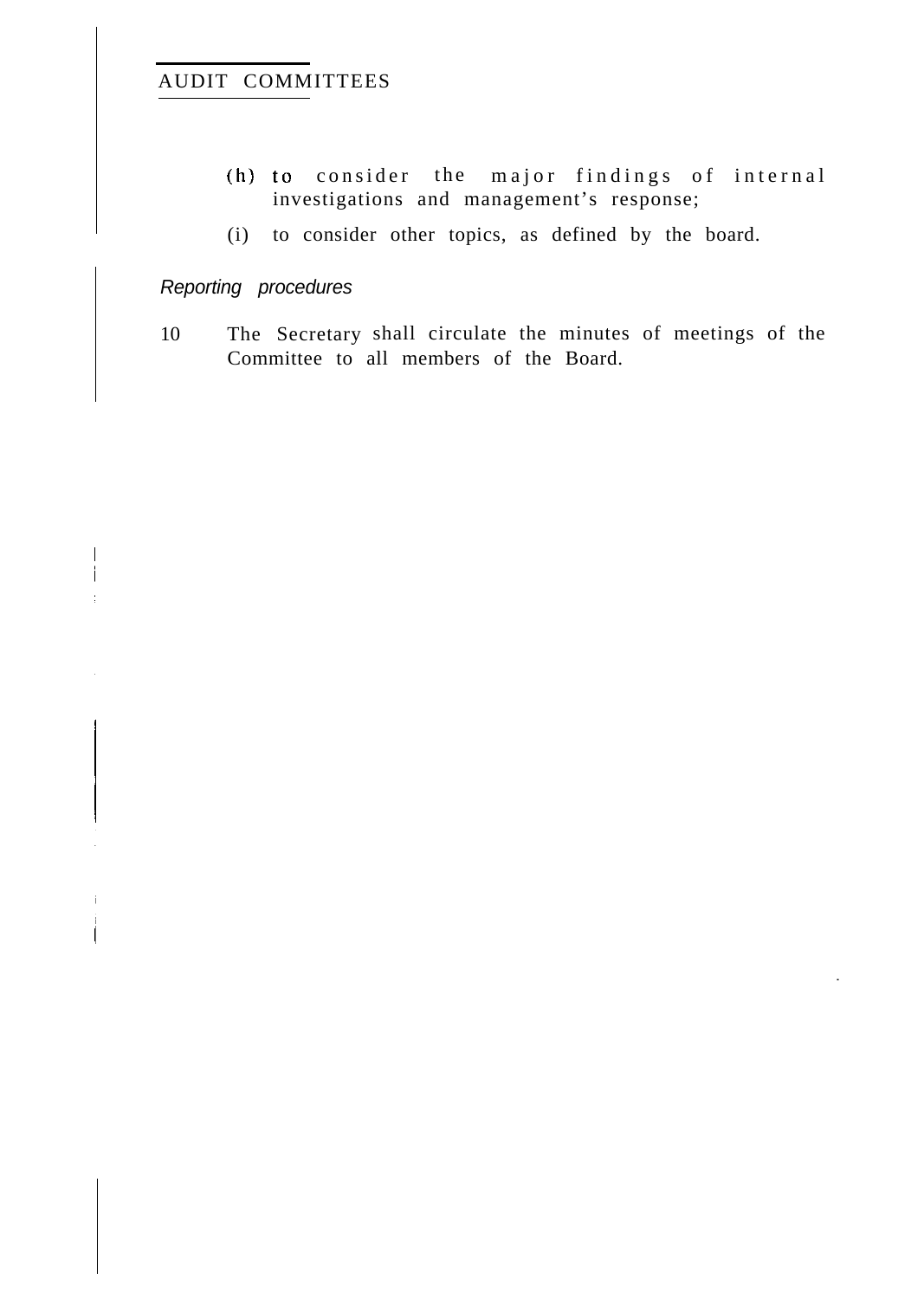#### **APPENDIX 5**

<sup>1</sup> This appendix summarises the main statutory responsibilities of directors and auditors relating to the accounts and audit, as background to the recommendation in the Code of Best Practice that directors should explain their responsibility for preparing the accounts alongside a statement by the auditors about their reporting responsibilities. It also summarises current requirements on internal control, going concern, and fraud, as background to the recommendations on these issues in the report.

#### **The statutory responsibilities of directors and auditors**

- 2 The statutory responsibilities of directors and auditors relating to accounts and audit are laid down in Part VII (sections 221 to 262) of the Companies Act 1985. Among the main provisions are the following:
- (i) directors

221.-(l) Every company shall keep accounting records which are sufficient to show and explain the company's transactions and are **such as to -**

- (a) disclose with reasonable accuracy, at any time, the financial position of the company at that time, and
- (b) enable the directors to ensure that any balance sheet and profit and loss account prepared under this Part complies with the requirements of this Act.

226.-(l) The directors of every company shall prepare for each financial year of the company  $-$ 

- (a) a balance sheet as at the last day of the year, and
- (b) a profit and loss account

(2) The balance sheet shall give a true and fair view of the state of affairs of the company as at the end of the financial year; and the profit and loss account shall give a true and fair view of the profit or loss of the company for the financial year.

227.-(l) If at the end of a financial year a company is a parent company the directors shall. as well as preparing individual accounts for the year, prepare group accounts.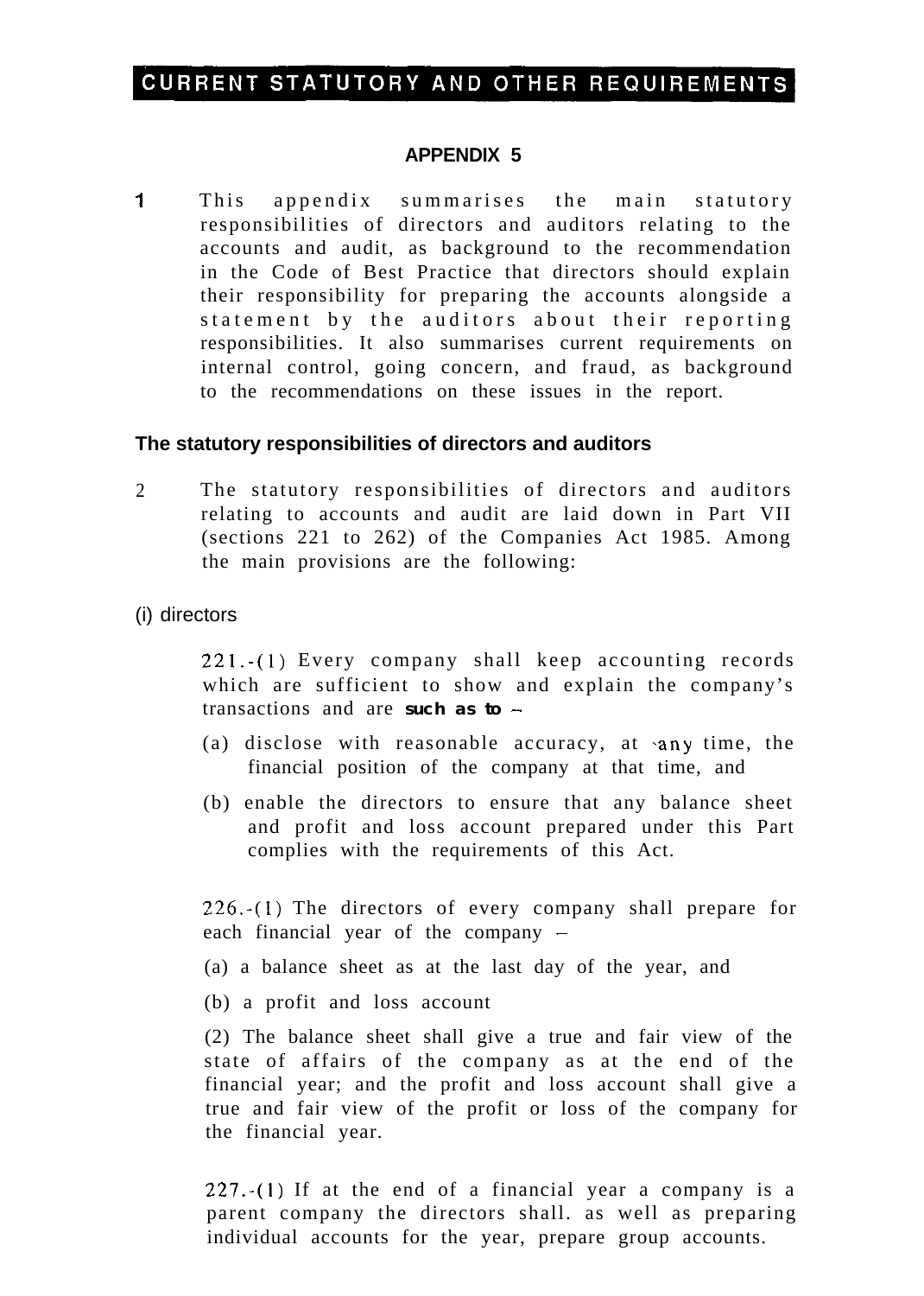234.-(I) The directors of a company shall for each financial year prepare a report  $-$ 

(a) containing a fair review of the development of the business of the company and its subsidiary undertakings during the financial year and of their position at the end of it, . . .

(3) The report shall also comply with Schedule 7 as regards the disclosure of matters mentioned there.

(ii) auditors

235.-(l) A company's auditors shall make a report to the company's members on all annual accounts of the company...

(2) The auditors' report shall state whether in the auditors' opinion the annual accounts have been properly prepared in accordance with this Act, and in particular whether a true and fair view is given  $-$ 

- (a) in the case of an individual balance sheet, of the state of affairs of the company as at the end of the financial year
- (b) in the case of an individual profit and loss account, of the profit or loss of the company for the financial year
- (c) in the case of group accounts, of the state of affairs as at the end of the financial year, and the profit or loss for the financial year, of the undertakings included in the consolidation as a whole, so far as concerns members of the company.

(3) The auditors shall consider whether the information given in the directors' report for the financial year for which the annual accounts are prepared is consistent with. those accounts; and if they are of the opinion that it is not they shall state that fact in their report.

237.-(l) A company's auditors shall, in preparing their report, carry out such investigations as will enable them to form an opinion as to  $-$ 

(a) whether proper accounting records have been kept by the company and proper returns adequate for their audit have been received from branches not visited by them, and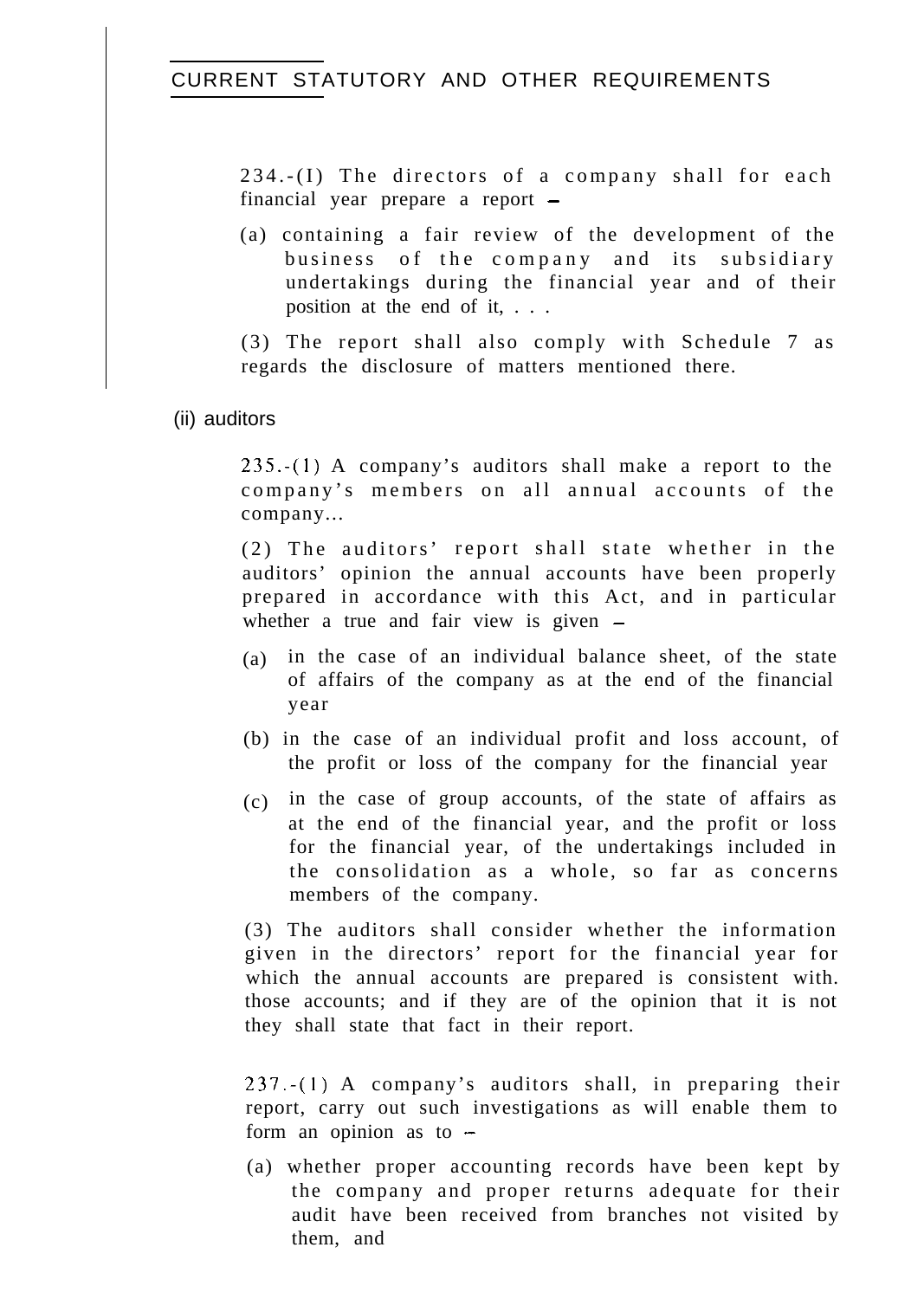(b) whether the company's individual accounts are in agreement with the accounting records and returns.

(3) If the auditors fail to obtain all the information and explanations which, to the best of their knowledge and belief, are necessary for the purposes of the audit, they shall state that fact in their report.

#### **Current requirements on Internal Control**

- **3** Under s.221 of the Companies Act directors are required to maintain adequate accounting records to enable them to disclose with reasonable accuracy, at any time, the financial position of the company and in order to meet this responsibility they must in practice maintain some form of control system over the company's process of financial management. However, there is no explicit requirement in company law for them to maintain an effective system of internal control.
- 4 Auditors in turn, as part of their usual audit procedures, will consider how far they can rely on the company's internal control systems in carrying out their audit of the financial statements. As a normal part of their audit procedures the auditors thus evaluate the internal control systems and, if they plan to rely on them in reaching their audit opinion, they will test the operation of those systems. As a by-product of this auditors will usually comment to management on their findings in what is commonly known as the management letter. However, there is at present no Companies Act requirement for auditors to report on the adequacy of internal control systems.

#### **Current requirements on Going Concern**

5 Schedule 4 of the Companies Act 1985 requires accounts to be prepared on the presumption that the company is a going concern. The going concern concept is defined in accounting standards (SSAP 2) as the assumption that 'the enterprise will continue in operation for the foreseeable future. This means in particular that the profit and loss account and the balance sheet assume no intention or necessity to liquidate or curtail significantly the scale of operation.' The SSAP does not define 'foreseeable future' but auditing guidance states 'while the foreseeable future must be judged in relation to specific circumstances, it should normally extend to a minimum of six months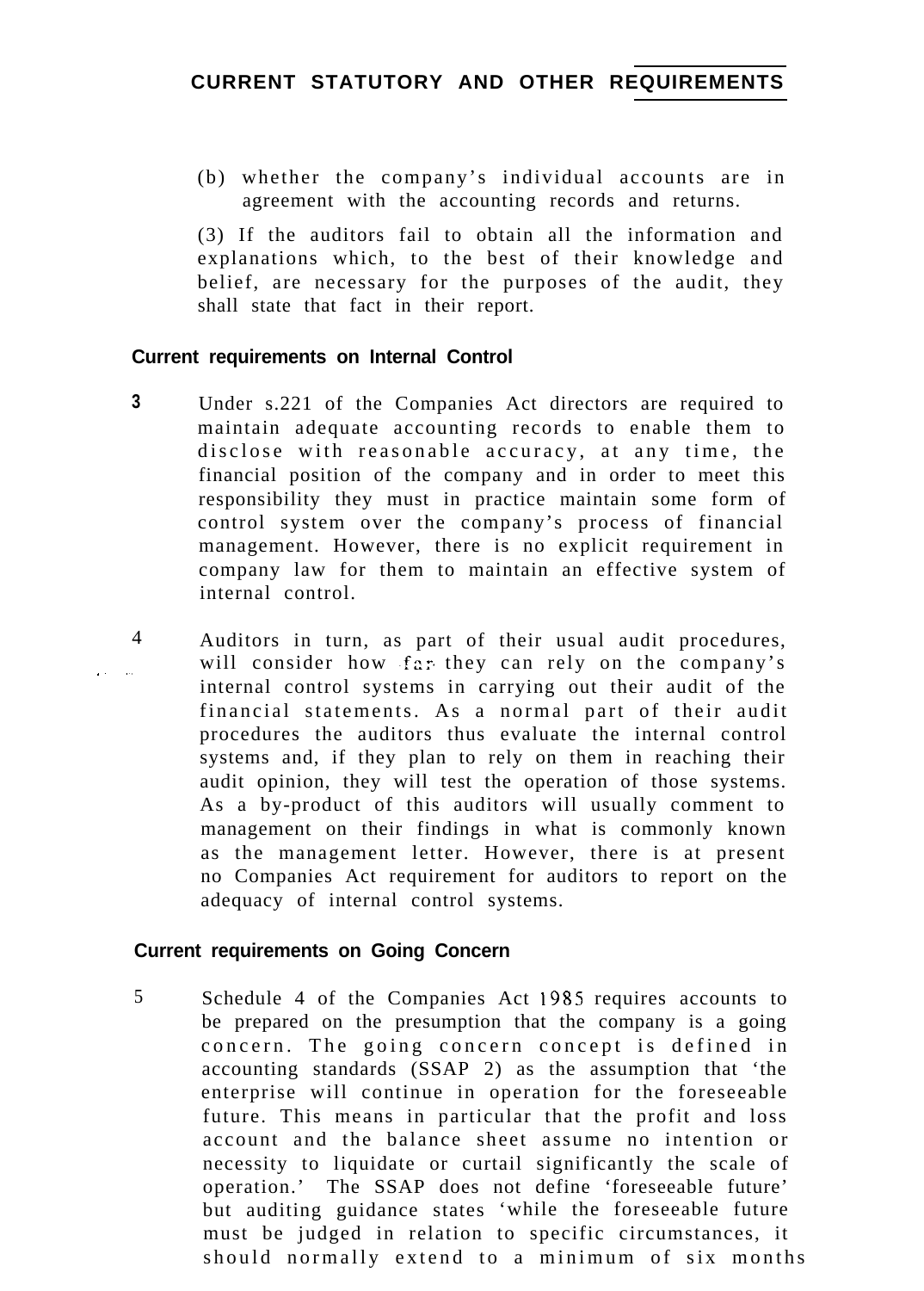following the date of the audit report or one year after the balance sheet date whichever period ends on the later date.'

- 6 Whilst the requirement for directors to prepare financial statements giving a true and fair view creates a presumption that they will satisfy themselves that the company is not in financial difficulties and that the going concern basis is appropriate, there is no explicit obligation in company law that they should do so. There is similarly no requirement in law for the directors to report to shareholders that they have satisfied themselves about the going concern basis or the adequacy of financial resources.
- 7 Auditors in turn, whilst obliged by auditing guidance 'to be satisfied that the going concern basis is appropriate', are not obliged to perform any procedures specifically designed to identify any indications that the going concern basis may be no longer valid.

#### **Current requirements on Fraud**

- **8** Auditing guidance makes clear that the prime responsibility for preventing and detecting fraud rests with management, as part of its fiduciary responsibility for protecting the assets of the company. It goes on to state that the auditor's responsibility is 'properly to plan, perform and evaluate his audit work so as to have a reasonable expectation of detecting material misstatements in the financial statements'. It points out, however, that even a properly designed and executed audit may not detect material fraud involving forgery or collusion, and that the auditor's report, based as it is on the concept of reasonable assurance, does not constitute a guarantee that the financial statements are free of misstatement.
- 9 So far as reporting fraud is concerned, the present legal position is that confidentiality is an implied term of an auditor's contract, and there is a public interest in maintaining confidential client relationships. Normally, therefore, it is the auditor's duty to report fraud to senior management. However, there is also a public interest in fraud being dealt with expeditiously and this may entail disclosing matters to a proper authority. An auditor who discloses in such circumstances without malice is protected from the risk of breach of confidence or defamation. In recent years the legislation applying to the special,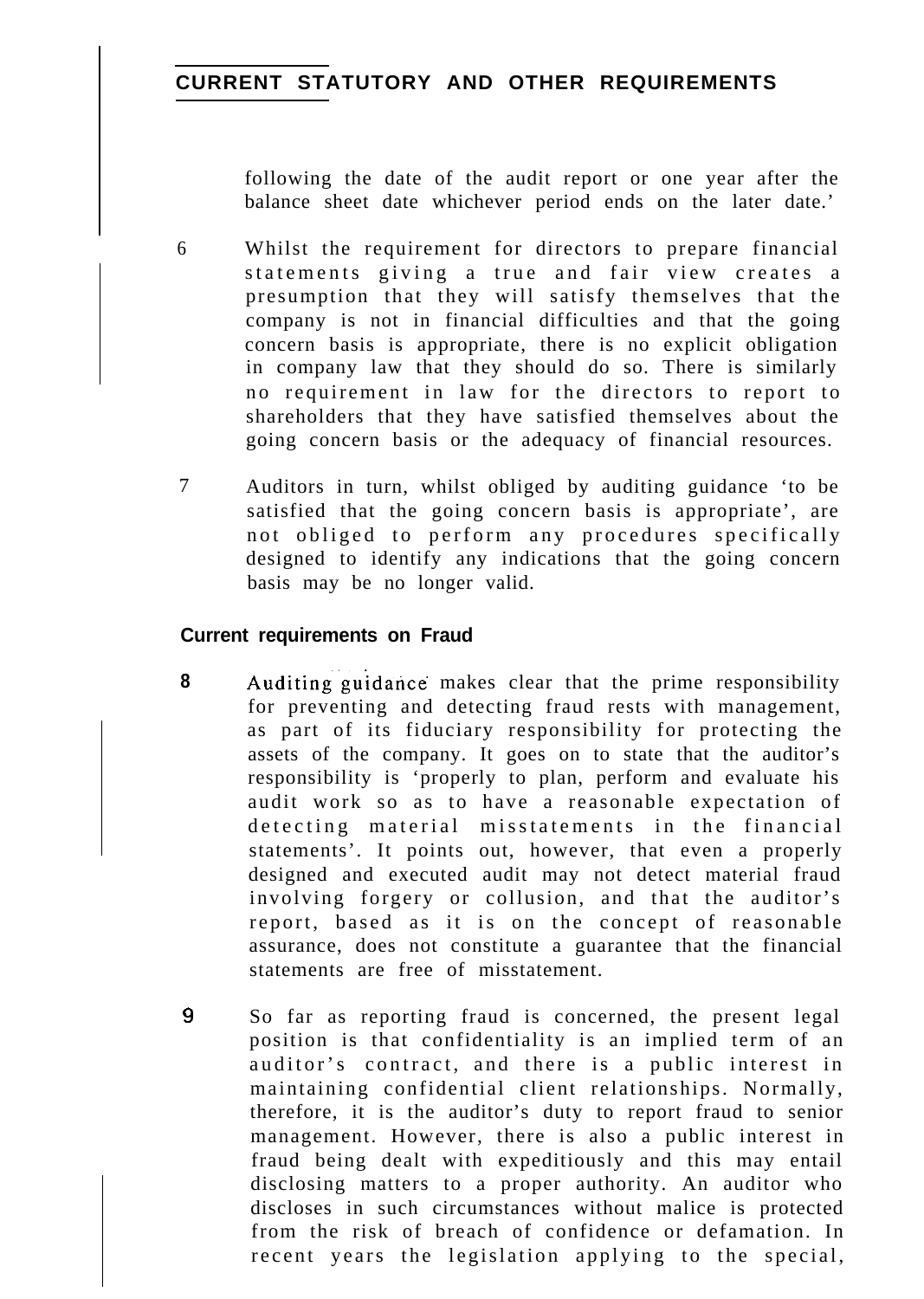regulated sectors (banks, building societies, insurance and investment business) has been amended so as to remove any obstacles there might be to an auditor reporting directly to the relevant regulator reasonable suspicion of fraud, or other matters relevant to the regulator's functions. The legislation also gives the Government powers to specify circumstances in which information is to be communicated to the regulators, as an alternative to rules or guidance by the professional bodies. In fact the accountancy profession has developed auditing guidelines for each of the special sectors and the Government has not exercised its powers up to now. However, **in** his report on the BCCI affair, Lord Justice Bingham recommended that auditors of banks should be placed under a statutory duty to report relevant matters to the Bank of England. The Government has announced that it accepts the recommendation and intends to impose a similar duty on auditors to inform the regulators in the other regulated sectors. For the generality of companies, the profession has also developed guidance which encourages the auditor to report fraud to the proper authorities where he no longer has confidence that management itself will deal adequately with the matter.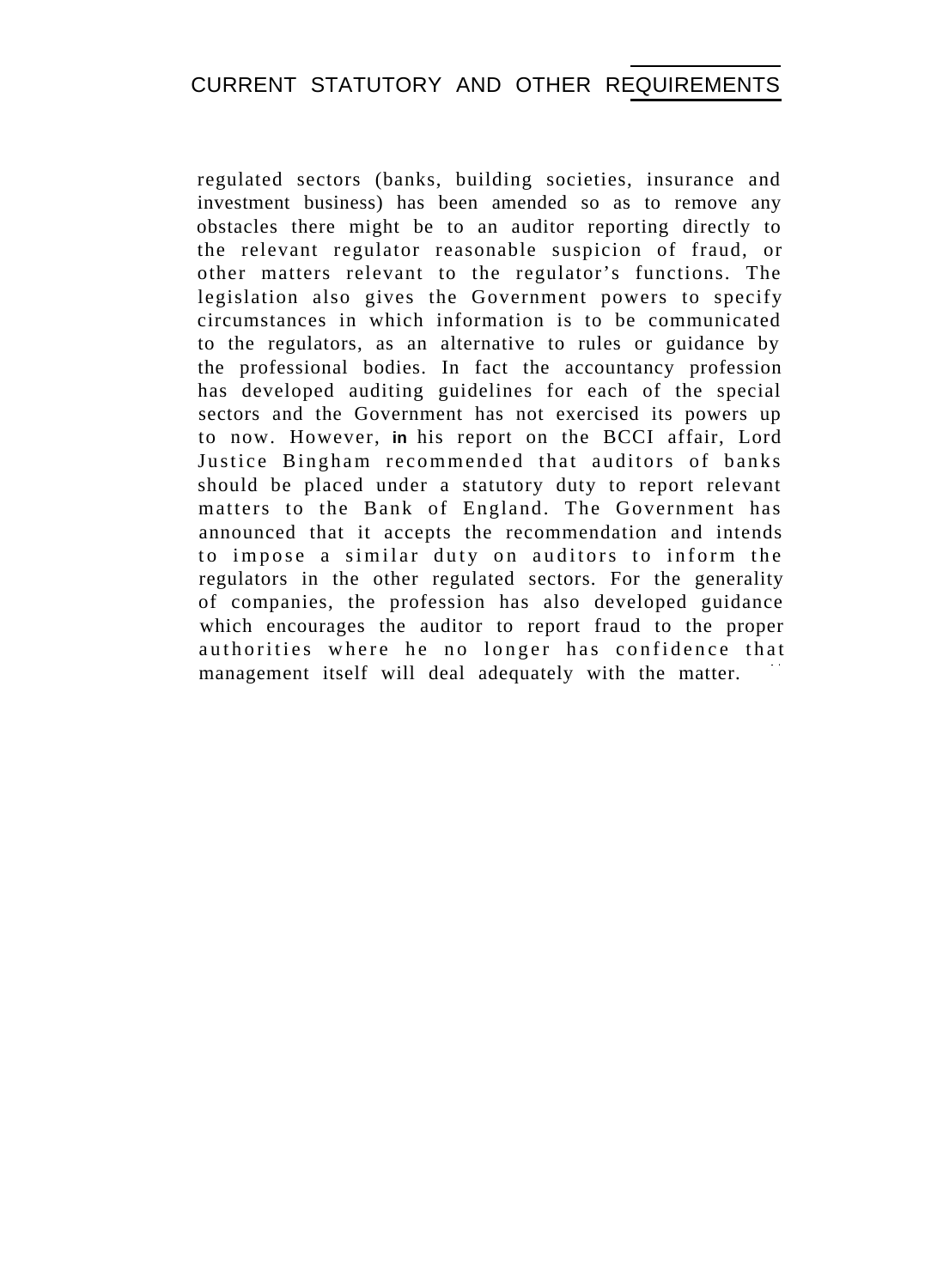# AUDITORS' LIABILITY: THE CAPARO CASE

#### **APPENDIX 6**

#### **Outline of the case**

- <sup>1</sup> Caparo Industries plc owned shares in a public company, Fidelity plc, whose accounts for the year ended 31 March 1984 showed profits far short of the predicted figure which resulted in a dramatic drop in the quoted share price. After receipt of the audited accounts for the year ended 31 March 1984 Caparo purchased more shares in Fidelity and later that year made a successful takeover bid for the company. Following the takeover, Caparo brought an action against the auditors of the company, alleging that Fidelity's accounts were inaccurate and misleading in that they showed a pre-tax profit of  $£1.2m$  when in fact there had been a loss of over &0.4m, that the auditors had been negligent in auditing the accounts, that Caparo had purchased further shares and made their takeover bid in reliance on the audited accounts, that they had thereby suffered loss, and that the auditors owed them a duty of care to prevent that loss either as potential bidders for Fidelity because they ought to have foreseen that the 1984 results made Fidelity vulnerable to a takeover bid from one quarter or another, or as an existing shareholder of Fidelity interested in buying more shares.
- 2 The case went to the House of Lords which held that the auditors did not owe Caparo a duty of care to prevent the loss suffered in consequence of purchasing additional shares, either as potential investors or as existing shareholders (Caparo *Industries plc v. Dickman and others [I9901* I All ER 568).

#### **Basis for the decision**

- 3 In broad terms, the House of Lords considered the issues on the following basis:
	- (a) If A makes a negligent statement, he may (independently of any' contractual or fiduciary relationship) be liable to B if B relies on that statement and thereby suffers loss, provided A is under duty of care to B to avoid or prevent that loss.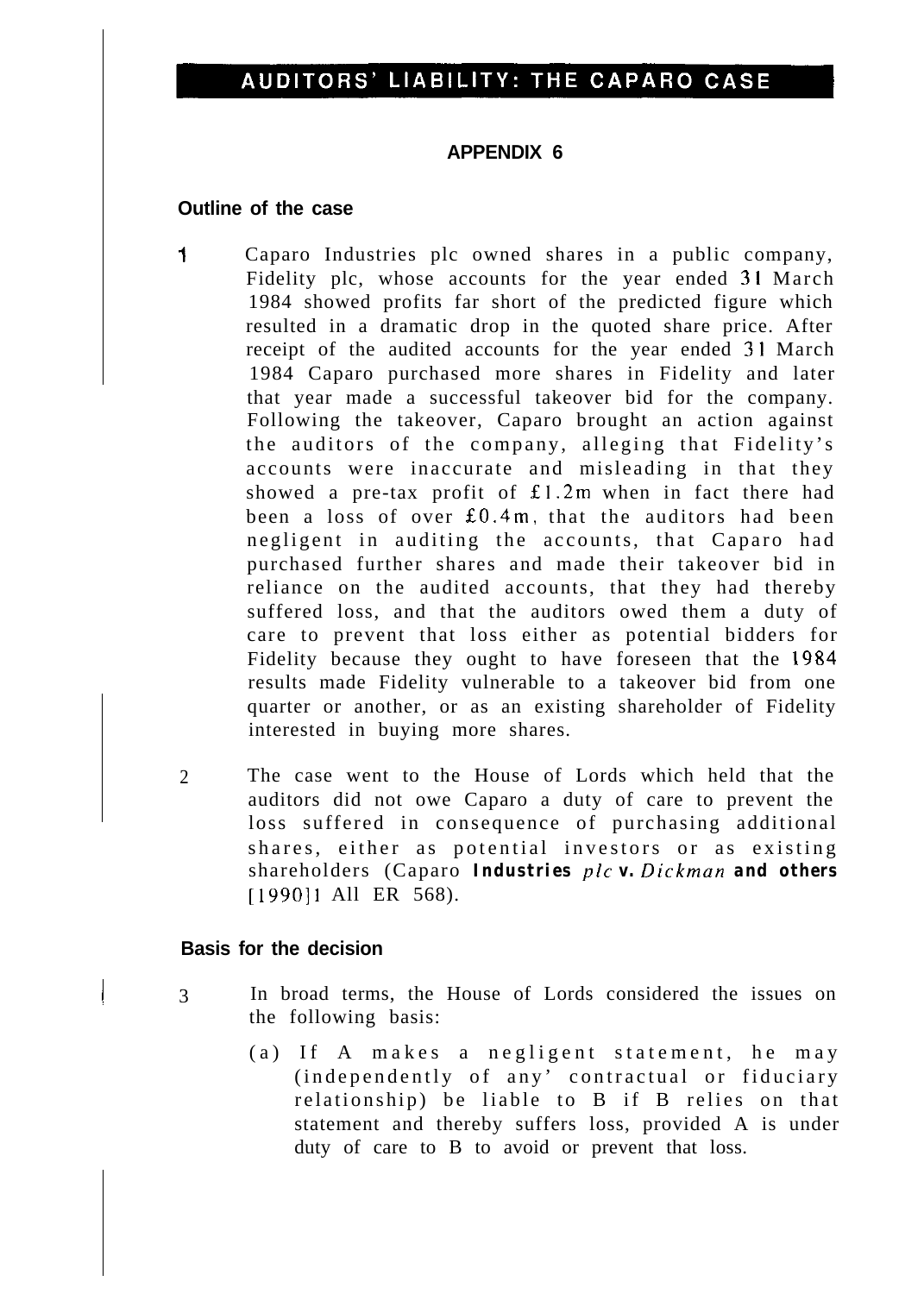- (b) Such a duty of care will exist where a three-pronged test of foreseeability, proximity, and fairness is satisfied:
	- (i) **foreseeability:** when making the statement, A should reasonably have foreseen that B might suffer that loss if the statement proved to be wrong;
	- (ii) **proximity:** there must, in relation to the statement, be a sufficient relationship between A and B. Such a relationship will exist if, at the time he made the statement, A knew:
		- l that the statement would be communicated to B, either as an individual or as a member of an identifiable class;
		- 0 that the statement would be so communicated specifically in connection with a particular transaction, or transactions of a particular kind; and
		- 0 that B would be very likely to rely on it in deciding whether or not to enter into that transaction or a transaction of that kind;
	- (iii) **f airness:** the Court must consider it to be fair, just and reasonable that the law should impose the specified duty of care on A for the benefit of B.
- (c) In suggesting this three-pronged test, the House of Lords nevertheless recognised that there would often be an overlap between the three elements, that the elements themselves were 'labels' rather than precisely applicable definitions, and that there was a necessary element of pragmatism in applying the test to any given set of circumstances.
- (d) So far as concerns audited accounts, whilst it cannot fairly be said that the purpose of the statutory provisions as to publication is solely to assist members and debenture holders to an informed supervision and appraisal of the stewardship of the company's directors, that is nevertheless the original, central and primary purpose of these provisions.
- 4 Caparo's case foundered as a matter of law because in the view of the House of Lords the necessary proximity did not exist. A relationship of proximity could not be deduced between an auditor and a member of the public who relied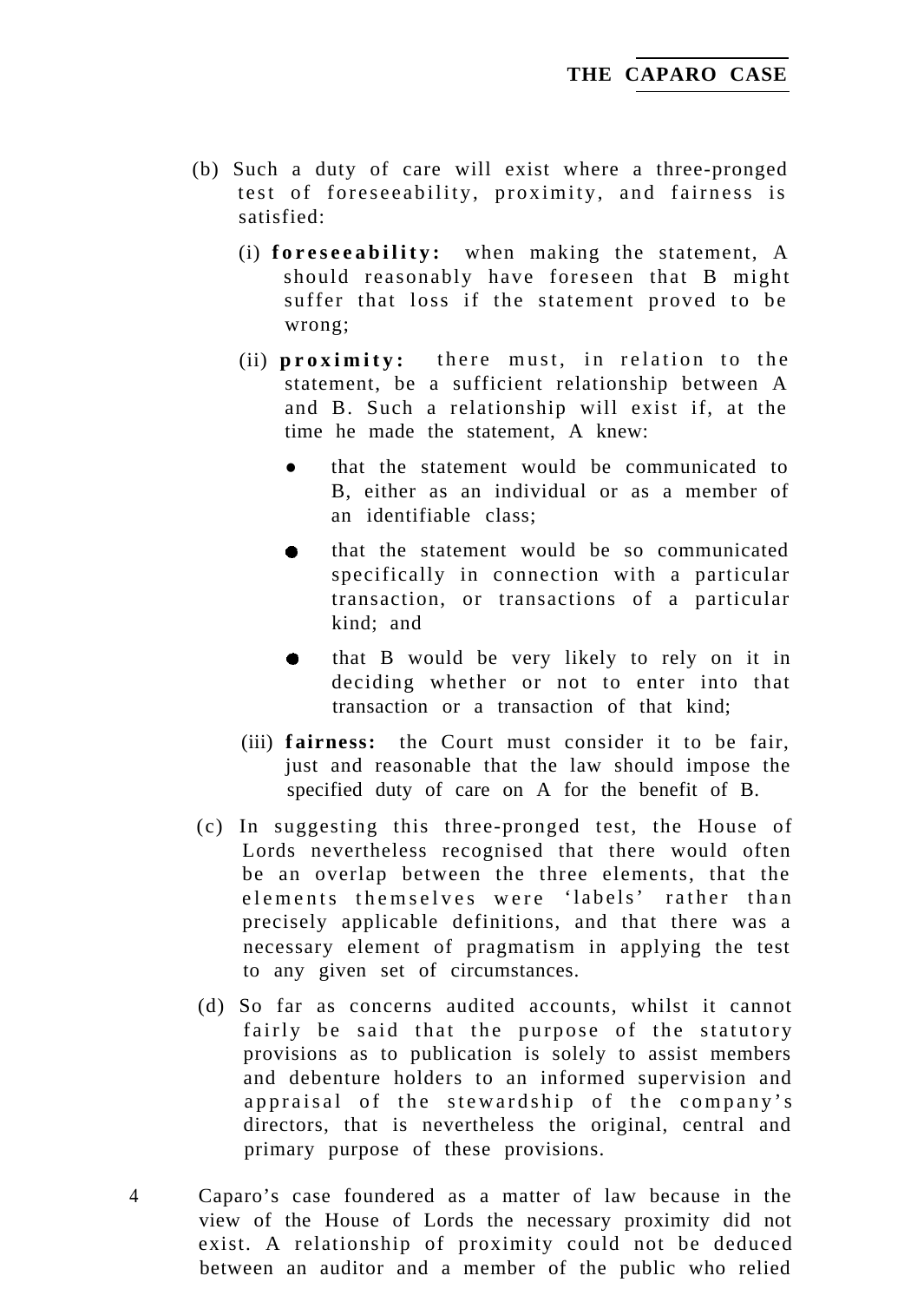# **THECAPAROCASE**

on the accounts to buy shares in the company when to do so would give rise to an unlimited liability on the part of the auditor. Nor could a relationship of proximity be deduced between an auditor and an individual shareholder in the company in relation to further purchases of shares in the company by that shareholder, since an individual shareholder stood in no different position from any other investing member of the public to whom the auditor owed no duty, and the auditors' statutory duty to prepare accounts was owed to the body of shareholders as whole, to enable them as a body to exercise informed control of the company and not to enable individual shareholders to buy shares with a view to profit.

#### **Principles established**

5 The case has established that in the absence of special features, auditors are not regarded as owing a duty of care to prevent loss to anyone relying on their report except (a) the company, and (b) the shareholders as a body. In the absence of special features, no duty of care is owed in particular to-individual shareholders, subscribers to new shares, purchasers or intended purchasers of shares from third parties including those conducting takeover bids, bankers or other lenders to the company, or persons doing business with the company.

#### **Arguments for and against extending auditors' duty of care**

**6** Some of the arguments that have been expressed for and against extending auditors' duty of care to individual shareholders, purchasers of shares, and possibly other third parties are as follows.

**<sup>I</sup>** Arguments for extension

- (a) Third parties, to the knowledge of all, in fact rely to a considerable extent on the integrity of the audited accounts - if legal liability is not imposed there is an allegedly justified expectation gap.
- (b) Professional men are paid they should therefore be accountable in a wide sense.
- $(c)$ The auditors' liability to the company may provide an effective remedy where the auditors have negligently failed to discover fraud or theft from the company  $-$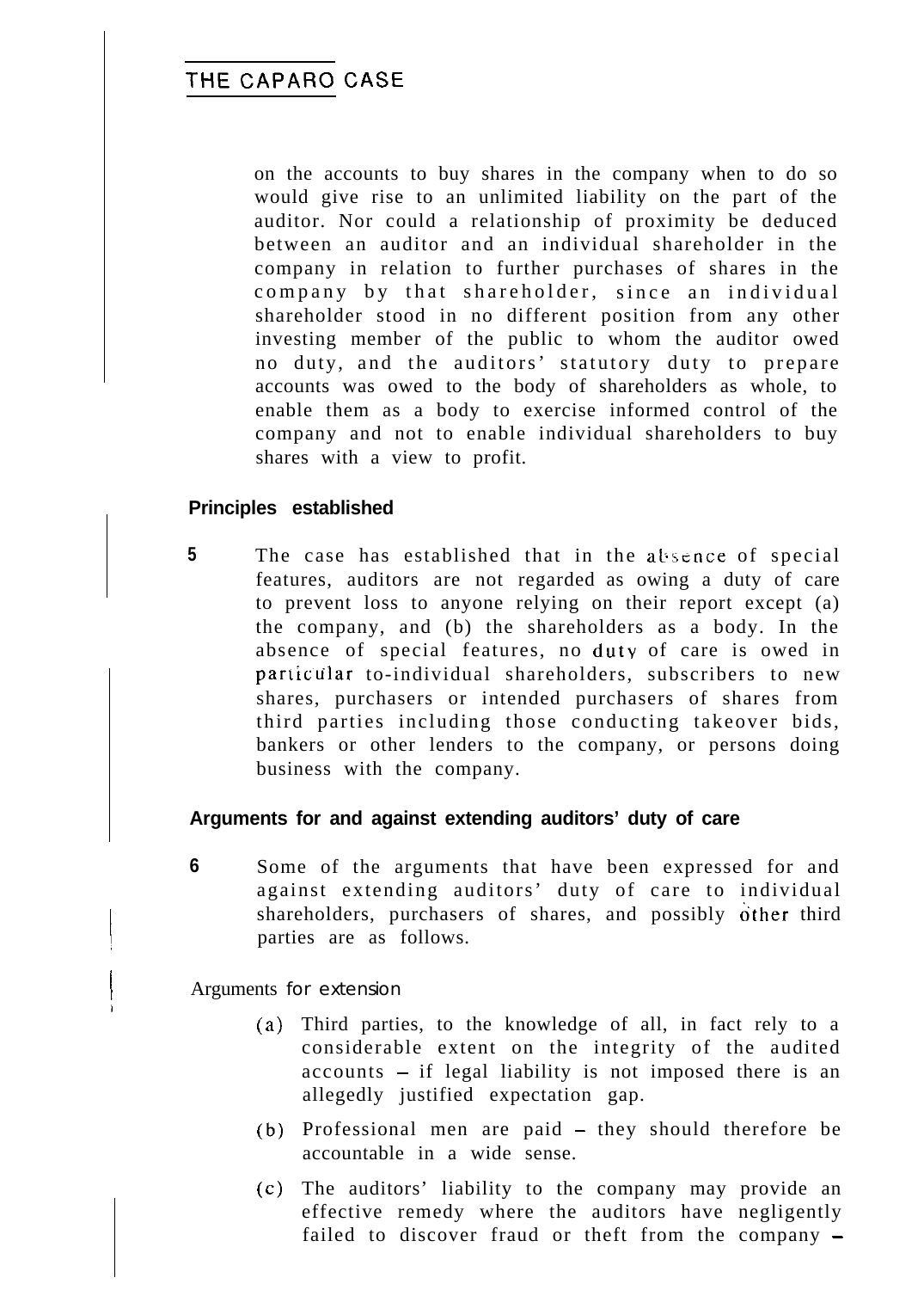but in general not where, for example, the directors have been overvaluing assets or otherwise inflating profits. In any case, the company's loss may be less than that suffered in aggregate by the shareholders.

- (d) The case is bad publicity for the accounting profession and has prompted the perception that, for example:
	- (i) auditors are answerable to no-one;
	- (ii) the requirement for the auditors to exercise due care and skill has been lessened;
	- (iii) having accounts audited is of little or no benefit.

#### Arguments against extension

- (a) To hold the auditors liable to all and sundry for any purpose for which they may choose to rely on the auditors' statement would result, in the classic words of Cardozo CJ, in 'liability in an indeterminate amount for an indeterminate time to an indeterminate class'.
- (b) Quite apart from the difficulty of defining the extent of liability, there would be endless problems in determining where liability was due to reliance on audited accounts and where not.
- (c) The principal purpose of the statutory provisions for audit and the publication of the accounts is to assist shareholders and debenture holders collectively in monitoring the stewardship of the directors – there is no basis for assuming that the legislature had a secondary purpose to provide protection for the public at large and investors in particular.
- (d) The potential magnitude of the liability is out of all proportion to the size of the audit fee.
- (e) The primary responsibility for producing true and fair accounts lies with the directors - and it would be unfair if, in practice, the auditors (and their insurers) had to foot the bill on their own, or substantially on their own.
- (f) It is, in practice, difficult for auditors to obtain adequate insurance cover.
- (g) The third parties have themselves paid nothing to the auditors - why should they be able to call the auditors to account?

 $\mathcal{A}$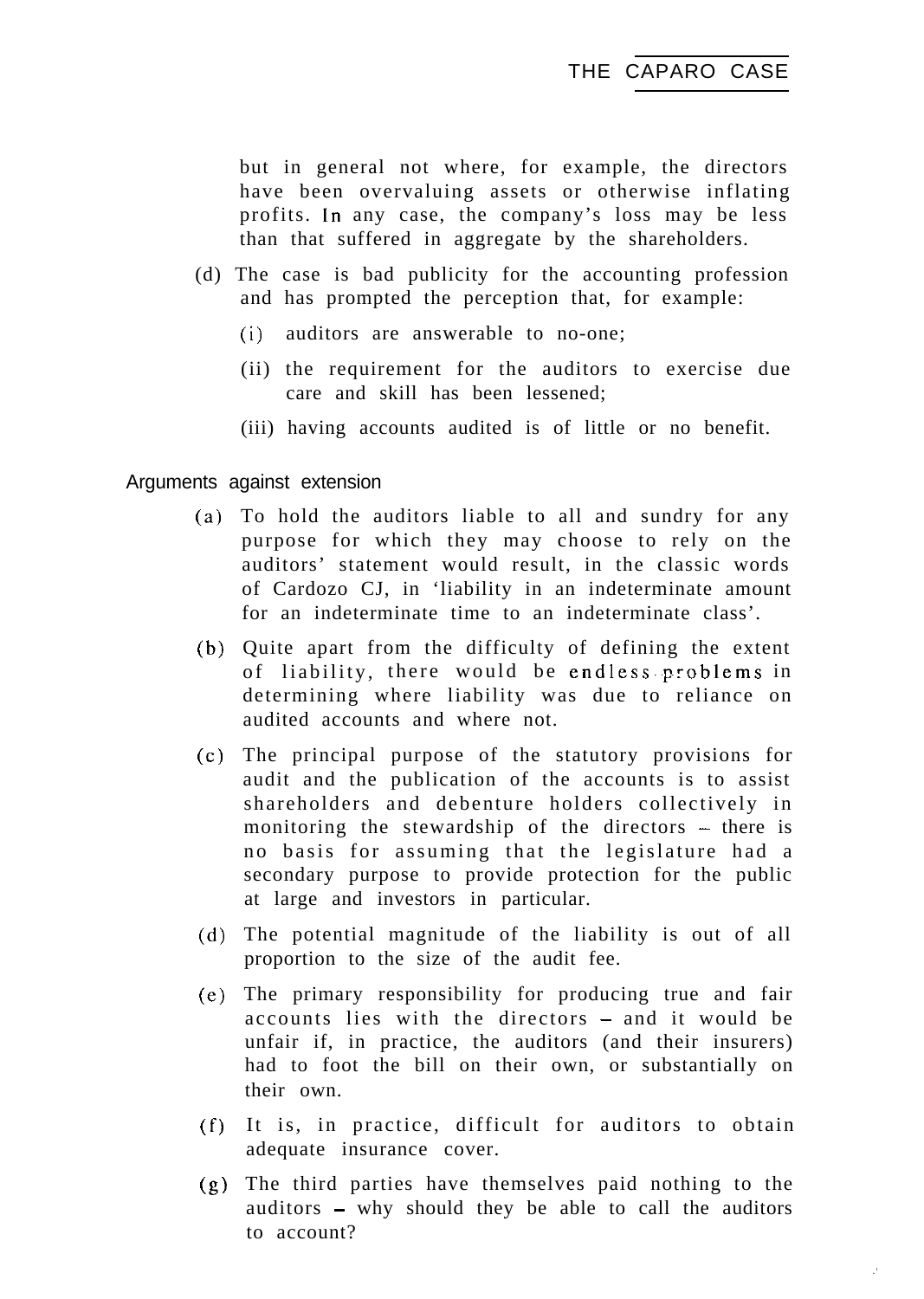# **THE CAPARO CASE**

(h) The scope and cost of audit work might rapidly become uneconomic if wide-scope liability to all users of accounts were accepted.

#### **The Committee's view**

**7** The Committee recognises that the House of Lords judgment involved a careful and complex balancing of interests – not just those of users of accounts and auditors, but more generally the interests of professional people and those who suffer loss as a result of professional negligence, and the public interest in having a viable and fair system. The principal practical concerns which lay behind the conclusions reached by the House of Lords included the size of auditors' potential liabilities, the difficulties in defining wider liability in any fair yet realistic way, and the likely difficulties in establishing whether third party losses were due to reliance on the accounts. Bearing in mind the wide range of users of accounts, the Committee is unable to see a practical and equitable way in which the House of Lords could have broadened the boundaries of auditors' legal duty of care without giving rise to a liability that was indeterminate in scope, time and amount, nor does it consider that the decision should be altered by statutory intervention at the present time.

#### **Possible ways of extending duty of care without creating open-ended liability**

**8**

If, notwithstanding the Committee's recommendation, it were decided to change the principles laid'down by *Caparo,* it would be necessary to amend the law by statute to impose a liability on auditors to compensate accounts users in general, or specified classes of user such as investors, who suffer loss by relying on negligently audited accounts. Those proposing such a change have suggested as a quid pro quo that auditors' liability should be proportionate only, or that it should be limited. There are, however, serious objections in both cases:

(a) Proportionate liability **only:** it is proposed that the law should be changed so that those who together cause damage should not, as at present, each be liable for the whole of the loss, but should each only assume a reasonable proportion of the loss. However, there are considerable technical difficulties in this proposition,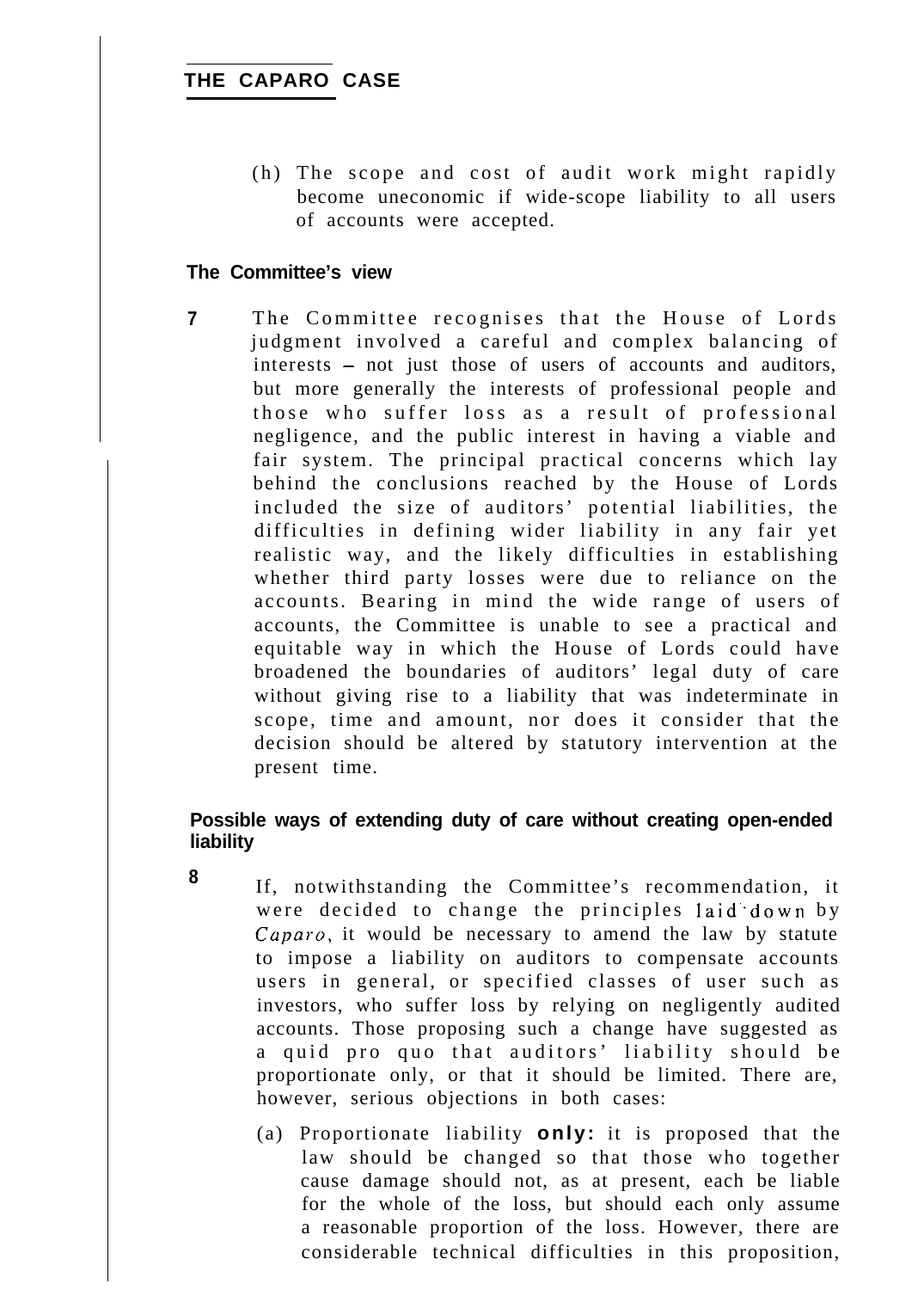not least because not all the potential defendants may be before the court. The proposition would also need to be considered in relation to the law as a whole, and there is no particular reason for singling out the auditors for special treatment. It should in any event be recognised that even with liability limited to a proportion of the claimant's loss, the amount payable by the auditors could still put them out of business.

(b) Limited liability: it is proposed that the law should be changed to permit auditors to limit their liabilities by contract with the relevant company. Apart from any practical problems in reaching agreement with the company, there is a fundamental legal problem in establishing a basis on which an auditor might found a limitation of his liability to those with whom he has no contractual tie. Another possibility would be to impose a statutory 'cap' on an auditor's liability, either fixed for all auditors or related to variables such as the size of audit fee or the size of audit firm. However this suggestion would be an unsatisfactory compromise. When the cap operated it would prevent plaintiffs from recovering the full loss suffered, whilst if the auditors faced more claims in relation to one year than their insurance provided cover for, they might still be put out of business and not all the successful plaintiffs would be able to recover the amount of the cap.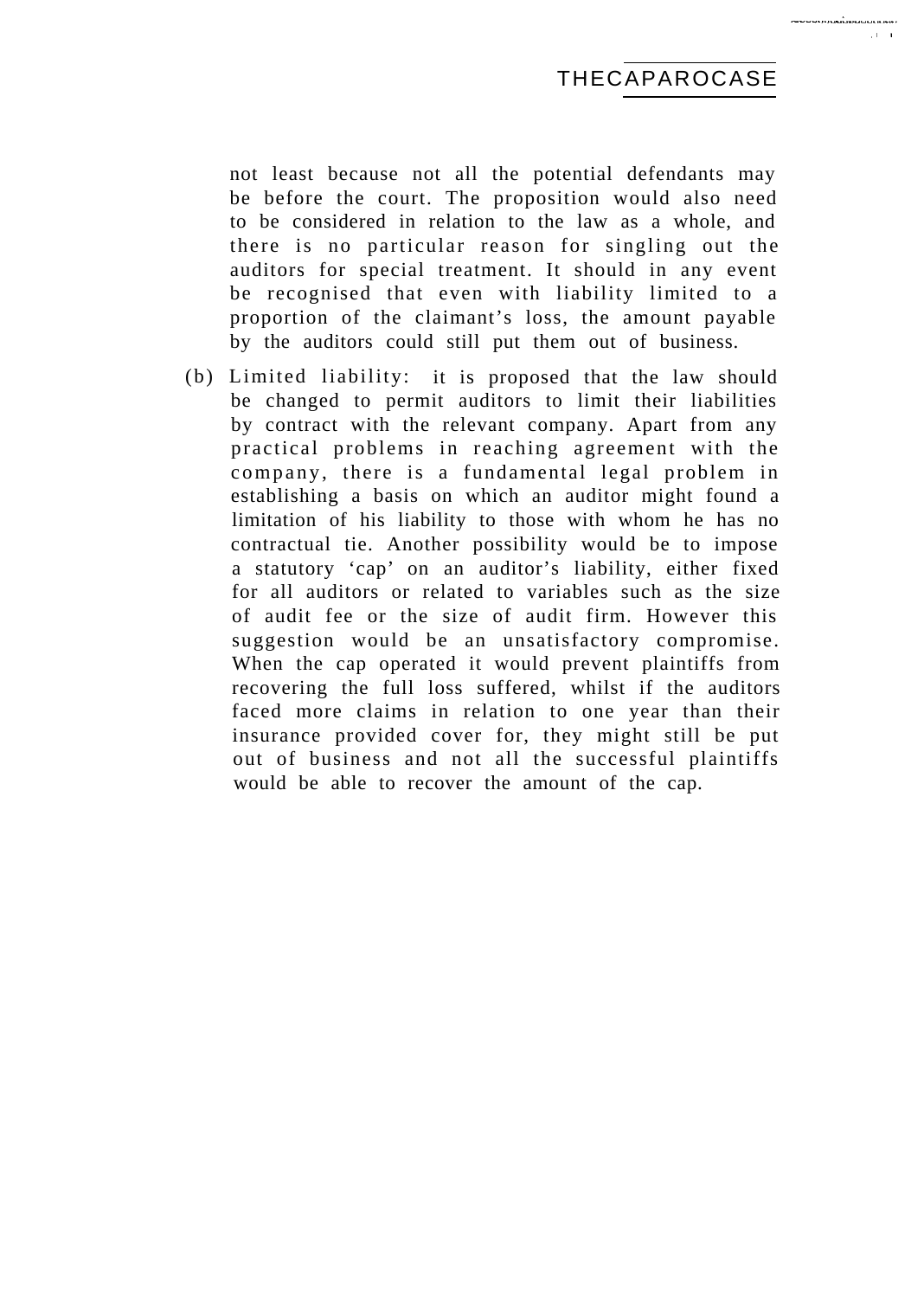# CONTRIBUTORS TO THE COMMITTEE AND RELEVANT PUBLISHED STATEMENTS

#### **APPENDIX 7**

The Committee is grateful to the following for submitting comments on its draft report:

Mr R J Alexander

Mr Gary Allen *Managing Director and Group Chief Executi\le. IMI plc*

Alliance & Leicester Building Society

Alliance of Independent Retailers and Businesses

Mr Michael Arnold

Arthur Andersen & Co

Association of Authorised Public **Accountants** 

Association of British Chambers of Commerce

Association of British Insurers

.Association of Investment Trust Companies

Auditing Practices Board

Mr H S Axton *Chairman, Brixton Estate plc*

#### BDO Binder Hamlyn

Mr Neville Bain Group *Chief Executive, Coats Viyella plc*

Barratt Developments plc

Mr Nicholas Beale *Scifeh*

Mr V W Benjamin

Mr A G Biggart

Mr D A V Boyle *University of Excler*

Mr E A Bradman

Mr C B Brayshaw

British Bankers Association

British Merchant Banking and Securities Houses Association British Petroleum Company plc

British Rail Pension Trustee Company Ltd

Mr Robin Broadley *Deputy Chairman, Baring Brothers & co L&i*

Mr C R E Brooke *Chairman, Candover Investments plc*

Mr Derek Broome

Mr A C Bryant *Chairman, Bryant Group plc*

Mr Donald Brydon

Building Societies Association

Building Societies Commission

Mr Gavin Burnett

Burson-Marsteller

Centre for Business and Public Sector **Ethics** 

Chartered Association of Certified Accountants

Chartered Institute of Management Accountants

Chartered Institute of Marketing

Mr Jonathan Chaytor

City Capital Markets Committee

Mr J R Clark *English & Overseas Properties plc*

Clark Whitehill & Co

Dr K Cleaver *University of Liverpool*

Cleveland County Council

Mr Paul Collier *University of Exeter*

Confederation of British Industry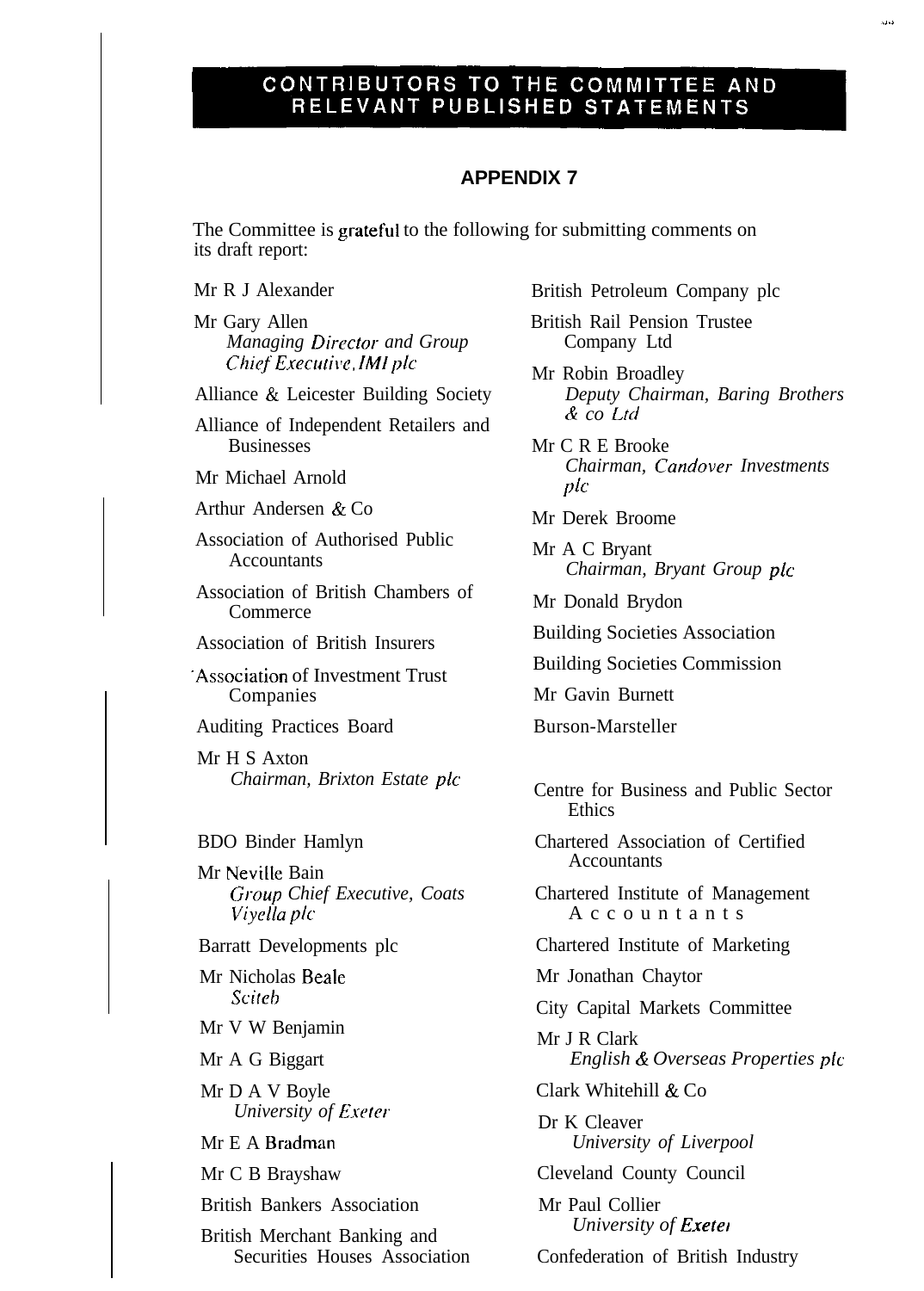Mr P D Cooper

Coopers & Lybrand

Sir Colin Corness *Chairman, Redland plc*

Courtaulds plc

Sir Michael Craig-Cooper

Mr David Craine

Mr Paul Dare

Mr P A Davis *Deputy Chairman, Sturge Holdings plc*

Mr Nicholas Dimsdale *The Queen's College Oxford*

Dr J P Dobrowolski *Chief of Internal Auditing, Argos Ptc*

Mr Eric Dodson

Mr Stewart Douglas-Mann *Guinness Mahon & Co Ltd*

Mr J C Dwek *Chairman, Bodycote International plc*

Dr Christopher Eaglen

English China Clays plc

Ernst & Young

Mr Noel Falconer

Federation of Small Businesses

Mr David Fifield

Foreign Banks and Securities Houses Association

Mr John Franks

Mr Gavin Fryer

#### GKN plc

Mr Matthew Gaved *The Social Market Foundation*

The General Electric Company plc

Mr Mark Gifford-Gifford *University of Exeter*

Sir Paul Girolami *Chairman, Glaxo Holdings plc*

Mr Dermot Glynn *National Economic Research Associates*

Catherine Gowthorpe *Lancashire Business School*

Mr Nigel Graham Maw

Grand Metropolitan plc

Grant Thornton

Mr Donald Green

Sir Owen Green *Chairman, BTR plc*

Sir Richard Greenbury *Chairman, Marks and Spencer plc*

Mr T J Grove

Mr Anthony Habgood *Chief Executive, Bunzl plc*

Mr Charles Hambro *Chairman, Hambros plc*

Mr R W D Hanson *Chairman and Managing Director, Hardys and Hansons plc*

Hay Management Consultants Ltd

Mr R M Heard *Company Secretary, BPB Industries plc*

Mr A L Hempstead

Professor Brian Houlden *Warwick Business School*

Gerard Howe *Howe Associates*

Mr D J Hughes

Humberside County Council

The Hundred Group of Finance **Directors** 

Mr A Hyslop *Group Chief Internal Auditor, Crown Agents*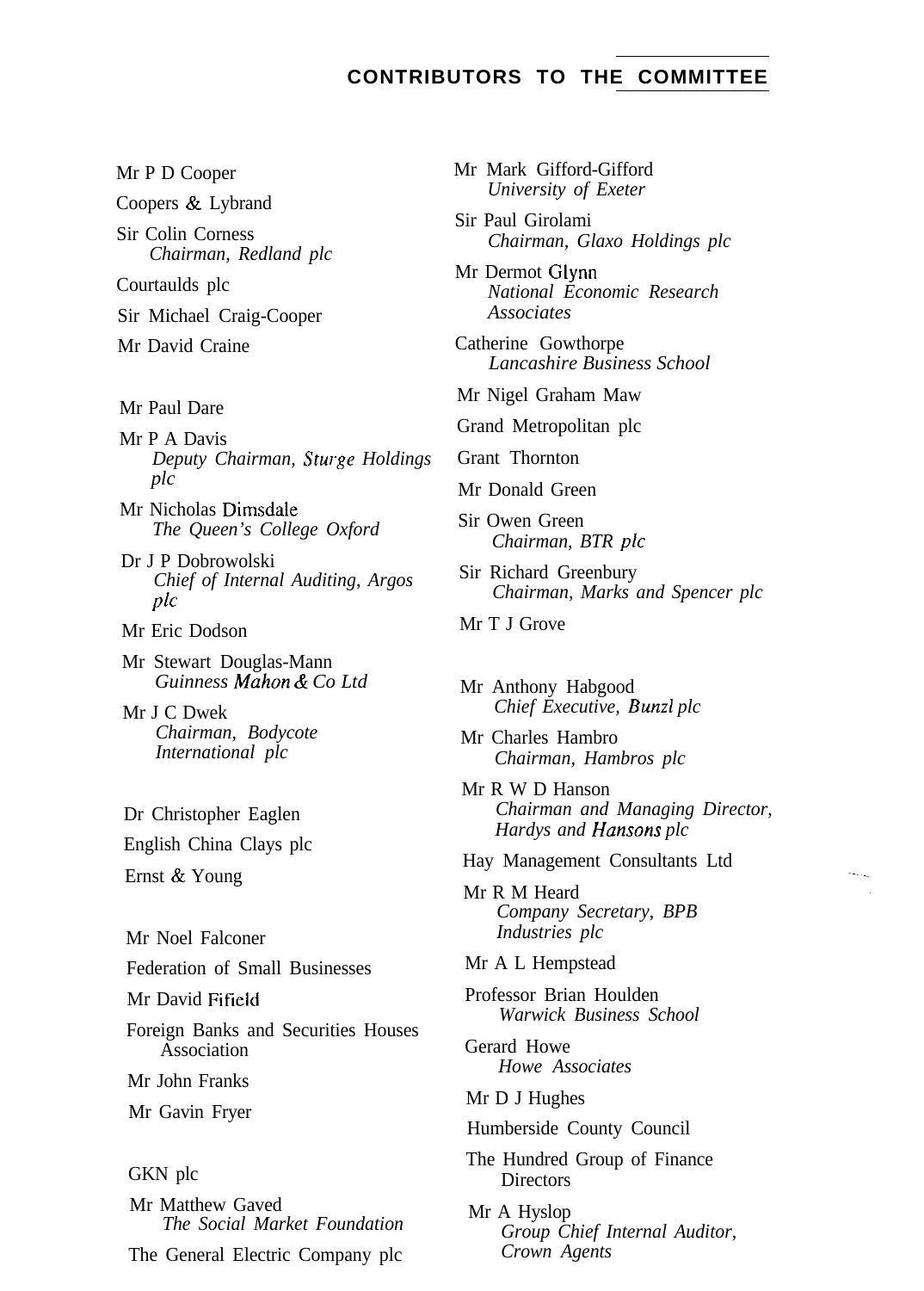IBM United Kingdom Ltd

Institute of Business Ethics

Institute of Chartered Accountants in England and Wales

Institute of Chartered Accountants in Ireland

Institute of Chartered Accountants of Scotland

Institute of Chartered Secretaries & Administrators

Institute of Directors

Institute of Internal Auditors

Institute of Investment Management and Research

Institute of Personnel Management

Institutional Fund Managers Association

Investor Relations Society

Mr Michael Jackaman *Chairman, Allied-Lyons plc*

Mr Edmond Jackson

Mr J B H Jackson

 $\ddot{\phantom{0}}$ 

Mr J N C James *Executive Deputy Chairman, Grosvenor Estate Holdings*

Mr David Jefferies *Chairman, The National Grid Company plc*

Mr J Jeffreys

Mr David Jinks *Group Finance Director, Cadbury Schweppes plc*

#### KPMC Peat Marwick

Mr Stanley Kalms *Chairman. Dixons Group plc*

MrJCKay Mr Noel Kelleway

Kidsons Impey

Mr Christopher King *Director, BP Europe*

Mr G W King

Mr Tim Knowles

Mr Adam Kounine

Lord Lane of Horse11

Mr John Lavery *Newcastle Business School*

Law Society (Company Law Committee)

Law Society of Scotland

Legal and General Group plc

Mr J L Leonard *Chairman, Eurotherm plc*

The Liberal Democrats

Mr L E Linaker *Deputy Chairman & Managing Director,* M&G *Group plc* ~. '.

Mr Norman Lindsay

Mr Martin Lipton

Sir Richard Lloyd *Chairman, Vickers plc*

Lloyds Bank plc

London Stock Exchange

London Stock Exchange Listed Companies Advisory Committee

Sir Desmond Lorimer

Dr A D McCann *McCann Research*

McKenna & Co

Mr Colin McLean *Managing Director, Scottish Value Management Ltd*

Mr D S McMullen *Managing Director, McMullen & Sons Ltd*

Mr Ewan Macpherson *Chief Executive, 3i Group plc*

Mr D F Macquaker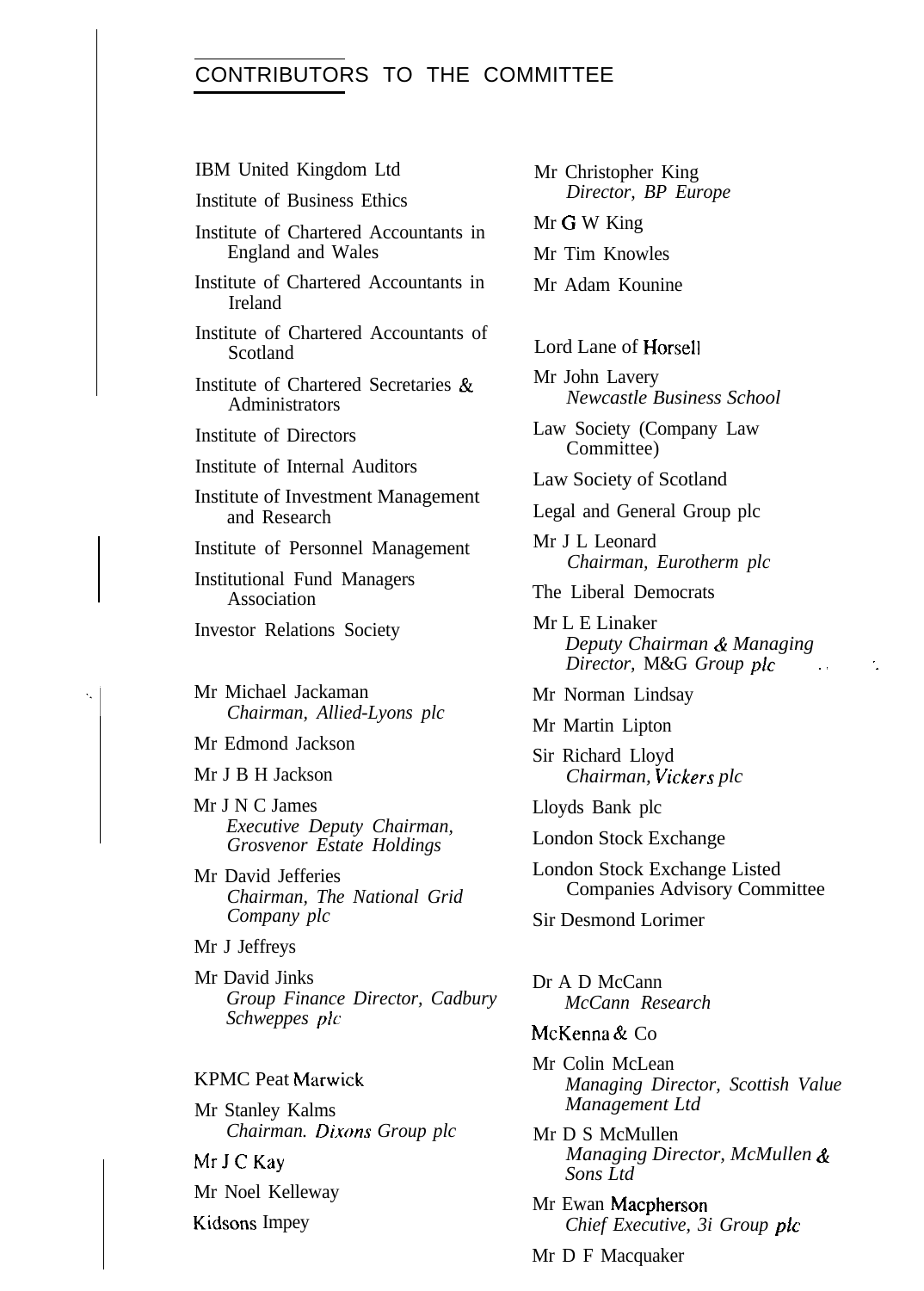Mr Donald Main

Mr Geoffrey Maitland Smith, *Chairman, Sears plc*

Christine Mallin *University of Nottingham*

Management Consultancies Association Ltd

Mr W H Melly

Mr Paul Meredith *Chief Executive, Phillips & Drew Fund Management Ltd*

Mr Tony Merrett

Mr Ian Michell

Mr D E Midgley

The Midlands Industry Group of Finance Directors

Rowena Mills *Rowena Mills Associates Ltd*

Sir Nigel Mobbs *Chairman and Chief Executive, Slough Estates plc*

Morgan Grenfell Group plc

Mr James Morton

Mr Roger Morton

Mr Tony Morton

Mr Geoffrey Mulcahy *Chair-man and Group Chief Executive,* Kingfisher plc

Mr Michael Mumford Lancaster- University

Mr Paul Myners *Chairman Audit Committee, PowerGen plc*

National Association of Pension Funds Nationalised Industries Finance Panel Neville Russell New Bridge Street Consultants

Mr B T O'Driscoll *Group Chief Internal Auditor, ICI plc*

Mr J F O'Mahoney *Vice Chairman, Ladhroke Group Plc*

Mr P Ormrod *University of Liverpool* 

Mr G J Osborn *General Auditor. Europe. Eli Lilly & Company Ltd*

Mr Simon Pallett *Newcastle Business School*

Pannell Kerr Forster

Mr Bruce Pattullo *Cover-nor & Group Chief Executive, Bank of Scotland*

Pensions Investment Research Consultants Ltd

Professor J P Percy

Mr D E Philpot

Sir David Plastow *Chairman, Inchcape plc*

Portsmouth and Sunderland Newspapers plc

Price Waterhouse

ProShare

Public Interest Research Centre Ltd

Dr Derek Purdy *University of Reading*

Sir Alick Rankin *Chairman, Scottish & Newcastle plc*

Reads & Co

Professor William Rees *City of London Polytechnic*

Mr D E Reid *Director-, Tesco plc*

Mr Andrew Robb *Director, Pilkington plc*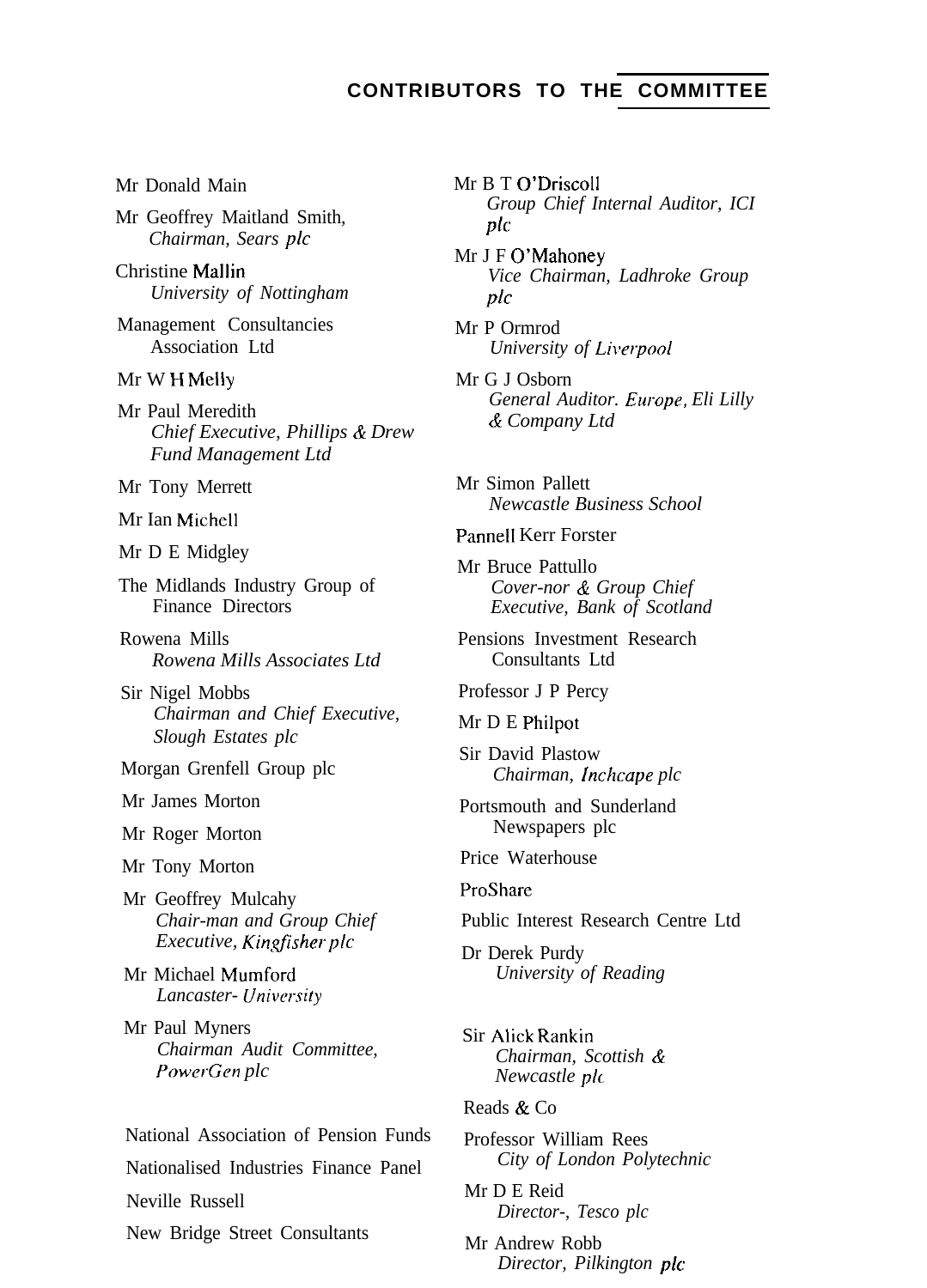Sir Lewis Robertson

Sir George Russell *Chairman, Marley plc*

Mr David Sainsbury *Deputy Chairman, .I Sainsbury plc*

- Mr Saleem Sheikh *City of London Polytechnic:*
- Mr John Salter *Demon Hall Burgin & Warren,*

Mr John Sclater *Chairman, Foreign and Colonial Investment Trust plc*

Mr John Scott-Oldfield *The Corporate Consutting Group*

Securities and Investments Board

Serious Fraud Office

Shareholder Monitor Ltd

Sir Patrick Sheehy *Chairman, BAT Industries plc*

Mr J J L G Sheffield *Chairman, Norcros plc*

Mr Peter Small *Crescent Management Selection*

Society of Labour Lawyers

South Western Electricity plc

Stoy Hayward

Mr C M Stuart

Swiss Bank Corporation

Mr Allen Sykes

TSB Group plc

Thames Valley Commercial Group

Mr A R Threadgold *Chief Executive, Pastel Investment Management Ltd*

Lord Tombs of Brailes *Chairman, Rolls-Royce plc*

Mr R C Tomkinson

Top Pay Research Group

Mr P G Totty

Touche Ross.& Co

Mr J D Traynor *Chairman, CRH plc*

Unilever plc

Union of Independent Companies

Unit Trust Association

United Kingdom Shareholders Association

Professor Gerald Vinten *Luton University College of Higher Education*

Lord Watkinson Lord Weir *Chairman, The Weir Group plc* Mr F Williams

The Hon Geoffrey Wilson *Chairman, Delta plc*

Mr N S Wilson

Mr Ralph Windle

The Committee is also grateful to all those who provided assistance at earlier stages of its work. A full list of names was published in the Committee's draft report.